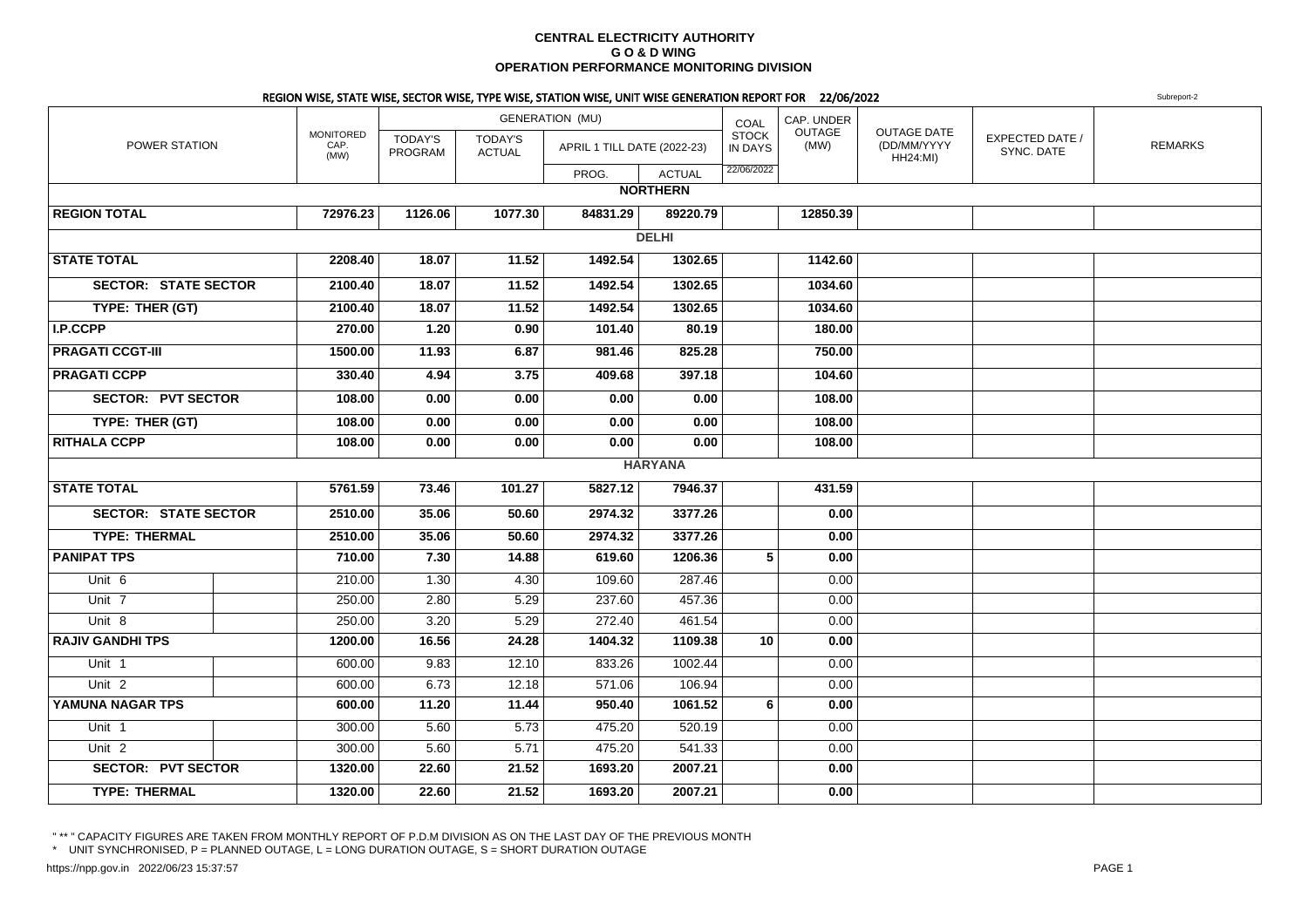|                               |                                  |                           |                                 | <b>GENERATION (MU)</b>      |                         | COAL                           | CAP. UNDER     |                                                      |                               |                |
|-------------------------------|----------------------------------|---------------------------|---------------------------------|-----------------------------|-------------------------|--------------------------------|----------------|------------------------------------------------------|-------------------------------|----------------|
| POWER STATION                 | <b>MONITORED</b><br>CAP.<br>(MW) | <b>TODAY'S</b><br>PROGRAM | <b>TODAY'S</b><br><b>ACTUAL</b> | APRIL 1 TILL DATE (2022-23) |                         | <b>STOCK</b><br><b>IN DAYS</b> | OUTAGE<br>(MW) | <b>OUTAGE DATE</b><br>(DD/MM/YYYY<br><b>HH24:MI)</b> | EXPECTED DATE /<br>SYNC. DATE | <b>REMARKS</b> |
|                               |                                  |                           |                                 | PROG.                       | <b>ACTUAL</b>           | 22/06/2022                     |                |                                                      |                               |                |
| <b>MAHATMA GANDHI TPS</b>     | 1320.00                          | 22.60                     | 21.52                           | 1693.20                     | 2007.21                 | 5                              | 0.00           |                                                      |                               |                |
| Unit <sub>1</sub>             | 660.00                           | 11.50                     | 10.77                           | 975.00                      | 1210.25                 |                                | 0.00           |                                                      |                               |                |
| Unit <sub>2</sub>             | 660.00                           | 11.10                     | 10.75                           | 718.20                      | 796.96                  |                                | 0.00           |                                                      |                               |                |
| <b>SECTOR: CENTRAL SECTOR</b> | 1931.59                          | 15.80                     | 29.15                           | 1159.60                     | 2561.90                 |                                | 431.59         |                                                      |                               |                |
| <b>TYPE: THERMAL</b>          | 1500.00                          | 14.83                     | 29.15                           | 1087.26                     | 2559.84                 |                                | 0.00           |                                                      |                               |                |
| <b>INDIRA GANDHI STPP</b>     | 1500.00                          | 14.83                     | 29.15                           | 1087.26                     | 2559.84                 | 5                              | 0.00           |                                                      |                               |                |
| Unit 1                        | 500.00                           | 4.63                      | 9.76                            | 222.86                      | 819.66                  |                                | 0.00           |                                                      |                               |                |
| Unit <sub>2</sub>             | 500.00                           | 5.43                      | 9.71                            | 460.46                      | 869.28                  |                                | 0.00           |                                                      |                               |                |
| Unit <sub>3</sub>             | 500.00                           | 4.77                      | 9.68                            | 403.94                      | 870.90                  |                                | 0.00           |                                                      |                               |                |
| TYPE: THER (GT)               | 431.59                           | 0.97                      | 0.00                            | 72.34                       | 2.06                    |                                | 431.59         |                                                      |                               |                |
| <b>FARIDABAD CCPP</b>         | 431.59                           | 0.97                      | 0.00                            | 72.34                       | 2.06                    |                                | 431.59         |                                                      |                               |                |
|                               |                                  |                           |                                 |                             | <b>HIMACHAL PRADESH</b> |                                |                |                                                      |                               |                |
| <b>STATE TOTAL</b>            | 10263.02                         | 175.31                    | 102.10                          | 9752.82                     | 9022.99                 |                                | 1566.67        |                                                      |                               |                |
| <b>SECTOR: STATE SECTOR</b>   | 888.00                           | 11.97                     | 7.95                            | 741.34                      | 796.79                  |                                | 160.00         |                                                      |                               |                |
| <b>TYPE: HYDRO</b>            | 888.00                           | 11.97                     | 7.95                            | 741.34                      | 796.79                  |                                | 160.00         |                                                      |                               |                |
| <b>BASSI HPS</b>              | 66.00                            | $\overline{1.27}$         | 0.97                            | 96.94                       | 92.75                   |                                | 0.00           |                                                      |                               |                |
| <b>GIRI BATA HPS</b>          | 60.00                            | 0.33                      | 0.24                            | 22.26                       | 16.43                   |                                | 30.00          |                                                      |                               |                |
| <b>KASHANG INTEGRATED HEP</b> | 195.00                           | 0.00                      | 0.46                            | 0.00                        | 51.06                   |                                | 130.00         |                                                      |                               |                |
| <b>LARJI HPS</b>              | 126.00                           | 3.00                      | 1.49                            | 168.00                      | 155.69                  |                                | 0.00           |                                                      |                               |                |
| <b>SAINJ HPS</b>              | 100.00                           | 1.57                      | 0.87                            | 84.54                       | 82.61                   |                                | 0.00           |                                                      |                               |                |
| <b>SANJAY HPS</b>             | 120.00                           | 2.27                      | 1.78                            | 141.94                      | 184.88                  |                                | 0.00           |                                                      |                               |                |
| <b>SAWRA KUDDU HPS</b>        | 111.00                           | 1.03                      | 0.60                            | 63.66                       | 53.89                   |                                | 0.00           |                                                      |                               |                |
| <b>SHANAN HPS</b>             | 110.00                           | 2.50                      | 1.54                            | 164.00                      | 159.48                  |                                | 0.00           |                                                      |                               |                |
| UHL-III HPS                   | 0.00                             | 0.00                      | 0.00                            | 0.00                        | 0.00                    |                                | 0.00           |                                                      |                               |                |
| <b>SECTOR: PVT SECTOR</b>     | 2109.00                          | 40.77                     | 18.17                           | 2351.94                     | 1831.67                 |                                | 50.00          |                                                      |                               |                |
| <b>TYPE: HYDRO</b>            | 2109.00                          | 40.77                     | 18.17                           | 2351.94                     | 1831.67                 |                                | 50.00          |                                                      |                               |                |
| <b>ALLAIN DUHANGAN HPS</b>    | 192.00                           | 3.47                      | 1.48                            | 168.34                      | 137.94                  |                                | 0.00           |                                                      |                               |                |
| <b>BAJOLI HOLI HPS</b>        | 180.00                           | 2.67                      | 0.00                            | 218.74                      | 0.00                    |                                | 0.00           |                                                      |                               |                |
| <b>BASPA HPS</b>              | 300.00                           | 7.00                      | 3.68                            | 296.00                      | 357.78                  |                                | 0.00           |                                                      |                               |                |
| <b>BUDHIL HPS</b>             | 70.00                            | 1.50                      | 0.57                            | 90.00                       | 65.42                   |                                | 0.00           |                                                      |                               |                |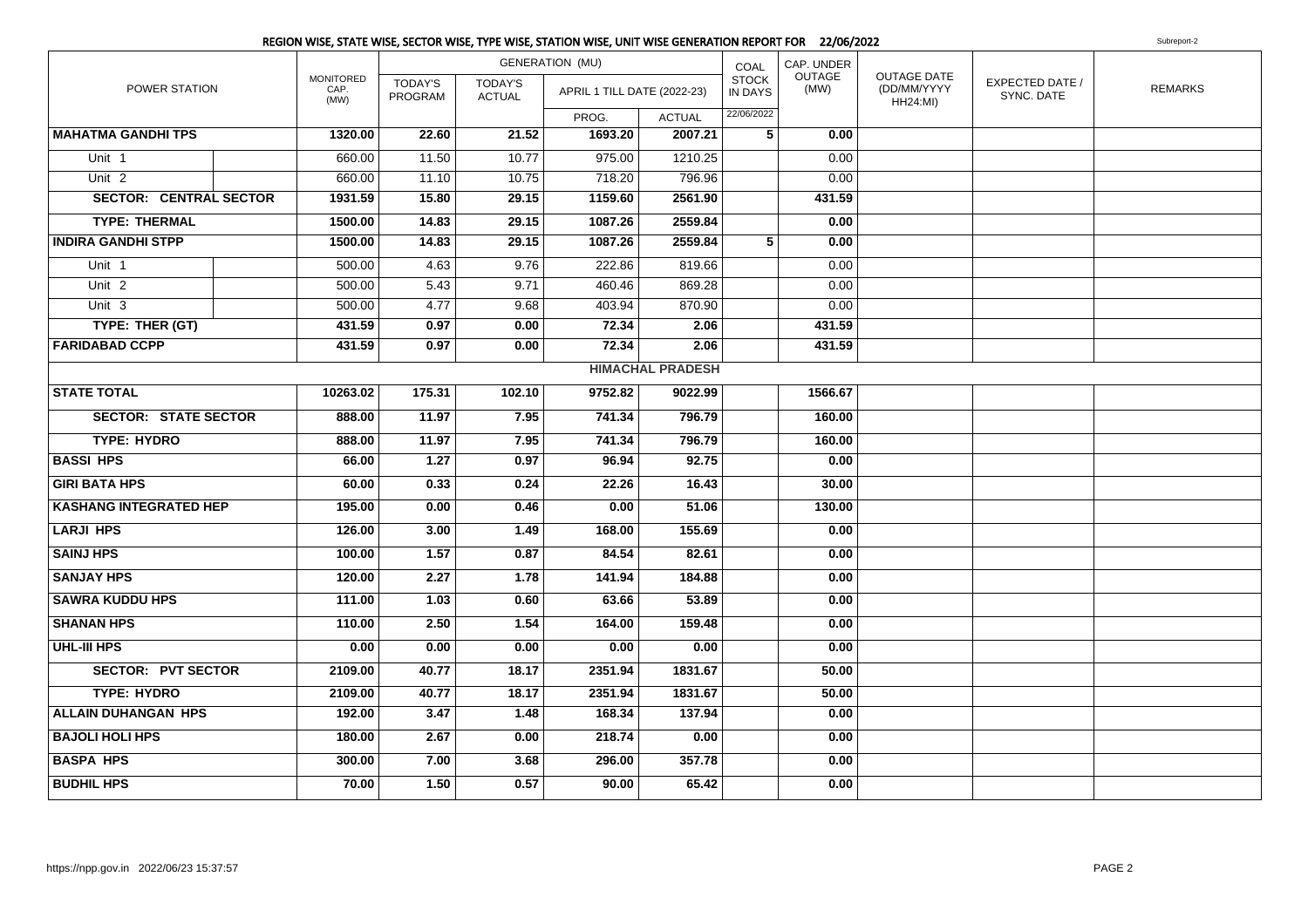|                               |                                  |                           |                                 | REGION WISE, STATE WISE, SECTOR WISE, TYPE WISE, STATION WISE, UNIT WISE GENERATION REPORT FOR 22/06/2022 |                          |                         |                |                                                      |                               | Subreport-2    |
|-------------------------------|----------------------------------|---------------------------|---------------------------------|-----------------------------------------------------------------------------------------------------------|--------------------------|-------------------------|----------------|------------------------------------------------------|-------------------------------|----------------|
|                               |                                  |                           |                                 | <b>GENERATION (MU)</b>                                                                                    |                          | COAL                    | CAP. UNDER     |                                                      |                               |                |
| POWER STATION                 | <b>MONITORED</b><br>CAP.<br>(MW) | <b>TODAY'S</b><br>PROGRAM | <b>TODAY'S</b><br><b>ACTUAL</b> | APRIL 1 TILL DATE (2022-23)                                                                               |                          | <b>STOCK</b><br>IN DAYS | OUTAGE<br>(MW) | <b>OUTAGE DATE</b><br>(DD/MM/YYYY<br><b>HH24:MI)</b> | EXPECTED DATE /<br>SYNC. DATE | <b>REMARKS</b> |
|                               |                                  |                           |                                 | PROG.                                                                                                     | <b>ACTUAL</b>            | 22/06/2022              |                |                                                      |                               |                |
| <b>CHANJU-I HPS</b>           | 36.00                            | 0.73                      | 0.43                            | 41.06                                                                                                     | 27.68                    |                         | 0.00           |                                                      |                               |                |
| <b>KARCHAM WANGTOO HPS</b>    | 1045.00                          | 20.47                     | 10.04                           | 1266.34                                                                                                   | 1025.28                  |                         | 0.00           |                                                      |                               |                |
| <b>MALANA HPS</b>             | 86.00                            | 1.43                      | 0.57                            | 75.46                                                                                                     | 62.90                    |                         | 0.00           |                                                      |                               |                |
| <b>MALANA-II HPS</b>          | 100.00                           | 1.70                      | 0.66                            | 78.40                                                                                                     | 71.68                    |                         | 0.00           |                                                      |                               |                |
| <b>SORANG HPS</b>             | 100.00                           | 1.80                      | 0.74                            | 117.60                                                                                                    | 82.99                    |                         | 50.00          |                                                      |                               |                |
| <b>TIDONG HPS</b>             | 0.00                             | 0.00                      | 0.00                            | 0.00                                                                                                      | 0.00                     |                         | 0.00           |                                                      |                               |                |
| <b>SECTOR: CENTRAL SECTOR</b> | 7266.02                          | 122.57                    | 75.98                           | 6659.54                                                                                                   | 6394.53                  |                         | 1356.67        |                                                      |                               |                |
| <b>TYPE: HYDRO</b>            | 7266.02                          | 122.57                    | 75.98                           | 6659.54                                                                                                   | 6394.53                  |                         | 1356.67        |                                                      |                               |                |
| <b>BAIRA SIUL HPS</b>         | 180.00                           | 2.83                      | 1.48                            | 212.26                                                                                                    | 167.48                   |                         | 0.00           |                                                      |                               |                |
| <b>BHAKRA LEFT HPS</b>        | 612.00                           | 5.50                      | 8.12                            | 381.00                                                                                                    | 423.96                   |                         | 0.00           |                                                      |                               |                |
| <b>BHAKRA RIGHT HPS</b>       | 785.00                           | 7.30                      | 12.14                           | 503.60                                                                                                    | 491.70                   |                         | 0.00           |                                                      |                               |                |
| <b>CHAMERA-I HPS</b>          | 540.00                           | 10.10                     | 5.17                            | 674.20                                                                                                    | 470.87                   |                         | 0.00           |                                                      |                               |                |
| <b>CHAMERA-II HPS</b>         | 300.00                           | 6.23                      | 3.65                            | 462.06                                                                                                    | 406.79                   |                         | 100.00         |                                                      |                               |                |
| <b>CHAMERA-III HPS</b>        | 231.00                           | 4.77                      | 2.79                            | 277.94                                                                                                    | 310.10                   |                         | 77.00          |                                                      |                               |                |
| <b>DEHAR HPS</b>              | 990.00                           | 15.20                     | 7.21                            | 892.40                                                                                                    | 806.54                   |                         | 165.00         |                                                      |                               |                |
| <b>KOLDAM</b>                 | 800.00                           | 17.67                     | 5.45                            | 847.74                                                                                                    | 644.92                   |                         | 0.00           |                                                      |                               |                |
| <b>NATHPA JHAKRI HPS</b>      | 1500.00                          | 35.77                     | 18.16                           | 1581.94                                                                                                   | 1845.87                  |                         | 750.00         |                                                      |                               |                |
| <b>PARBATI-II HPS</b>         | 0.00                             | 1.83                      | 0.00                            | 84.26                                                                                                     | 0.00                     |                         | 0.00           |                                                      |                               |                |
| <b>PARBATI-III HPS</b>        | 520.00                           | 2.60                      | 1.02                            | 120.20                                                                                                    | 109.32                   |                         | 130.00         |                                                      |                               |                |
| <b>PONG HPS</b>               | 396.00                           | 2.90                      | 5.59                            | 177.80                                                                                                    | 198.72                   |                         | 66.00          |                                                      |                               |                |
| <b>RAMPUR HPS</b>             | 412.02                           | 9.87                      | 5.20                            | 444.14                                                                                                    | 518.26                   |                         | 68.67          |                                                      |                               |                |
|                               |                                  |                           |                                 |                                                                                                           | <b>JAMMU AND KASHMIR</b> |                         |                |                                                      |                               |                |
| <b>STATE TOTAL</b>            | 3535.00                          | 75.66                     | 58.11                           | 5313.52                                                                                                   | 5261.34                  |                         | 475.00         |                                                      |                               |                |
| <b>SECTOR: STATE SECTOR</b>   | 1285.00                          | 24.63                     | 18.90                           | 1555.86                                                                                                   | 1412.68                  |                         | 360.00         |                                                      |                               |                |
| TYPE: THER (GT)               | 175.00                           | 0.00                      | 0.00                            | 0.00                                                                                                      | 0.00                     |                         | 175.00         |                                                      |                               |                |
| <b>PAMPORE GPS (Liq.)</b>     | 175.00                           | 0.00                      | 0.00                            | 0.00                                                                                                      | 0.00                     |                         | 175.00         |                                                      |                               |                |
| <b>TYPE: HYDRO</b>            | 1110.00                          | 24.63                     | 18.90                           | 1555.86                                                                                                   | 1412.68                  |                         | 185.00         |                                                      |                               |                |
| <b>BAGLIHAR HPS</b>           | 450.00                           | 10.07                     | 10.20                           | 736.54                                                                                                    | 770.93                   |                         | 0.00           |                                                      |                               |                |
| <b>BAGLIHAR II HPS</b>        | 450.00                           | 10.00                     | 7.22                            | 491.00                                                                                                    | 460.21                   |                         | 150.00         |                                                      |                               |                |
| <b>LOWER JHELUM HPS</b>       | 105.00                           | 2.23                      | 1.22                            | 182.06                                                                                                    | 134.66                   |                         | 35.00          |                                                      |                               |                |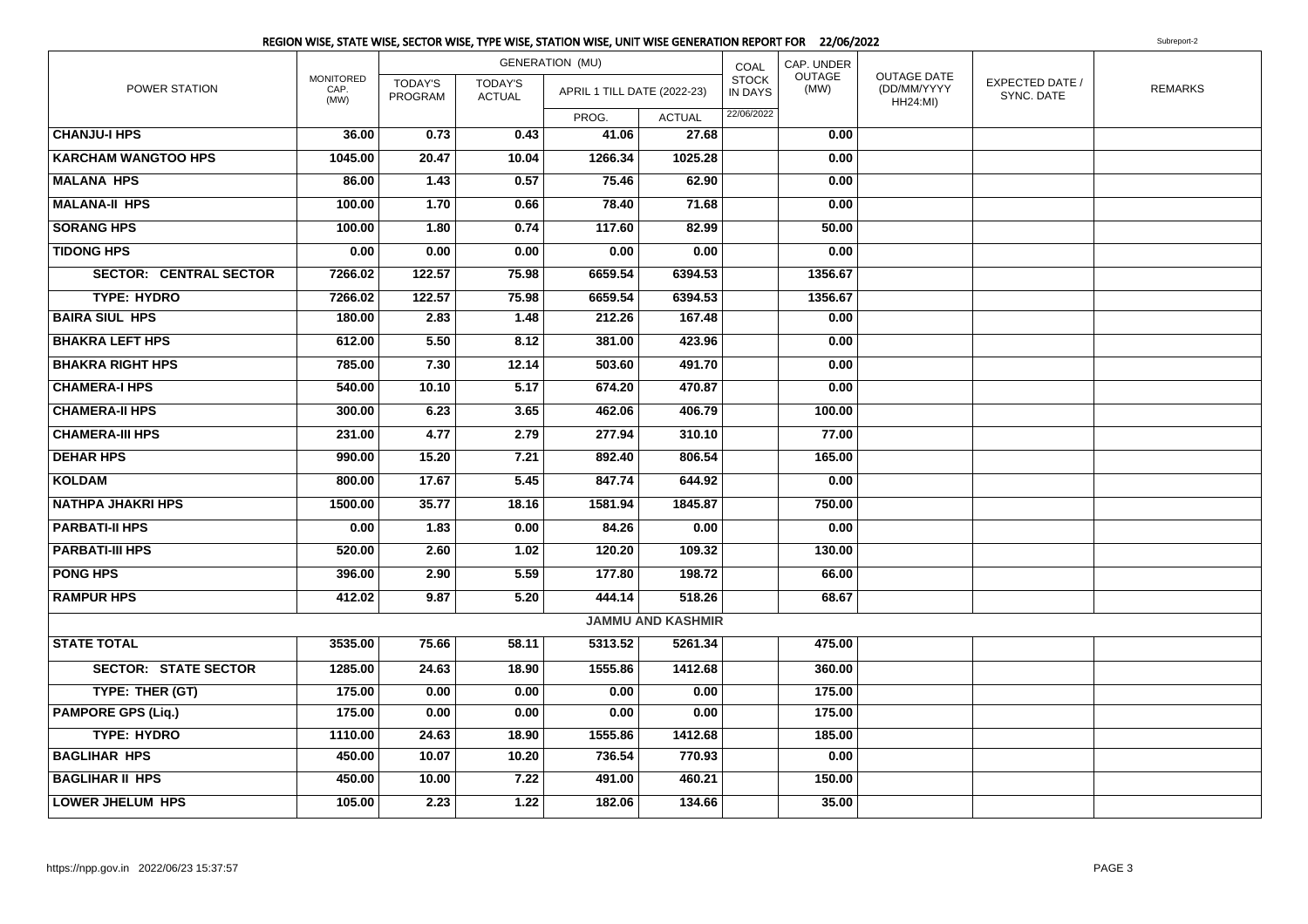|                             |                               |                                  |                           |                                 | <b>GENERATION (MU)</b>      |               | COAL                           | CAP. UNDER     |                                               |                                      |                                       |
|-----------------------------|-------------------------------|----------------------------------|---------------------------|---------------------------------|-----------------------------|---------------|--------------------------------|----------------|-----------------------------------------------|--------------------------------------|---------------------------------------|
| <b>POWER STATION</b>        |                               | <b>MONITORED</b><br>CAP.<br>(MW) | <b>TODAY'S</b><br>PROGRAM | <b>TODAY'S</b><br><b>ACTUAL</b> | APRIL 1 TILL DATE (2022-23) |               | <b>STOCK</b><br><b>IN DAYS</b> | OUTAGE<br>(MW) | OUTAGE DATE<br>(DD/MM/YYYY<br><b>HH24:MI)</b> | <b>EXPECTED DATE /</b><br>SYNC. DATE | <b>REMARKS</b>                        |
|                             |                               |                                  |                           |                                 | PROG.                       | <b>ACTUAL</b> | 22/06/2022                     |                |                                               |                                      |                                       |
| <b>UPPER SINDH-II HPS</b>   |                               | 105.00                           | 2.33                      | 0.26                            | 146.26                      | 46.88         |                                | 0.00           |                                               |                                      |                                       |
|                             | <b>SECTOR: CENTRAL SECTOR</b> | 2250.00                          | 51.03                     | 39.21                           | 3757.66                     | 3848.66       |                                | 115.00         |                                               |                                      |                                       |
| <b>TYPE: HYDRO</b>          |                               | 2250.00                          | 51.03                     | 39.21                           | 3757.66                     | 3848.66       |                                | 115.00         |                                               |                                      |                                       |
| <b>DULHASTI HPS</b>         |                               | 390.00                           | 8.53                      | 9.46                            | 627.66                      | 714.78        |                                | 0.00           |                                               |                                      |                                       |
| <b>KISHANGANGA HPS</b>      |                               | 330.00                           | 7.40                      | 8.04                            | 613.80                      | 655.19        |                                | 0.00           |                                               |                                      |                                       |
| <b>SALAL HPS</b>            |                               | 690.00                           | 16.00                     | 2.40                            | 1039.00                     | 965.44        |                                | 115.00         |                                               |                                      |                                       |
| <b>SEWA-II HPS</b>          |                               | 120.00                           | 2.53                      | 2.63                            | 145.66                      | 108.92        |                                | 0.00           |                                               |                                      |                                       |
| <b>URI-I HPS</b>            |                               | 480.00                           | 11.07                     | 10.86                           | 919.54                      | 930.23        |                                | 0.00           |                                               |                                      |                                       |
| <b>URI-II HPS</b>           |                               | 240.00                           | 5.50                      | 5.82                            | 412.00                      | 474.10        |                                | 0.00           |                                               |                                      |                                       |
|                             |                               |                                  |                           |                                 |                             | <b>LADAKH</b> |                                |                |                                               |                                      |                                       |
| <b>STATE TOTAL</b>          |                               | 89.00                            | 1.70                      | 1.15                            | 100.40                      | 95.35         |                                | 26.00          |                                               |                                      |                                       |
|                             | <b>SECTOR: CENTRAL SECTOR</b> | 89.00                            | 1.70                      | 1.15                            | 100.40                      | 95.35         |                                | 26.00          |                                               |                                      |                                       |
| <b>TYPE: HYDRO</b>          |                               | 89.00                            | 1.70                      | 1.15                            | 100.40                      | 95.35         |                                | 26.00          |                                               |                                      |                                       |
| <b>CHUTAK HPS</b>           |                               | 44.00                            | 0.90                      | 0.41                            | 47.80                       | 41.09         |                                | 11.00          |                                               |                                      |                                       |
| <b>NIMMO BAZGO HPS</b>      |                               | 45.00                            | 0.80                      | 0.74                            | 52.60                       | 54.26         |                                | 15.00          |                                               |                                      |                                       |
|                             |                               |                                  |                           |                                 |                             | <b>PUNJAB</b> |                                |                |                                               |                                      |                                       |
| <b>STATE TOTAL</b>          |                               | 6776.30                          | 103.38                    | 101.87                          | 7721.36                     | 8327.89       |                                | 1360.00        |                                               |                                      |                                       |
| <b>SECTOR: STATE SECTOR</b> |                               | 2701.00                          | 29.12                     | 29.26                           | 2166.64                     | 2523.78       |                                | 1090.00        |                                               |                                      |                                       |
| <b>TYPE: THERMAL</b>        |                               | 1760.00                          | 17.85                     | 13.61                           | 1487.70                     | 1955.73       |                                | 1090.00        |                                               |                                      |                                       |
| <b>GH TPS (LEH.MOH.)</b>    |                               | 920.00                           | 8.71                      | 5.63                            | 733.62                      | 999.94        | 25                             | 670.00         |                                               |                                      |                                       |
| Unit 1                      | S                             | 210.00                           | 1.97                      | 0.00                            | 166.34                      | 217.60        |                                |                | 210.00 18/06/2022 08:24                       |                                      | RESERVE SHUT DOWN/ STANDBY.           |
| Unit <sub>2</sub>           | L.                            | 210.00                           | 2.20                      | 0.00                            | 185.40                      | 143.98        |                                |                | 210.00   13/05/2022 21:36                     |                                      | ASH HANDLING SYSTEM<br><b>PROBLEM</b> |
| Unit <sub>3</sub>           |                               | 250.00                           | 2.27                      | 5.03                            | 190.94                      | 289.07        |                                | 0.00           |                                               |                                      |                                       |
| Unit 4                      | $\star$                       | 250.00                           | 2.27                      | 0.60                            | 190.94                      | 349.29        |                                |                | 250.00 21/06/2022 08:56                       | 22/06/2022<br>20:07:00               | RSD/LOW SCHEDULE                      |
| <b>ROPAR TPS</b>            |                               | 840.00                           | 9.14                      | 7.98                            | 754.08                      | 955.79        | 31                             | 420.00         |                                               |                                      |                                       |
| Unit 3                      |                               | 210.00                           | 2.27                      | 3.96                            | 190.94                      | 251.91        |                                | 0.00           |                                               |                                      |                                       |
| Unit 4                      | $\overline{s}$                | 210.00                           | 2.27                      | 0.00                            | 190.94                      | 277.09        |                                |                | 210.00 21/06/2022 20:48                       |                                      | RSD/LOW SCHEDULE                      |
| Unit 5                      | S                             | 210.00                           | 2.30                      | 0.00                            | 178.60                      | 128.06        |                                |                | 210.00   19/06/2022 04:00                     |                                      | RSD/LOW SCHEDULE                      |
| Unit 6                      |                               | 210.00                           | 2.30                      | 4.02                            | 193.60                      | 298.73        |                                | 0.00           |                                               |                                      |                                       |
| <b>TYPE: HYDRO</b>          |                               | 941.00                           | 11.27                     | 15.65                           | 678.94                      | 568.05        |                                | 0.00           |                                               |                                      |                                       |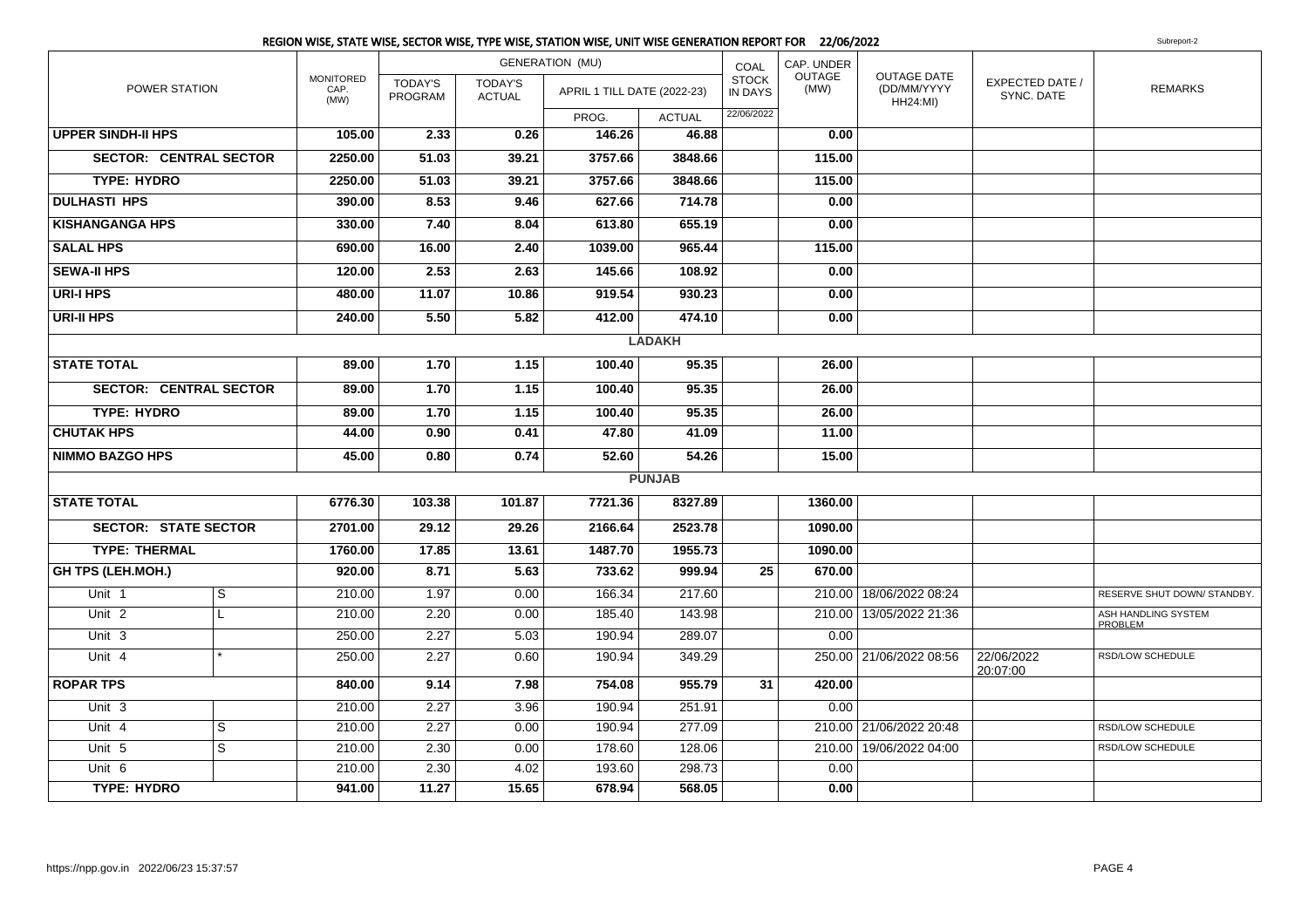|                               |   |                                  |                           |                                 | <b>GENERATION (MU)</b>      |                  | COAL                    | CAP. UNDER            |                                                      |                               |                                         |
|-------------------------------|---|----------------------------------|---------------------------|---------------------------------|-----------------------------|------------------|-------------------------|-----------------------|------------------------------------------------------|-------------------------------|-----------------------------------------|
| POWER STATION                 |   | <b>MONITORED</b><br>CAP.<br>(MW) | <b>TODAY'S</b><br>PROGRAM | <b>TODAY'S</b><br><b>ACTUAL</b> | APRIL 1 TILL DATE (2022-23) |                  | <b>STOCK</b><br>IN DAYS | <b>OUTAGE</b><br>(MW) | <b>OUTAGE DATE</b><br>(DD/MM/YYYY<br><b>HH24:MI)</b> | EXPECTED DATE /<br>SYNC. DATE | <b>REMARKS</b>                          |
|                               |   |                                  |                           |                                 | PROG.                       | <b>ACTUAL</b>    | 22/06/2022              |                       |                                                      |                               |                                         |
| <b>ANANDPUR SAHIB-I HPS</b>   |   | 67.00                            | 1.40                      | 1.32                            | 86.80                       | 45.71            |                         | 0.00                  |                                                      |                               |                                         |
| <b>ANANDPUR SAHIB-II HPS</b>  |   | 67.00                            | 1.40                      | 1.32                            | 86.80                       | 46.95            |                         | 0.00                  |                                                      |                               |                                         |
| <b>MUKERIAN-I HPS</b>         |   | 45.00                            | 0.40                      | 5.06                            | 20.80                       | 125.41           |                         | 0.00                  |                                                      |                               |                                         |
| <b>MUKERIAN-II HPS</b>        |   | 45.00                            | 0.40                      | 1.02                            | 20.80                       | 12.71            |                         | 0.00                  |                                                      |                               |                                         |
| <b>MUKERIAN-III HPS</b>       |   | 58.50                            | 0.50                      | 1.31                            | 26.00                       | 16.61            |                         | 0.00                  |                                                      |                               |                                         |
| <b>MUKERIAN-IV HPS</b>        |   | 58.50                            | 0.50                      | 1.29                            | 26.00                       | 16.27            |                         | 0.00                  |                                                      |                               |                                         |
| <b>RANJIT SAGAR HPS</b>       |   | 600.00                           | 6.67                      | 4.33                            | 411.74                      | 304.39           |                         | 0.00                  |                                                      |                               |                                         |
| <b>SECTOR: PVT SECTOR</b>     |   | 3920.00                          | 71.46                     | 69.03                           | 5329.12                     | 5544.46          |                         | 270.00                |                                                      |                               |                                         |
| <b>TYPE: THERMAL</b>          |   | 3920.00                          | 71.46                     | 69.03                           | 5329.12                     | 5544.46          |                         | 270.00                |                                                      |                               |                                         |
| <b>GOINDWAL SAHIB TPP</b>     |   | 540.00                           | 8.40                      | 4.19                            | 712.80                      | 411.07           | 5                       | 270.00                |                                                      |                               |                                         |
| Unit 1                        |   | 270.00                           | 4.20                      | 4.19                            | 356.40                      | 186.19           |                         | 0.00                  |                                                      |                               |                                         |
| Unit 2                        | S | 270.00                           | 4.20                      | 0.00                            | 356.40                      | 224.88           |                         |                       | 270.00   15/06/2022 12:45                            |                               | ASH HANDLING SYSTEM NOT<br><b>READY</b> |
| <b>RAJPURA TPP</b>            |   | 1400.00                          | 28.33                     | 30.23                           | 2063.26                     | 2647.04          | 25                      | 0.00                  |                                                      |                               |                                         |
| Unit 1                        |   | 700.00                           | 15.43                     | 15.13                           | 969.46                      | 1310.34          |                         | 0.00                  |                                                      |                               |                                         |
| Unit 2                        |   | 700.00                           | 12.90                     | 15.10                           | 1093.80                     | 1336.70          |                         | 0.00                  |                                                      |                               |                                         |
| <b>TALWANDI SABO TPP</b>      |   | 1980.00                          | 34.73                     | 34.61                           | 2553.06                     | 2486.35          | 9                       | 0.00                  |                                                      |                               |                                         |
| Unit 1                        |   | 660.00                           | 11.23                     | 11.45                           | 952.06                      | 950.61           |                         | 0.00                  |                                                      |                               |                                         |
| Unit <sub>2</sub>             |   | 660.00                           | 12.27                     | 11.67                           | 648.94                      | 589.73           |                         | 0.00                  |                                                      |                               |                                         |
| Unit <sub>3</sub>             |   | 660.00                           | 11.23                     | 11.49                           | 952.06                      | 946.01           |                         | 0.00                  |                                                      |                               |                                         |
| <b>SECTOR: CENTRAL SECTOR</b> |   | 155.30                           | 2.80                      | 3.58                            | 225.60                      | 259.65           |                         | 0.00                  |                                                      |                               |                                         |
| <b>TYPE: HYDRO</b>            |   | 155.30                           | 2.80                      | 3.58                            | 225.60                      | 259.65           |                         | 0.00                  |                                                      |                               |                                         |
| <b>GANGUWAL HPS</b>           |   | 77.65                            | 1.40                      | 1.78                            | 112.80                      | 130.52           |                         | 0.00                  |                                                      |                               |                                         |
| <b>KOTLA HPS</b>              |   | 77.65                            | 1.40                      | 1.80                            | 112.80                      | 129.13           |                         | 0.00                  |                                                      |                               |                                         |
|                               |   |                                  |                           |                                 |                             | <b>RAJASTHAN</b> |                         |                       |                                                      |                               |                                         |
| <b>STATE TOTAL</b>            |   | 13093.83                         | 197.75                    | 178.48                          | 16394.55                    | 15215.03         |                         | 3487.33               |                                                      |                               |                                         |
| <b>SECTOR: STATE SECTOR</b>   |   | 8844.50                          | 125.86                    | 110.17                          | 10606.97                    | 9398.97          |                         | 2413.00               |                                                      |                               |                                         |
| <b>TYPE: THERMAL</b>          |   | 7830.00                          | 122.87                    | 106.19                          | 10380.14                    | 9059.02          |                         | 2230.00               |                                                      |                               |                                         |
| <b>CHHABRA-II TPP</b>         |   | 1320.00                          | 25.46                     | 23.63                           | 2158.12                     | 2037.55          | 4                       | 0.00                  |                                                      |                               |                                         |
| Unit 5                        |   | 660.00                           | 12.73                     | 11.77                           | 1079.06                     | 1003.72          |                         | 0.00                  |                                                      |                               |                                         |
| Unit 6                        |   | 660.00                           | 12.73                     | 11.86                           | 1079.06                     | 1033.83          |                         | 0.00                  |                                                      |                               |                                         |
| <b>CHHABRA-I PH-1 TPP</b>     |   | 500.00                           | 10.74                     | 10.76                           | 884.28                      | 852.25           | 1                       | 0.00                  |                                                      |                               |                                         |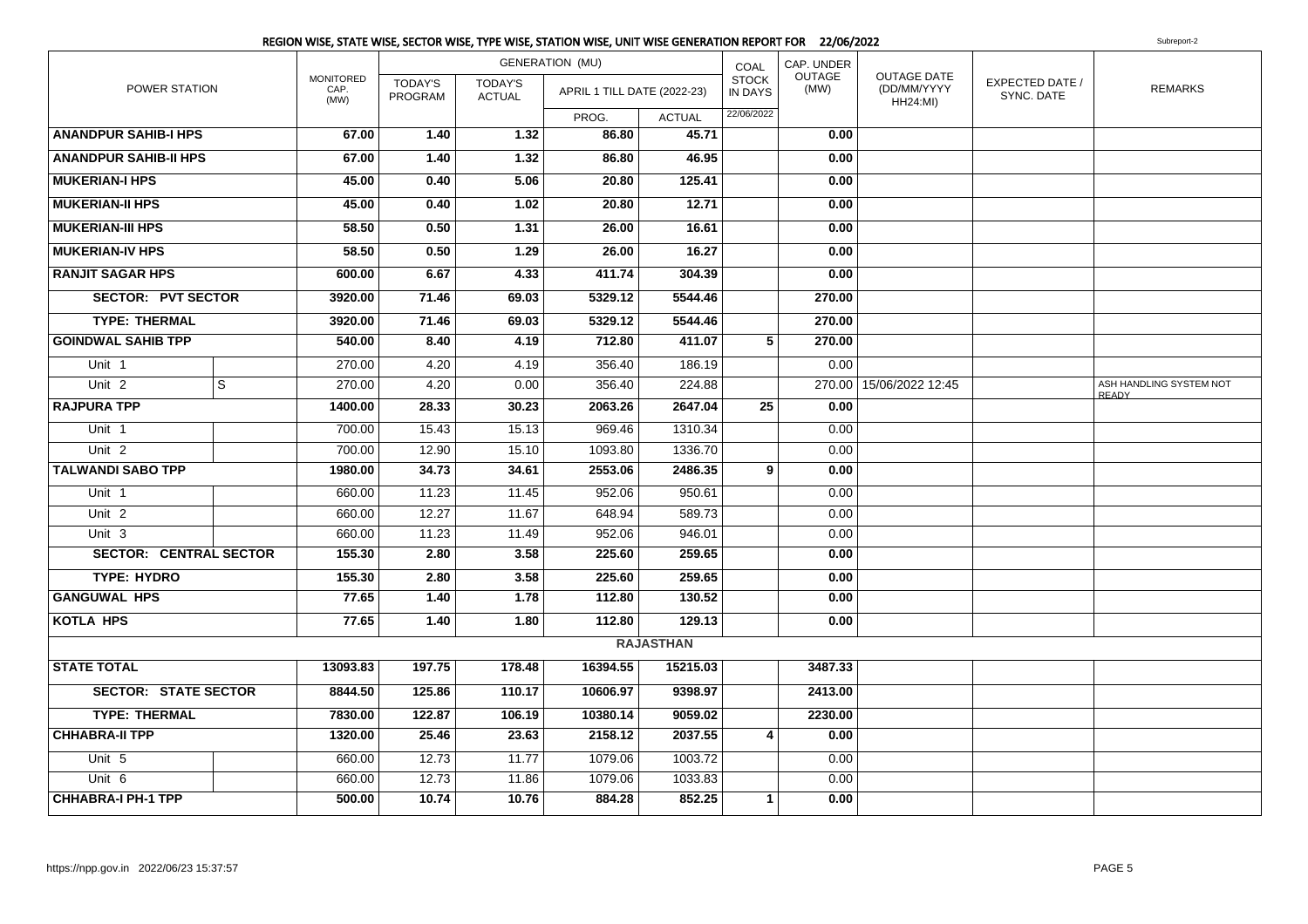|                           |                |                                  |                           |                                 | REGION WISE, STATE WISE, SECTOR WISE, TYPE WISE, STATION WISE, UNIT WISE GENERATION REPORT FOR 22/06/2022 |               |                                |                       |                                               |                               | Subreport-2                                        |
|---------------------------|----------------|----------------------------------|---------------------------|---------------------------------|-----------------------------------------------------------------------------------------------------------|---------------|--------------------------------|-----------------------|-----------------------------------------------|-------------------------------|----------------------------------------------------|
|                           |                |                                  |                           | <b>GENERATION (MU)</b>          |                                                                                                           | COAL          | CAP. UNDER                     |                       |                                               |                               |                                                    |
| POWER STATION             |                | <b>MONITORED</b><br>CAP.<br>(MW) | <b>TODAY'S</b><br>PROGRAM | <b>TODAY'S</b><br><b>ACTUAL</b> | APRIL 1 TILL DATE (2022-23)                                                                               |               | <b>STOCK</b><br><b>IN DAYS</b> | <b>OUTAGE</b><br>(MW) | OUTAGE DATE<br>(DD/MM/YYYY<br><b>HH24:MI)</b> | EXPECTED DATE /<br>SYNC. DATE | <b>REMARKS</b>                                     |
|                           |                |                                  |                           |                                 | PROG.                                                                                                     | <b>ACTUAL</b> | 22/06/2022                     |                       |                                               |                               |                                                    |
| Unit 1                    |                | 250.00                           | 5.37                      | 5.53                            | 442.14                                                                                                    | 425.58        |                                | 0.00                  |                                               |                               |                                                    |
| Unit <sub>2</sub>         |                | 250.00                           | 5.37                      | 5.23                            | 442.14                                                                                                    | 426.67        |                                | 0.00                  |                                               |                               |                                                    |
| <b>CHHABRA-I PH-2 TPP</b> |                | 500.00                           | 5.53                      | 5.62                            | 571.66                                                                                                    | 452.58        | 13                             | 250.00                |                                               |                               |                                                    |
| Unit 3                    |                | 250.00                           | 5.53                      | 5.62                            | 237.66                                                                                                    | 452.58        |                                | 0.00                  |                                               |                               |                                                    |
| Unit $4$                  | L              | 250.00                           | 0.00                      | 0.00                            | 334.00                                                                                                    | 0.00          |                                |                       | 250.00 09/09/2021 00:43                       |                               | <b>ESP PROBLEM</b>                                 |
| <b>GIRAL TPS</b>          |                | 250.00                           | 0.00                      | 0.00                            | 0.00                                                                                                      | 0.00          |                                | 250.00                |                                               |                               |                                                    |
| Unit 1                    | P              | 125.00                           | 0.00                      | 0.00                            | 0.00                                                                                                      | 0.00          |                                |                       | 125.00 11/07/2014 08:20                       |                               | UNIT LIKELY TO BE SCRAPPED.                        |
| Unit <sub>2</sub>         | $\overline{P}$ | 125.00                           | 0.00                      | 0.00                            | 0.00                                                                                                      | 0.00          |                                |                       | 125.00 27/01/2016 15:27                       |                               | UNIT LIKELY TO BE SCRAPPED.                        |
| <b>KALISINDH TPS</b>      |                | 1200.00                          | 24.50                     | 26.33                           | 1793.00                                                                                                   | 963.13        | 24                             | 0.00                  |                                               |                               |                                                    |
| Unit 1                    |                | 600.00                           | 12.27                     | 12.98                           | 756.94                                                                                                    | 798.69        |                                | 0.00                  |                                               |                               |                                                    |
| Unit <sub>2</sub>         |                | 600.00                           | 12.23                     | 13.35                           | 1036.06                                                                                                   | 164.44        |                                | 0.00                  |                                               |                               |                                                    |
| <b>KOTA TPS</b>           |                | 1240.00                          | 20.20                     | 20.39                           | 1987.40                                                                                                   | 1968.16       | 8                              | 320.00                |                                               |                               |                                                    |
| Unit 1                    |                | 110.00                           | 2.03                      | 2.03                            | 172.66                                                                                                    | 182.43        |                                | 0.00                  |                                               |                               |                                                    |
| Unit <sub>2</sub>         | S              | 110.00                           | 2.03                      | 0.00                            | 172.66                                                                                                    | 180.14        |                                |                       | 110.00 20/06/2022 21:49                       |                               | <b>BOILER MISC. PROBLEM</b>                        |
| Unit 3                    | L.             | 210.00                           | 4.10                      | 0.00                            | 348.20                                                                                                    | 97.72         |                                |                       | 210.00 28/05/2022 22:01                       |                               | SEAL OIL SYSTEM PROBLEM                            |
| Unit 4                    |                | 210.00                           | 4.10                      | 4.37                            | 348.20                                                                                                    | 390.80        |                                | 0.00                  |                                               |                               |                                                    |
| Unit 5                    |                | 210.00                           | 0.00                      | 4.31                            | 273.00                                                                                                    | 371.31        |                                | 0.00                  |                                               |                               |                                                    |
| Unit 6                    |                | 195.00                           | 3.97                      | 4.86                            | 336.34                                                                                                    | 366.59        |                                | 0.00                  |                                               |                               |                                                    |
| Unit 7                    |                | 195.00                           | 3.97                      | 4.82                            | 336.34                                                                                                    | 379.17        |                                | 0.00                  |                                               |                               |                                                    |
| <b>SURATGARH STPS</b>     |                | 1320.00                          | 21.90                     | 5.74                            | 1855.80                                                                                                   | 920.85        | 11                             | 660.00                |                                               |                               |                                                    |
| Unit 7                    | L              | 660.00                           | 12.07                     | 0.00                            | 1022.54                                                                                                   | 0.00          |                                |                       | 660.00 15/03/2022 01:32                       |                               | <b>GENEATOR TRANSFORMER</b><br>BUSHING OIL LEAKAGE |
| Unit <sub>8</sub>         |                | 660.00                           | 9.83                      | 5.74                            | 833.26                                                                                                    | 920.85        |                                |                       | 0.00 22/06/2022 11:31                         | 22/06/2022<br>13:46:00        | ELECTRICAL MISCELLANEOUS<br><b>PROBLEMS</b>        |
| <b>SURATGARH TPS</b>      |                | 1500.00                          | 14.54                     | 13.72                           | 1129.88                                                                                                   | 1864.50       | 18                             | 750.00                |                                               |                               |                                                    |
| Unit 1                    |                | 250.00                           | 2.80                      | 4.52                            | 237.60                                                                                                    | 374.71        |                                | 0.00                  |                                               |                               |                                                    |
| Unit $2$                  | $\overline{s}$ | 250.00                           | 2.40                      | 0.00                            | 202.80                                                                                                    | 271.56        |                                |                       | 250.00 18/06/2022 05:16                       |                               | D.M. WATER PROBLEM                                 |
| Unit 3                    | $\overline{s}$ | 250.00                           | 2.40                      | 0.00                            | 155.80                                                                                                    | 244.09        |                                |                       | 250.00 17/06/2022 06:50                       |                               | <b>BOILER MISC. PROBLEM</b>                        |
| Unit $4$                  | S              | 250.00                           | 2.40                      | 0.00                            | 151.80                                                                                                    | 263.22        |                                | 250.00                | 10/06/2022 12:25                              |                               | ROTOR EARTH FAULT                                  |
| Unit $5$                  |                | 250.00                           | 2.27                      | 4.33                            | 190.94                                                                                                    | 344.36        |                                | 0.00                  |                                               |                               |                                                    |
| Unit 6                    |                | 250.00                           | 2.27                      | 4.87                            | 190.94                                                                                                    | 366.56        |                                | 0.00                  |                                               |                               |                                                    |
| TYPE: THER (GT)           |                | 603.50                           | 2.99                      | 3.98                            | 222.83                                                                                                    | 272.48        |                                | 0.00                  |                                               |                               |                                                    |
| <b>DHOLPUR CCPP</b>       |                | 330.00                           | 0.69                      | 0.00                            | 57.18                                                                                                     | 0.00          |                                | 0.00                  |                                               |                               |                                                    |
| <b>RAMGARH CCPP</b>       |                | 273.50                           | 2.30                      | 3.98                            | 165.65                                                                                                    | 272.48        |                                | 0.00                  |                                               |                               |                                                    |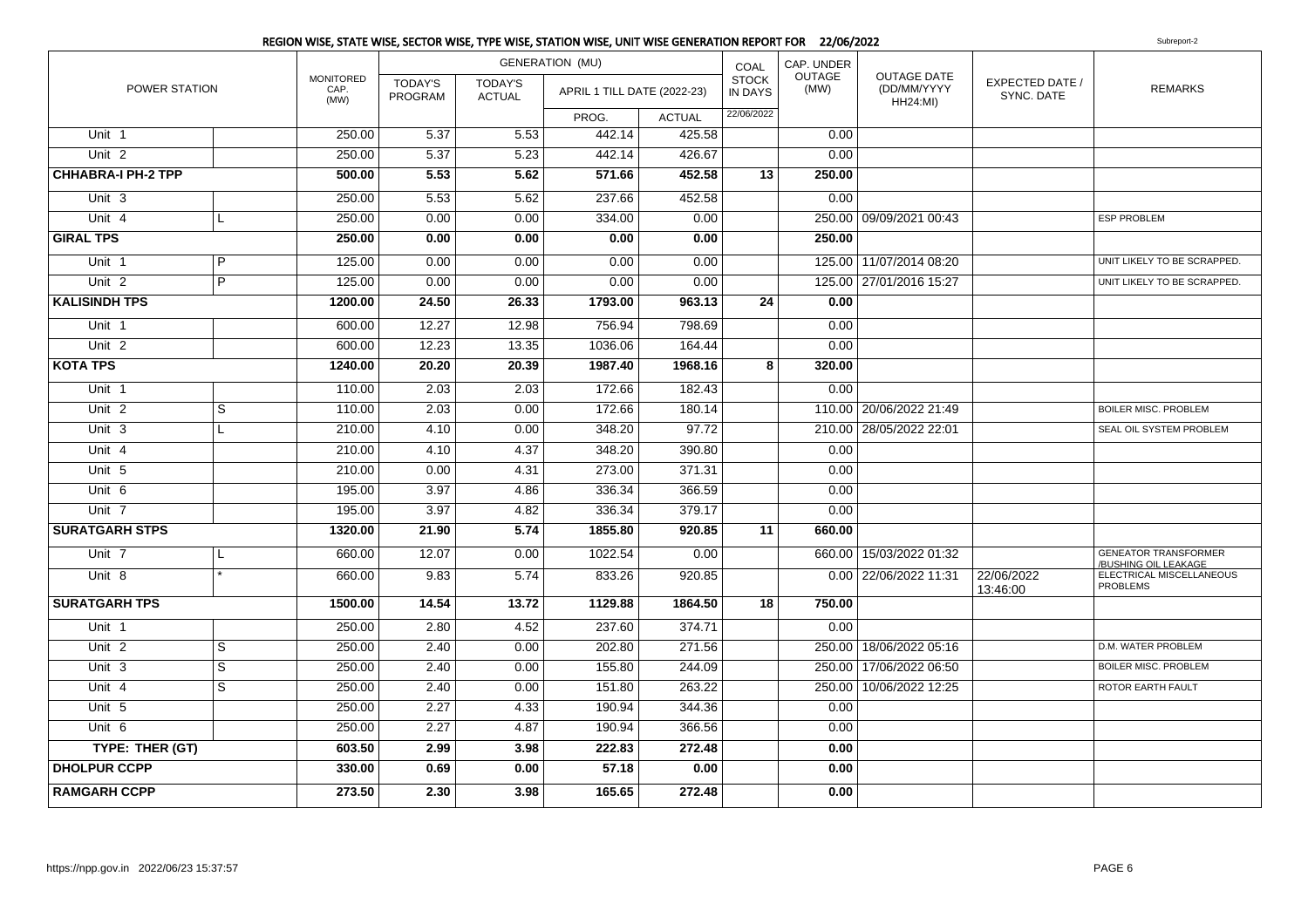|                               |                         |                                  |                           |                                 | <b>GENERATION (MU)</b>      |                | COAL                                         | CAP. UNDER            |                                                      |                               |                                |
|-------------------------------|-------------------------|----------------------------------|---------------------------|---------------------------------|-----------------------------|----------------|----------------------------------------------|-----------------------|------------------------------------------------------|-------------------------------|--------------------------------|
| POWER STATION                 |                         | <b>MONITORED</b><br>CAP.<br>(MW) | <b>TODAY'S</b><br>PROGRAM | <b>TODAY'S</b><br><b>ACTUAL</b> | APRIL 1 TILL DATE (2022-23) |                | <b>STOCK</b><br><b>IN DAYS</b><br>22/06/2022 | <b>OUTAGE</b><br>(MW) | <b>OUTAGE DATE</b><br>(DD/MM/YYYY<br><b>HH24:MI)</b> | EXPECTED DATE /<br>SYNC. DATE | <b>REMARKS</b>                 |
| <b>TYPE: HYDRO</b>            |                         |                                  |                           |                                 | PROG.<br>4.00               | <b>ACTUAL</b>  |                                              |                       |                                                      |                               |                                |
| <b>JAWAHAR SAGAR HPS</b>      |                         | 411.00<br>99.00                  | 0.00<br>0.00              | 0.00<br>0.00                    | 0.00                        | 67.47<br>22.87 |                                              | 183.00<br>0.00        |                                                      |                               |                                |
|                               |                         |                                  |                           |                                 |                             |                |                                              |                       |                                                      |                               |                                |
| <b>MAHI BAJAJ-I HPS</b>       |                         | 50.00                            | 0.00                      | 0.00                            | 3.00                        | 5.05           |                                              | 50.00                 |                                                      |                               |                                |
| <b>MAHI BAJAJ-II HPS</b>      |                         | 90.00                            | 0.00                      | 0.00                            | 1.00                        | 3.81           |                                              | 90.00                 |                                                      |                               |                                |
| <b>RP SAGAR HPS</b>           |                         | 172.00                           | 0.00                      | 0.00                            | 0.00                        | 35.74          |                                              | 43.00                 |                                                      |                               |                                |
| <b>SECTOR: PVT SECTOR</b>     |                         | 2400.00                          | 46.12                     | 47.90                           | 3868.64                     | 3756.71        |                                              | 135.00                |                                                      |                               |                                |
| <b>TYPE: THERMAL</b>          |                         | 2400.00                          | 46.12                     | 47.90                           | 3868.64                     | 3756.71        |                                              | 135.00                |                                                      |                               |                                |
| <b>JALIPA KAPURDI TPP</b>     |                         | 1080.00                          | 19.76                     | 21.33                           | 1634.72                     | 1564.05        |                                              | 135.00                |                                                      |                               |                                |
| Unit 1                        |                         | 135.00                           | 2.47                      | 3.12                            | 204.34                      | 192.91         |                                              | 0.00                  |                                                      |                               |                                |
| Unit <sub>2</sub>             |                         | 135.00                           | 2.47                      | 3.21                            | 204.34                      | 185.61         |                                              | 0.00                  |                                                      |                               |                                |
| Unit 3                        |                         | 135.00                           | 2.47                      | 3.22                            | 204.34                      | 194.38         |                                              | 0.00                  |                                                      |                               |                                |
| Unit 4                        |                         | 135.00                           | 2.47                      | 3.22                            | 204.34                      | 230.09         |                                              | 0.00                  |                                                      |                               |                                |
| Unit 5                        |                         | 135.00                           | 2.47                      | 2.17                            | 204.34                      | 127.75         |                                              |                       | 0.00   19/06/2022 14:08                              | 22/06/2022<br>07:23:00        | <b>BOILER MISC. PROBLEM</b>    |
| Unit 6                        |                         | 135.00                           | 2.47                      | 3.17                            | 204.34                      | 207.15         |                                              | 0.00                  |                                                      |                               |                                |
| Unit 7                        | $\overline{\mathbf{s}}$ | 135.00                           | 2.47                      | 0.00                            | 204.34                      | 225.64         |                                              |                       | 135.00 21/06/2022 08:07                              |                               | <b>TURBINE VIBRATIONS HIGH</b> |
| Unit 8                        |                         | 135.00                           | 2.47                      | 3.22                            | 204.34                      | 200.52         |                                              | 0.00                  |                                                      |                               |                                |
| <b>KAWAI TPS</b>              |                         | 1320.00                          | 26.36                     | 26.57                           | 2233.92                     | 2192.66        | 5                                            | 0.00                  |                                                      |                               |                                |
| Unit 1                        |                         | 660.00                           | 12.63                     | 13.38                           | 1070.86                     | 981.05         |                                              | 0.00                  |                                                      |                               |                                |
| Unit <sub>2</sub>             |                         | 660.00                           | 13.73                     | 13.19                           | 1163.06                     | 1211.61        |                                              | 0.00                  |                                                      |                               |                                |
| <b>SECTOR: CENTRAL SECTOR</b> |                         | 1849.33                          | 25.77                     | 20.41                           | 1918.94                     | 2059.35        |                                              | 939.33                |                                                      |                               |                                |
| <b>TYPE: THERMAL</b>          |                         | 250.00                           | 3.86                      | 5.97                            | 318.92                      | 286.95         |                                              | 0.00                  |                                                      |                               |                                |
| <b>BARSINGSAR LIGNITE</b>     |                         | 250.00                           | 3.86                      | 5.97                            | 318.92                      | 286.95         |                                              | 0.00                  |                                                      |                               |                                |
| Unit 1                        |                         | 125.00                           | 1.93                      | 3.02                            | 159.46                      | 101.05         |                                              | 0.00                  |                                                      |                               |                                |
| Unit <sub>2</sub>             |                         | 125.00                           | 1.93                      | 2.95                            | 159.46                      | 185.90         |                                              | 0.00                  |                                                      |                               |                                |
| TYPE: THER (GT)               |                         | 419.33                           | 0.81                      | 0.00                            | 60.82                       | 47.93          |                                              | 419.33                |                                                      |                               |                                |
| <b>ANTA CCPP</b>              |                         | 419.33                           | 0.81                      | 0.00                            | 60.82                       | 47.93          |                                              | 419.33                |                                                      |                               |                                |
| <b>TYPE: NUCLEAR</b>          |                         | 1180.00                          | 21.10                     | 14.44                           | 1539.20                     | 1724.47        |                                              | 520.00                |                                                      |                               |                                |
| <b>DAE (RAJASTHAN)</b>        |                         | 100.00                           | 0.00                      | 0.00                            | 0.00                        | 0.00           |                                              | 100.00                |                                                      |                               |                                |
| Unit 1                        | L                       | 100.00                           | 0.00                      | 0.00                            | 0.00                        | 0.00           |                                              |                       | 100.00 09/10/2004 22:58                              |                               | <b>GENERATOR EARTH FAULT</b>   |
| RAJASTHAN A.P.S.              |                         | 1080.00                          | 21.10                     | 14.44                           | 1539.20                     | 1724.47        |                                              | 420.00                |                                                      |                               |                                |
| Unit <sub>2</sub>             |                         | 200.00                           | 3.83                      | 0.00                            | 318.26                      | 253.53         |                                              |                       | 200.00 04/06/2022 03:45                              |                               | <b>Fuel Shortage</b>           |
| Unit 3                        |                         | 220.00                           | 3.83                      | 4.34                            | 318.26                      | 380.12         |                                              | 0.00                  |                                                      |                               |                                |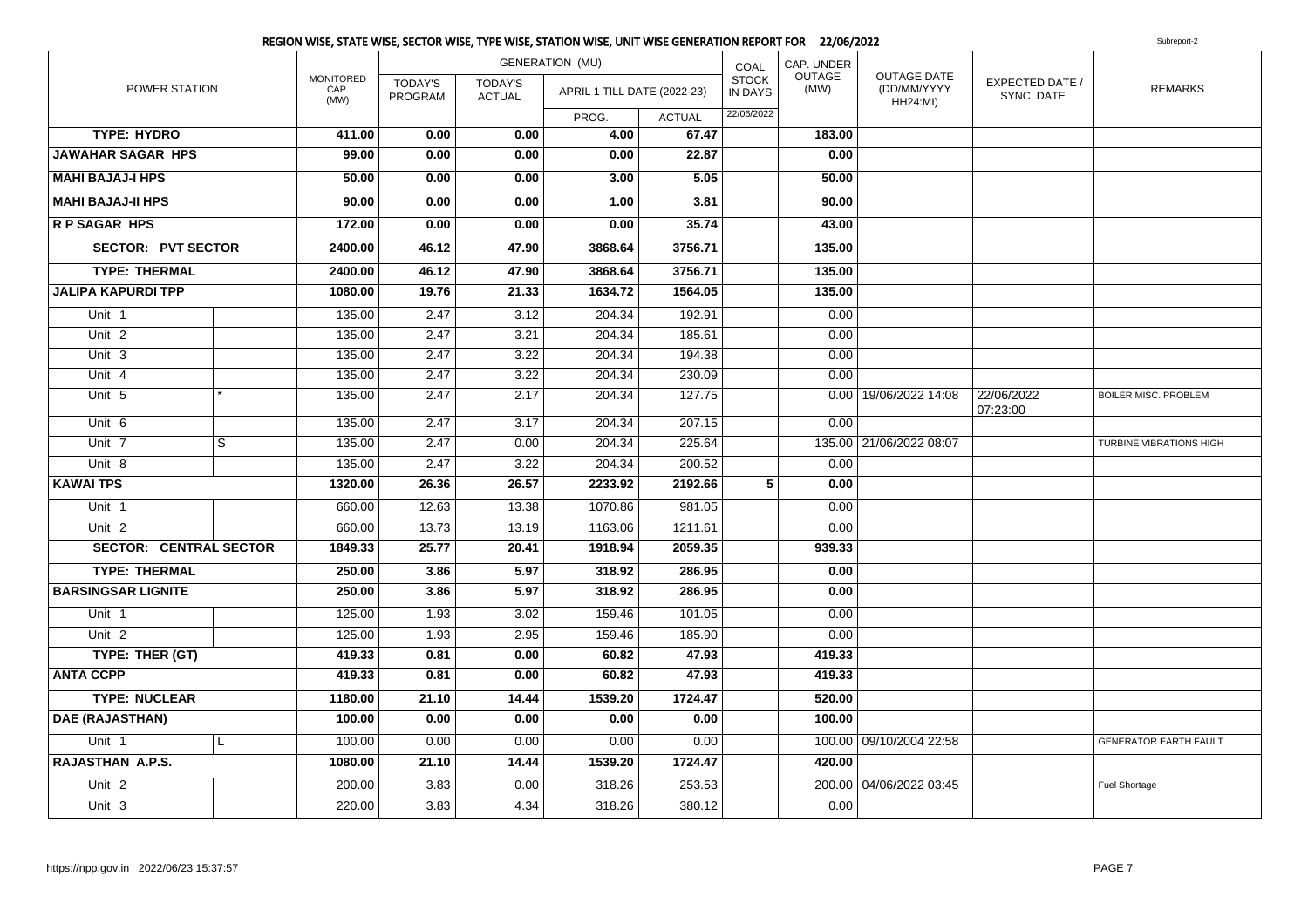|                               |                |                           |                           |                                 | REGION WISE, STATE WISE, SECTOR WISE, TYPE WISE, STATION WISE, UNIT WISE GENERATION REPORT FOR 22/06/2022 |                    |                                |                |                                                      |                               | Subreport-2        |
|-------------------------------|----------------|---------------------------|---------------------------|---------------------------------|-----------------------------------------------------------------------------------------------------------|--------------------|--------------------------------|----------------|------------------------------------------------------|-------------------------------|--------------------|
|                               |                |                           |                           |                                 | <b>GENERATION (MU)</b>                                                                                    |                    | COAL                           | CAP. UNDER     |                                                      |                               |                    |
| POWER STATION                 |                | MONITORED<br>CAP.<br>(MW) | <b>TODAY'S</b><br>PROGRAM | <b>TODAY'S</b><br><b>ACTUAL</b> | APRIL 1 TILL DATE (2022-23)                                                                               |                    | <b>STOCK</b><br><b>IN DAYS</b> | OUTAGE<br>(MW) | <b>OUTAGE DATE</b><br>(DD/MM/YYYY<br><b>HH24:MI)</b> | EXPECTED DATE /<br>SYNC. DATE | <b>REMARKS</b>     |
|                               |                |                           |                           |                                 | PROG.                                                                                                     | <b>ACTUAL</b>      | 22/06/2022                     |                |                                                      |                               |                    |
| Unit $4$                      | $\overline{P}$ | 220.00                    | 4.50                      | 0.00                            | 162.00                                                                                                    | 232.66             |                                |                | 220.00 06/06/2022 00:00                              |                               | ANNUAL MAINTENANCE |
| Unit 5                        |                | 220.00                    | 4.47                      | 5.32                            | 370.34                                                                                                    | 438.49             |                                | 0.00           |                                                      |                               |                    |
| Unit 6                        |                | 220.00                    | 4.47                      | 4.78                            | 370.34                                                                                                    | 419.67             |                                | 0.00           |                                                      |                               |                    |
|                               |                |                           |                           |                                 |                                                                                                           | <b>UTTARAKHAND</b> |                                |                |                                                      |                               |                    |
| <b>STATE TOTAL</b>            |                | 4425.35                   | 53.74                     | 38.05                           | 3237.28                                                                                                   | 3476.36            |                                | 496.25         |                                                      |                               |                    |
| <b>SECTOR: STATE SECTOR</b>   |                | 1372.15                   | 18.13                     | 14.97                           | 1190.86                                                                                                   | 1231.95            |                                | 71.25          |                                                      |                               |                    |
| <b>TYPE: HYDRO</b>            |                | 1372.15                   | 18.13                     | 14.97                           | 1190.86                                                                                                   | 1231.95            |                                | 71.25          |                                                      |                               |                    |
| <b>CHIBRO (YAMUNA) HPS</b>    |                | 240.00                    | 2.90                      | 1.41                            | 197.80                                                                                                    | 149.63             |                                | 0.00           |                                                      |                               |                    |
| <b>CHILLA HPS</b>             |                | 144.00                    | 2.30                      | 2.52                            | 182.60                                                                                                    | 192.10             |                                | 0.00           |                                                      |                               |                    |
| <b>DHAKRANI HPS</b>           |                | 33.75                     | 0.50                      | 0.25                            | 36.00                                                                                                     | 26.34              |                                | 11.25          |                                                      |                               |                    |
| <b>DHALIPUR HPS</b>           |                | 51.00                     | 0.70                      | 0.38                            | 57.40                                                                                                     | 44.63              |                                | 0.00           |                                                      |                               |                    |
| <b>KHATIMA HPS</b>            |                | 41.40                     | 0.77                      | 0.79                            | 46.94                                                                                                     | 61.46              |                                | 0.00           |                                                      |                               |                    |
| <b>KHODRI HPS</b>             |                | 120.00                    | 1.43                      | 0.73                            | 77.46                                                                                                     | 75.91              |                                | 0.00           |                                                      |                               |                    |
| <b>KULHAL HPS</b>             |                | 30.00                     | 0.47                      | 0.27                            | 34.34                                                                                                     | 29.52              |                                | 0.00           |                                                      |                               |                    |
| <b>MANERI BHALI-I HPS</b>     |                | 90.00                     | 1.83                      | 1.61                            | 148.26                                                                                                    | 124.81             |                                | 60.00          |                                                      |                               |                    |
| <b>MANERI BHALI-II HPS</b>    |                | 304.00                    | 5.83                      | 4.25                            | 308.26                                                                                                    | 341.71             |                                | 0.00           |                                                      |                               |                    |
| <b>RAMGANGA HPS</b>           |                | 198.00                    | 1.00                      | 2.44                            | 37.00                                                                                                     | 184.69             |                                | 0.00           |                                                      |                               |                    |
| <b>VYASI HPS</b>              |                | 120.00                    | 0.40                      | 0.32                            | 64.80                                                                                                     | 1.15               |                                | 0.00           |                                                      |                               |                    |
| <b>SECTOR: PVT SECTOR</b>     |                | 1279.00                   | 18.91                     | 11.24                           | 1022.02                                                                                                   | 970.03             |                                | 225.00         |                                                      |                               |                    |
| TYPE: THER (GT)               |                | 450.00                    | 2.94                      | 0.00                            | 239.68                                                                                                    | 0.00               |                                | 225.00         |                                                      |                               |                    |
| <b>BETA CCPP</b>              |                | 0.00                      | 0.00                      | 0.00                            | 0.00                                                                                                      | 0.00               |                                | 0.00           |                                                      |                               |                    |
| <b>GAMA CCPP</b>              |                | 225.00                    | 0.97                      | 0.00                            | 80.34                                                                                                     | 0.00               |                                | 0.00           |                                                      |                               |                    |
| <b>KASHIPUR CCPP</b>          |                | 225.00                    | 1.97                      | 0.00                            | 159.34                                                                                                    | 0.00               |                                | 225.00         |                                                      |                               |                    |
| <b>TYPE: HYDRO</b>            |                | 829.00                    | 15.97                     | 11.24                           | 782.34                                                                                                    | 970.03             |                                | 0.00           |                                                      |                               |                    |
| <b>SHRINAGAR HPS</b>          |                | 330.00                    | 5.27                      | 4.13                            | 239.94                                                                                                    | 307.61             |                                | 0.00           |                                                      |                               |                    |
| <b>SINGOLI BHATWARI HPS</b>   |                | 99.00                     | 1.63                      | 1.64                            | 87.86                                                                                                     | 99.84              |                                | 0.00           |                                                      |                               |                    |
| <b>VISHNU PRAYAG HPS</b>      |                | 400.00                    | 9.07                      | 5.47                            | 454.54                                                                                                    | 562.58             |                                | 0.00           |                                                      |                               |                    |
| <b>SECTOR: CENTRAL SECTOR</b> |                | 1774.20                   | 16.70                     | 11.84                           | 1024.40                                                                                                   | 1274.38            |                                | 200.00         |                                                      |                               |                    |
| <b>TYPE: HYDRO</b>            |                | 1774.20                   | 16.70                     | 11.84                           | 1024.40                                                                                                   | 1274.38            |                                | 200.00         |                                                      |                               |                    |
| <b>DHAULI GANGA HPS</b>       |                | 280.00                    | 5.40                      | 4.02                            | 286.80                                                                                                    | 317.97             |                                | 0.00           |                                                      |                               |                    |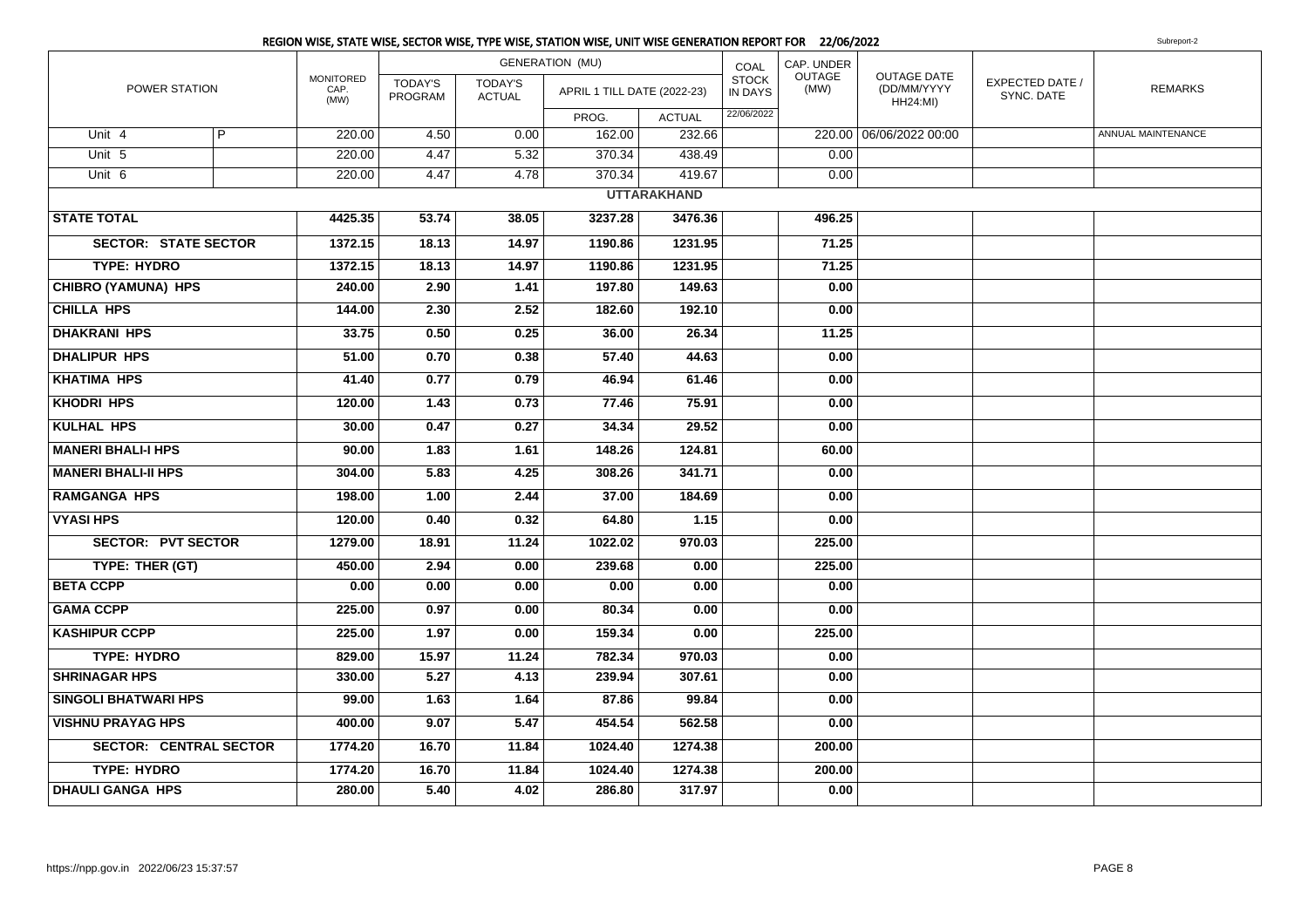|                              |   |                                  |                           |                                 | <b>GENERATION (MU)</b>      |                      | COAL                           | CAP. UNDER            |                                                      |                               |                                         |
|------------------------------|---|----------------------------------|---------------------------|---------------------------------|-----------------------------|----------------------|--------------------------------|-----------------------|------------------------------------------------------|-------------------------------|-----------------------------------------|
| POWER STATION                |   | <b>MONITORED</b><br>CAP.<br>(MW) | <b>TODAY'S</b><br>PROGRAM | <b>TODAY'S</b><br><b>ACTUAL</b> | APRIL 1 TILL DATE (2022-23) |                      | <b>STOCK</b><br><b>IN DAYS</b> | <b>OUTAGE</b><br>(MW) | <b>OUTAGE DATE</b><br>(DD/MM/YYYY<br><b>HH24:MI)</b> | EXPECTED DATE /<br>SYNC. DATE | <b>REMARKS</b>                          |
|                              |   |                                  |                           |                                 | PROG.                       | <b>ACTUAL</b>        | 22/06/2022                     |                       |                                                      |                               |                                         |
| <b>KOTESHWAR HPS</b>         |   | 400.00                           | 3.43                      | 2.30                            | 217.46                      | 281.31               |                                | 200.00                |                                                      |                               |                                         |
| <b>NAITWAR MORI HPS</b>      |   | 0.00                             | 0.00                      | 0.00                            | 0.00                        | 0.00                 |                                | 0.00                  |                                                      |                               |                                         |
| <b>TANAKPUR HPS</b>          |   | 94.20                            | 1.57                      | 1.43                            | 98.54                       | 109.46               |                                | 0.00                  |                                                      |                               |                                         |
| <b>TAPOVAN VISHNUGAD HPS</b> |   | 0.00                             | 0.00                      | 0.00                            | 0.00                        | 0.00                 |                                | 0.00                  |                                                      |                               |                                         |
| <b>TEHRI ST-1 HPS</b>        |   | 1000.00                          | 6.30                      | 4.09                            | 421.60                      | 565.64               |                                | 0.00                  |                                                      |                               |                                         |
|                              |   |                                  |                           |                                 |                             | <b>UTTAR PRADESH</b> |                                |                       |                                                      |                               |                                         |
| <b>STATE TOTAL</b>           |   | 26823.74                         | 426.99                    | 484.75                          | 34991.70                    | 38572.81             |                                | 3864.95               |                                                      |                               |                                         |
| <b>SECTOR: STATE SECTOR</b>  |   | 6630.60                          | 112.30                    | 117.52                          | 9129.60                     | 9272.05              |                                | 807.00                |                                                      |                               |                                         |
| <b>TYPE: THERMAL</b>         |   | 6129.00                          | 107.20                    | 115.20                          | 8794.40                     | 9088.37              |                                | 724.00                |                                                      |                               |                                         |
| <b>ANPARA TPS</b>            |   | 2630.00                          | 55.33                     | 59.70                           | 4626.26                     | 4750.48              | 5                              | 0.00                  |                                                      |                               |                                         |
| Unit 1                       |   | 210.00                           | 4.20                      | 4.62                            | 356.40                      | 352.79               |                                | 0.00                  |                                                      |                               |                                         |
| Unit <sub>2</sub>            |   | 210.00                           | 4.80                      | 4.30                            | 395.60                      | 344.04               |                                | 0.00                  |                                                      |                               |                                         |
| Unit <sub>3</sub>            |   | 210.00                           | 4.20                      | 4.26                            | 356.40                      | 308.19               |                                | 0.00                  |                                                      |                               |                                         |
| Unit 4                       |   | 500.00                           | 9.53                      | 10.94                           | 808.66                      | 855.88               |                                | 0.00                  |                                                      |                               |                                         |
| Unit 5                       |   | 500.00                           | 11.30                     | 11.64                           | 931.60                      | 959.67               |                                | 0.00                  |                                                      |                               |                                         |
| Unit 6                       |   | 500.00                           | 10.90                     | 11.99                           | 897.80                      | 959.65               |                                | 0.00                  |                                                      |                               |                                         |
| Unit 7                       |   | 500.00                           | 10.40                     | 11.95                           | 879.80                      | 970.26               |                                | 0.00                  |                                                      |                               |                                         |
| <b>HARDUAGANJ TPS</b>        |   | 1265.00                          | 15.67                     | 23.65                           | 1107.74                     | 1750.65              | $\mathbf{2}$                   | 0.00                  |                                                      |                               |                                         |
| Unit <sub>7</sub>            |   | 105.00                           | 1.67                      | 1.50                            | 141.74                      | 77.59                |                                | 0.00                  |                                                      |                               |                                         |
| Unit 8                       |   | 250.00                           | 3.93                      | 4.71                            | 333.46                      | 385.07               |                                | 0.00                  |                                                      |                               |                                         |
| Unit 9                       |   | 250.00                           | 4.47                      | 4.65                            | 170.34                      | 374.63               |                                | 0.00                  |                                                      |                               |                                         |
| Unit 10                      |   | 660.00                           | 5.60                      | 12.79                           | 462.20                      | 913.36               |                                | 0.00                  |                                                      |                               |                                         |
| <b>JAWAHARPUR STPP</b>       |   | 0.00                             | 0.00                      | 0.00                            | 0.00                        | 0.00                 |                                | 0.00                  |                                                      |                               |                                         |
| Unit 1                       |   | 0.00                             | 0.00                      | 0.00                            | 0.00                        | 0.00                 |                                | 0.00                  |                                                      |                               | unit not yet commissioned               |
| <b>OBRA-C STPP</b>           |   | 0.00                             | 4.73                      | 0.00                            | 391.06                      | 0.00                 |                                | 0.00                  |                                                      |                               |                                         |
| Unit 1                       |   | 0.00                             | 4.20                      | 0.00                            | 346.40                      | 0.00                 |                                | 0.00                  |                                                      |                               | unit not yet commissioned               |
| Unit <sub>2</sub>            |   |                                  | 0.53                      | 0.00                            | 44.66                       | 0.00                 |                                | 0.00                  |                                                      |                               | unit not yet commissioned               |
| <b>OBRA TPS</b>              |   | 1094.00                          | 15.84                     | 16.35                           | 1344.48                     | 1250.65              | 8                              | 294.00                |                                                      |                               |                                         |
| Unit 7                       | P | 94.00                            | 0.00                      | 0.00                            | 0.00                        | 0.00                 |                                |                       | 94.00   26/06/2010 13:25                             |                               | R AND M / REFURBISHMENT<br><b>WORKS</b> |
| Unit 9                       |   | 200.00                           | 3.53                      | 3.42                            | 299.66                      | 278.70               |                                | 0.00                  |                                                      |                               |                                         |
| Unit 10                      |   | 200.00                           | 3.37                      | 4.21                            | 286.14                      | 323.34               |                                | 0.00                  |                                                      |                               |                                         |
| Unit 11                      |   | 200.00                           | 3.07                      | 4.24                            | 260.54                      | 322.94               |                                | 0.00                  |                                                      |                               |                                         |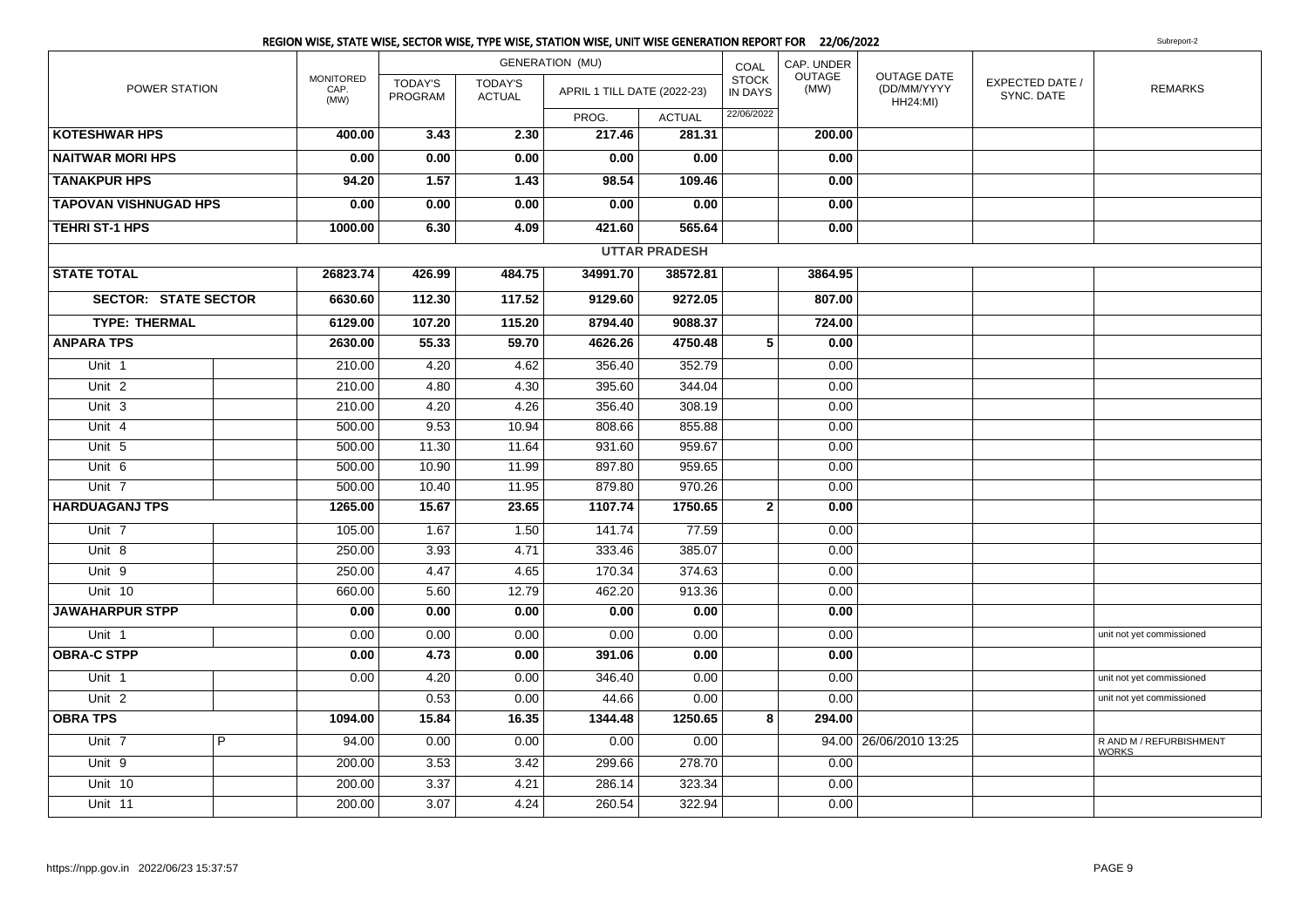|                           |                |                                  |                           |                                 | REGION WISE, STATE WISE, SECTOR WISE, TYPE WISE, STATION WISE, UNIT WISE GENERATION REPORT FOR 22/06/2022 |               |                                |                |                                               |                               | Subreport-2                             |
|---------------------------|----------------|----------------------------------|---------------------------|---------------------------------|-----------------------------------------------------------------------------------------------------------|---------------|--------------------------------|----------------|-----------------------------------------------|-------------------------------|-----------------------------------------|
|                           |                |                                  |                           |                                 | <b>GENERATION (MU)</b>                                                                                    |               | COAL                           | CAP. UNDER     |                                               |                               |                                         |
| POWER STATION             |                | <b>MONITORED</b><br>CAP.<br>(MW) | <b>TODAY'S</b><br>PROGRAM | <b>TODAY'S</b><br><b>ACTUAL</b> | APRIL 1 TILL DATE (2022-23)                                                                               |               | <b>STOCK</b><br><b>IN DAYS</b> | OUTAGE<br>(MW) | OUTAGE DATE<br>(DD/MM/YYYY<br><b>HH24:MI)</b> | EXPECTED DATE /<br>SYNC. DATE | <b>REMARKS</b>                          |
|                           |                |                                  |                           |                                 | PROG.                                                                                                     | <b>ACTUAL</b> | 22/06/2022                     |                |                                               |                               |                                         |
| Unit 12                   |                | 200.00                           | 3.07                      | 4.48                            | 260.54                                                                                                    | 325.67        |                                | 0.00           |                                               |                               |                                         |
| Unit 13                   | L              | 200.00                           | 2.80                      | 0.00                            | 237.60                                                                                                    | 0.00          |                                |                | 200.00 08/01/2022 06:36                       |                               | <b>TURBINE VIBRATION HIGH</b>           |
| <b>PANKI TPS EXT</b>      |                |                                  | 0.83                      | 0.00                            | 68.26                                                                                                     | 0.00          |                                | 0.00           |                                               |                               |                                         |
| Unit 1                    |                |                                  | 0.83                      | 0.00                            | 68.26                                                                                                     | 0.00          |                                | 0.00           |                                               |                               | unit not yet commissioned               |
| <b>PARICHHA TPS</b>       |                | 1140.00                          | 14.80                     | 15.50                           | 1256.60                                                                                                   | 1336.59       | $\mathbf{2}$                   | 430.00         |                                               |                               |                                         |
| Unit 1                    | $\overline{P}$ | 110.00                           | 0.00                      | 0.00                            | 0.00                                                                                                      | 0.00          |                                |                | 110.00 07/07/2016 17:59                       |                               | R AND M / REFURBISHMENT<br><b>WORKS</b> |
| Unit <sub>2</sub>         | $\overline{P}$ | 110.00                           | 0.00                      | 0.00                            | 0.00                                                                                                      | 0.00          |                                |                | 110.00 30/12/2019 21:32                       |                               | R AND M / REFURBISHMENT works           |
| Unit 3                    |                | 210.00                           | 3.07                      | 4.61                            | 260.54                                                                                                    | 294.08        |                                | 0.00           |                                               |                               |                                         |
| Unit 4                    | $\overline{s}$ | 210.00                           | 3.53                      | 0.00                            | 299.66                                                                                                    | 298.65        |                                |                | 210.00 20/06/2022 18:47                       |                               | WATER WALL TUBE LEAKAGE                 |
| Unit 5                    |                | 250.00                           | 3.93                      | 5.47                            | 333.46                                                                                                    | 368.81        |                                | 0.00           |                                               |                               |                                         |
| Unit 6                    |                | 250.00                           | 4.27                      | 5.42                            | 362.94                                                                                                    | 375.05        |                                | 0.00           |                                               |                               |                                         |
| <b>TYPE: HYDRO</b>        |                | 501.60                           | 5.10                      | 2.32                            | 335.20                                                                                                    | 183.68        |                                | 83.00          |                                               |                               |                                         |
| <b>KHARA HPS</b>          |                | 72.00                            | 1.33                      | 0.56                            | 94.26                                                                                                     | 61.98         |                                | 0.00           |                                               |                               |                                         |
| <b>MATATILA HPS</b>       |                | 30.60                            | 0.10                      | 0.00                            | 10.20                                                                                                     | 7.24          |                                | 0.00           |                                               |                               |                                         |
| <b>OBRA HPS</b>           |                | 99.00                            | 1.17                      | 0.51                            | 65.74                                                                                                     | 35.94         |                                | 33.00          |                                               |                               |                                         |
| <b>RIHAND HPS</b>         |                | 300.00                           | 2.50                      | 1.25                            | 165.00                                                                                                    | 78.52         |                                | 50.00          |                                               |                               |                                         |
| <b>SECTOR: PVT SECTOR</b> |                | 6810.00                          | 109.81                    | 125.23                          | 8877.82                                                                                                   | 9827.50       |                                | 705.00         |                                               |                               |                                         |
| <b>TYPE: THERMAL</b>      |                | 6810.00                          | 109.81                    | 125.23                          | 8877.82                                                                                                   | 9827.50       |                                | 705.00         |                                               |                               |                                         |
| <b>ANPARA C TPS</b>       |                | 1200.00                          | 24.30                     | 21.89                           | 2059.60                                                                                                   | 1913.05       | $\mathbf{1}$                   | 0.00           |                                               |                               |                                         |
| Unit 1                    |                | 600.00                           | 12.07                     | 11.00                           | 1022.54                                                                                                   | 992.23        |                                | 0.00           |                                               |                               |                                         |
| Unit <sub>2</sub>         |                | 600.00                           | 12.23                     | 10.89                           | 1037.06                                                                                                   | 920.82        |                                | 0.00           |                                               |                               |                                         |
| <b>BARKHERA TPS</b>       |                | 90.00                            | 0.74                      | 0.80                            | 62.28                                                                                                     | 76.06         | 4                              | 45.00          |                                               |                               |                                         |
| Unit 1                    |                | 45.00                            | 0.37                      | 0.80                            | 31.14                                                                                                     | 42.65         |                                | 0.00           |                                               |                               |                                         |
| Unit <sub>2</sub>         | L              | 45.00                            | 0.37                      | 0.00                            | 31.14                                                                                                     | 33.41         |                                |                | 45.00 28/05/2022 11:28                        |                               | <b>COAL SHORTAGE</b>                    |
| <b>KHAMBARKHERA TPS</b>   |                | 90.00                            | 0.73                      | 1.58                            | 63.06                                                                                                     | 72.45         | 3                              | 0.00           |                                               |                               |                                         |
| Unit 1                    |                | 45.00                            | 0.40                      | 0.80                            | 34.80                                                                                                     | 48.97         |                                | 0.00           |                                               |                               |                                         |
| Unit <sub>2</sub>         |                | 45.00                            | 0.33                      | 0.78                            | 28.26                                                                                                     | 23.48         |                                | 0.00           |                                               |                               |                                         |
| <b>KUNDARKI TPS</b>       |                | 90.00                            | 0.86                      | $\overline{1.57}$               | 74.92                                                                                                     | 87.69         | 4                              | 0.00           |                                               |                               |                                         |
| Unit 1                    |                | 45.00                            | 0.43                      | 0.79                            | 37.46                                                                                                     | 64.20         |                                | 0.00           |                                               |                               |                                         |
| Unit <sub>2</sub>         |                | 45.00                            | 0.43                      | 0.78                            | 37.46                                                                                                     | 23.49         |                                | 0.00           |                                               |                               |                                         |
| <b>LALITPUR TPS</b>       |                | 1980.00                          | 28.01                     | 39.77                           | 2374.22                                                                                                   | 3041.18       | 1                              | 0.00           |                                               |                               |                                         |
| Unit 1                    |                | 660.00                           | 9.27                      | 13.25                           | 785.94                                                                                                    | 903.05        |                                | 0.00           |                                               |                               |                                         |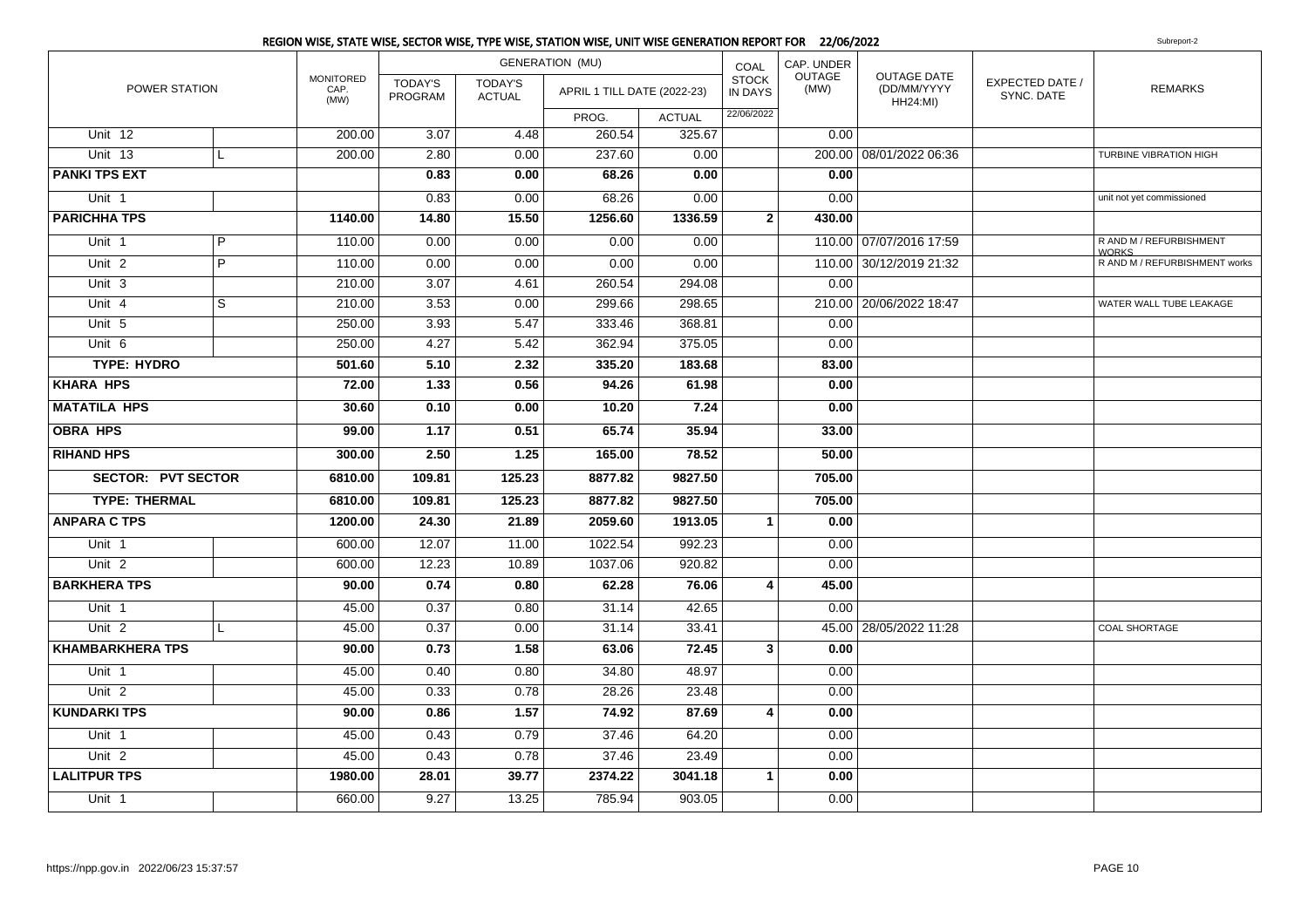|                               |   |                                  |                           |                                 | <b>GENERATION (MU)</b>      |               | COAL                           | CAP. UNDER     |                                                      |                               |                           |
|-------------------------------|---|----------------------------------|---------------------------|---------------------------------|-----------------------------|---------------|--------------------------------|----------------|------------------------------------------------------|-------------------------------|---------------------------|
| POWER STATION                 |   | <b>MONITORED</b><br>CAP.<br>(MW) | <b>TODAY'S</b><br>PROGRAM | <b>TODAY'S</b><br><b>ACTUAL</b> | APRIL 1 TILL DATE (2022-23) |               | <b>STOCK</b><br><b>IN DAYS</b> | OUTAGE<br>(MW) | <b>OUTAGE DATE</b><br>(DD/MM/YYYY<br><b>HH24:MI)</b> | EXPECTED DATE /<br>SYNC. DATE | <b>REMARKS</b>            |
|                               |   |                                  |                           |                                 | PROG.                       | <b>ACTUAL</b> | 22/06/2022                     |                |                                                      |                               |                           |
| Unit 2                        |   | 660.00                           | 9.37                      | 13.31                           | 794.14                      | 1068.12       |                                | 0.00           |                                                      |                               |                           |
| Unit 3                        |   | 660.00                           | 9.37                      | 13.21                           | 794.14                      | 1070.01       |                                | 0.00           |                                                      |                               |                           |
| <b>MAQSOODPUR TPS</b>         |   | 90.00                            | 0.74                      | 1.56                            | 62.28                       | 79.45         | 6                              | 0.00           |                                                      |                               |                           |
| Unit 1                        |   | 45.00                            | 0.37                      | 0.77                            | 31.14                       | 37.70         |                                | 0.00           |                                                      |                               |                           |
| Unit <sub>2</sub>             |   | 45.00                            | 0.37                      | 0.79                            | 31.14                       | 41.75         |                                | 0.00           |                                                      |                               |                           |
| <b>PRAYAGRAJ TPP</b>          |   | 1980.00                          | 34.83                     | 30.53                           | 2517.26                     | 2712.31       | 19                             | 660.00         |                                                      |                               |                           |
| Unit 1                        |   | 660.00                           | 11.23                     | 15.27                           | 952.06                      | 1026.07       |                                | 0.00           |                                                      |                               |                           |
| Unit <sub>2</sub>             | S | 660.00                           | 11.80                     | 0.00                            | 565.60                      | 701.19        |                                |                | 660.00 21/06/2022 20:58                              |                               | SUPER HEATER TUBE LEAKAGE |
| Unit 3                        |   | 660.00                           | 11.80                     | 15.26                           | 999.60                      | 985.05        |                                | 0.00           |                                                      |                               |                           |
| <b>ROSA TPP Ph-I</b>          |   | 1200.00                          | 18.74                     | 25.96                           | 1589.28                     | 1767.78       | $\mathbf{1}$                   | 0.00           |                                                      |                               |                           |
| Unit 1                        |   | 300.00                           | 4.77                      | 6.62                            | 403.94                      | 408.83        |                                | 0.00           |                                                      |                               |                           |
| Unit 2                        |   | 300.00                           | 4.73                      | 6.61                            | 402.06                      | 470.94        |                                | 0.00           |                                                      |                               |                           |
| Unit 3                        |   | 300.00                           | 4.77                      | 6.35                            | 403.94                      | 414.00        |                                | 0.00           |                                                      |                               |                           |
| Unit 4                        |   | 300.00                           | 4.47                      | 6.38                            | 379.34                      | 474.01        |                                | 0.00           |                                                      |                               |                           |
| <b>UTRAULA TPS</b>            |   | 90.00                            | 0.86                      | 1.57                            | 74.92                       | 77.53         | 3                              | 0.00           |                                                      |                               |                           |
| Unit 1                        |   | 45.00                            | 0.43                      | 0.79                            | 37.46                       | 43.26         |                                | 0.00           |                                                      |                               |                           |
| Unit <sub>2</sub>             |   | 45.00                            | 0.43                      | 0.78                            | 37.46                       | 34.27         |                                | 0.00           |                                                      |                               |                           |
| <b>SECTOR: CENTRAL SECTOR</b> |   | 13383.14                         | 204.88                    | 242.00                          | 16984.28                    | 19473.26      |                                | 2352.95        |                                                      |                               |                           |
| <b>TYPE: THERMAL</b>          |   | 11450.00                         | 190.95                    | 230.71                          | 16041.90                    | 18537.23      |                                | 770.00         |                                                      |                               |                           |
| <b>DADRI (NCTPP)</b>          |   | 1820.00                          | 15.11                     | 28.99                           | 1214.42                     | 2884.03       | $\overline{4}$                 | 0.00           |                                                      |                               |                           |
| Unit 1                        |   | 210.00                           | 1.77                      | 3.28                            | 149.94                      | 337.15        |                                | 0.00           |                                                      |                               |                           |
| Unit 2                        |   | 210.00                           | 1.77                      | 3.30                            | 149.94                      | 348.29        |                                | 0.00           |                                                      |                               |                           |
| Unit 3                        |   | 210.00                           | 1.67                      | 3.33                            | 141.74                      | 344.06        |                                | 0.00           |                                                      |                               |                           |
| Unit 4                        |   | 210.00                           | 1.87                      | 3.34                            | 157.14                      | 331.65        |                                | 0.00           |                                                      |                               |                           |
| Unit 5                        |   | 490.00                           | 3.93                      | 7.86                            | 333.46                      | 782.22        |                                | 0.00           |                                                      |                               |                           |
| Unit 6                        |   | 490.00                           | 4.10                      | 7.88                            | 282.20                      | 740.66        |                                | 0.00           |                                                      |                               |                           |
| <b>GHATAMPUR TPP</b>          |   | 0.00                             | 4.11                      | 0.00                            | 339.42                      | 0.00          |                                | 0.00           |                                                      |                               |                           |
| Unit 1                        |   | 0.00                             | 1.37                      | 0.00                            | 113.14                      | 0.00          |                                | 0.00           |                                                      |                               | unit not yet commissioned |
| Unit <sub>2</sub>             |   |                                  | 1.37                      | 0.00                            | 113.14                      | 0.00          |                                | 0.00           |                                                      |                               | unit not yet commissioned |
| Unit 3                        |   |                                  | 1.37                      | 0.00                            | 113.14                      | 0.00          |                                | 0.00           |                                                      |                               | unit not yet commissioned |
| <b>MEJA STPP</b>              |   | 1320.00                          | 19.97                     | 14.05                           | 1691.34                     | 1160.88       | 11                             | 660.00         |                                                      |                               |                           |
| Unit <sub>1</sub>             |   | 660.00                           | 9.00                      | 14.05                           | 761.00                      | 1160.88       |                                | 0.00           |                                                      |                               |                           |
| Unit <sub>2</sub>             |   | 660.00                           | 10.97                     | 0.00                            | 930.34                      | 0.00          |                                |                | 660.00 07/02/2022 18:59                              |                               | WATER WALL TUBE LEAKAGE   |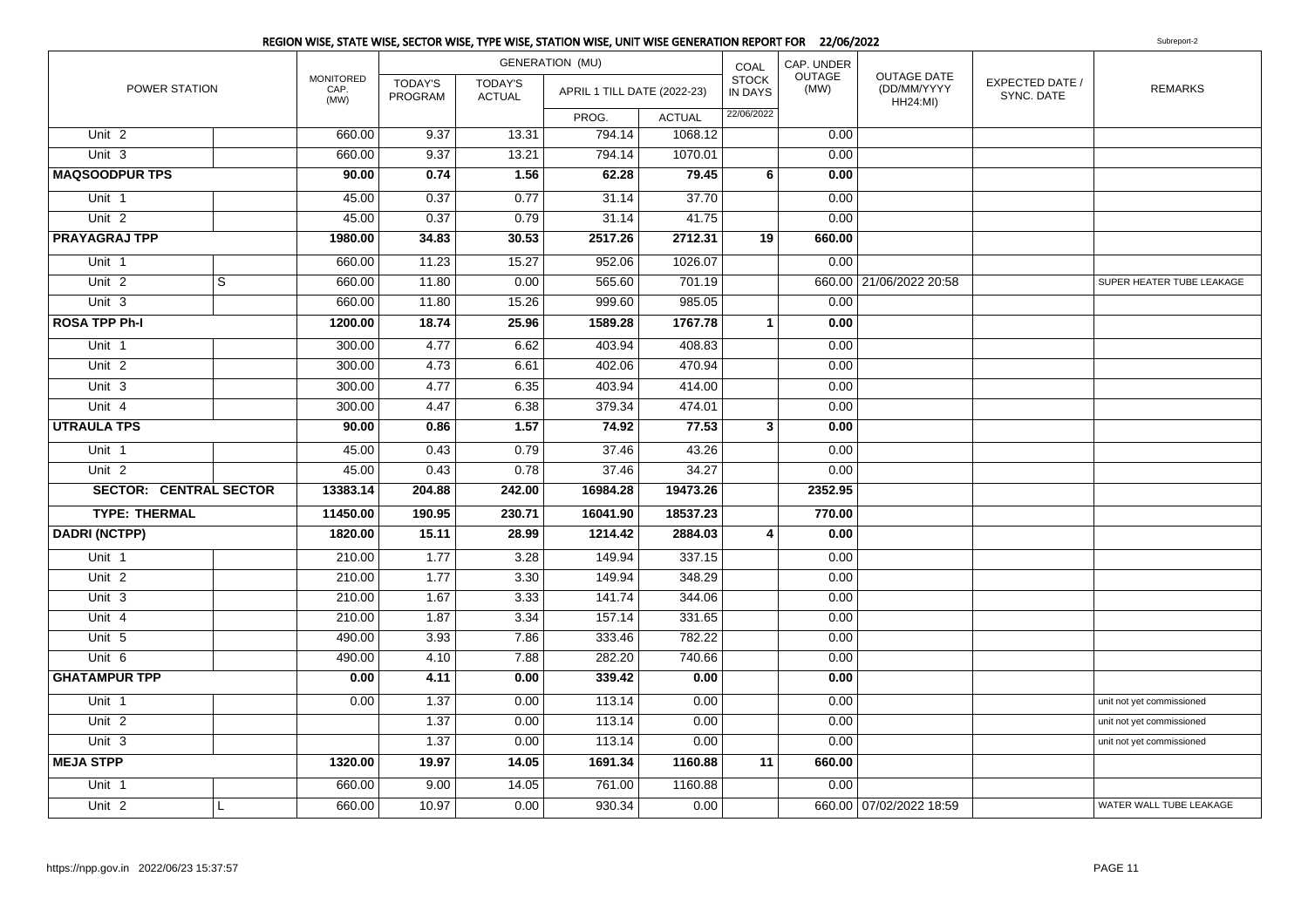|                       | REGION WISE, STATE WISE, SECTOR WISE, TYPE WISE, STATION WISE, UNIT WISE GENERATION REPORT FOR 22/06/2022 |                           |                          |                             |               |                         |                |                                                      |                               | Subreport-2                          |
|-----------------------|-----------------------------------------------------------------------------------------------------------|---------------------------|--------------------------|-----------------------------|---------------|-------------------------|----------------|------------------------------------------------------|-------------------------------|--------------------------------------|
|                       |                                                                                                           |                           |                          | <b>GENERATION (MU)</b>      |               | COAL                    | CAP. UNDER     |                                                      |                               |                                      |
| POWER STATION         | MONITORED<br>CAP.<br>(MW)                                                                                 | TODAY'S<br><b>PROGRAM</b> | TODAY'S<br><b>ACTUAL</b> | APRIL 1 TILL DATE (2022-23) |               | <b>STOCK</b><br>IN DAYS | OUTAGE<br>(MW) | <b>OUTAGE DATE</b><br>(DD/MM/YYYY<br><b>HH24:MI)</b> | EXPECTED DATE /<br>SYNC. DATE | <b>REMARKS</b>                       |
|                       |                                                                                                           |                           |                          | PROG.                       | <b>ACTUAL</b> | 22/06/2022              |                |                                                      |                               |                                      |
| <b>RIHAND STPS</b>    | 3000.00                                                                                                   | 62.14                     | 69.86                    | 5214.08                     | 5581.59       | 26                      | 0.00           |                                                      |                               |                                      |
| Unit 1                | 500.00                                                                                                    | 11.07                     | 10.81                    | 911.54                      | 943.87        |                         | 0.00           |                                                      |                               |                                      |
| Unit $2$              | 500.00                                                                                                    | 10.00                     | 11.91                    | 848.00                      | 908.11        |                         | 0.00           |                                                      |                               |                                      |
| Unit $3$              | 500.00                                                                                                    | 10.00                     | 11.85                    | 847.00                      | 920.78        |                         | 0.00           |                                                      |                               |                                      |
| Unit 4                | 500.00                                                                                                    | 10.00                     | 11.78                    | 848.00                      | 971.66        |                         | 0.00           |                                                      |                               |                                      |
| Unit <sub>5</sub>     | 500.00                                                                                                    | 10.00                     | 11.79                    | 847.00                      | 918.53        |                         | 0.00           |                                                      |                               |                                      |
| Unit $6$              | 500.00                                                                                                    | 11.07                     | 11.72                    | 912.54                      | 918.64        |                         | 0.00           |                                                      |                               |                                      |
| <b>SINGRAULI STPS</b> | 2000.00                                                                                                   | 38.03                     | 47.89                    | 3235.66                     | 3507.19       | 18                      | 0.00           |                                                      |                               |                                      |
| Unit 1                | 200.00                                                                                                    | 4.50                      | 4.63                     | 216.00                      | 385.20        |                         | 0.00           |                                                      |                               |                                      |
| Unit $2$              | 200.00                                                                                                    | 4.10                      | 4.93                     | 348.20                      | 134.03        |                         | 0.00           |                                                      |                               |                                      |
| Unit $3$              | 200.00                                                                                                    | 4.10                      | 4.89                     | 348.20                      | 380.48        |                         | 0.00           |                                                      |                               |                                      |
| Unit $4$              | 200.00                                                                                                    | 0.00                      | 4.88                     | 209.00                      | 403.40        |                         | 0.00           |                                                      |                               |                                      |
| Unit <sub>5</sub>     | 200.00                                                                                                    | 4.43                      | 4.80                     | 366.46                      | 376.53        |                         | 0.00           |                                                      |                               |                                      |
| Unit 6                | 500.00                                                                                                    | 10.20                     | 11.90                    | 865.40                      | 885.07        |                         | 0.00           |                                                      |                               |                                      |
| Unit <sub>7</sub>     | 500.00                                                                                                    | 10.70                     | 11.86                    | 882.40                      | 942.48        |                         | 0.00           |                                                      |                               |                                      |
| <b>TANDA TPS</b>      | 1760.00                                                                                                   | 28.24                     | 37.52                    | 2367.28                     | 3039.38       | $\vert$ 4               | 110.00         |                                                      |                               |                                      |
| Unit 1                | 110.00                                                                                                    | 1.67                      | 1.05                     | 141.74                      | 150.88        |                         |                | 110.00 22/06/2022 08:07                              | 22/06/2022<br>18:57:00        | TURBINE BEARING ALIGNMENT<br>PROBLEM |
| Unit 2                | 110.00                                                                                                    | 1.70                      | 2.05                     | 132.40                      | 145.26        |                         | 0.00           |                                                      |                               |                                      |
| Unit $3$              | 110.00                                                                                                    | 1.67                      | 2.00                     | 141.74                      | 147.13        |                         | 0.00           |                                                      |                               |                                      |
| Unit $4$              | 110.00                                                                                                    | 1.93                      | 1.99                     | 147.46                      | 164.28        |                         | 0.00           |                                                      |                               |                                      |
| Unit 5                | 660.00                                                                                                    | 10.10                     | 15.12                    | 857.20                      | 1221.52       |                         | 0.00           |                                                      |                               |                                      |
| Unit <sub>6</sub>     | 660.00                                                                                                    | 11.17                     | 15.31                    | 946.74                      | 1210.31       |                         | 0.00           |                                                      |                               |                                      |
| <b>UNCHAHAR TPS</b>   | 1550.00                                                                                                   | 23.35                     | 32.40                    | 1979.70                     | 2364.16       | 5                       | 0.00           |                                                      |                               |                                      |
| Unit <sub>1</sub>     | 210.00                                                                                                    | 3.07                      | 4.34                     | 260.54                      | 131.77        |                         | 0.00           |                                                      |                               |                                      |
| Unit $2$              | 210.00                                                                                                    | 3.07                      | 4.26                     | 260.54                      | 362.96        |                         | 0.00           |                                                      |                               |                                      |
| Unit $3$              | 210.00                                                                                                    | 3.07                      | 4.23                     | 260.54                      | 324.58        |                         | 0.00           |                                                      |                               |                                      |
| Unit $4$              | 210.00                                                                                                    | 3.40                      | 4.20                     | 288.80                      | 309.52        |                         | 0.00           |                                                      |                               |                                      |
| Unit <sub>5</sub>     | 210.00                                                                                                    | 3.07                      | 4.21                     | 260.54                      | 362.89        |                         | 0.00           |                                                      |                               |                                      |
| Unit <sub>6</sub>     | 500.00                                                                                                    | 7.67                      | 11.16                    | 648.74                      | 872.44        |                         | 0.00           |                                                      |                               |                                      |
| TYPE: THER (GT)       | 1493.14                                                                                                   | 4.96                      | 5.43                     | 399.04                      | 506.08        |                         | 1362.95        |                                                      |                               |                                      |
| <b>AURAIYA CCPP</b>   | 663.36                                                                                                    | $\overline{1.63}$         | 0.00                     | 134.58                      | 100.04        |                         | 663.36         |                                                      |                               |                                      |
| <b>DADRI CCPP</b>     | 829.78                                                                                                    | 3.33                      | 5.43                     | 264.46                      | 406.04        |                         | 699.59         |                                                      |                               |                                      |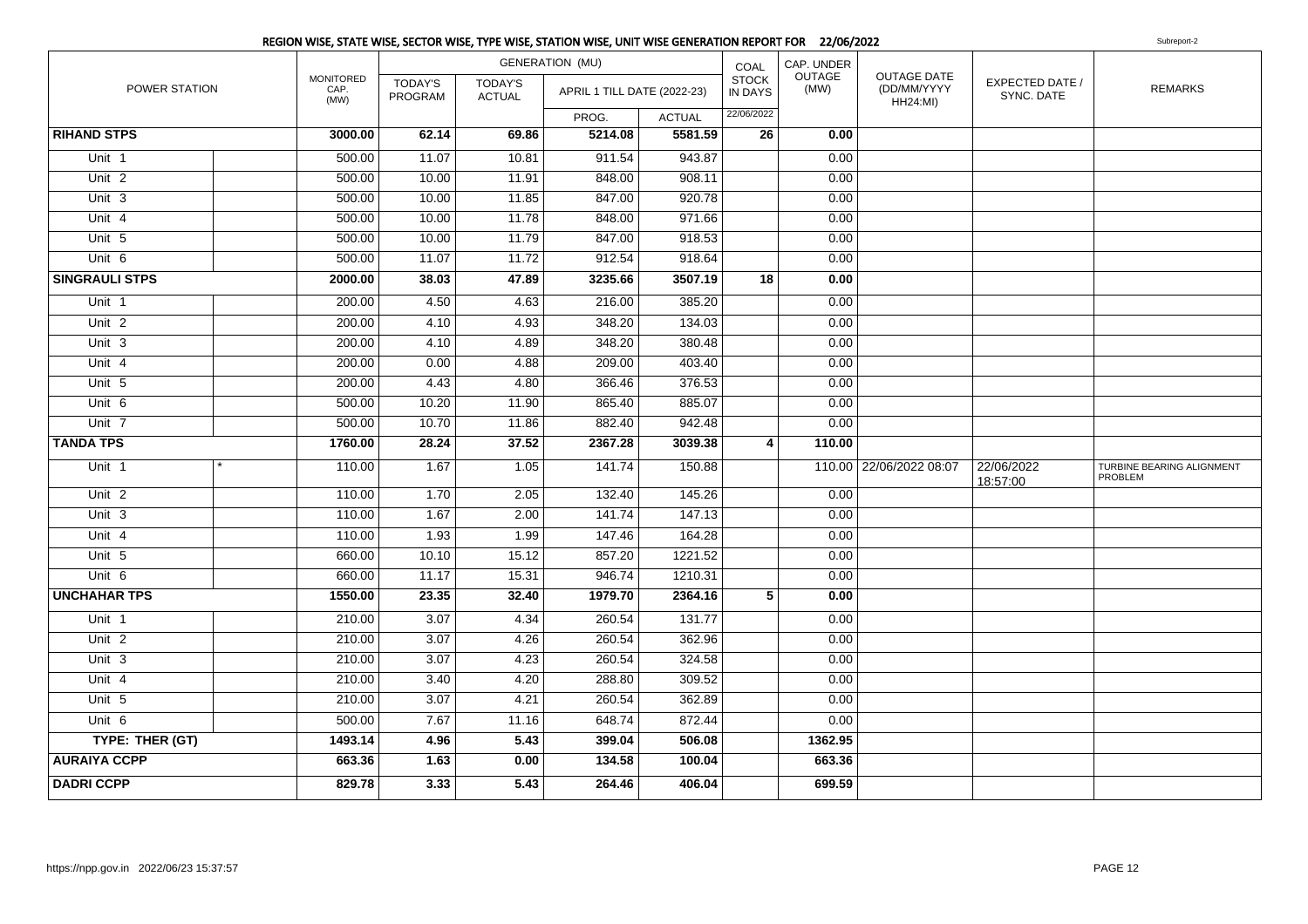|                             |              |                                  |                                  |                          | REGION WISE, STATE WISE, SECTOR WISE, TYPE WISE, STATION WISE, UNIT WISE GENERATION REPORT FOR 22/06/2022 |                    |                                |                       |                                               |                               | Subreport-2                             |
|-----------------------------|--------------|----------------------------------|----------------------------------|--------------------------|-----------------------------------------------------------------------------------------------------------|--------------------|--------------------------------|-----------------------|-----------------------------------------------|-------------------------------|-----------------------------------------|
| POWER STATION               |              |                                  |                                  | <b>GENERATION (MU)</b>   |                                                                                                           | COAL               | CAP. UNDER                     |                       |                                               |                               |                                         |
|                             |              | <b>MONITORED</b><br>CAP.<br>(MW) | <b>TODAY'S</b><br><b>PROGRAM</b> | TODAY'S<br><b>ACTUAL</b> | APRIL 1 TILL DATE (2022-23)                                                                               |                    | <b>STOCK</b><br><b>IN DAYS</b> | <b>OUTAGE</b><br>(MW) | OUTAGE DATE<br>(DD/MM/YYYY<br><b>HH24:MI)</b> | EXPECTED DATE /<br>SYNC. DATE | <b>REMARKS</b>                          |
|                             |              |                                  |                                  |                          | PROG.                                                                                                     | <b>ACTUAL</b>      | 22/06/2022                     |                       |                                               |                               |                                         |
| <b>TYPE: NUCLEAR</b>        |              | 440.00                           | 8.97                             | 5.86                     | 543.34                                                                                                    | 429.95             |                                | 220.00                |                                               |                               |                                         |
| NARORA A.P.S.               |              | 440.00                           | 8.97                             | 5.86                     | 543.34                                                                                                    | 429.95             |                                | 220.00                |                                               |                               |                                         |
| Unit 1                      |              | 220.00                           | 4.47                             | 4.92                     | 170.34                                                                                                    | 138.06             |                                | 0.00                  |                                               |                               |                                         |
| Unit $2$                    |              | 220.00                           | 4.50                             | 0.94                     | 373.00                                                                                                    | 291.89             |                                |                       | 220.00 07/06/2022 04:24                       | 22/06/2022<br>15:06:00        | <b>GT - GOVERNING SYSTEM</b><br>PROBLEM |
|                             |              |                                  |                                  |                          |                                                                                                           | <b>WESTERN</b>     |                                |                       |                                               |                               |                                         |
| <b>REGION TOTAL</b>         |              | 105624.49                        | 1424.69                          | 1339.46                  | 125494.90                                                                                                 | 122508.61          |                                | 33744.91              |                                               |                               |                                         |
|                             |              |                                  |                                  |                          |                                                                                                           | <b>CHHATISGARH</b> |                                |                       |                                               |                               |                                         |
| <b>STATE TOTAL</b>          |              | 23808.00                         | 376.35                           | 342.11                   | 34728.66                                                                                                  | 32283.46           |                                | 7448.00               |                                               |                               |                                         |
| <b>SECTOR: STATE SECTOR</b> |              | 2960.00                          | 47.34                            | 44.49                    | 4560.45                                                                                                   | 4280.60            |                                | 710.00                |                                               |                               |                                         |
| <b>TYPE: THERMAL</b>        |              | 2840.00                          | 46.67                            | 44.25                    | 4525.71                                                                                                   | 4227.90            |                                | 710.00                |                                               |                               |                                         |
| <b>DSPM TPS</b>             |              | 500.00                           | 10.33                            | 11.36                    | 875.26                                                                                                    | 895.41             | 10                             | 0.00                  |                                               |                               |                                         |
| Unit 1                      |              | 250.00                           | 5.20                             | 5.66                     | 440.40                                                                                                    | 454.88             |                                | 0.00                  |                                               |                               |                                         |
| Unit <sub>2</sub>           |              | 250.00                           | $\overline{5.13}$                | 5.70                     | 434.86                                                                                                    | 440.53             |                                | 0.00                  |                                               |                               |                                         |
| <b>KORBA-WEST TPS</b>       |              | 1340.00                          | 28.07                            | 25.02                    | 2351.54                                                                                                   | 2062.97            | 11                             | 210.00                |                                               |                               |                                         |
| Unit 1                      | <sub>S</sub> | 210.00                           | 3.97                             | 1.66                     | 336.34                                                                                                    | 374.73             |                                |                       | 210.00 22/06/2022 09:34                       |                               | REHEATER TUBE LEAKAGE                   |
| Unit <sub>2</sub>           |              | 210.00                           | 4.00                             | 4.33                     | 339.00                                                                                                    | 116.35             |                                | 0.00                  |                                               |                               |                                         |
| Unit $3$                    |              | 210.00                           | 4.00                             | 4.54                     | 339.00                                                                                                    | 345.80             |                                | 0.00                  |                                               |                               |                                         |
| Unit 4                      |              | 210.00                           | 4.17                             | 3.97                     | 353.74                                                                                                    | 311.22             |                                | 0.00                  |                                               |                               |                                         |
| Unit 5                      |              | 500.00                           | 11.93                            | 10.52                    | 983.46                                                                                                    | 914.87             |                                | 0.00                  |                                               |                               |                                         |
| <b>MARWA TPS</b>            |              | 1000.00                          | 8.27                             | 7.87                     | 1298.91                                                                                                   | 1269.52            | 14                             | 500.00                |                                               |                               |                                         |
| Unit 1                      |              | 500.00                           | 8.27                             | 7.87                     | 700.94                                                                                                    | 673.94             |                                | 0.00                  |                                               |                               |                                         |
| Unit <sub>2</sub>           | S            | 500.00                           | 0.00                             | 0.00                     | 597.97                                                                                                    | 595.58             |                                | 500.00                | 14/06/2022 05:33                              |                               | <b>BOILER MISC. PROBLEM</b>             |
| <b>TYPE: HYDRO</b>          |              | 120.00                           | 0.67                             | 0.24                     | 34.74                                                                                                     | 52.70              |                                | 0.00                  |                                               |                               |                                         |
| <b>HASDEOBANGO HPS</b>      |              | 120.00                           | 0.67                             | 0.24                     | 34.74                                                                                                     | 52.70              |                                | 0.00                  |                                               |                               |                                         |
| <b>SECTOR: PVT SECTOR</b>   |              | 13168.00                         | 190.46                           | 159.98                   | 16959.11                                                                                                  | 15983.31           |                                | 4778.00               |                                               |                               |                                         |
| <b>TYPE: THERMAL</b>        |              | 13168.00                         | 190.46                           | 159.98                   | 16959.11                                                                                                  | 15983.31           |                                | 4778.00               |                                               |                               |                                         |
| <b>AKALTARA TPS</b>         |              | 1800.00                          | 21.53                            | 25.75                    | 2690.65                                                                                                   | 2515.63            | 6                              | 600.00                |                                               |                               |                                         |
| Unit 1                      |              | 0.00                             | 0.00                             | 0.00                     | 0.00                                                                                                      | 0.00               |                                | 0.00                  |                                               |                               | unit not yet commissioned               |
| Unit <sub>2</sub>           |              | 600.00                           | 11.70                            | 0.15                     | 991.40                                                                                                    | 814.84             |                                |                       | 600.00 11/06/2022 01:43                       | 22/06/2022<br>22:54:00        | <b>COAL SHORTAGE</b>                    |
| Unit <sub>3</sub>           |              | 600.00                           | 0.00                             | 12.40                    | 865.99                                                                                                    | 932.46             |                                | 0.00                  |                                               |                               |                                         |
| Unit 4                      |              | 600.00                           | 9.83                             | 13.20                    | 833.26                                                                                                    | 768.33             |                                | 0.00                  |                                               |                               |                                         |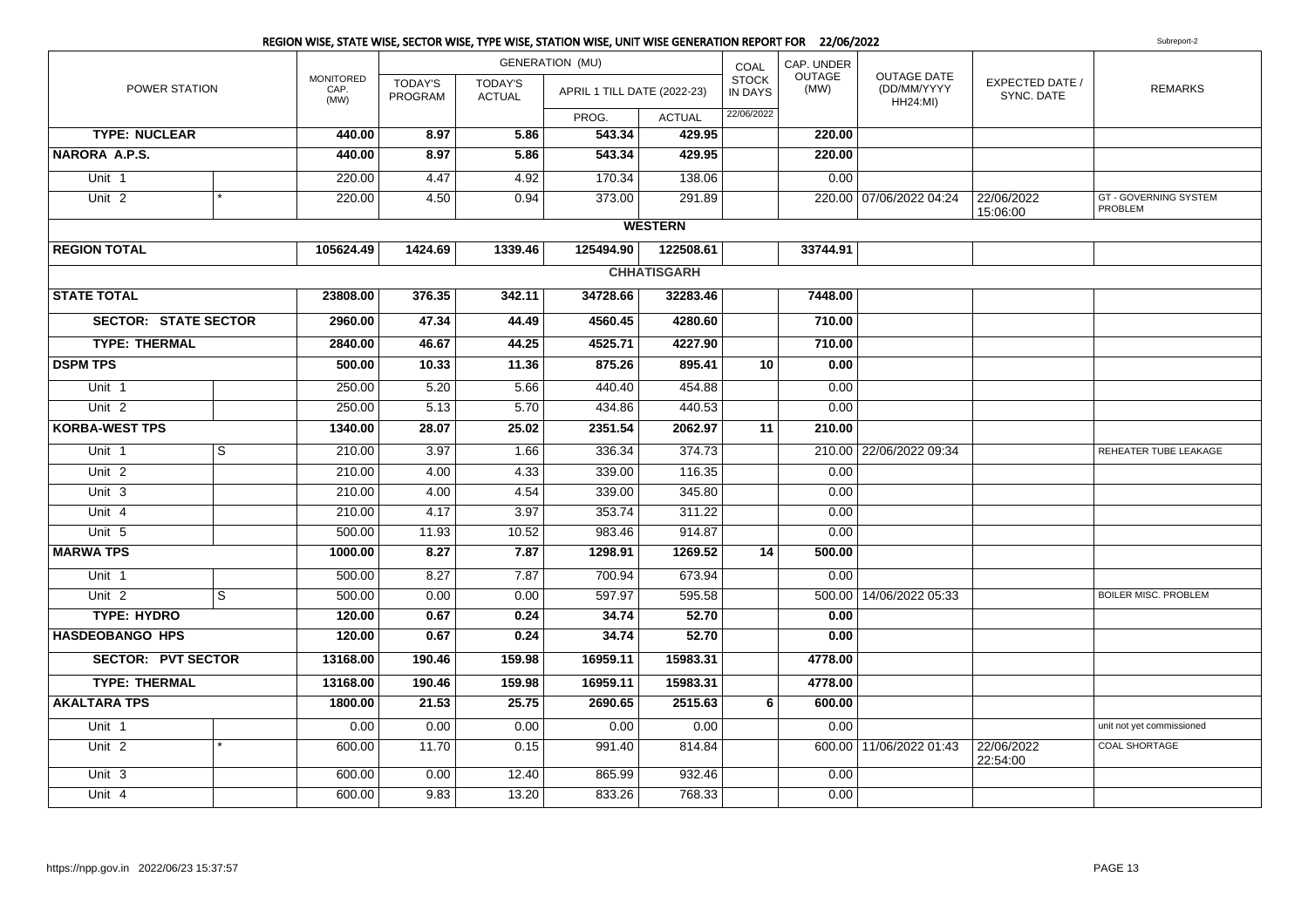|                         |                         |                                  |                           |                                 | <b>GENERATION (MU)</b>      |               | COAL                           | CAP. UNDER            |                                                      |                               |                             |
|-------------------------|-------------------------|----------------------------------|---------------------------|---------------------------------|-----------------------------|---------------|--------------------------------|-----------------------|------------------------------------------------------|-------------------------------|-----------------------------|
| POWER STATION           |                         | <b>MONITORED</b><br>CAP.<br>(MW) | <b>TODAY'S</b><br>PROGRAM | <b>TODAY'S</b><br><b>ACTUAL</b> | APRIL 1 TILL DATE (2022-23) |               | <b>STOCK</b><br><b>IN DAYS</b> | <b>OUTAGE</b><br>(MW) | <b>OUTAGE DATE</b><br>(DD/MM/YYYY<br><b>HH24:MI)</b> | EXPECTED DATE /<br>SYNC. DATE | <b>REMARKS</b>              |
|                         |                         |                                  |                           |                                 | PROG.                       | <b>ACTUAL</b> | 22/06/2022                     |                       |                                                      |                               |                             |
| <b>AVANTHA BHANDAR</b>  |                         | 600.00                           | 10.83                     | 10.20                           | 917.26                      | 896.50        | $\overline{7}$                 | 0.00                  |                                                      |                               |                             |
| Unit 1                  |                         | 600.00                           | 10.83                     | 10.20                           | 917.26                      | 896.50        |                                | 0.00                  |                                                      |                               |                             |
| <b>BALCO TPS</b>        |                         | 600.00                           | 9.53                      | 12.11                           | 808.66                      | 679.18        | $\mathbf{2}$                   | 0.00                  |                                                      |                               |                             |
| Unit 1                  |                         | 300.00                           | 4.50                      | 6.63                            | 382.00                      | 491.26        |                                | 0.00                  |                                                      |                               |                             |
| Unit <sub>2</sub>       |                         | 300.00                           | 5.03                      | 5.48                            | 426.66                      | 187.92        |                                | 0.00                  |                                                      |                               |                             |
| <b>BANDAKHAR TPP</b>    |                         | 300.00                           | 6.17                      | 6.66                            | 522.74                      | 511.22        | $\mathbf{2}$                   | 0.00                  |                                                      |                               |                             |
| Unit 1                  |                         | 300.00                           | 6.17                      | 6.66                            | 522.74                      | 511.22        |                                | 0.00                  |                                                      |                               |                             |
| <b>BARADARHA TPS</b>    |                         | 1200.00                          | 23.06                     | 23.34                           | 1954.32                     | 2234.06       | 4                              | 0.00                  |                                                      |                               |                             |
| Unit 1                  |                         | 600.00                           | 11.23                     | 11.47                           | 952.06                      | 1118.20       |                                | 0.00                  |                                                      |                               |                             |
| Unit <sub>2</sub>       |                         | 600.00                           | 11.83                     | 11.87                           | 1002.26                     | 1115.86       |                                | 0.00                  |                                                      |                               |                             |
| <b>BINJKOTE TPP</b>     |                         | 600.00                           | 7.67                      | 0.00                            | 649.74                      | 0.00          | $\overline{7}$                 | 600.00                |                                                      |                               |                             |
| Unit 1                  | L                       | 300.00                           | 4.00                      | 0.00                            | 339.00                      | 0.00          |                                |                       | 300.00 31/03/2022 09:03                              |                               | I.D. FANS PROBLEM           |
| Unit <sub>2</sub>       | L                       | 300.00                           | 3.67                      | 0.00                            | 310.74                      | 0.00          |                                |                       | 300.00 21/11/2021 06:04                              |                               | RSD/LOW SCHEDULE            |
| <b>CHAKABURA TPP</b>    |                         | 30.00                            | 0.53                      | 0.23                            | 45.66                       | 46.54         |                                | 30.00                 |                                                      |                               |                             |
| Unit 1                  |                         | 0.00                             | 0.00                      | 0.00                            | 0.00                        | 0.00          |                                | 0.00                  |                                                      |                               | unit not yet commissioned   |
| Unit <sub>2</sub>       |                         | 30.00                            | 0.53                      | 0.23                            | 45.66                       | 46.54         |                                |                       | 30.00   22/06/2022 05:04                             | 22/06/2022<br>19:10:00        | <b>GRID MISCELLANEOUS</b>   |
| <b>KASAIPALLI TPP</b>   |                         | 270.00                           | 5.86                      | 2.34                            | 392.92                      | 307.08        |                                | 135.00                |                                                      |                               |                             |
| Unit <sub>1</sub>       |                         | 135.00                           | 2.93                      | 2.34                            | 198.46                      | 137.05        |                                | 0.00                  |                                                      |                               |                             |
| Unit <sub>2</sub>       | $\overline{\mathbf{s}}$ | 135.00                           | 2.93                      | 0.00                            | 194.46                      | 170.03        |                                |                       | 135.00 09/06/2022 12:30                              | 30/06/2022                    | <b>COAL SHORTAGE</b>        |
| <b>KATGHORA TPP</b>     |                         | 35.00                            | 0.00                      | 0.00                            | 0.00                        | 0.00          |                                | 35.00                 |                                                      |                               |                             |
| Unit 1                  |                         | 35.00                            | 0.00                      | 0.00                            | 0.00                        | 0.00          |                                |                       | 35.00   15/10/2012 00:28                             |                               | NO Power purchase agreement |
| <b>NAWAPARA TPP</b>     |                         | 600.00                           | 4.43                      | 6.27                            | 660.46                      | 295.50        | 11                             | 300.00                |                                                      |                               |                             |
| Unit 1                  |                         | 300.00                           | 0.00                      | 6.27                            | 284.00                      | 295.22        |                                | 0.00                  |                                                      |                               |                             |
| Unit <sub>2</sub>       | S                       | 300.00                           | 4.43                      | 0.00                            | 376.46                      | 0.28          |                                |                       | 300.00   19/06/2022 00:00                            |                               | TURBINE VIBRATION HIGH      |
| OP JINDAL TPS           |                         | 1000.00                          | 14.70                     | 13.60                           | 1246.40                     | 1025.85       | $\mathbf{2}$                   | 250.00                |                                                      |                               |                             |
| Unit 1                  |                         | 250.00                           | 0.27                      | 4.55                            | 22.94                       | 283.35        |                                | 0.00                  |                                                      |                               |                             |
| Unit <sub>2</sub>       |                         | 250.00                           | 5.13                      | 0.00                            | 434.86                      | 186.71        |                                |                       | 250.00   19/06/2022 00:00                            |                               | Fuel Shortage               |
| Unit 3                  |                         | 250.00                           | 4.77                      | 4.58                            | 403.94                      | 415.08        |                                | 0.00                  |                                                      |                               |                             |
| Unit 4                  |                         | 250.00                           | 4.53                      | 4.47                            | 384.66                      | 140.71        |                                | 0.00                  |                                                      |                               |                             |
| <b>PATHADI STAGE II</b> |                         | 0.00                             | 0.00                      | 0.00                            | 0.00                        | 0.00          |                                | 0.00                  |                                                      |                               |                             |
| Unit 1                  |                         | 0.00                             | 0.00                      | 0.00                            | 0.00                        | 0.00          |                                | 0.00                  |                                                      |                               | unit not yet commissioned   |
| <b>PATHADI TPP</b>      |                         | 600.00                           | 13.83                     | 8.11                            | 1140.26                     | 679.16        | 3                              | 0.00                  |                                                      |                               |                             |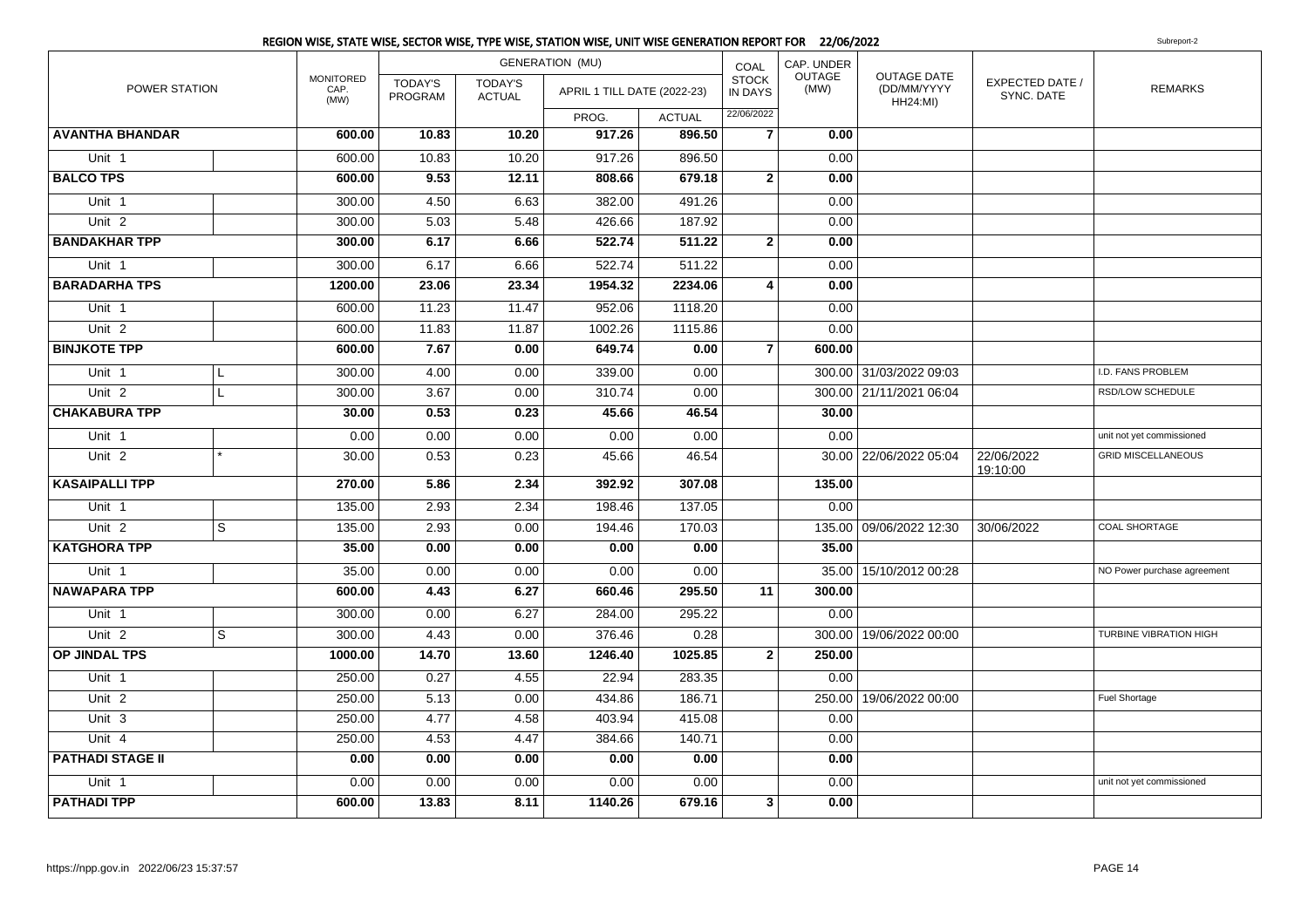|                               |                |                                  |                           |                                 | <b>GENERATION (MU)</b>      |               | COAL                           | CAP. UNDER            |                                                      |                                      |                                         |
|-------------------------------|----------------|----------------------------------|---------------------------|---------------------------------|-----------------------------|---------------|--------------------------------|-----------------------|------------------------------------------------------|--------------------------------------|-----------------------------------------|
| POWER STATION                 |                | <b>MONITORED</b><br>CAP.<br>(MW) | <b>TODAY'S</b><br>PROGRAM | <b>TODAY'S</b><br><b>ACTUAL</b> | APRIL 1 TILL DATE (2022-23) |               | <b>STOCK</b><br><b>IN DAYS</b> | <b>OUTAGE</b><br>(MW) | <b>OUTAGE DATE</b><br>(DD/MM/YYYY<br><b>HH24:MI)</b> | <b>EXPECTED DATE /</b><br>SYNC. DATE | <b>REMARKS</b>                          |
|                               |                |                                  |                           |                                 | PROG.                       | <b>ACTUAL</b> | 22/06/2022                     |                       |                                                      |                                      |                                         |
| Unit 1                        |                | 300.00                           | 7.00                      | 4.07                            | 577.00                      | 365.96        |                                | 0.00                  |                                                      |                                      |                                         |
| Unit <sub>2</sub>             |                | 300.00                           | 6.83                      | 4.04                            | 563.26                      | 313.20        |                                | 0.00                  |                                                      |                                      |                                         |
| <b>RAIKHEDA TPP</b>           |                | 1370.00                          | 23.60                     | 11.84                           | 1999.20                     | 1789.06       | 2 <sup>1</sup>                 | 685.00                |                                                      |                                      |                                         |
| Unit 1                        | $\overline{s}$ | 685.00                           | 11.80                     | 0.24                            | 999.60                      | 990.65        |                                |                       | 685.00 22/06/2022 01:01                              |                                      | H.P. AND L.P. bypass system             |
| Unit <sub>2</sub>             |                | 685.00                           | 11.80                     | 11.60                           | 999.60                      | 798.41        |                                | 0.00                  |                                                      |                                      |                                         |
| <b>RATIJA TPS</b>             |                | 100.00                           | 2.00                      | 2.21                            | 168.00                      | 175.24        |                                | 0.00                  |                                                      |                                      |                                         |
| Unit <sub>1</sub>             |                | 50.00                            | 1.00                      | 1.11                            | 84.00                       | 83.70         |                                | 0.00                  |                                                      |                                      |                                         |
| Unit <sub>2</sub>             |                | 50.00                            | 1.00                      | 1.10                            | 84.00                       | 91.54         |                                | 0.00                  |                                                      |                                      |                                         |
| <b>SALORA TPP</b>             |                | 135.00                           | 0.00                      | 0.00                            | 0.00                        | 0.00          |                                | 135.00                |                                                      |                                      |                                         |
| Unit 1                        |                | 135.00                           | 0.00                      | 0.00                            | 0.00                        | 0.00          |                                |                       | 135.00   19/10/2014 04:30                            |                                      | NO Power purchase agreement             |
| Unit <sub>2</sub>             |                | 0.00                             | 0.00                      | 0.00                            | 0.00                        | 0.00          |                                | 0.00                  |                                                      |                                      | unit not yet commissioned               |
| <b>SINGHITARAI TPP</b>        |                | 0.00                             | 0.00                      | 0.00                            | 0.00                        | 0.00          |                                | 0.00                  |                                                      |                                      |                                         |
| Unit 1                        |                | 0.00                             | 0.00                      | 0.00                            | 0.00                        | 0.00          |                                | 0.00                  |                                                      |                                      | unit not yet commissioned               |
| Unit <sub>2</sub>             |                | 0.00                             | 0.00                      | 0.00                            | 0.00                        | 0.00          |                                | 0.00                  |                                                      |                                      | unit not yet commissioned               |
| <b>SVPL TPP</b>               |                | 63.00                            | 0.00                      | 0.00                            | 0.00                        | 0.00          |                                | 63.00                 |                                                      |                                      |                                         |
| Unit 1                        |                | 63.00                            | 0.00                      | 0.00                            | 0.00                        | 0.00          |                                |                       | 63.00 29/03/2020 00:00                               |                                      | NON AVAILABILITY OF MAN<br><b>POWER</b> |
| <b>SWASTIK KORBA TPP</b>      |                | 25.00                            | 0.00                      | 0.00                            | 0.00                        | 0.00          |                                | 25.00                 |                                                      |                                      |                                         |
| Unit 1                        |                | 25.00                            | 0.00                      | 0.00                            | 0.00                        | 0.00          |                                |                       | 25.00 01/04/2015 00:20                               |                                      | NO Power purchase agreement             |
| <b>TAMNAR TPP</b>             |                | 2400.00                          | 27.29                     | 22.03                           | 2116.38                     | 2999.71       | $\mathbf{2}$                   | 1200.00               |                                                      |                                      |                                         |
| Unit 1                        | $\overline{P}$ | 600.00                           | 10.53                     | 0.00                            | 891.66                      | 624.38        |                                |                       | 600.00   20/06/2022 00:33                            |                                      | <b>CAPITAL MAINTENANCE</b>              |
| Unit 2                        |                | 600.00                           | 9.23                      | 10.93                           | 783.06                      | 878.09        |                                | 0.00                  |                                                      |                                      |                                         |
| Unit 3                        |                | 600.00                           | 6.13                      | 0.00                            | 323.86                      | 595.53        |                                |                       | 600.00   19/06/2022 00:00                            |                                      | Fuel Shortage                           |
| Unit 4                        |                | 600.00                           | 1.40                      | 11.10                           | 117.80                      | 901.71        |                                | 0.00                  |                                                      |                                      |                                         |
| <b>UCHPINDA TPP</b>           |                | 1440.00                          | 19.43                     | 15.29                           | 1646.46                     | 1828.58       | 6                              | 720.00                |                                                      |                                      |                                         |
| Unit <sub>1</sub>             | S              | 360.00                           | 4.93                      | 0.00                            | 417.46                      | 522.07        |                                |                       | 360.00   11/06/2022 09:49                            |                                      | RSD/LOW SCHEDULE                        |
| Unit <sub>2</sub>             |                | 360.00                           | 5.07                      | 7.54                            | 429.54                      | 590.36        |                                | 0.00                  |                                                      |                                      |                                         |
| Unit 3                        |                | 360.00                           | 4.93                      | 7.75                            | 417.46                      | 565.46        |                                | 0.00                  |                                                      |                                      |                                         |
| Unit 4                        |                | 360.00                           | 4.50                      | 0.00                            | 382.00                      | 150.69        |                                |                       | 360.00   20/04/2022 00:41                            |                                      | <b>COAL SHORTAGE</b>                    |
| <b>SECTOR: CENTRAL SECTOR</b> |                | 7680.00                          | 138.55                    | 137.64                          | 13209.10                    | 12019.55      |                                | 1960.00               |                                                      |                                      |                                         |
| <b>TYPE: THERMAL</b>          |                | 7680.00                          | 138.55                    | 137.64                          | 13209.10                    | 12019.55      |                                | 1960.00               |                                                      |                                      |                                         |
| <b>BHILAI TPS</b>             |                | 500.00                           | 10.44                     | 11.85                           | 871.68                      | 938.91        | 17                             | 0.00                  |                                                      |                                      |                                         |
| Unit 1                        |                | 250.00                           | 5.07                      | 5.92                            | 429.54                      | 479.40        |                                | 0.00                  |                                                      |                                      |                                         |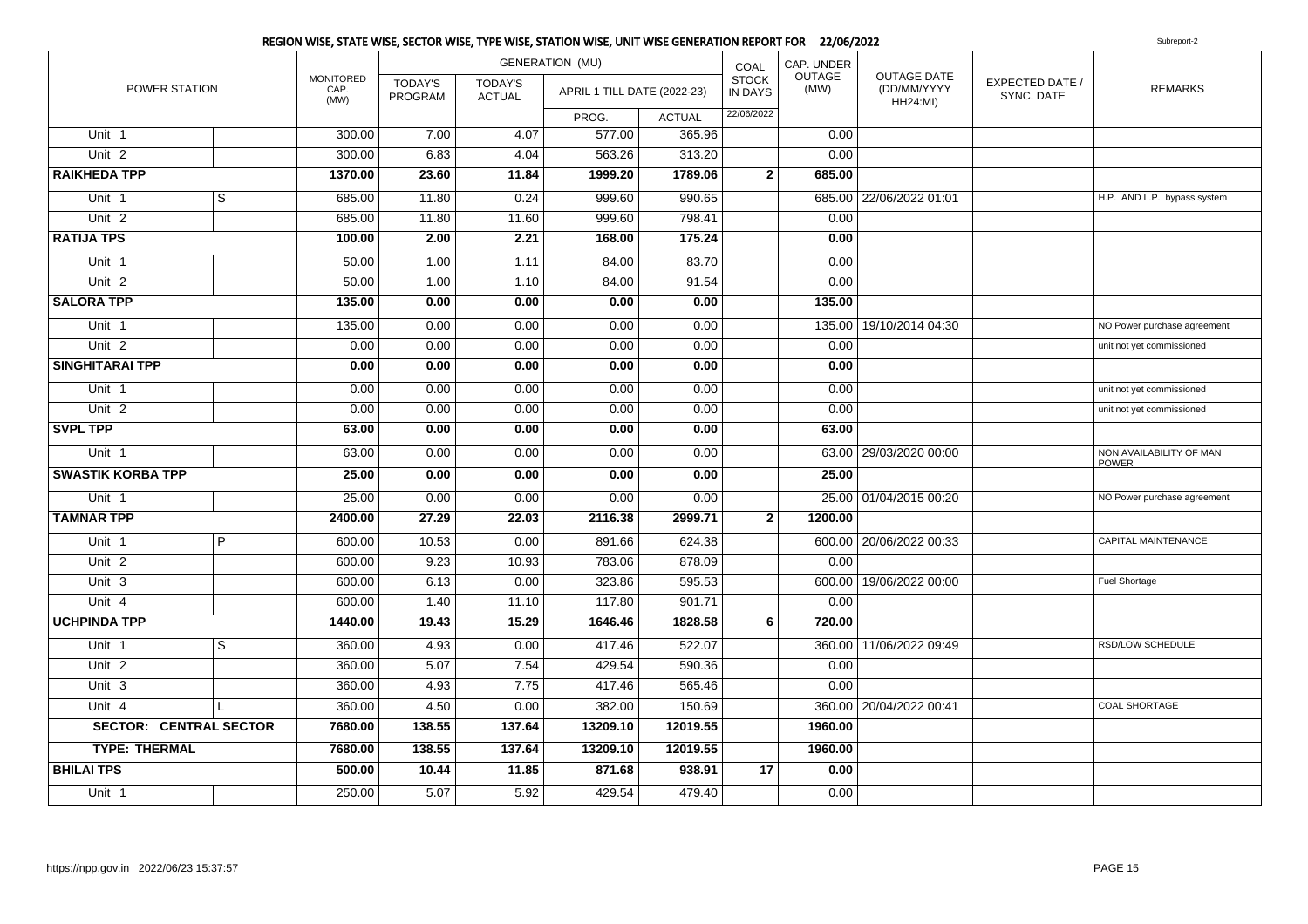|                             |                |                                  |                           |                          | <b>GENERATION (MU)</b>      |                | COAL                           | CAP. UNDER            |                                                      |                               |                          |
|-----------------------------|----------------|----------------------------------|---------------------------|--------------------------|-----------------------------|----------------|--------------------------------|-----------------------|------------------------------------------------------|-------------------------------|--------------------------|
| <b>POWER STATION</b>        |                | <b>MONITORED</b><br>CAP.<br>(MW) | <b>TODAY'S</b><br>PROGRAM | TODAY'S<br><b>ACTUAL</b> | APRIL 1 TILL DATE (2022-23) |                | <b>STOCK</b><br><b>IN DAYS</b> | <b>OUTAGE</b><br>(MW) | <b>OUTAGE DATE</b><br>(DD/MM/YYYY<br><b>HH24:MI)</b> | EXPECTED DATE /<br>SYNC. DATE | <b>REMARKS</b>           |
|                             |                |                                  |                           |                          | PROG.                       | <b>ACTUAL</b>  | 22/06/2022                     |                       |                                                      |                               |                          |
| Unit <sub>2</sub>           |                | 250.00                           | 5.37                      | 5.93                     | 442.14                      | 459.51         |                                | 0.00                  |                                                      |                               |                          |
| <b>KORBA STPS</b>           |                | 2600.00                          | 46.47                     | 50.68                    | 4467.34                     | 4621.64        | 19                             | 500.00                |                                                      |                               |                          |
| Unit 1                      |                | 200.00                           | 4.73                      | 4.81                     | 389.06                      | 394.77         |                                | 0.00                  |                                                      |                               |                          |
| Unit <sub>2</sub>           |                | 200.00                           | 4.07                      | 4.86                     | 345.54                      | 400.16         |                                | 0.00                  |                                                      |                               |                          |
| Unit 3                      |                | 200.00                           | 4.53                      | 4.97                     | 373.66                      | 401.83         |                                | 0.00                  |                                                      |                               |                          |
| Unit 4                      |                | 500.00                           | 10.67                     | 11.98                    | 879.74                      | 938.44         |                                | 0.00                  |                                                      |                               |                          |
| Unit 5                      |                | 500.00                           | 10.67                     | 12.03                    | 879.74                      | 957.65         |                                | 0.00                  |                                                      |                               |                          |
| Unit 6                      |                | 500.00                           | 11.80                     | 12.03                    | 971.60                      | 936.55         |                                | 0.00                  |                                                      |                               |                          |
| Unit 7                      | $\overline{P}$ | 500.00                           | 0.00                      | 0.00                     | 628.00                      | 592.24         |                                |                       | 500.00 23/05/2022 23:51                              |                               | <b>OVERHAULING WORKS</b> |
| <b>LARA TPP</b>             |                | 1600.00                          | 15.67                     | 20.54                    | 2395.74                     | 2690.93        | 11                             | 800.00                |                                                      |                               |                          |
| Unit 1                      |                | 800.00                           | 15.67                     | 18.91                    | 1338.74                     | 1384.20        |                                | 0.00                  |                                                      |                               |                          |
| Unit 2                      |                | 800.00                           | 0.00                      | 1.63                     | 1057.00                     | 1306.73        |                                |                       | 800.00   19/06/2022 07:13                            | 22/06/2022<br>18:45:00        | WATER WALL TUBE LEAKAGE  |
| <b>SIPAT STPS</b>           |                | 2980.00                          | 65.97                     | 54.57                    | 5474.34                     | 3768.07        | 10                             | 660.00                |                                                      |                               |                          |
| Unit <sub>1</sub>           | $\overline{P}$ | 660.00                           | 13.70                     | 0.00                     | 1137.40                     | 0.00           |                                |                       | 660.00 28/10/2021 10:41                              |                               | <b>OVERHAULING WORKS</b> |
| Unit $2$                    |                | 660.00                           | 15.63                     | 15.59                    | 1296.86                     | 616.97         |                                | 0.00                  |                                                      |                               |                          |
| Unit 3                      |                | 660.00                           | 13.70                     | 15.44                    | 1137.40                     | 1230.27        |                                | 0.00                  |                                                      |                               |                          |
| Unit 4                      |                | 500.00                           | 11.47                     | 11.70                    | 951.34                      | 963.82         |                                | 0.00                  |                                                      |                               |                          |
| Unit 5                      |                | 500.00                           | 11.47                     | 11.84                    | 951.34                      | 957.01         |                                | 0.00                  |                                                      |                               |                          |
|                             |                |                                  |                           |                          |                             | <b>GOA</b>     |                                |                       |                                                      |                               |                          |
| <b>STATE TOTAL</b>          |                | 48.00                            | 0.00                      | 0.00                     | 0.00                        | 0.00           |                                | 48.00                 |                                                      |                               |                          |
| <b>SECTOR: PVT SECTOR</b>   |                | 48.00                            | 0.00                      | 0.00                     | 0.00                        | 0.00           |                                | 48.00                 |                                                      |                               |                          |
| TYPE: THER (GT)             |                | 48.00                            | 0.00                      | 0.00                     | 0.00                        | 0.00           |                                | 48.00                 |                                                      |                               |                          |
| GOA CCPP (Liq.)             |                | 48.00                            | 0.00                      | 0.00                     | 0.00                        | 0.00           |                                | 48.00                 |                                                      |                               |                          |
|                             |                |                                  |                           |                          |                             | <b>GUJARAT</b> |                                |                       |                                                      |                               |                          |
| <b>STATE TOTAL</b>          |                | 26073.41                         | 248.03                    | 202.57                   | 21276.62                    | 18069.95       |                                | 14119.91              |                                                      |                               |                          |
| <b>SECTOR: STATE SECTOR</b> |                | 9577.82                          | 92.09                     | 73.32                    | 7282.92                     | 7473.55        |                                | 3688.82               |                                                      |                               |                          |
| <b>TYPE: THERMAL</b>        |                | 5410.00                          | 71.36                     | 68.41                    | 5922.86                     | 6987.06        |                                | 1585.00               |                                                      |                               |                          |
| <b>AKRIMOTA LIG TPS</b>     |                | 250.00                           | 1.30                      | 3.66                     | 206.66                      | 206.07         |                                | 0.00                  |                                                      |                               |                          |
| Unit 1                      |                | 125.00                           | 1.30                      | 1.93                     | 108.60                      | 105.89         |                                | 0.00                  |                                                      |                               |                          |
| Unit <sub>2</sub>           |                | 125.00                           | 0.00                      | 1.73                     | 98.06                       | 100.18         |                                | 0.00                  |                                                      |                               |                          |
| <b>BHAVNAGAR CFBC TPP</b>   |                | 500.00                           | 3.04                      | 4.05                     | 251.88                      | 334.21         |                                | 0.00                  |                                                      |                               |                          |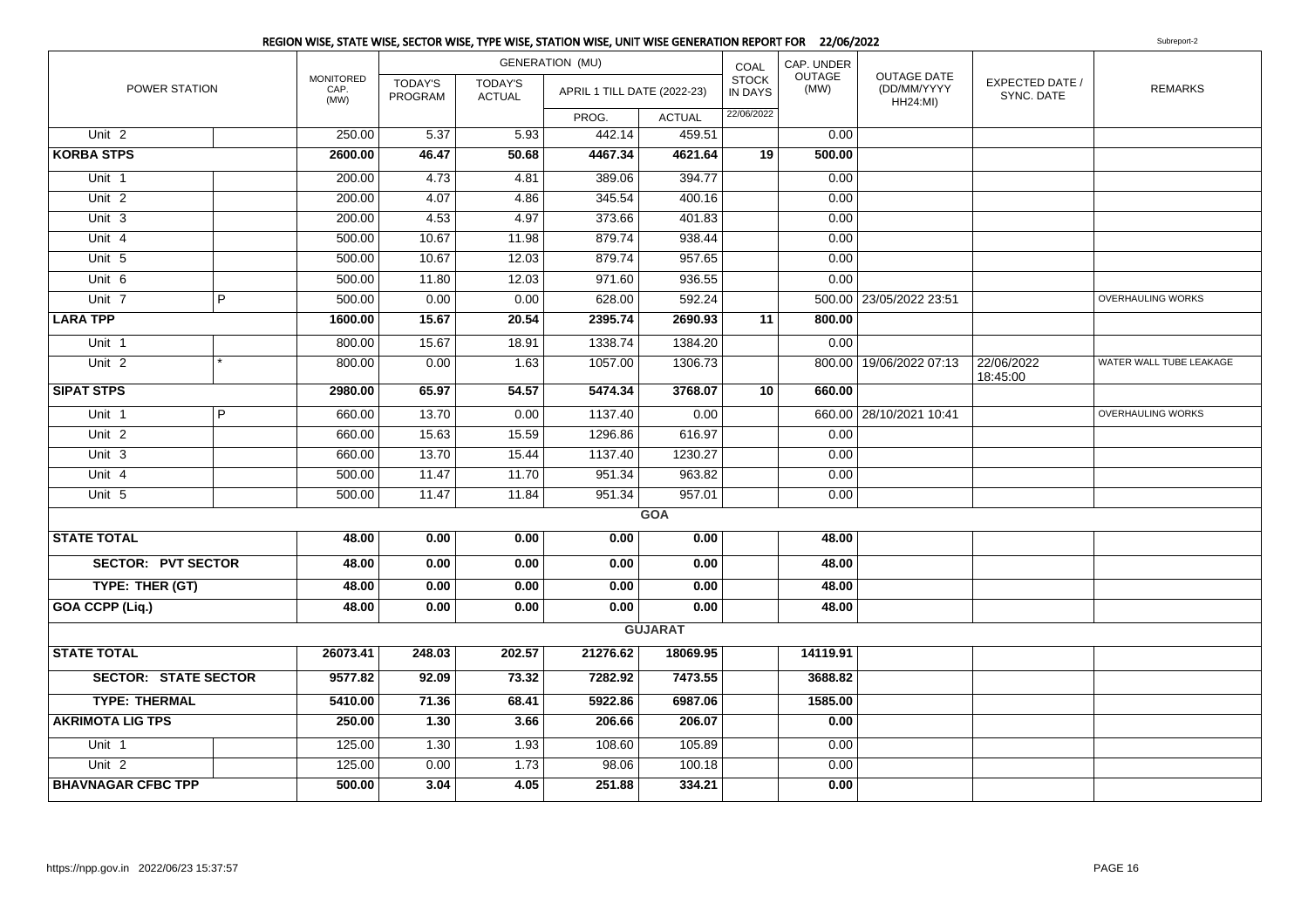|                         |   |                                  |                           |                                 | <b>GENERATION (MU)</b>      |               | COAL                           | CAP. UNDER            |                                                      |                                      |                          |
|-------------------------|---|----------------------------------|---------------------------|---------------------------------|-----------------------------|---------------|--------------------------------|-----------------------|------------------------------------------------------|--------------------------------------|--------------------------|
| POWER STATION           |   | <b>MONITORED</b><br>CAP.<br>(MW) | <b>TODAY'S</b><br>PROGRAM | <b>TODAY'S</b><br><b>ACTUAL</b> | APRIL 1 TILL DATE (2022-23) |               | <b>STOCK</b><br><b>IN DAYS</b> | <b>OUTAGE</b><br>(MW) | <b>OUTAGE DATE</b><br>(DD/MM/YYYY<br><b>HH24:MI)</b> | <b>EXPECTED DATE /</b><br>SYNC. DATE | <b>REMARKS</b>           |
|                         |   |                                  |                           |                                 | PROG.                       | <b>ACTUAL</b> | 22/06/2022                     |                       |                                                      |                                      |                          |
| Unit 1                  |   | 250.00                           | 1.57                      | 2.29                            | 130.54                      | 190.66        |                                | 0.00                  |                                                      |                                      |                          |
| Unit <sub>2</sub>       |   | 250.00                           | 1.47                      | 1.76                            | 121.34                      | 143.55        |                                |                       | 0.00 09/06/2022 11:02                                | 22/06/2022<br>01:36:00               | WATER WALL TUBE LEAKAGE  |
| <b>GANDHI NAGAR TPS</b> |   | 630.00                           | 9.00                      | 14.97                           | 762.00                      | 1020.71       | $6 \overline{6}$               | 0.00                  |                                                      |                                      |                          |
| Unit 3                  |   | 210.00                           | 3.00                      | 5.00                            | 254.00                      | 360.99        |                                | 0.00                  |                                                      |                                      |                          |
| Unit 4                  |   | 210.00                           | 3.00                      | 4.94                            | 254.00                      | 300.58        |                                | 0.00                  |                                                      |                                      |                          |
| Unit 5                  |   | 210.00                           | 3.00                      | 5.03                            | 254.00                      | 359.14        |                                | 0.00                  |                                                      |                                      |                          |
| <b>KUTCH LIG. TPS</b>   |   | 150.00                           | 1.63                      | 1.54                            | 135.86                      | 164.23        |                                | 75.00                 |                                                      |                                      |                          |
| Unit <sub>3</sub>       | P | 75.00                            | 1.10                      | 0.00                            | 91.20                       | 63.85         |                                |                       | 75.00 09/06/2022 00:00                               |                                      | ANNUAL MAINTENANCE       |
| Unit 4                  |   | 75.00                            | 0.53                      | 1.54                            | 44.66                       | 100.38        |                                | 0.00                  |                                                      |                                      |                          |
| <b>SIKKA REP. TPS</b>   |   | 500.00                           | 5.10                      | 0.00                            | 437.20                      | 297.96        | $\mathbf{0}$                   | 500.00                |                                                      |                                      |                          |
| Unit 3                  |   | 250.00                           | 2.20                      | 0.00                            | 189.40                      | 166.25        |                                | 250.00                | 16/06/2022 22:11                                     | 24/06/2022                           | <b>RESERVE SHUT DOWN</b> |
| Unit 4                  |   | 250.00                           | 2.90                      | 0.00                            | 247.80                      | 131.71        |                                | 250.00                | 16/06/2022 19:31                                     | 24/06/2022                           | RESERVE SHUT DOWN        |
| <b>UKAI TPS</b>         |   | 1110.00                          | 19.73                     | 18.36                           | 1674.06                     | 1620.54       | 3 <sup>1</sup>                 | 0.00                  |                                                      |                                      |                          |
| Unit 3                  |   | 200.00                           | 3.17                      | 2.67                            | 268.74                      | 280.54        |                                | 0.00                  |                                                      |                                      |                          |
| Unit 4                  |   | 200.00                           | 3.63                      | 3.28                            | 306.86                      | 296.03        |                                | 0.00                  |                                                      |                                      |                          |
| Unit 5                  |   | 210.00                           | 3.30                      | 2.87                            | 280.60                      | 267.99        |                                | 0.00                  |                                                      |                                      |                          |
| Unit 6                  |   | 500.00                           | 9.63                      | 9.54                            | 817.86                      | 775.98        |                                | 0.00                  |                                                      |                                      |                          |
| <b>WANAKBORI TPS</b>    |   | 2270.00                          | 31.56                     | 25.83                           | 2455.20                     | 3343.34       | $\overline{7}$                 | 1010.00               |                                                      |                                      |                          |
| Unit 1                  |   | 210.00                           | 1.50                      | 3.04                            | 128.00                      | 250.86        |                                | 0.00                  |                                                      |                                      |                          |
| Unit <sub>2</sub>       |   | 210.00                           | 1.80                      | 4.10                            | 152.60                      | 224.03        |                                | 0.00                  |                                                      |                                      |                          |
| Unit 3                  | P | 210.00                           | 3.93                      | 0.00                            | 333.46                      | 231.39        |                                |                       | 210.00 31/05/2022 08:51                              |                                      | ANNUAL MAINTENANCE       |
| Unit 4                  |   | 210.00                           | 2.73                      | 4.46                            | 231.06                      | 323.98        |                                | 0.00                  |                                                      |                                      |                          |
| Unit 5                  |   | 210.00                           | 3.14                      | 4.52                            | 43.96                       | 344.22        |                                | 0.00                  |                                                      |                                      |                          |
| Unit 6                  |   | 210.00                           | 1.13                      | 4.87                            | 95.86                       | 372.31        |                                | 0.00                  |                                                      |                                      |                          |
| Unit 7                  |   | 210.00                           | 3.30                      | 4.84                            | 280.60                      | 322.23        |                                | 0.00                  |                                                      |                                      |                          |
| Unit 8                  | P | 800.00                           | 14.03                     | 0.00                            | 1189.66                     | 1274.32       |                                |                       | 800.00 21/06/2022 23:48                              |                                      | ANNUAL MAINTENANCE       |
| TYPE: THER (GT)         |   | 2177.82                          | 8.40                      | 0.00                            | 696.80                      | 0.00          |                                | 1803.82               |                                                      |                                      |                          |
| <b>DHUVARAN CCPP</b>    |   | 594.72                           | 1.60                      | 0.00                            | 132.20                      | 0.00          |                                | 594.72                |                                                      |                                      |                          |
| <b>HAZIRA CCPP</b>      |   | 156.10                           | 0.81                      | 0.00                            | 65.82                       | 0.00          |                                | 156.10                |                                                      |                                      |                          |
| <b>HAZIRA CCPP EXT</b>  |   | 351.00                           | 1.10                      | 0.00                            | 91.20                       | 0.00          |                                | 351.00                |                                                      |                                      |                          |
| <b>PIPAVAV CCPP</b>     |   | 702.00                           | 3.26                      | 0.00                            | 271.72                      | 0.00          |                                | 702.00                |                                                      |                                      |                          |
| <b>UTRAN CCPP</b>       |   | 374.00                           | 1.63                      | 0.00                            | 135.86                      | 0.00          |                                | 0.00                  |                                                      |                                      |                          |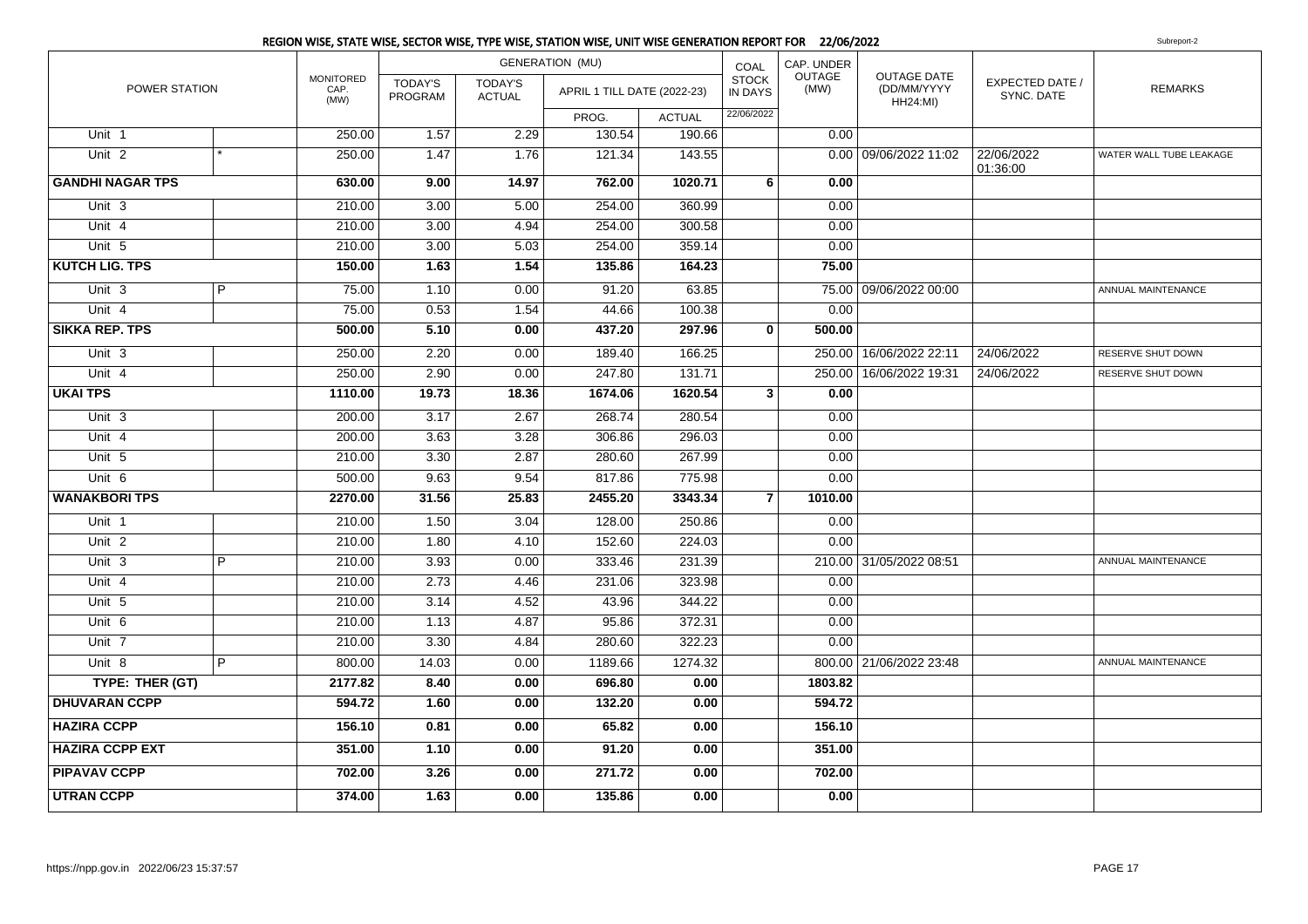|                                 |   |                                  |                           |                          | <b>GENERATION (MU)</b>      |               | COAL                           | CAP. UNDER            |                                                      |                               |                   |
|---------------------------------|---|----------------------------------|---------------------------|--------------------------|-----------------------------|---------------|--------------------------------|-----------------------|------------------------------------------------------|-------------------------------|-------------------|
| POWER STATION                   |   | <b>MONITORED</b><br>CAP.<br>(MW) | <b>TODAY'S</b><br>PROGRAM | TODAY'S<br><b>ACTUAL</b> | APRIL 1 TILL DATE (2022-23) |               | <b>STOCK</b><br><b>IN DAYS</b> | <b>OUTAGE</b><br>(MW) | <b>OUTAGE DATE</b><br>(DD/MM/YYYY<br><b>HH24:MI)</b> | EXPECTED DATE /<br>SYNC, DATE | <b>REMARKS</b>    |
|                                 |   |                                  |                           |                          | PROG.                       | <b>ACTUAL</b> | 22/06/2022                     |                       |                                                      |                               |                   |
| <b>TYPE: HYDRO</b>              |   | 1990.00                          | 12.33                     | 4.91                     | 663.26                      | 486.49        |                                | 300.00                |                                                      |                               |                   |
| <b>KADANA HPS</b>               |   | 240.00                           | 0.17                      | 0.16                     | 15.74                       | 21.61         |                                | 0.00                  |                                                      |                               |                   |
| <b>S SAROVAR CHPH HPS</b>       |   | 250.00                           | 1.43                      | 0.48                     | 115.46                      | 62.96         |                                | 0.00                  |                                                      |                               |                   |
| <b>S SAROVAR RBPH HPS</b>       |   | 1200.00                          | 9.70                      | 4.27                     | 392.40                      | 259.88        |                                | 0.00                  |                                                      |                               |                   |
| <b>UKAI HPS</b>                 |   | 300.00                           | 1.03                      | 0.00                     | 139.66                      | 142.04        |                                | 300.00                |                                                      |                               |                   |
| <b>SECTOR: PVT SECTOR</b>       |   | 14742.00                         | 136.06                    | 118.56                   | 12342.34                    | 9550.99       |                                | 9117.50               |                                                      |                               |                   |
| <b>TYPE: THERMAL</b>            |   | 10682.00                         | 117.17                    | 112.14                   | 10773.76                    | 9020.80       |                                | 5440.00               |                                                      |                               |                   |
| <b>MUNDRA TPS-III</b>           |   | 1980.00                          | 29.03                     | 27.66                    | 2476.66                     | 965.27        | $\mathbf{0}$                   | 660.00                |                                                      |                               |                   |
| Unit 7                          |   | 660.00                           | 9.43                      | 13.90                    | 804.46                      | 564.07        |                                | 0.00                  |                                                      |                               |                   |
| Unit 8                          |   | 660.00                           | 9.43                      | 13.76                    | 804.46                      | 149.01        |                                | 0.00                  |                                                      |                               |                   |
| Unit 9                          |   | 660.00                           | 10.17                     | 0.00                     | 867.74                      | 252.19        |                                |                       | 660.00 19/06/2022 03:30                              |                               | LOW SYSTEM DEMAND |
| <b>MUNDRA TPS-I &amp; II</b>    |   | 2640.00                          | 33.49                     | 14.68                    | 3037.78                     | 2859.43       | $\bf{0}$                       | 1980.00               |                                                      |                               |                   |
| Unit 1                          | L | 330.00                           | 0.00                      | 0.00                     | 306.00                      | 249.29        |                                |                       | 330.00 12/05/2022 14:59                              |                               | RSD/LOW SCHEDULE  |
| Unit 2                          | L | 330.00                           | 4.43                      | 0.00                     | 378.46                      | 249.36        |                                |                       | 330.00   12/05/2022 19:00                            |                               | RSD/LOW SCHEDULE  |
| Unit 3                          | L | 330.00                           | 4.43                      | 0.00                     | 378.46                      | 278.23        |                                |                       | 330.00 13/05/2022 09:29                              |                               | RSD/LOW SCHEDULE  |
| Unit 4                          |   | 330.00                           | 4.77                      | 0.00                     | 276.94                      | 270.12        |                                |                       | 330.00 09/05/2022 17:41                              |                               | RESERVE SHUT DOWN |
| Unit 5                          |   | 660.00                           | 10.33                     | 14.68                    | 883.26                      | 917.07        |                                | 0.00                  |                                                      |                               |                   |
| Unit 6                          |   | 660.00                           | 9.53                      | 0.00                     | 814.66                      | 895.36        |                                |                       | 660.00 19/06/2022 03:05                              |                               | RESERVE SHUT DOWN |
| <b>MUNDRA UMTPP</b>             |   | 4000.00                          | 27.04                     | 52.18                    | 2870.90                     | 3819.57       | $\mathbf{0}$                   | 1600.00               |                                                      |                               |                   |
| Unit <sub>1</sub>               |   | 800.00                           | 6.67                      | 17.61                    | 569.74                      | 1135.59       |                                | 0.00                  |                                                      |                               |                   |
| Unit 2                          |   | 800.00                           | 7.37                      | 0.00                     | 629.14                      | 760.29        |                                |                       | 800.00   22/05/2022 03:34                            |                               | RESERVE SHUT DOWN |
| Unit <sub>3</sub>               |   | 800.00                           | 5.53                      | 17.37                    | 472.66                      | 718.53        |                                | 0.00                  |                                                      |                               |                   |
| Unit 4                          |   | 800.00                           | 0.00                      | 0.00                     | 563.02                      | 0.00          |                                |                       | 800.00 26/05/2022 00:00                              |                               | RESERVE SHUT DOWN |
| Unit 5                          |   | 800.00                           | 7.47                      | 17.20                    | 636.34                      | 1205.16       |                                | 0.00                  |                                                      |                               |                   |
| <b>SABARMATI (D-F STATIONS)</b> |   | 362.00                           | 8.07                      | 8.36                     | 663.54                      | 681.00        | $\overline{2}$                 | 0.00                  |                                                      |                               |                   |
| Unit 1                          |   | 120.00                           | 2.60                      | 2.74                     | 214.20                      | 217.08        |                                | 0.00                  |                                                      |                               |                   |
| Unit <sub>2</sub>               |   | 121.00                           | 2.67                      | 2.78                     | 218.74                      | 232.91        |                                | 0.00                  |                                                      |                               |                   |
| Unit 3                          |   | 121.00                           | 2.80                      | 2.84                     | 230.60                      | 231.01        |                                | 0.00                  |                                                      |                               |                   |
| <b>SALAYA TPP</b>               |   | 1200.00                          | 13.34                     | 0.00                     | 1139.48                     | 0.00          | $\mathbf{0}$                   | 1200.00               |                                                      |                               |                   |
| Unit <sub>1</sub>               | L | 600.00                           | 6.67                      | 0.00                     | 569.74                      | 0.00          |                                |                       | 600.00 15/12/2020 12:30                              |                               | COAL SHORTAGE     |
| Unit 2                          | L | 600.00                           | 6.67                      | 0.00                     | 569.74                      | 0.00          |                                |                       | 600.00 11/03/2021 10:17                              |                               | COAL SHORTAGE     |
| <b>SURAT LIG. TPS</b>           |   | 500.00                           | 6.20                      | 9.26                     | 585.40                      | 695.53        |                                | 0.00                  |                                                      |                               |                   |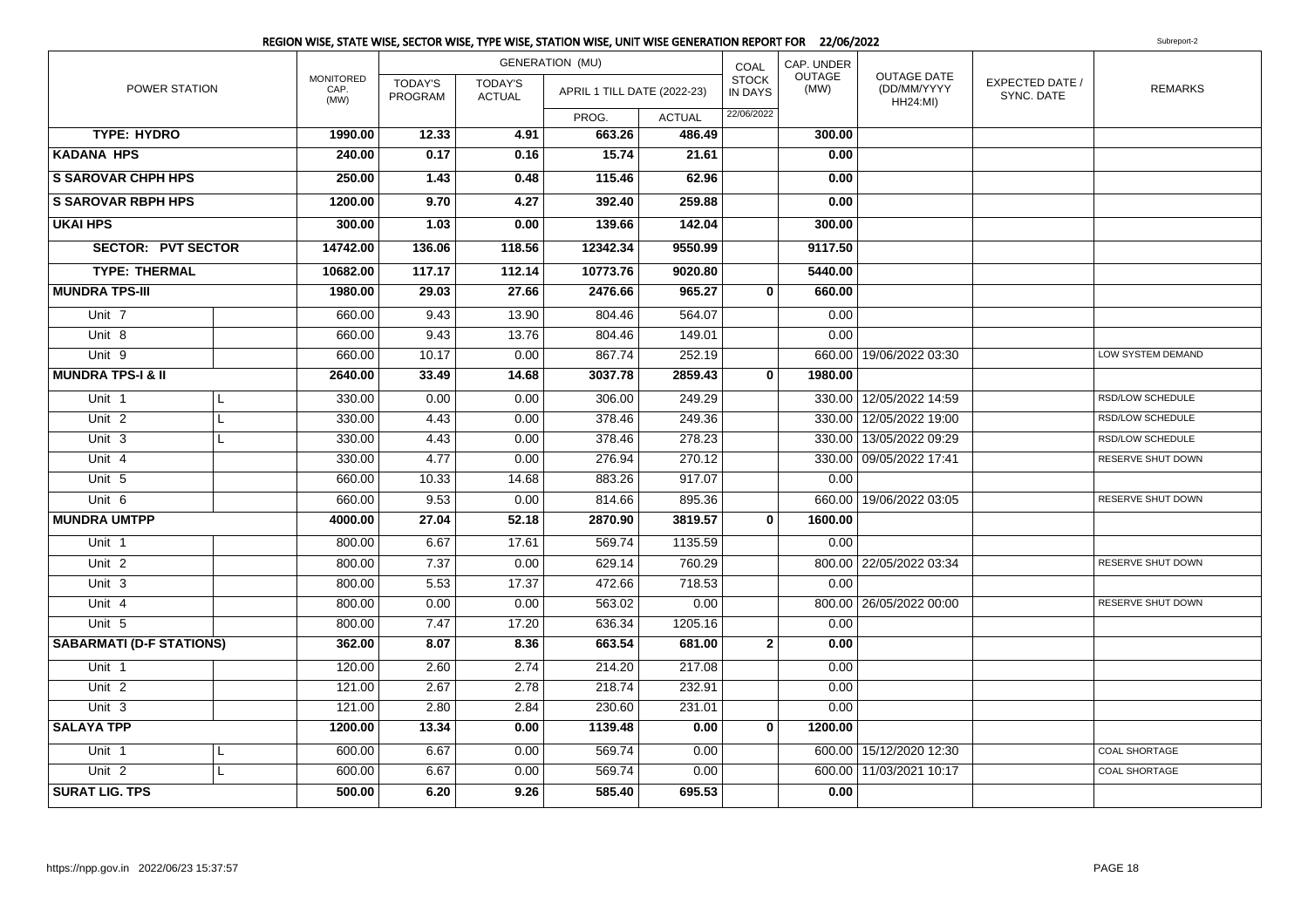|                               |  |                                  |                           |                                 | <b>GENERATION (MU)</b>      |                       | COAL                           | CAP. UNDER     |                                                      |                               |                           |
|-------------------------------|--|----------------------------------|---------------------------|---------------------------------|-----------------------------|-----------------------|--------------------------------|----------------|------------------------------------------------------|-------------------------------|---------------------------|
| POWER STATION                 |  | <b>MONITORED</b><br>CAP.<br>(MW) | <b>TODAY'S</b><br>PROGRAM | <b>TODAY'S</b><br><b>ACTUAL</b> | APRIL 1 TILL DATE (2022-23) |                       | <b>STOCK</b><br><b>IN DAYS</b> | OUTAGE<br>(MW) | <b>OUTAGE DATE</b><br>(DD/MM/YYYY<br><b>HH24:MI)</b> | EXPECTED DATE /<br>SYNC. DATE | <b>REMARKS</b>            |
|                               |  |                                  |                           |                                 | PROG.                       | <b>ACTUAL</b>         | 22/06/2022                     |                |                                                      |                               |                           |
| Unit 1                        |  | 125.00                           | 0.00                      | 1.98                            | 72.00                       | 148.34                |                                | 0.00           |                                                      |                               |                           |
| Unit <sub>2</sub>             |  | 125.00                           | 1.73                      | 2.19                            | 143.06                      | 168.70                |                                |                | 0.00 22/06/2022 12:30                                | 22/06/2022<br>14:57:00        | TURBINE MISC.             |
| Unit <sub>3</sub>             |  | 125.00                           | 2.17                      | 2.58                            | 179.74                      | 188.12                |                                | 0.00           |                                                      |                               |                           |
| Unit 4                        |  | 125.00                           | 2.30                      | 2.51                            | 190.60                      | 190.37                |                                | 0.00           |                                                      |                               |                           |
| TYPE: THER (GT)               |  | 4060.00                          | 18.89                     | 6.42                            | 1568.58                     | 530.19                |                                | 3677.50        |                                                      |                               |                           |
| <b>BARODA CCPP</b>            |  | 160.00                           | 0.00                      | 0.00                            | 0.00                        | 0.00                  |                                | 160.00         |                                                      |                               |                           |
| <b>DGEN MEGA CCPP</b>         |  | 1200.00                          | 0.53                      | 0.00                            | 43.66                       | 0.00                  |                                | 1200.00        |                                                      |                               |                           |
| <b>ESSAR CCPP</b>             |  | 515.00                           | 0.00                      | 0.00                            | 0.00                        | 0.00                  |                                | 515.00         |                                                      |                               |                           |
| <b>GIPCL. GT IMP</b>          |  | 0.00                             | 0.34                      | 0.00                            | 27.48                       | 0.00                  |                                | 0.00           |                                                      |                               |                           |
| <b>PEGUTHAN CCPP</b>          |  | 655.00                           | 0.00                      | 0.00                            | 0.00                        | 0.00                  |                                | 655.00         |                                                      |                               |                           |
| <b>SUGEN CCPP</b>             |  | 1147.50                          | 13.29                     | 6.42                            | 1105.38                     | 521.65                |                                | 765.00         |                                                      |                               |                           |
| <b>UNOSUGEN CCPP</b>          |  | 382.50                           | 4.73                      | 0.00                            | 392.06                      | 8.54                  |                                | 382.50         |                                                      |                               |                           |
| <b>SECTOR: CENTRAL SECTOR</b> |  | 1753.59                          | 19.88                     | 10.69                           | 1651.36                     | 1045.41               |                                | 1313.59        |                                                      |                               |                           |
| TYPE: THER (GT)               |  | 1313.59                          | 2.54                      | 0.00                            | 211.88                      | 191.86                |                                | 1313.59        |                                                      |                               |                           |
| <b>GANDHAR CCPP</b>           |  | 657.39                           | 1.24                      | 0.00                            | 104.28                      | 66.06                 |                                | 657.39         |                                                      |                               |                           |
| <b>KAWAS CCPP</b>             |  | 656.20                           | 1.30                      | 0.00                            | 107.60                      | 125.80                |                                | 656.20         |                                                      |                               |                           |
| <b>TYPE: NUCLEAR</b>          |  | 440.00                           | 17.34                     | 10.69                           | 1439.48                     | 853.55                |                                | 0.00           |                                                      |                               |                           |
| <b>KAKRAPARA</b>              |  | 440.00                           | 17.34                     | 10.69                           | 1439.48                     | 853.55                |                                | 0.00           |                                                      |                               |                           |
| Unit 1                        |  | 220.00                           | 4.47                      | 5.38                            | 371.34                      | 428.04                |                                | 0.00           |                                                      |                               |                           |
| Unit <sub>2</sub>             |  | 220.00                           | 4.47                      | 5.31                            | 371.34                      | 425.51                |                                | 0.00           |                                                      |                               |                           |
| Unit 3                        |  | 0.00                             | 8.40                      | 0.00                            | 696.80                      | 0.00                  |                                | 0.00           |                                                      |                               | unit not yet commissioned |
|                               |  |                                  |                           |                                 |                             | <b>MADHYA PRADESH</b> |                                |                |                                                      |                               |                           |
| <b>STATE TOTAL</b>            |  | 24185.00                         | 390.10                    | 406.03                          | 34326.22                    | 35389.08              |                                | 3719.00        |                                                      |                               |                           |
| <b>SECTOR: STATE SECTOR</b>   |  | 6115.00                          | 81.25                     | 89.18                           | 7489.60                     | 6990.80               |                                | 1604.00        |                                                      |                               |                           |
| <b>TYPE: THERMAL</b>          |  | 5400.00                          | 77.68                     | 83.62                           | 7209.06                     | 6740.63               |                                | 1250.00        |                                                      |                               |                           |
| <b>AMARKANTAK EXT TPS</b>     |  | 210.00                           | 4.80                      | 4.52                            | 395.60                      | 404.69                | $\overline{7}$                 | 0.00           |                                                      |                               |                           |
| Unit <sub>3</sub>             |  | 210.00                           | 4.80                      | 4.52                            | 395.60                      | 404.69                |                                | 0.00           |                                                      |                               |                           |
| <b>SANJAY GANDHI TPS</b>      |  | 1340.00                          | 25.92                     | 19.67                           | 1963.30                     | 1847.24               | $\mathbf{3}$                   | 420.00         |                                                      |                               |                           |
| Unit 1                        |  | 210.00                           | 3.87                      | 3.69                            | 327.14                      | 291.58                |                                | 0.00           |                                                      |                               |                           |
| Unit <sub>2</sub>             |  | 210.00                           | 3.67                      | 3.80                            | 311.74                      | 268.62                |                                | 0.00           |                                                      |                               |                           |
| Unit 3                        |  | 210.00                           | 3.83                      | 0.15                            | 114.32                      | 101.67                |                                |                | 210.00   19/06/2022 19:49                            | 22/06/2022 21:58:             | ECONOMISER TUBE LEAKAGE   |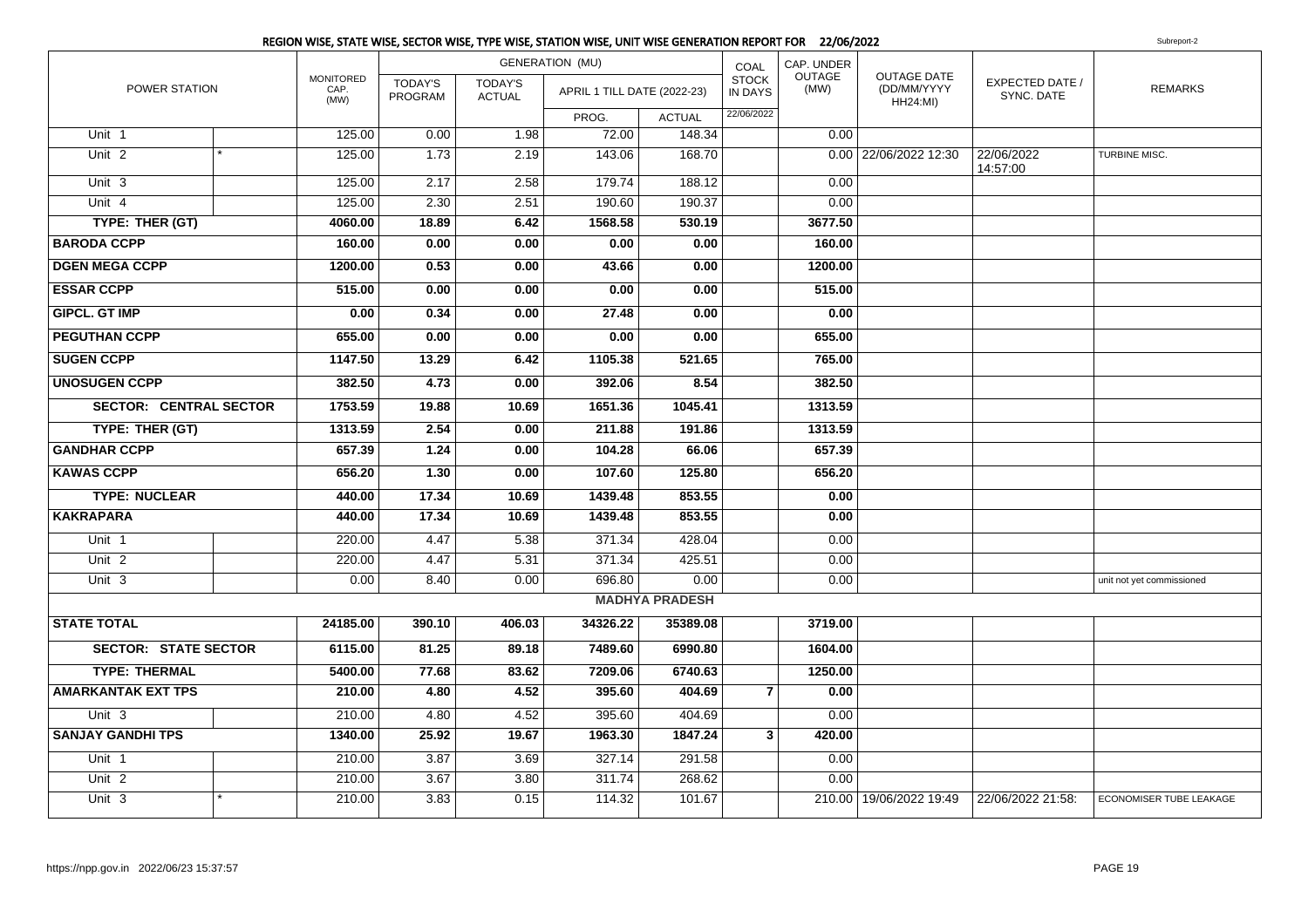|                            |                |                                  |                           |                                 | REGION WISE, STATE WISE, SECTOR WISE, TYPE WISE, STATION WISE, UNIT WISE GENERATION REPORT FOR 22/06/2022 |               |                                |                |                                                      |                               | Subreport-2                    |
|----------------------------|----------------|----------------------------------|---------------------------|---------------------------------|-----------------------------------------------------------------------------------------------------------|---------------|--------------------------------|----------------|------------------------------------------------------|-------------------------------|--------------------------------|
|                            |                |                                  |                           |                                 | <b>GENERATION (MU)</b>                                                                                    |               | COAL                           | CAP. UNDER     |                                                      |                               |                                |
| POWER STATION              |                | <b>MONITORED</b><br>CAP.<br>(MW) | <b>TODAY'S</b><br>PROGRAM | <b>TODAY'S</b><br><b>ACTUAL</b> | APRIL 1 TILL DATE (2022-23)                                                                               |               | <b>STOCK</b><br><b>IN DAYS</b> | OUTAGE<br>(MW) | <b>OUTAGE DATE</b><br>(DD/MM/YYYY<br><b>HH24:MI)</b> | EXPECTED DATE /<br>SYNC. DATE | <b>REMARKS</b>                 |
|                            |                |                                  |                           |                                 | PROG.                                                                                                     | <b>ACTUAL</b> | 22/06/2022                     |                |                                                      |                               |                                |
| Unit 3                     |                | 210.00                           | 3.83                      | 0.15                            | 114.32                                                                                                    | 101.67        |                                |                | 210.00   19/06/2022 19:49                            | 46                            | <b>ECONOMISER TUBE LEAKAGE</b> |
| Unit 4                     | $\overline{P}$ | 210.00                           | 3.88                      | 0.00                            | 330.36                                                                                                    | 282.75        |                                |                | 210.00 18/06/2022 00:00                              |                               | ANNUAL MAINTENANCE             |
| Unit 5                     |                | 500.00                           | 10.67                     | 12.03                           | 879.74                                                                                                    | 902.62        |                                | 0.00           |                                                      |                               |                                |
| <b>SATPURA TPS</b>         |                | 1330.00                          | 11.46                     | 12.12                           | 945.12                                                                                                    | 958.08        | 16                             | 830.00         |                                                      |                               |                                |
| Unit 6                     | P              | 200.00                           | 0.00                      | 0.00                            | 0.00                                                                                                      | 0.00          |                                |                | 200.00 05/03/2021 11:55                              |                               | UNIT LIKELY TO BE SCRAPPED.    |
| Unit <sub>7</sub>          | $\overline{P}$ | 210.00                           | 0.00                      | 0.00                            | 0.00                                                                                                      | 0.00          |                                |                | 210.00 05/03/2021 10:09                              |                               | UNIT LIKELY TO BE SCRAPPED.    |
| Unit 8                     | P              | 210.00                           | 0.00                      | 0.00                            | 0.00                                                                                                      | 0.00          |                                |                | 210.00 29/02/2020 23:54                              |                               | UNIT LIKELY TO BE SCRAPPED.    |
| Unit 9                     | P              | 210.00                           | 0.00                      | 0.00                            | 0.00                                                                                                      | 0.00          |                                |                | 210.00 22/02/2020 02:52                              |                               | UNIT LIKELY TO BE SCRAPPED.    |
| Unit $10$                  |                | 250.00                           | 5.93                      | 6.06                            | 489.46                                                                                                    | 487.99        |                                | 0.00           |                                                      |                               |                                |
| Unit 11                    |                | 250.00                           | 5.53                      | 6.06                            | 455.66                                                                                                    | 470.09        |                                | 0.00           |                                                      |                               |                                |
| <b>SHREE SINGAJI TPP</b>   |                | 2520.00                          | 35.50                     | 47.31                           | 3905.04                                                                                                   | 3530.62       | 12                             | 0.00           |                                                      |                               |                                |
| Unit 1                     |                | 600.00                           | 11.30                     | 11.25                           | 957.60                                                                                                    | 914.13        |                                | 0.00           |                                                      |                               |                                |
| Unit <sub>2</sub>          |                | 600.00                           | 11.70                     | 11.61                           | 991.40                                                                                                    | 874.33        |                                | 0.00           |                                                      |                               |                                |
| Unit 3                     |                | 660.00                           | 12.50                     | 12.76                           | 1059.00                                                                                                   | 914.68        |                                | 0.00           |                                                      |                               |                                |
| Unit 4                     |                | 660.00                           | 0.00                      | 11.69                           | 897.04                                                                                                    | 827.48        |                                | 0.00           |                                                      |                               |                                |
| <b>TYPE: HYDRO</b>         |                | 715.00                           | 3.57                      | 5.56                            | 280.54                                                                                                    | 250.17        |                                | 354.00         |                                                      |                               |                                |
| <b>BANSAGAR-II HPS</b>     |                | 30.00                            | 0.20                      | 0.18                            | 16.40                                                                                                     | 14.51         |                                | 15.00          |                                                      |                               |                                |
| <b>BANSAGAR-III HPS</b>    |                | 60.00                            | 0.00                      | 0.89                            | 0.00                                                                                                      | 5.67          |                                | 0.00           |                                                      |                               |                                |
| <b>BANSAGAR TONS-I HPS</b> |                | 315.00                           | 2.17                      | 1.26                            | 152.74                                                                                                    | 132.39        |                                | 210.00         |                                                      |                               |                                |
| <b>BARGI HPS</b>           |                | 90.00                            | 0.80                      | 0.78                            | 82.60                                                                                                     | 65.88         |                                | 45.00          |                                                      |                               |                                |
| <b>GANDHI SAGAR HPS</b>    |                | 115.00                           | 0.33                      | 1.27                            | 27.26                                                                                                     | 15.13         |                                | 69.00          |                                                      |                               |                                |
| <b>MADHIKHERA HPS</b>      |                | 60.00                            | 0.07                      | 0.91                            | 1.54                                                                                                      | 10.12         |                                | 0.00           |                                                      |                               |                                |
| <b>RAJGHAT HPS</b>         |                | 45.00                            | 0.00                      | 0.27                            | 0.00                                                                                                      | 6.47          |                                | 15.00          |                                                      |                               |                                |
| <b>SECTOR: PVT SECTOR</b>  |                | 8870.00                          | 169.36                    | 172.22                          | 15242.84                                                                                                  | 15057.89      |                                | 690.00         |                                                      |                               |                                |
| <b>TYPE: THERMAL</b>       |                | 8870.00                          | 169.36                    | 172.22                          | 15242.84                                                                                                  | 15057.89      |                                | 690.00         |                                                      |                               |                                |
| <b>ANUPPUR TPP</b>         |                | 1200.00                          | 22.84                     | 18.43                           | 1935.48                                                                                                   | 1970.63       | 9                              | 0.00           |                                                      |                               |                                |
| Unit <sub>1</sub>          |                | 600.00                           | 11.57                     | 9.18                            | 980.54                                                                                                    | 978.72        |                                | 0.00           |                                                      |                               |                                |
| Unit <sub>2</sub>          |                | 600.00                           | 11.27                     | 9.25                            | 954.94                                                                                                    | 991.91        |                                | 0.00           |                                                      |                               |                                |
| <b>BINA TPS</b>            |                | 500.00                           | 10.10                     | 10.08                           | 856.20                                                                                                    | 755.55        | $\overline{7}$                 | 0.00           |                                                      |                               |                                |
| Unit 1                     |                | 250.00                           | 4.97                      | 5.14                            | 421.34                                                                                                    | 374.50        |                                | 0.00           |                                                      |                               |                                |
| Unit <sub>2</sub>          |                | 250.00                           | 5.13                      | 4.94                            | 434.86                                                                                                    | 381.05        |                                | 0.00           |                                                      |                               |                                |
| <b>MAHAN TPP</b>           |                | 1200.00                          | 18.54                     | 8.11                            | 1571.88                                                                                                   | 1296.08       | $\mathbf 2$                    | 600.00         |                                                      |                               |                                |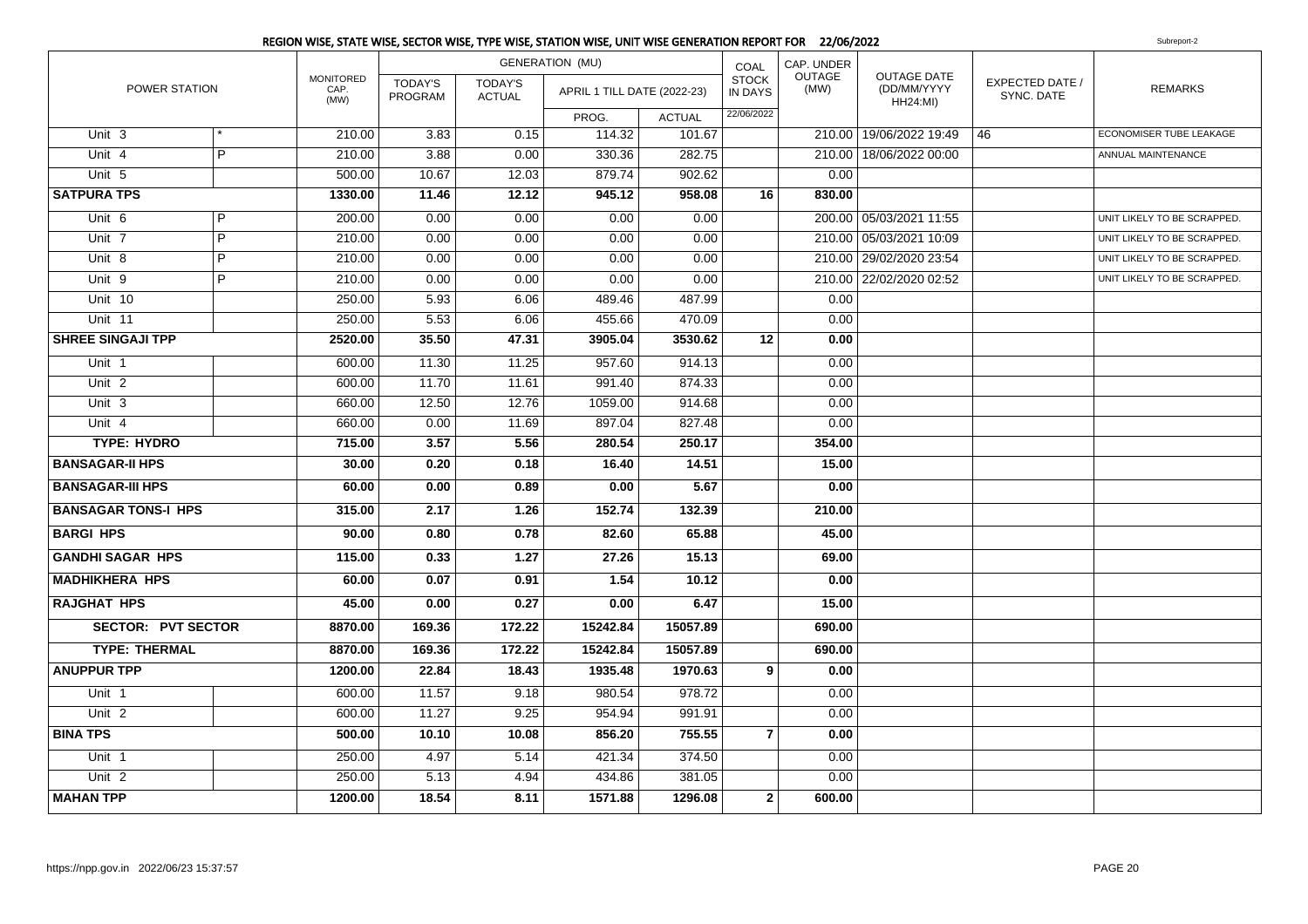|                               |   |                                  |                    |                          | <b>GENERATION (MU)</b>      |               | COAL                    | CAP. UNDER     |                                                      |                               |                                                |
|-------------------------------|---|----------------------------------|--------------------|--------------------------|-----------------------------|---------------|-------------------------|----------------|------------------------------------------------------|-------------------------------|------------------------------------------------|
| POWER STATION                 |   | <b>MONITORED</b><br>CAP.<br>(MW) | TODAY'S<br>PROGRAM | TODAY'S<br><b>ACTUAL</b> | APRIL 1 TILL DATE (2022-23) |               | <b>STOCK</b><br>IN DAYS | OUTAGE<br>(MW) | <b>OUTAGE DATE</b><br>(DD/MM/YYYY<br><b>HH24:MI)</b> | EXPECTED DATE /<br>SYNC. DATE | <b>REMARKS</b>                                 |
|                               |   |                                  |                    |                          | PROG.                       | <b>ACTUAL</b> | 22/06/2022              |                |                                                      |                               |                                                |
| Unit 1                        | S | 600.00                           | 9.27               | 0.00                     | 785.94                      | 600.42        |                         |                | 600.00 19/06/2022 01:20                              |                               | DRUM LEVEL HIGH/ low                           |
| Unit <sub>2</sub>             |   | 600.00                           | 9.27               | 8.11                     | 785.94                      | 695.66        |                         | 0.00           |                                                      |                               |                                                |
| <b>NIGRI TPP</b>              |   | 1320.00                          | 26.40              | 26.83                    | 2237.80                     | 2344.94       | 17                      | 0.00           |                                                      |                               |                                                |
| Unit 1                        |   | 660.00                           | 12.90              | 13.59                    | 1093.80                     | 1226.73       |                         | 0.00           |                                                      |                               |                                                |
| Unit <sub>2</sub>             |   | 660.00                           | 13.50              | 13.24                    | 1144.00                     | 1118.21       |                         | 0.00           |                                                      |                               |                                                |
| <b>NIWARI TPP</b>             |   | 90.00                            | 1.80               | 0.00                     | 151.60                      | 51.08         |                         | 90.00          |                                                      |                               |                                                |
| Unit <sub>1</sub>             | L | 45.00                            | 0.90               | 0.00                     | 75.80                       | 14.46         |                         |                | 45.00   28/04/2022 00:24                             |                               | CONDENSER LOW VACCUM                           |
| Unit <sub>2</sub>             | s | 45.00                            | 0.90               | 0.00                     | 75.80                       | 36.62         |                         |                | 45.00 19/06/2022 01:45                               |                               | RSD/LOW SCHEDULE                               |
| <b>SASAN UMTPP</b>            |   | 3960.00                          | 77.48              | 96.51                    | 7455.48                     | 7680.73       | 8                       | 0.00           |                                                      |                               |                                                |
| Unit <sub>1</sub>             |   | 660.00                           | 0.00               | 16.05                    | 1246.92                     | 1292.89       |                         | 0.00           |                                                      |                               |                                                |
| Unit <sub>2</sub>             |   | 660.00                           | 15.67              | 16.20                    | 1291.74                     | 1198.67       |                         | 0.00           |                                                      |                               |                                                |
| Unit 3                        |   | 660.00                           | 15.37              | 16.01                    | 1090.14                     | 1312.24       |                         | 0.00           |                                                      |                               |                                                |
| Unit 4                        |   | 660.00                           | 15.70              | 15.96                    | 1294.40                     | 1265.30       |                         | 0.00           |                                                      |                               |                                                |
| Unit 5                        |   | 660.00                           | 15.17              | 16.15                    | 1249.74                     | 1298.44       |                         | 0.00           |                                                      |                               |                                                |
| Unit 6                        |   | 660.00                           | 15.57              | 16.14                    | 1282.54                     | 1313.19       |                         | 0.00           |                                                      |                               |                                                |
| <b>SEIONI TPP</b>             |   | 600.00                           | 12.20              | 12.26                    | 1034.40                     | 958.88        | 18                      | 0.00           |                                                      |                               |                                                |
| Unit 1                        |   | 600.00                           | 12.20              | 12.26                    | 1034.40                     | 958.88        |                         | 0.00           |                                                      |                               |                                                |
| <b>TYPE: HYDRO</b>            |   | 0.00                             | 0.00               | 0.00                     | 0.00                        | 0.00          |                         | 0.00           |                                                      |                               |                                                |
| <b>MAHESHWAR HPS</b>          |   | 0.00                             | 0.00               | 0.00                     | 0.00                        | 0.00          |                         | 0.00           |                                                      |                               |                                                |
| <b>SECTOR: CENTRAL SECTOR</b> |   | 9200.00                          | 139.49             | 144.63                   | 11593.78                    | 13340.39      |                         | 1425.00        |                                                      |                               |                                                |
| <b>TYPE: THERMAL</b>          |   | 7680.00                          | 133.33             | 138.47                   | 11099.26                    | 12895.24      |                         | 1300.00        |                                                      |                               |                                                |
| <b>GADARWARA TPP</b>          |   | 1600.00                          | 23.23              | 17.02                    | 1969.06                     | 2681.54       | $6 \mid$                | 800.00         |                                                      |                               |                                                |
| Unit 1                        |   | 800.00                           | 11.03              | 17.02                    | 934.66                      | 1406.21       |                         | 0.00           |                                                      |                               |                                                |
| Unit <sub>2</sub>             | S | 800.00                           | 12.20              | 0.00                     | 1034.40                     | 1275.33       |                         |                | 800.00 21/06/2022 13:35                              |                               | <b>CONSERVATION OF MAIN</b><br><b>FUEL/RSD</b> |
| <b>KHARGONE STPP</b>          |   | 1320.00                          | 18.80              | 20.77                    | 1232.60                     | 1625.02       | 10                      | 0.00           |                                                      |                               |                                                |
| Unit <sub>1</sub>             |   | 660.00                           | 9.03               | 10.05                    | 763.66                      | 1007.51       |                         | 0.00           |                                                      |                               |                                                |
| Unit <sub>2</sub>             |   | 660.00                           | 9.77               | 10.72                    | 468.94                      | 617.51        |                         | 0.00           |                                                      |                               |                                                |
| <b>VINDHYACHAL STPS</b>       |   | 4760.00                          | 91.30              | 100.68                   | 7897.60                     | 8588.68       | 24                      | 500.00         |                                                      |                               |                                                |
| Unit 1                        |   | 210.00                           | 4.67               | 4.68                     | 386.74                      | 406.67        |                         | 0.00           |                                                      |                               |                                                |
| Unit <sub>2</sub>             |   | 210.00                           | 4.30               | 5.04                     | 356.60                      | 403.43        |                         | 0.00           |                                                      |                               |                                                |
| Unit 3                        |   | 210.00                           | 4.80               | 4.88                     | 398.60                      | 412.87        |                         | 0.00           |                                                      |                               |                                                |
| Unit 4                        |   | 210.00                           | 4.83               | 5.12                     | 207.26                      | 201.48        |                         | 0.00           |                                                      |                               |                                                |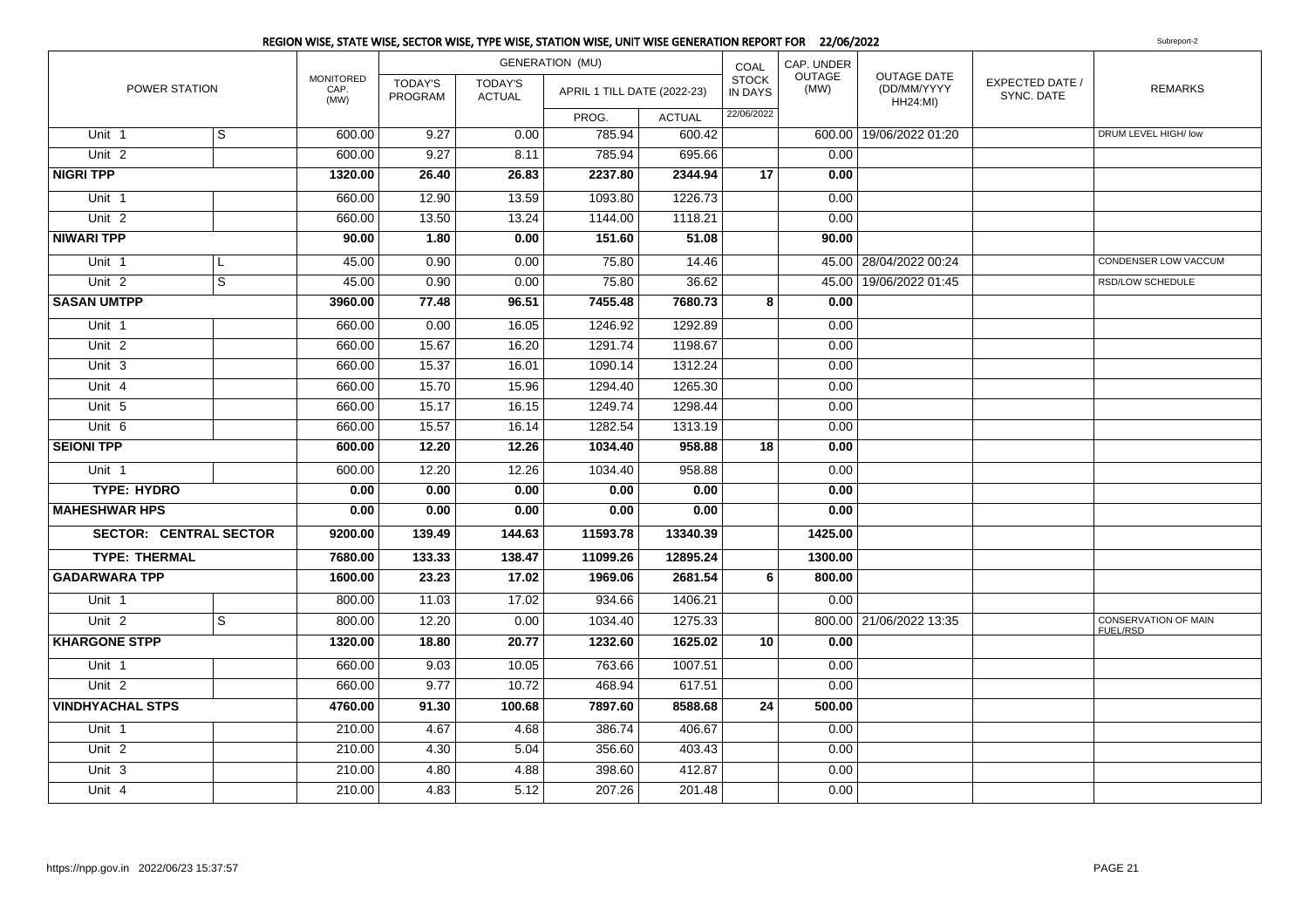|                                     |   |                                  |                           |                                 | <b>GENERATION (MU)</b>      |                    | COAL                           | CAP. UNDER            |                                                      |                               |                                |
|-------------------------------------|---|----------------------------------|---------------------------|---------------------------------|-----------------------------|--------------------|--------------------------------|-----------------------|------------------------------------------------------|-------------------------------|--------------------------------|
| POWER STATION                       |   | <b>MONITORED</b><br>CAP.<br>(MW) | <b>TODAY'S</b><br>PROGRAM | <b>TODAY'S</b><br><b>ACTUAL</b> | APRIL 1 TILL DATE (2022-23) |                    | <b>STOCK</b><br><b>IN DAYS</b> | <b>OUTAGE</b><br>(MW) | <b>OUTAGE DATE</b><br>(DD/MM/YYYY<br><b>HH24:MI)</b> | EXPECTED DATE /<br>SYNC. DATE | <b>REMARKS</b>                 |
|                                     |   |                                  |                           |                                 | PROG.                       | <b>ACTUAL</b>      | 22/06/2022                     |                       |                                                      |                               |                                |
| Unit 5                              |   | 210.00                           | 4.47                      | 5.11                            | 371.34                      | 426.73             |                                | 0.00                  |                                                      |                               |                                |
| Unit 6                              |   | 210.00                           | 4.30                      | 5.10                            | 356.60                      | 423.99             |                                | 0.00                  |                                                      |                               |                                |
| Unit 7                              |   | 500.00                           | 10.23                     | 11.72                           | 849.06                      | 926.68             |                                | 0.00                  |                                                      |                               |                                |
| Unit 8                              |   | 500.00                           | 11.30                     | 11.73                           | 937.60                      | 968.62             |                                | 0.00                  |                                                      |                               |                                |
| Unit 9                              |   | 500.00                           | 10.23                     | 11.70                           | 849.06                      | 965.24             |                                | 0.00                  |                                                      |                               |                                |
| Unit 10                             | P | 500.00                           | 0.00                      | 0.00                            | 676.00                      | 726.94             |                                |                       | 500.00 03/06/2022 01:18                              |                               | OVERHAULING WORKS              |
| Unit 11                             |   | 500.00                           | 10.23                     | 11.82                           | 849.06                      | 976.61             |                                | 0.00                  |                                                      |                               |                                |
| Unit 12                             |   | 500.00                           | 11.27                     | 11.99                           | 934.94                      | 973.54             |                                | 0.00                  |                                                      |                               |                                |
| Unit 13                             |   | 500.00                           | 10.67                     | 11.79                           | 724.74                      | 775.88             |                                | 0.00                  |                                                      |                               |                                |
| <b>TYPE: HYDRO</b>                  |   | 1520.00                          | 6.16                      | 6.16                            | 494.52                      | 445.15             |                                | 125.00                |                                                      |                               |                                |
| <b>INDIRA SAGAR HPS</b>             |   | 1000.00                          | 3.83                      | 4.13                            | 320.26                      | 298.69             |                                | 125.00                |                                                      |                               |                                |
| <b>OMKARESHWAR HPS</b>              |   | 520.00                           | 2.33                      | 2.03                            | 174.26                      | 146.46             |                                | 0.00                  |                                                      |                               |                                |
|                                     |   |                                  |                           |                                 |                             | <b>MAHARASHTRA</b> |                                |                       |                                                      |                               |                                |
| <b>STATE TOTAL</b>                  |   | 31510.08                         | 410.21                    | 388.75                          | 35163.40                    | 36766.12           |                                | 8410.00               |                                                      |                               |                                |
| <b>SECTOR: STATE SECTOR</b>         |   | 12778.00                         | 179.60                    | 153.75                          | 16097.20                    | 15619.37           |                                | 2136.00               |                                                      |                               |                                |
| <b>TYPE: THERMAL</b>                |   | 9540.00                          | 157.20                    | 142.21                          | 14174.40                    | 13689.48           |                                | 1420.00               |                                                      |                               |                                |
| <b>BHUSAWAL TPS</b>                 |   | 1210.00                          | 24.00                     | 22.72                           | 2030.00                     | 1739.55            | $\mathbf{3}$                   | 0.00                  |                                                      |                               |                                |
| Unit <sub>3</sub>                   |   | 210.00                           | 2.27                      | 3.33                            | 190.94                      | 232.69             |                                | 0.00                  |                                                      |                               |                                |
| Unit 4                              |   | 500.00                           | 10.23                     | 9.67                            | 868.06                      | 757.04             |                                | 0.00                  |                                                      |                               |                                |
| Unit 5                              |   | 500.00                           | 9.83                      | 9.72                            | 833.26                      | 749.82             |                                | 0.00                  |                                                      |                               |                                |
| Unit 6                              |   |                                  | 1.67                      | 0.00                            | 137.74                      | 0.00               |                                | 0.00                  |                                                      |                               | unit not yet commissioned      |
| <b>CHANDRAPUR(MAHARASHTRA) STPS</b> |   | 2920.00                          | 53.51                     | 33.12                           | 4537.22                     | 4199.21            | 10                             | 1210.00               |                                                      |                               |                                |
| Unit <sub>3</sub>                   |   | 210.00                           | 3.37                      | 3.16                            | 286.14                      | 304.77             |                                | 0.00                  |                                                      |                               |                                |
| Unit 4                              | S | 210.00                           | 3.37                      | 0.00                            | 286.14                      | 269.79             |                                |                       | 210.00   18/06/2022 00:05                            |                               | ASH HANDLING SYSTEM<br>PROBLEM |
| Unit 5                              |   | 500.00                           | 8.87                      | 8.15                            | 751.14                      | 668.40             |                                | 0.00                  |                                                      |                               |                                |
| Unit 6                              |   | 500.00                           | 8.70                      | 0.28                            | 736.40                      | 629.06             |                                |                       | 500.00 18/06/2022 12:53                              | 22/06/2022<br>22:03:00        | WATER WALL TUBE LEAKAGE        |
| Unit 7                              | S | 500.00                           | 8.77                      | 0.00                            | 743.94                      | 656.73             |                                |                       | 500.00   15/06/2022 05:00                            |                               | TURBINE MISC. PROBLEMS         |
| Unit 8                              |   | 500.00                           | 10.20                     | 10.99                           | 865.40                      | 867.66             |                                | 0.00                  |                                                      |                               |                                |
| Unit 9                              |   | 500.00                           | 10.23                     | 10.54                           | 868.06                      | 802.80             |                                | 0.00                  |                                                      |                               |                                |
| <b>KHAPARKHEDA TPS</b>              |   | 1340.00                          | 23.76                     | 21.15                           | 2012.72                     | 1977.54            | $\overline{7}$                 | 210.00                |                                                      |                               |                                |
| Unit 1                              |   | 210.00                           | 3.53                      | 3.00                            | 297.66                      | 255.56             |                                | 0.00                  |                                                      |                               |                                |
| Unit <sub>2</sub>                   |   | 210.00                           | 3.53                      | 3.28                            | 297.66                      | 282.33             |                                | 0.00                  |                                                      |                               |                                |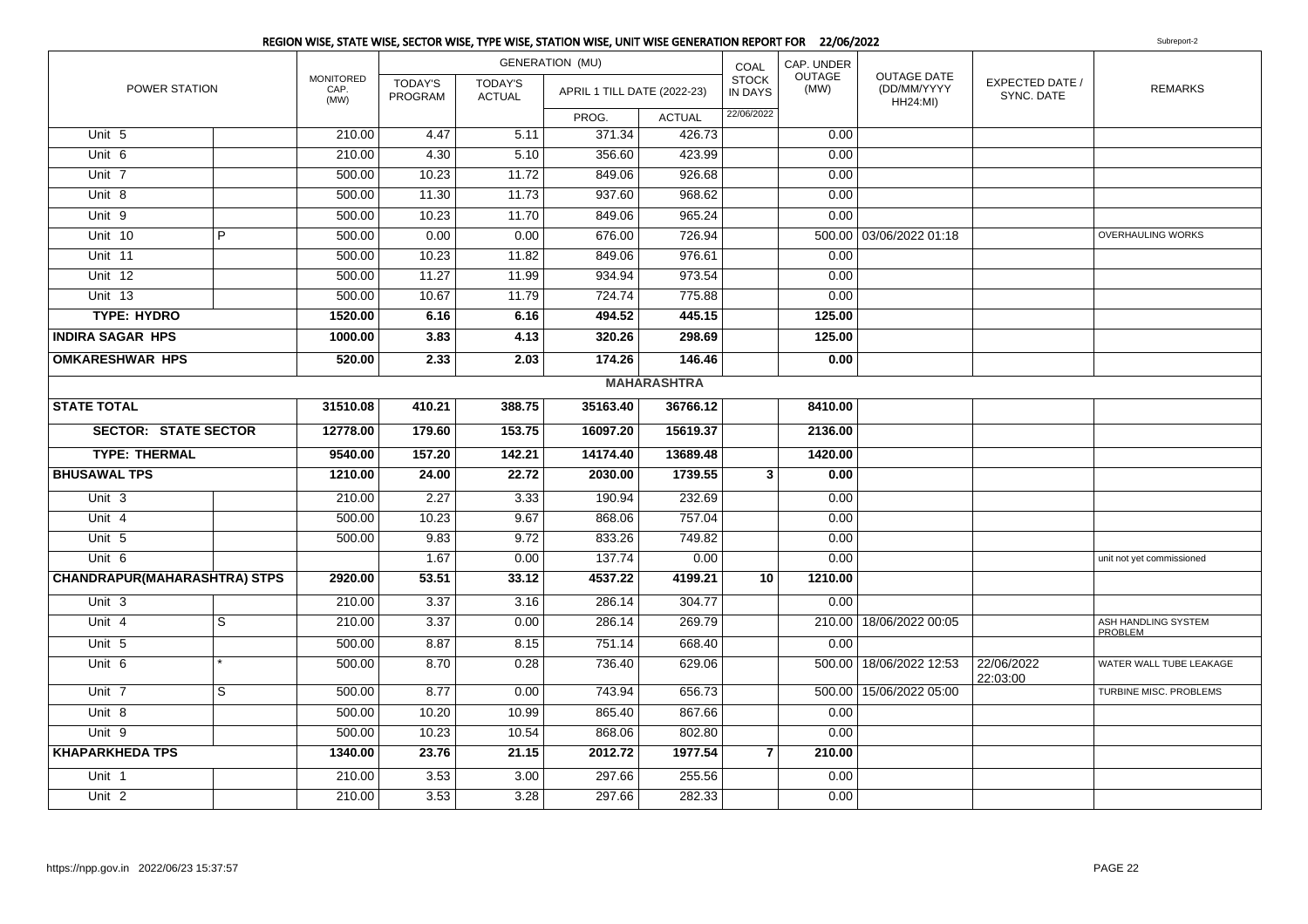|                            |   |                           |                           |                                 | REGION WISE, STATE WISE, SECTOR WISE, TYPE WISE, STATION WISE, UNIT WISE GENERATION REPORT FOR 22/06/2022 |               |                         |                |                                                      |                               | Subreport-2                            |
|----------------------------|---|---------------------------|---------------------------|---------------------------------|-----------------------------------------------------------------------------------------------------------|---------------|-------------------------|----------------|------------------------------------------------------|-------------------------------|----------------------------------------|
|                            |   |                           |                           |                                 | <b>GENERATION (MU)</b>                                                                                    |               | COAL                    | CAP. UNDER     |                                                      |                               |                                        |
| POWER STATION              |   | MONITORED<br>CAP.<br>(MW) | <b>TODAY'S</b><br>PROGRAM | <b>TODAY'S</b><br><b>ACTUAL</b> | APRIL 1 TILL DATE (2022-23)                                                                               |               | <b>STOCK</b><br>IN DAYS | OUTAGE<br>(MW) | <b>OUTAGE DATE</b><br>(DD/MM/YYYY<br><b>HH24:MI)</b> | EXPECTED DATE /<br>SYNC. DATE | <b>REMARKS</b>                         |
|                            |   |                           |                           |                                 | PROG.                                                                                                     | <b>ACTUAL</b> | 22/06/2022              |                |                                                      |                               |                                        |
| Unit 3                     |   | 210.00                    | 3.40                      | 4.12                            | 288.80                                                                                                    | 321.96        |                         | 0.00           |                                                      |                               |                                        |
| Unit 4                     | P | 210.00                    | 3.33                      | 0.00                            | 283.26                                                                                                    | 213.49        |                         |                | 210.00 05/06/2022 00:07                              |                               | BOILER OVERHAUL/ ANNUAL<br>MAINTENANCE |
| Unit 5                     |   | 500.00                    | 9.97                      | 10.75                           | 845.34                                                                                                    | 904.20        |                         | 0.00           |                                                      |                               |                                        |
| <b>KORADI TPS</b>          |   | 2190.00                   | 27.09                     | 33.70                           | 3148.98                                                                                                   | 3290.49       | $\overline{\mathbf{3}}$ | 0.00           |                                                      |                               |                                        |
| Unit 6                     |   | 210.00                    | 2.93                      | 3.00                            | 248.46                                                                                                    | 325.56        |                         | 0.00           |                                                      |                               |                                        |
| Unit 8                     |   | 660.00                    | 0.00                      | 9.04                            | 852.00                                                                                                    | 1081.21       |                         |                | 0.00 22/06/2022 03:07                                | 22/06/2022<br>06:59:00        | I.D. FANS PROBLEM                      |
| Unit 9                     |   | 660.00                    | 12.93                     | 9.86                            | 1096.46                                                                                                   | 1041.09       |                         | 0.00           |                                                      |                               |                                        |
| Unit 10                    |   | 660.00                    | 11.23                     | 11.80                           | 952.06                                                                                                    | 842.63        |                         | 0.00           |                                                      |                               |                                        |
| <b>NASIK TPS</b>           |   | 630.00                    | 8.60                      | 11.09                           | 729.20                                                                                                    | 765.15        | 10                      | 0.00           |                                                      |                               |                                        |
| Unit 3                     |   | 210.00                    | 2.80                      | 4.04                            | 237.60                                                                                                    | 295.78        |                         | 0.00           |                                                      |                               |                                        |
| Unit $4$                   |   | 210.00                    | 3.00                      | 3.42                            | 254.00                                                                                                    | 246.98        |                         | 0.00           |                                                      |                               |                                        |
| Unit 5                     |   | 210.00                    | 2.80                      | 3.63                            | 237.60                                                                                                    | 222.39        |                         | 0.00           |                                                      |                               |                                        |
| <b>PARAS TPS</b>           |   | 500.00                    | 9.27                      | 9.43                            | 785.94                                                                                                    | 786.41        | 14                      | 0.00           |                                                      |                               |                                        |
| Unit $3$                   |   | 250.00                    | 4.77                      | 4.93                            | 403.94                                                                                                    | 398.11        |                         | 0.00           |                                                      |                               |                                        |
| Unit 4                     |   | 250.00                    | 4.50                      | 4.50                            | 382.00                                                                                                    | 388.30        |                         | 0.00           |                                                      |                               |                                        |
| <b>PARLITPS</b>            |   | 750.00                    | 10.97                     | 11.00                           | 930.34                                                                                                    | 931.13        | 10                      | 0.00           |                                                      |                               |                                        |
| Unit 6                     |   | 250.00                    | 3.37                      | 4.63                            | 286.14                                                                                                    | 313.98        |                         | 0.00           |                                                      |                               |                                        |
| Unit $7$                   |   | 250.00                    | 3.67                      | 3.28                            | 310.74                                                                                                    | 362.66        |                         | 0.00           |                                                      |                               |                                        |
| Unit $8$                   |   | 250.00                    | 3.93                      | 3.09                            | 333.46                                                                                                    | 254.49        |                         | 0.00           |                                                      |                               |                                        |
| TYPE: THER (GT)            |   | 672.00                    | 7.66                      | 3.08                            | 634.52                                                                                                    | 455.68        |                         | 216.00         |                                                      |                               |                                        |
| <b>URAN CCPP</b>           |   | 672.00                    | 7.66                      | 3.08                            | 634.52                                                                                                    | 455.68        |                         | 216.00         |                                                      |                               |                                        |
| <b>TYPE: HYDRO</b>         |   | 2566.00                   | 14.74                     | 8.46                            | 1288.28                                                                                                   | 1474.21       |                         | 500.00         |                                                      |                               |                                        |
| <b>BHIRA TAIL RACE HPS</b> |   | 80.00                     | 0.20                      | 0.06                            | 15.40                                                                                                     | 17.04         |                         | 0.00           |                                                      |                               |                                        |
| <b>GHATGHAR PSS HPS</b>    |   | 250.00                    | 1.17                      | 0.00                            | 95.74                                                                                                     | 18.58         |                         | 250.00         |                                                      |                               |                                        |
| <b>KOYNA DPH HPS</b>       |   | 36.00                     | 0.50                      | 0.45                            | 35.00                                                                                                     | 49.01         |                         | 0.00           |                                                      |                               |                                        |
| <b>KOYNA-I&amp;II HPS</b>  |   | 600.00                    | 3.33                      | 2.63                            | 303.26                                                                                                    | 406.58        |                         | 0.00           |                                                      |                               |                                        |
| KOYNA-III HPS              |   | 320.00                    | 2.07                      | 1.66                            | 170.54                                                                                                    | 451.24        |                         | 0.00           |                                                      |                               |                                        |
| <b>KOYNA-IV HPS</b>        |   | 1000.00                   | 6.30                      | 2.02                            | 560.60                                                                                                    | 422.83        |                         | 250.00         |                                                      |                               |                                        |
| <b>PENCH HPS</b>           |   | 160.00                    | 0.63                      | 0.36                            | 29.86                                                                                                     | 37.19         |                         | 0.00           |                                                      |                               |                                        |
| <b>TILLARI HPS</b>         |   | 60.00                     | 0.17                      | 0.49                            | 25.74                                                                                                     | 28.68         |                         | 0.00           |                                                      |                               |                                        |
| <b>VAITARNA HPS</b>        |   | 60.00                     | 0.37                      | 0.79                            | 52.14                                                                                                     | 43.06         |                         | 0.00           |                                                      |                               |                                        |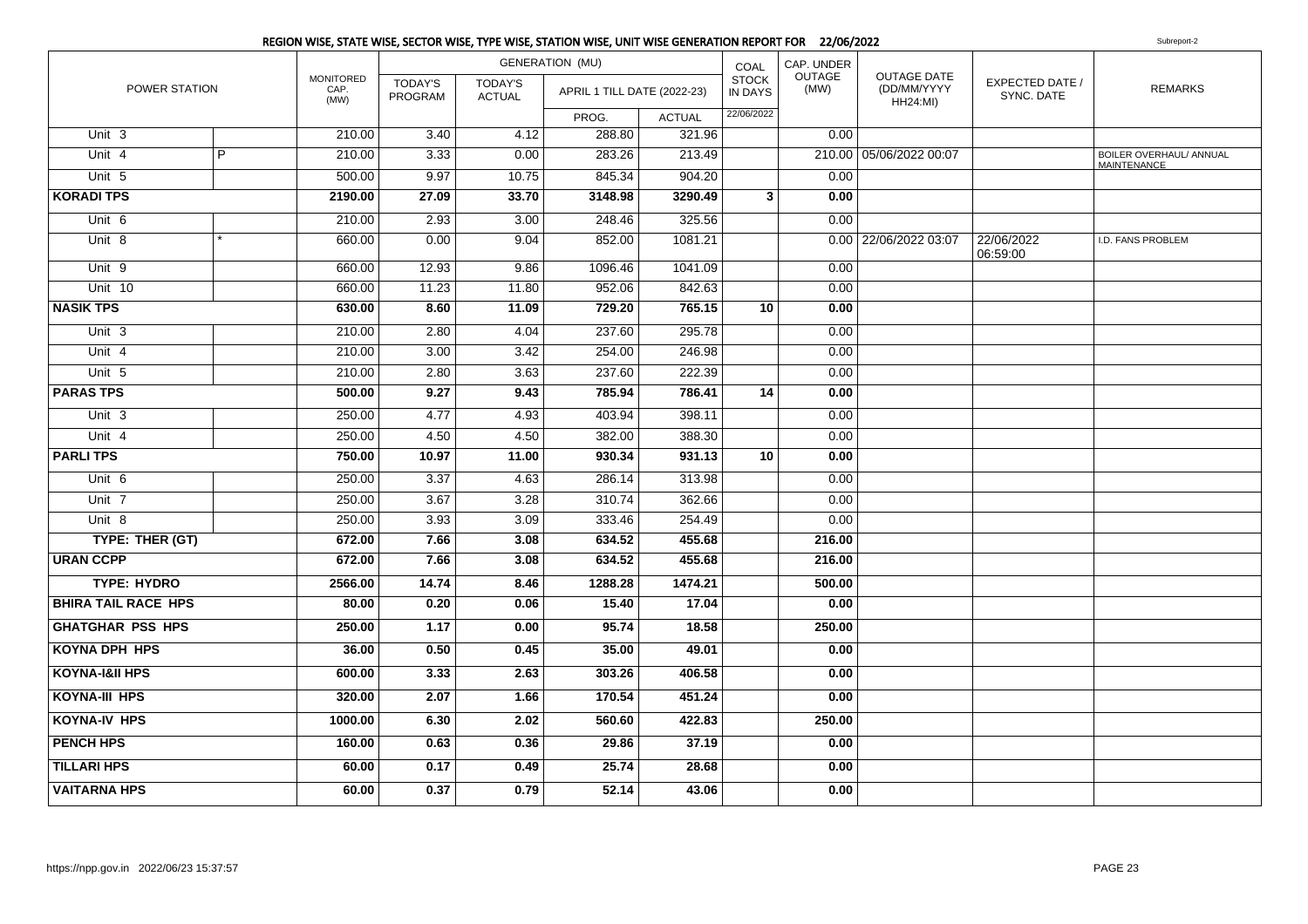|                           |                |                                  |                           |                                 | REGION WISE, STATE WISE, SECTOR WISE, TYPE WISE, STATION WISE, UNIT WISE GENERATION REPORT FOR 22/06/2022 |               |                                |                       |                                               |                               | Subreport-2                       |
|---------------------------|----------------|----------------------------------|---------------------------|---------------------------------|-----------------------------------------------------------------------------------------------------------|---------------|--------------------------------|-----------------------|-----------------------------------------------|-------------------------------|-----------------------------------|
|                           |                |                                  |                           |                                 | <b>GENERATION (MU)</b>                                                                                    |               | COAL                           | CAP. UNDER            |                                               |                               |                                   |
| POWER STATION             |                | <b>MONITORED</b><br>CAP.<br>(MW) | <b>TODAY'S</b><br>PROGRAM | <b>TODAY'S</b><br><b>ACTUAL</b> | APRIL 1 TILL DATE (2022-23)                                                                               |               | <b>STOCK</b><br><b>IN DAYS</b> | <b>OUTAGE</b><br>(MW) | OUTAGE DATE<br>(DD/MM/YYYY<br><b>HH24:MI)</b> | EXPECTED DATE /<br>SYNC. DATE | <b>REMARKS</b>                    |
|                           |                |                                  |                           |                                 | PROG.                                                                                                     | <b>ACTUAL</b> | 22/06/2022                     |                       |                                               |                               |                                   |
| <b>SECTOR: PVT SECTOR</b> |                | 11725.00                         | 150.34                    | 156.71                          | 12480.48                                                                                                  | 13393.50      |                                | 4433.00               |                                               |                               |                                   |
| <b>TYPE: THERMAL</b>      |                | 10676.00                         | 142.10                    | 153.15                          | 11784.20                                                                                                  | 12841.36      |                                | 3691.00               |                                               |                               |                                   |
| <b>AMRAVATI TPS</b>       |                | 1350.00                          | 24.37                     | 25.05                           | 1956.14                                                                                                   | 2205.70       | $\overline{2}$                 | 270.00                |                                               |                               |                                   |
| Unit 1                    |                | 270.00                           | 5.17                      | 6.27                            | 437.74                                                                                                    | 392.82        |                                | 0.00                  |                                               |                               |                                   |
| Unit <sub>2</sub>         |                | 270.00                           | 4.57                      | 6.21                            | 388.54                                                                                                    | 478.51        |                                | 0.00                  |                                               |                               |                                   |
| Unit 3                    |                | 270.00                           | 5.13                      | 6.35                            | 434.86                                                                                                    | 458.95        |                                | 0.00                  |                                               |                               |                                   |
| Unit 4                    |                | 270.00                           | 4.57                      | 6.22                            | 388.54                                                                                                    | 416.51        |                                | 0.00                  |                                               |                               |                                   |
| Unit 5                    | $\overline{P}$ | 270.00                           | 4.93                      | 0.00                            | 306.46                                                                                                    | 458.91        |                                |                       | 270.00   15/06/2022 00:00                     | 01/07/2022                    | ANNUAL MAINTENANCE                |
| <b>BELA TPS</b>           |                | 270.00                           | 0.27                      | 0.00                            | 22.94                                                                                                     | 0.00          |                                | 270.00                |                                               |                               |                                   |
| Unit 1                    |                | 270.00                           | 0.27                      | 0.00                            | 22.94                                                                                                     | 0.00          |                                |                       | 270.00 28/08/2018 21:26                       |                               | NO Power purchase agreement       |
| <b>BUTIBORI TPP</b>       |                | 600.00                           | 0.00                      | 0.00                            | 0.00                                                                                                      | 0.00          | 12                             | 600.00                |                                               |                               |                                   |
| Unit 1                    |                | 300.00                           | 0.00                      | 0.00                            | 0.00                                                                                                      | 0.00          |                                |                       | 300.00 29/12/2018 00:30                       |                               | NO Power purchase agreement       |
| Unit <sub>2</sub>         |                | 300.00                           | 0.00                      | 0.00                            | 0.00                                                                                                      | 0.00          |                                |                       | 300.00   17/01/2019 00:15                     |                               | NO Power purchase agreement       |
| <b>DAHANU TPS</b>         |                | 500.00                           | 11.60                     | 9.09                            | 933.20                                                                                                    | 929.99        | $\mathbf{2}$                   | 250.00                |                                               |                               |                                   |
| Unit 1                    |                | 250.00                           | 5.80                      | 5.50                            | 455.60                                                                                                    | 461.72        |                                | 0.00                  |                                               |                               |                                   |
| Unit <sub>2</sub>         | $\overline{s}$ | 250.00                           | 5.80                      | 3.59                            | 477.60                                                                                                    | 468.27        |                                |                       | 250.00 22/06/2022 16:43                       | 24/06/2022                    | <b>BOILER AUX. MISC. PROMLEMS</b> |
| <b>DHARIWAL TPP</b>       |                | 600.00                           | 6.37                      | 12.73                           | 525.14                                                                                                    | 1031.34       | 3                              | 0.00                  |                                               |                               |                                   |
| Unit 1                    |                | 300.00                           | 0.00                      | 6.04                            | 0.00                                                                                                      | 481.73        |                                | 0.00                  |                                               |                               |                                   |
| Unit <sub>2</sub>         |                | 300.00                           | 6.37                      | 6.69                            | 525.14                                                                                                    | 549.61        |                                | 0.00                  |                                               |                               |                                   |
| <b>GEPL TPP Ph-I</b>      |                | 120.00                           | 0.00                      | 0.00                            | 0.00                                                                                                      | 0.00          |                                | 120.00                |                                               |                               |                                   |
| Unit 1                    |                | 60.00                            | 0.00                      | 0.00                            | 0.00                                                                                                      | 0.00          |                                |                       | 60.00   29/06/2013 00:00                      |                               | NO Power purchase agreement       |
| Unit <sub>2</sub>         |                | 60.00                            | 0.00                      | 0.00                            | 0.00                                                                                                      | 0.00          |                                |                       | 60.00 20/06/2013 20:27                        |                               | NO Power purchase agreement       |
| <b>GMR WARORA TPS</b>     |                | 600.00                           | 11.93                     | 13.59                           | 1012.46                                                                                                   | 1117.39       | 6                              | 0.00                  |                                               |                               |                                   |
| Unit 1                    |                | 300.00                           | 5.83                      | 6.84                            | 495.26                                                                                                    | 549.40        |                                | 0.00                  |                                               |                               |                                   |
| Unit <sub>2</sub>         |                | 300.00                           | 6.10                      | 6.75                            | 517.20                                                                                                    | 567.99        |                                | 0.00                  |                                               |                               |                                   |
| <b>JSW RATNAGIRI TPP</b>  |                | 300.00                           | 4.63                      | 0.00                            | 396.86                                                                                                    | 0.00          | $\mathbf{0}$                   | 300.00                |                                               |                               |                                   |
| Unit 1                    | L              | 300.00                           | 4.63                      | 0.00                            | 396.86                                                                                                    | 0.00          |                                |                       | 300.00 16/03/2022 23:16                       |                               | TURBINE VIBRATION HIGH            |
| <b>LANCO VIDARBHA TPP</b> |                | 0.00                             | 0.00                      | 0.00                            | 0.00                                                                                                      | 0.00          |                                | 0.00                  |                                               |                               |                                   |
| Unit 1                    |                | 0.00                             | 0.00                      | 0.00                            | 0.00                                                                                                      | 0.00          |                                | 0.00                  |                                               |                               | unit not yet commissioned         |
| <b>MIHAN TPS</b>          |                | 246.00                           | 0.00                      | 0.00                            | 0.00                                                                                                      | 0.00          |                                | 246.00                |                                               |                               |                                   |
| Unit <sub>1</sub>         |                | 61.50                            | 0.00                      | 0.00                            | 0.00                                                                                                      | 0.00          |                                |                       | 61.50 10/01/2013 15:50                        |                               | NO Power purchase agreement       |
| Unit <sub>2</sub>         |                | 61.50                            | 0.00                      | 0.00                            | 0.00                                                                                                      | 0.00          |                                |                       | 61.50 05/11/2013 11:53                        |                               | NO Power purchase agreement       |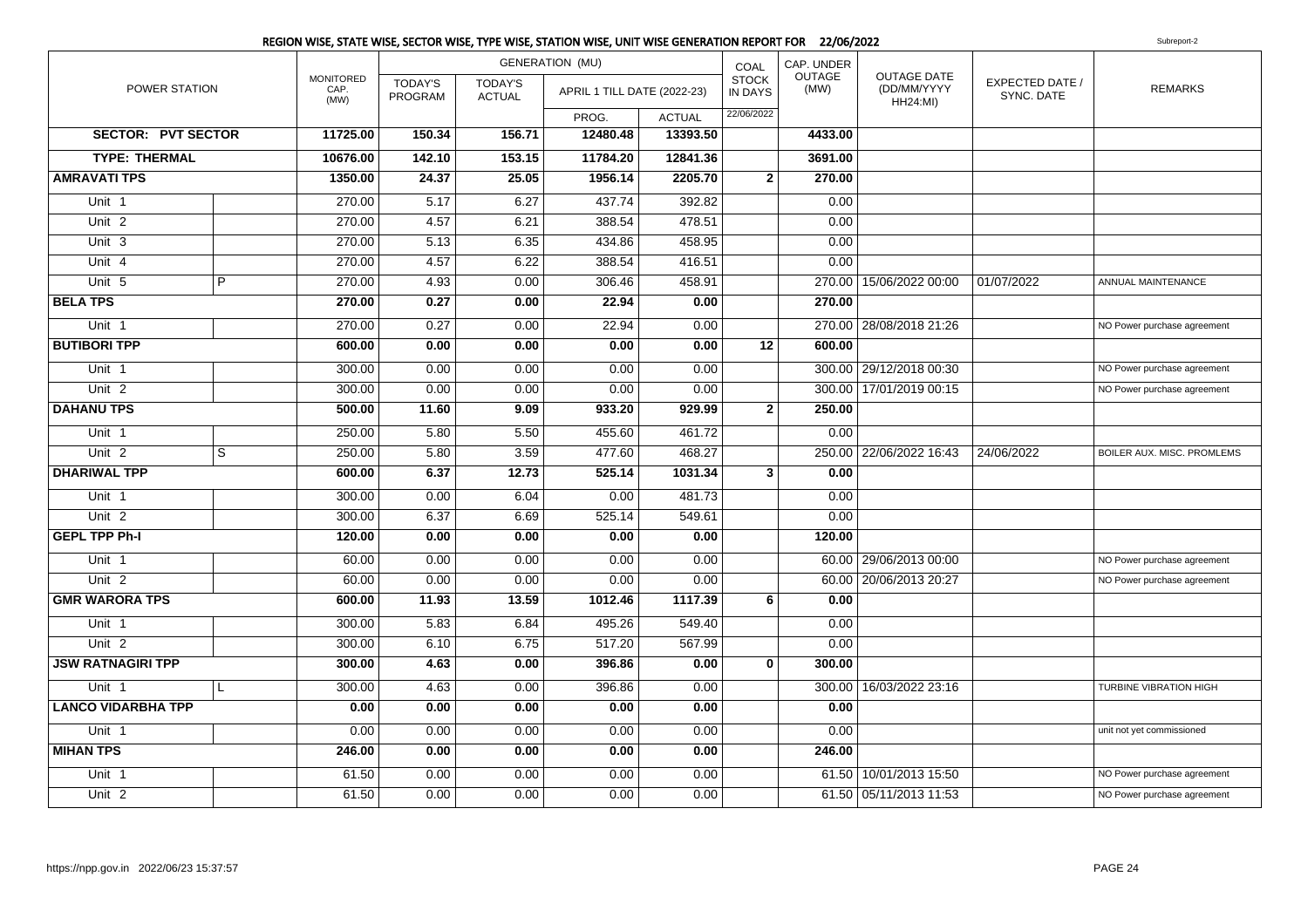|                               |                                  |                           |                                 | <b>GENERATION (MU)</b>      |               | COAL                           | CAP. UNDER     |                                                      |                                      |                             |
|-------------------------------|----------------------------------|---------------------------|---------------------------------|-----------------------------|---------------|--------------------------------|----------------|------------------------------------------------------|--------------------------------------|-----------------------------|
| POWER STATION                 | <b>MONITORED</b><br>CAP.<br>(MW) | <b>TODAY'S</b><br>PROGRAM | <b>TODAY'S</b><br><b>ACTUAL</b> | APRIL 1 TILL DATE (2022-23) |               | <b>STOCK</b><br><b>IN DAYS</b> | OUTAGE<br>(MW) | <b>OUTAGE DATE</b><br>(DD/MM/YYYY<br><b>HH24:MI)</b> | <b>EXPECTED DATE /</b><br>SYNC. DATE | <b>REMARKS</b>              |
|                               |                                  |                           |                                 | PROG.                       | <b>ACTUAL</b> | 22/06/2022                     |                |                                                      |                                      |                             |
| Unit 3                        | 61.50                            | 0.00                      | 0.00                            | 0.00                        | 0.00          |                                |                | 61.50   10/06/2013 18:00                             |                                      | NO Power purchase agreement |
| Unit 4                        | 61.50                            | 0.00                      | 0.00                            | 0.00                        | 0.00          |                                |                | 61.50 20/08/2013 10:00                               |                                      | NO Power purchase agreement |
| <b>NASIK (P) TPS</b>          | 1350.00                          | 0.00                      | 0.00                            | 0.00                        | 0.00          |                                | 1350.00        |                                                      |                                      |                             |
| Unit 1                        | 270.00                           | 0.00                      | 0.00                            | 0.00                        | 0.00          |                                |                | 270.00 04/03/2014 18:10                              |                                      | NO Power purchase agreement |
| Unit <sub>2</sub>             | 270.00                           | 0.00                      | 0.00                            | 0.00                        | 0.00          |                                |                | 270.00 16/02/2017 00:46                              |                                      | NO Power purchase agreement |
| Unit <sub>3</sub>             | 270.00                           | 0.00                      | 0.00                            | 0.00                        | 0.00          |                                |                | 270.00 14/04/2017 01:45                              |                                      | NO Power purchase agreement |
| Unit 4                        | 270.00                           | 0.00                      | 0.00                            | 0.00                        | 0.00          |                                |                | 270.00   20/05/2017 00:25                            |                                      | NO Power purchase agreement |
| Unit 5                        | 270.00                           | 0.00                      | 0.00                            | 0.00                        | 0.00          |                                |                | 270.00 30/05/2017 15:24                              |                                      | NO Power purchase agreement |
| <b>SHIRPUR TPP</b>            | 150.00                           | 0.00                      | 0.00                            | 0.00                        | 0.00          |                                | 150.00         |                                                      |                                      |                             |
| Unit 1                        | 150.00                           | 0.00                      | 0.00                            | 0.00                        | 0.00          |                                |                | 150.00 28/09/2017 21:14                              |                                      | NO Power purchase agreement |
| Unit <sub>2</sub>             | 0.00                             | 0.00                      | 0.00                            | 0.00                        | 0.00          |                                | 0.00           |                                                      |                                      | unit not yet commissioned   |
| <b>TIRORA TPS</b>             | 3300.00                          | 67.83                     | 69.99                           | 5680.26                     | 5604.26       | 3                              | 0.00           |                                                      |                                      |                             |
| Unit 1                        | 660.00                           | 12.63                     | 13.73                           | 1070.86                     | 1145.47       |                                | 0.00           |                                                      |                                      |                             |
| Unit <sub>2</sub>             | 660.00                           | 14.93                     | 14.11                           | 1230.46                     | 1023.72       |                                | 0.00           |                                                      |                                      |                             |
| Unit 3                        | 660.00                           | 13.87                     | 14.27                           | 1142.14                     | 1137.88       |                                | 0.00           |                                                      |                                      |                             |
| Unit 4                        | 660.00                           | 12.63                     | 13.87                           | 1070.86                     | 1145.09       |                                | 0.00           |                                                      |                                      |                             |
| Unit 5                        | 660.00                           | 13.77                     | 14.01                           | 1165.94                     | 1152.10       |                                | 0.00           |                                                      |                                      |                             |
| <b>TROMBAY TPS</b>            | 750.00                           | 10.90                     | 13.49                           | 929.80                      | 1250.84       | $\bf{0}$                       | 0.00           |                                                      |                                      |                             |
| Unit 5                        | 500.00                           | 7.50                      | 8.94                            | 640.00                      | 819.94        |                                | 0.00           |                                                      |                                      |                             |
| Unit 8                        | 250.00                           | 3.40                      | 4.55                            | 289.80                      | 430.90        |                                | 0.00           |                                                      |                                      |                             |
| <b>WARDHA WARORA TPP</b>      | 540.00                           | 4.20                      | 9.21                            | 327.40                      | 701.84        | 23                             | 135.00         |                                                      |                                      |                             |
| Unit 1                        | 135.00                           | 0.00                      | 0.00                            | 0.00                        | 0.00          |                                |                | 135.00   16/02/2016 17:19                            |                                      | NO Power purchase agreement |
| Unit <sub>2</sub>             | 135.00                           | 1.40                      | 3.06                            | 117.80                      | 249.26        |                                | 0.00           |                                                      |                                      |                             |
| Unit 3                        | 135.00                           | 1.40                      | 3.14                            | 94.80                       | 218.43        |                                | 0.00           |                                                      |                                      |                             |
| Unit 4                        | 135.00                           | 1.40                      | 3.01                            | 114.80                      | 234.15        |                                | 0.00           |                                                      |                                      |                             |
| TYPE: THER (GT)               | 568.00                           | 4.07                      | 0.00                            | 337.54                      | 185.23        |                                | 568.00         |                                                      |                                      |                             |
| <b>MANGAON CCPP</b>           | 388.00                           | 0.00                      | 0.00                            | 0.00                        | 0.00          |                                | 388.00         |                                                      |                                      |                             |
| <b>TROMBAY CCPP</b>           | 180.00                           | 4.07                      | 0.00                            | 337.54                      | 185.23        |                                | 180.00         |                                                      |                                      |                             |
| <b>TYPE: HYDRO</b>            | 481.00                           | 4.17                      | 3.56                            | 358.74                      | 366.91        |                                | 174.00         |                                                      |                                      |                             |
| <b>BHANDARDHARA HPS ST-II</b> | 34.00                            | 0.10                      | 0.19                            | 15.20                       | 14.03         |                                | 0.00           |                                                      |                                      |                             |
| <b>BHIRA HPS</b>              | 150.00                           | 2.40                      | 0.48                            | 192.80                      | 73.14         |                                | 0.00           |                                                      |                                      |                             |
| <b>BHIRA PSS HPS</b>          | 150.00                           | 0.00                      | 1.11                            | 0.00                        | 92.96         |                                | 150.00         |                                                      |                                      |                             |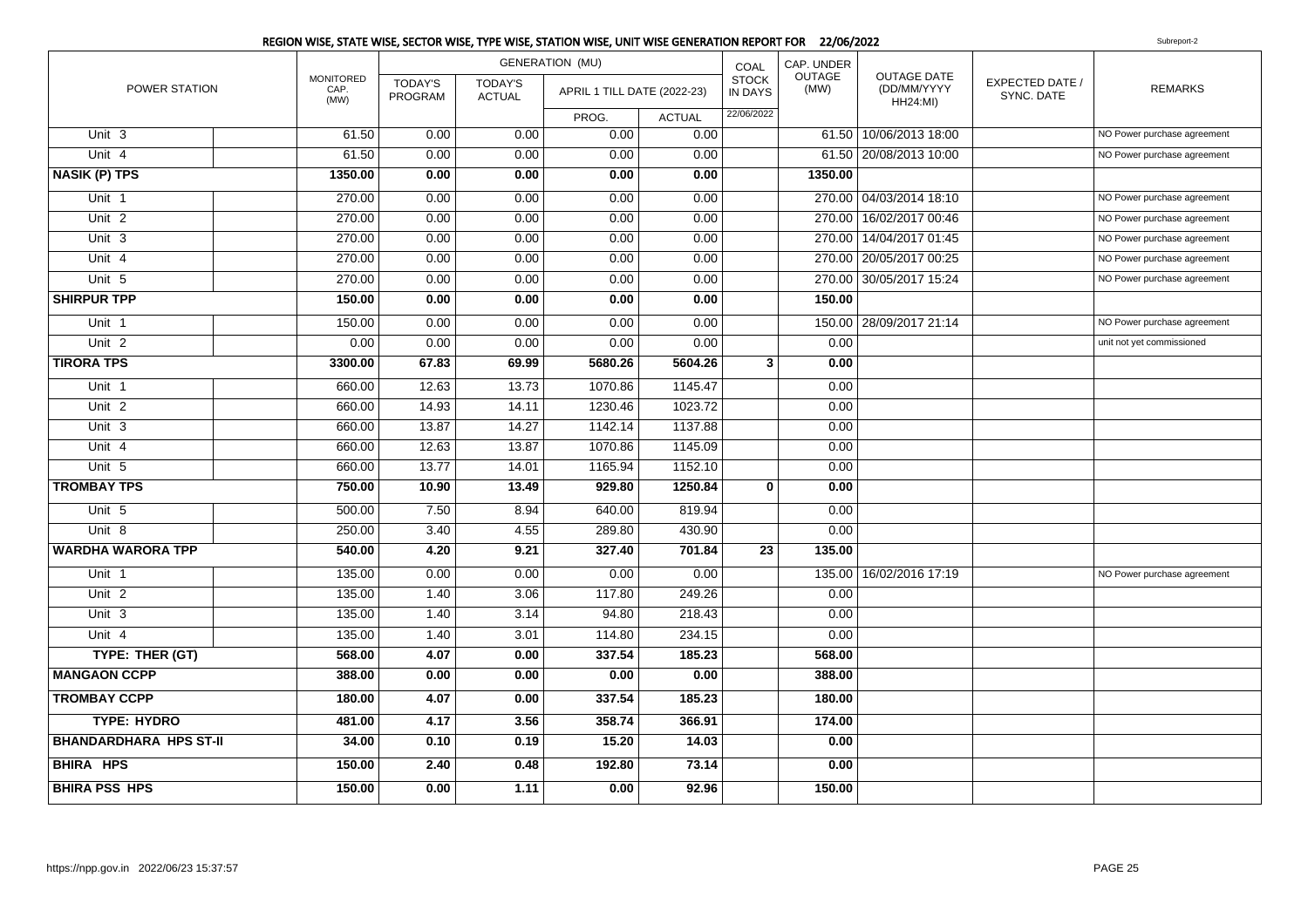|                                  |   |                                  |                           |                                 | REGION WISE, STATE WISE, SECTOR WISE, TYPE WISE, STATION WISE, UNIT WISE GENERATION REPORT FOR 22/06/2022 |                       |                         |                |                                                      |                               | Subreport-2                             |
|----------------------------------|---|----------------------------------|---------------------------|---------------------------------|-----------------------------------------------------------------------------------------------------------|-----------------------|-------------------------|----------------|------------------------------------------------------|-------------------------------|-----------------------------------------|
|                                  |   |                                  |                           |                                 | <b>GENERATION (MU)</b>                                                                                    |                       | COAL                    | CAP. UNDER     |                                                      |                               |                                         |
| POWER STATION                    |   | <b>MONITORED</b><br>CAP.<br>(MW) | <b>TODAY'S</b><br>PROGRAM | <b>TODAY'S</b><br><b>ACTUAL</b> | APRIL 1 TILL DATE (2022-23)                                                                               |                       | <b>STOCK</b><br>IN DAYS | OUTAGE<br>(MW) | <b>OUTAGE DATE</b><br>(DD/MM/YYYY<br><b>HH24:MI)</b> | EXPECTED DATE /<br>SYNC. DATE | <b>REMARKS</b>                          |
|                                  |   |                                  |                           |                                 | PROG.                                                                                                     | <b>ACTUAL</b>         | 22/06/2022              |                |                                                      |                               |                                         |
| <b>BHIVPURI HPS</b>              |   | 75.00                            | 0.87                      | 1.17                            | 87.14                                                                                                     | 102.33                |                         | 0.00           |                                                      |                               |                                         |
| <b>KHOPOLI HPS</b>               |   | 72.00                            | 0.80                      | 0.61                            | 63.60                                                                                                     | 84.45                 |                         | 24.00          |                                                      |                               |                                         |
| <b>SECTOR: CENTRAL SECTOR</b>    |   | 7007.08                          | 80.27                     | 78.29                           | 6585.72                                                                                                   | 7753.25               |                         | 1841.00        |                                                      |                               |                                         |
| <b>TYPE: THERMAL</b>             |   | 3640.00                          | 47.30                     | 52.09                           | 4006.60                                                                                                   | 5212.59               |                         | 660.00         |                                                      |                               |                                         |
| <b>MAUDA TPS</b>                 |   | 2320.00                          | 35.30                     | 41.66                           | 2991.60                                                                                                   | 3575.62               | 7                       | 0.00           |                                                      |                               |                                         |
| Unit <sub>1</sub>                |   | 500.00                           | 7.43                      | 9.42                            | 629.46                                                                                                    | 744.58                |                         | 0.00           |                                                      |                               |                                         |
| Unit <sub>2</sub>                |   | 500.00                           | 6.73                      | 9.44                            | 571.06                                                                                                    | 766.79                |                         | 0.00           |                                                      |                               |                                         |
| Unit 3                           |   | 660.00                           | 11.87                     | 11.48                           | 1005.14                                                                                                   | 1047.00               |                         | 0.00           |                                                      |                               |                                         |
| Unit $4$                         |   | 660.00                           | 9.27                      | 11.32                           | 785.94                                                                                                    | 1017.25               |                         | 0.00           |                                                      |                               |                                         |
| <b>SOLAPUR STPS</b>              |   | 1320.00                          | 12.00                     | 10.43                           | 1015.00                                                                                                   | 1636.97               | 15                      | 660.00         |                                                      |                               |                                         |
| Unit 1                           | s | 660.00                           | 5.73                      | 0.00                            | 485.06                                                                                                    | 770.90                |                         |                | 660.00   13/06/2022 16:27                            |                               | <b>CONSERVATION OF MAIN</b><br>FUEL/RSD |
| Unit 2                           |   | 660.00                           | 6.27                      | 10.43                           | 529.94                                                                                                    | 866.07                |                         | 0.00           |                                                      |                               |                                         |
| TYPE: THER (GT)                  |   | 1967.08                          | 8.80                      | 0.00                            | 573.38                                                                                                    | 378.78                |                         | 861.00         |                                                      |                               |                                         |
| <b>RATNAGIRI CCPP</b>            |   | 1967.08                          | 8.80                      | 0.00                            | 573.38                                                                                                    | 378.78                |                         | 861.00         |                                                      |                               |                                         |
| <b>TYPE: NUCLEAR</b>             |   | 1400.00                          | 24.17                     | 26.20                           | 2005.74                                                                                                   | 2161.88               |                         | 320.00         |                                                      |                               |                                         |
| <b>TARAPUR</b>                   |   | 1400.00                          | 24.17                     | 26.20                           | 2005.74                                                                                                   | 2161.88               |                         | 320.00         |                                                      |                               |                                         |
| Unit 1                           | P | 160.00                           | 0.00                      | 0.00                            | 0.00                                                                                                      | 0.00                  |                         |                | 160.00 08/01/2020 00:00                              |                               | <b>ENMASS REFUELLING</b>                |
| Unit <sub>2</sub>                | P | 160.00                           | 0.00                      | 0.00                            | 0.00                                                                                                      | 0.00                  |                         |                | 160.00   13/07/2020 04:38                            |                               | ANNUAL MAINTENANCE                      |
| Unit 3                           |   | 540.00                           | 11.00                     | 13.13                           | 913.00                                                                                                    | 1079.41               |                         | 0.00           |                                                      |                               |                                         |
| Unit 4                           |   | 540.00                           | 13.17                     | 13.07                           | 1092.74                                                                                                   | 1082.47               |                         | 0.00           |                                                      |                               |                                         |
|                                  |   |                                  |                           |                                 |                                                                                                           | <b>SOUTHERN</b>       |                         |                |                                                      |                               |                                         |
| <b>REGION TOTAL</b>              |   | 64572.46                         | 764.95                    | 690.00                          | 67663.82                                                                                                  | 65267.82              |                         | 24192.45       |                                                      |                               |                                         |
|                                  |   |                                  |                           |                                 |                                                                                                           | <b>ANDHRA PRADESH</b> |                         |                |                                                      |                               |                                         |
| <b>STATE TOTAL</b>               |   | 18135.34                         | 187.62                    | 150.77                          | 17108.70                                                                                                  | 15274.66              |                         | 8468.74        |                                                      |                               |                                         |
| <b>SECTOR: STATE SECTOR</b>      |   | 6855.40                          | 115.57                    | 73.22                           | 9895.54                                                                                                   | 6849.79               |                         | 1325.60        |                                                      |                               |                                         |
| <b>TYPE: THERMAL</b>             |   | 5010.00                          | 110.32                    | 66.97                           | 9354.04                                                                                                   | 6407.99               |                         | 1220.00        |                                                      |                               |                                         |
| <b>DAMODARAM SANJEEVAIAH TPS</b> |   | 1600.00                          | 36.64                     | 11.57                           | 3104.08                                                                                                   | 1229.92               | 27                      | 800.00         |                                                      |                               |                                         |
| Unit 1                           |   | 800.00                           | 12.47                     | 11.57                           | 1056.34                                                                                                   | 712.01                |                         | 0.00           |                                                      |                               |                                         |
| Unit $2$                         |   | 800.00                           | 12.47                     | 0.00                            | 1056.34                                                                                                   | 517.91                |                         |                | 800.00 28/05/2022 11:20                              |                               | <b>ESP PROBLEM</b>                      |
| Unit <sub>3</sub>                |   | 0.00                             | 11.70                     | 0.00                            | 991.40                                                                                                    | 0.00                  |                         | 0.00           |                                                      |                               | unit not yet commissioned               |
| <b>Dr. N.TATA RAO TPS</b>        |   | 1760.00                          | 43.08                     | 31.44                           | 3654.76                                                                                                   | 2869.89               | 5                       | 210.00         |                                                      |                               |                                         |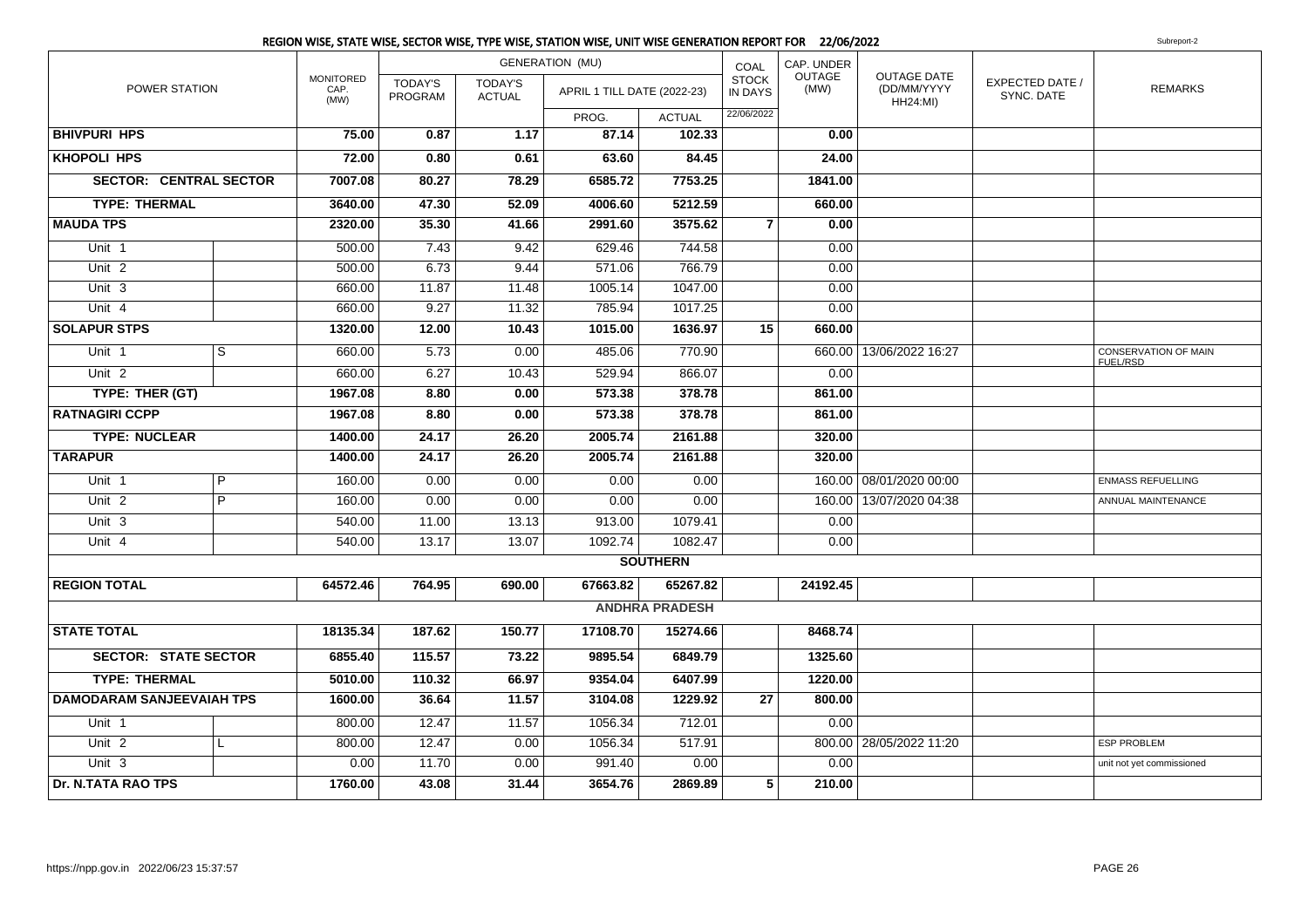|                                   |                |                                  |                                  |                          | REGION WISE, STATE WISE, SECTOR WISE, TYPE WISE, STATION WISE, UNIT WISE GENERATION REPORT FOR 22/06/2022 |               |                         |                |                                                      |                                      | Subreport-2                                   |
|-----------------------------------|----------------|----------------------------------|----------------------------------|--------------------------|-----------------------------------------------------------------------------------------------------------|---------------|-------------------------|----------------|------------------------------------------------------|--------------------------------------|-----------------------------------------------|
|                                   |                |                                  |                                  |                          | <b>GENERATION (MU)</b>                                                                                    |               | COAL                    | CAP. UNDER     |                                                      |                                      |                                               |
| POWER STATION                     |                | <b>MONITORED</b><br>CAP.<br>(MW) | <b>TODAY'S</b><br><b>PROGRAM</b> | TODAY'S<br><b>ACTUAL</b> | APRIL 1 TILL DATE (2022-23)                                                                               |               | <b>STOCK</b><br>IN DAYS | OUTAGE<br>(MW) | <b>OUTAGE DATE</b><br>(DD/MM/YYYY<br><b>HH24:MI)</b> | <b>EXPECTED DATE /</b><br>SYNC. DATE | <b>REMARKS</b>                                |
|                                   |                |                                  |                                  |                          | PROG.                                                                                                     | <b>ACTUAL</b> | 22/06/2022              |                |                                                      |                                      |                                               |
| Unit 1                            |                | 210.00                           | 4.10                             | 3.83                     | 348.20                                                                                                    | 298.90        |                         | 0.00           |                                                      |                                      |                                               |
| Unit <sub>2</sub>                 |                | 210.00                           | 4.10                             | 4.09                     | 348.20                                                                                                    | 327.11        |                         | 0.00           |                                                      |                                      |                                               |
| Unit 3                            | L.             | 210.00                           | 4.23                             | 0.00                     | 359.06                                                                                                    | 255.29        |                         |                | 210.00 30/05/2022 12:17                              |                                      | <b>GENEATOR TRANSFORMER</b><br><b>DAMAGED</b> |
| Unit 4                            |                | 210.00                           | 4.23                             | 4.09                     | 359.06                                                                                                    | 352.42        |                         | 0.00           |                                                      |                                      |                                               |
| Unit 5                            |                | 210.00                           | 4.23                             | 4.28                     | 359.06                                                                                                    | 376.44        |                         | 0.00           |                                                      |                                      |                                               |
| Unit 6                            |                | 210.00                           | 4.23                             | 4.25                     | 359.06                                                                                                    | 369.09        |                         | 0.00           |                                                      |                                      |                                               |
| Unit 7                            |                | 500.00                           | 9.53                             | 10.90                    | 807.66                                                                                                    | 890.64        |                         | 0.00           |                                                      |                                      |                                               |
| Unit 8                            |                | 0.00                             | 8.43                             | 0.00                     | 714.46                                                                                                    | 0.00          |                         | 0.00           |                                                      |                                      | unit not yet commissioned                     |
| <b>RAYALASEEMA TPS</b>            |                | 1650.00                          | 30.60                            | 23.96                    | 2595.20                                                                                                   | 2308.18       | $\mathbf{1}$            | 210.00         |                                                      |                                      |                                               |
| Unit 1                            |                | 210.00                           | 4.10                             | 3.81                     | 348.20                                                                                                    | 328.93        |                         | 0.00           |                                                      |                                      |                                               |
| Unit $2$                          | $\overline{s}$ | 210.00                           | 4.10                             | 0.00                     | 348.20                                                                                                    | 250.22        |                         |                | 210.00 21/06/2022 10:59                              |                                      | SUPER HEATER TUBE LEAKAGE                     |
| $Unit$ 3                          |                | 210.00                           | 4.10                             | 3.82                     | 348.20                                                                                                    | 278.17        |                         | 0.00           |                                                      |                                      |                                               |
| Unit 4                            |                | 210.00                           | 4.10                             | 3.81                     | 348.20                                                                                                    | 350.55        |                         | 0.00           |                                                      |                                      |                                               |
| Unit 5                            |                | 210.00                           | 3.80                             | 3.77                     | 322.60                                                                                                    | 292.18        |                         | 0.00           |                                                      |                                      |                                               |
| Unit 6                            |                | 600.00                           | 10.40                            | 8.75                     | 879.80                                                                                                    | 808.13        |                         | 0.00           |                                                      |                                      |                                               |
| TYPE: THER (GT)                   |                | 235.40                           | 1.46                             | 1.47                     | 121.12                                                                                                    | 122.59        |                         | 105.60         |                                                      |                                      |                                               |
| <b>JEGURUPADU CCPP PH I</b>       |                | 235.40                           | 1.46                             | 1.47                     | 121.12                                                                                                    | 122.59        |                         | 105.60         |                                                      |                                      |                                               |
| <b>TYPE: HYDRO</b>                |                | 1610.00                          | 3.79                             | 4.78                     | 420.38                                                                                                    | 319.21        |                         | 0.00           |                                                      |                                      |                                               |
| <b>LOWER SILERU HPS</b>           |                | 460.00                           | 2.10                             | 4.06                     | 210.20                                                                                                    | 207.50        |                         | 0.00           |                                                      |                                      |                                               |
| <b>NAGARJUN SGR RBC EXTN. HPS</b> |                | 0.00                             | 0.00                             | 0.00                     | 0.00                                                                                                      | 0.00          |                         | 0.00           |                                                      |                                      |                                               |
| <b>NAGARJUN SGR RBC HPS</b>       |                | 90.00                            | 0.00                             | 0.37                     | 3.00                                                                                                      | 9.57          |                         | 0.00           |                                                      |                                      |                                               |
| <b>NAGARJUN SGR TPD</b>           |                | 50.00                            | 0.03                             | 0.00                     | 2.66                                                                                                      | 4.04          |                         | 0.00           |                                                      |                                      |                                               |
| <b>SRISAILAM HPS</b>              |                | 770.00                           | 0.83                             | 0.00                     | 108.26                                                                                                    | 0.00          |                         | 0.00           |                                                      |                                      |                                               |
| <b>UPPER SILERU HPS</b>           |                | 240.00                           | 0.83                             | 0.35                     | 96.26                                                                                                     | 98.10         |                         | 0.00           |                                                      |                                      |                                               |
| <b>SECTOR: PVT SECTOR</b>         |                | 9279.94                          | 51.02                            | 45.08                    | 5179.44                                                                                                   | 5290.10       |                         | 6643.14        |                                                      |                                      |                                               |
| <b>TYPE: THERMAL</b>              |                | 4580.00                          | 45.71                            | 45.08                    | 4738.62                                                                                                   | 5101.54       |                         | 2080.00        |                                                      |                                      |                                               |
| <b>PAINAMPURAM TPP</b>            |                | 1320.00                          | 13.20                            | 15.21                    | 1983.40                                                                                                   | 1945.07       | 13                      | 660.00         |                                                      |                                      |                                               |
| Unit 1                            |                | 660.00                           | 0.00                             | 15.21                    | 866.00                                                                                                    | 1168.42       |                         | 0.00           |                                                      |                                      |                                               |
| Unit <sub>2</sub>                 | $\overline{P}$ | 660.00                           | 13.20                            | 0.00                     | 1117.40                                                                                                   | 776.65        |                         |                | 660.00 02/06/2022 04:07                              |                                      | ANNUAL MAINTENANCE                            |
| <b>SGPL TPP</b>                   |                | 1320.00                          | 24.14                            | 20.00                    | 2044.08                                                                                                   | 2167.23       | $\mathbf{0}$            | 0.00           |                                                      |                                      |                                               |
| Unit 1                            |                | 660.00                           | 12.07                            | 9.94                     | 1022.54                                                                                                   | 1090.17       |                         | 0.00           |                                                      |                                      |                                               |
| Unit <sub>2</sub>                 |                | 660.00                           | 12.07                            | 10.06                    | 1021.54                                                                                                   | 1077.06       |                         | 0.00           |                                                      |                                      |                                               |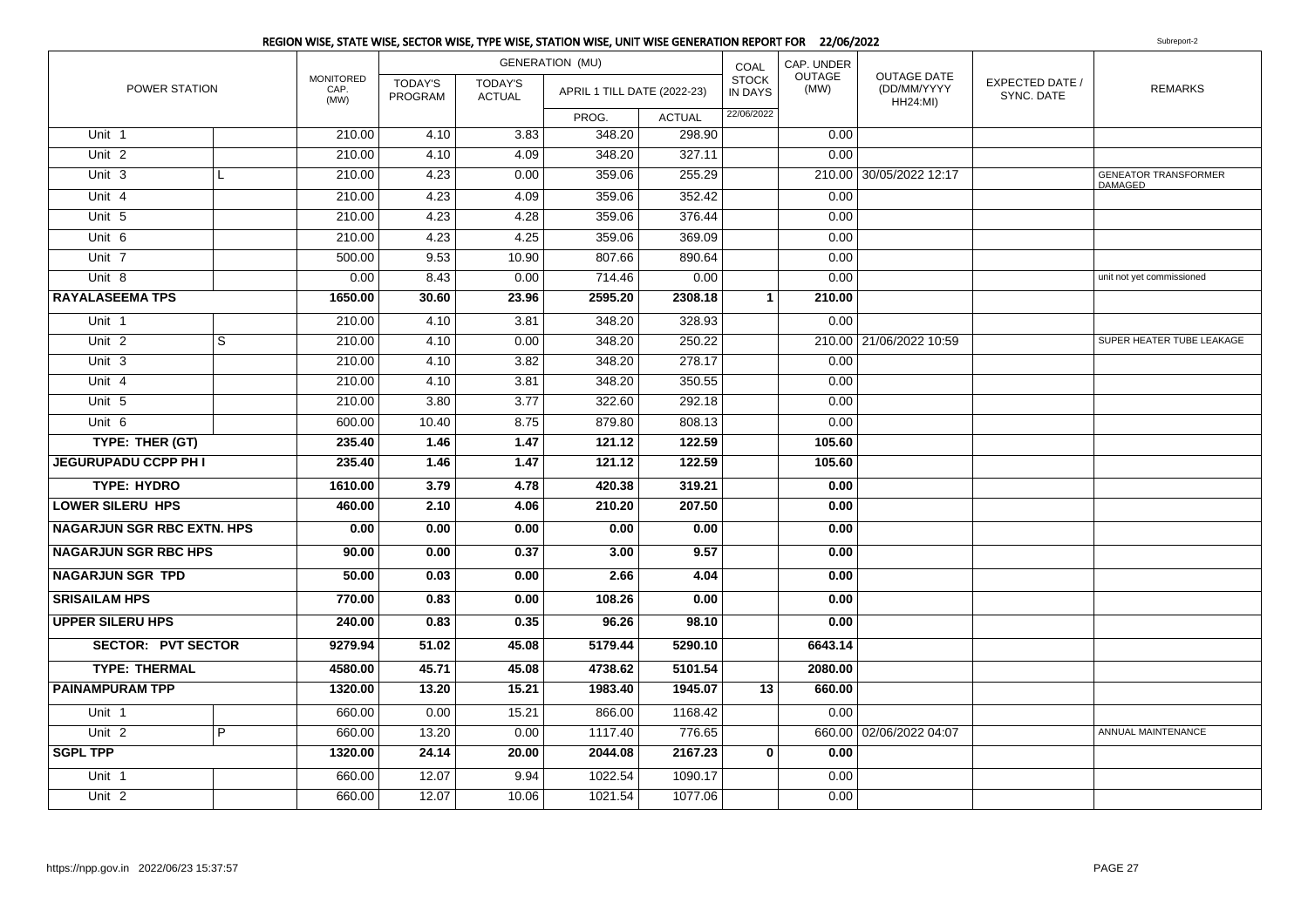|                                  |   |                                  | <b>GENERATION (MU)</b>    |                                 |                             |               |                                | CAP. UNDER            |                                                      |                               |                             |
|----------------------------------|---|----------------------------------|---------------------------|---------------------------------|-----------------------------|---------------|--------------------------------|-----------------------|------------------------------------------------------|-------------------------------|-----------------------------|
| POWER STATION                    |   | <b>MONITORED</b><br>CAP.<br>(MW) | <b>TODAY'S</b><br>PROGRAM | <b>TODAY'S</b><br><b>ACTUAL</b> | APRIL 1 TILL DATE (2022-23) |               | <b>STOCK</b><br><b>IN DAYS</b> | <b>OUTAGE</b><br>(MW) | <b>OUTAGE DATE</b><br>(DD/MM/YYYY<br><b>HH24:MI)</b> | EXPECTED DATE /<br>SYNC. DATE | <b>REMARKS</b>              |
|                                  |   |                                  |                           |                                 | PROG.                       | <b>ACTUAL</b> | 22/06/2022                     |                       |                                                      |                               |                             |
| <b>SIMHAPURI TPS</b>             |   | 600.00                           | 0.00                      | 0.00                            | 0.00                        | 0.00          | $\mathbf 0$                    | 600.00                |                                                      |                               |                             |
| Unit 1                           | L | 150.00                           | 0.00                      | 0.00                            | 0.00                        | 0.00          |                                |                       | 150.00   18/03/2017 00:08                            |                               | <b>RSD/LOW SCHEDULE</b>     |
| Unit <sub>2</sub>                | L | 150.00                           | 0.00                      | 0.00                            | 0.00                        | 0.00          |                                |                       | 150.00 27/05/2018 11:06                              |                               | RSD/LOW SCHEDULE            |
| Unit 3                           | L | 150.00                           | 0.00                      | 0.00                            | 0.00                        | 0.00          |                                |                       | 150.00 27/05/2018 03:01                              |                               | RSD/LOW SCHEDULE            |
| Unit 4                           | L | 150.00                           | 0.00                      | 0.00                            | 0.00                        | 0.00          |                                |                       | 150.00 07/04/2017 05:25                              |                               | RSD/LOW SCHEDULE            |
| <b>THAMMINAPATNAM TPS</b>        |   | 300.00                           | 0.63                      | 0.00                            | 54.86                       | 0.00          | $\mathbf{0}$                   | 300.00                |                                                      |                               |                             |
| Unit 1                           | L | 150.00                           | 0.20                      | 0.00                            | 17.40                       | 0.00          |                                |                       | 150.00 16/07/2021 05:36                              |                               | <b>BOILER MISC. PROBLEM</b> |
| Unit <sub>2</sub>                | L | 150.00                           | 0.43                      | 0.00                            | 37.46                       | 0.00          |                                |                       | 150.00 29/07/2021 00:22                              |                               | BOILER AUX. MISC. PROMLEMS  |
| Unit 3                           |   | 0.00                             | 0.00                      | 0.00                            | 0.00                        | 0.00          |                                | 0.00                  |                                                      |                               | unit not yet commissioned   |
| Unit 4                           |   | 0.00                             | 0.00                      | 0.00                            | 0.00                        | 0.00          |                                | 0.00                  |                                                      |                               | unit not yet commissioned   |
| <b>VIZAG TPP</b>                 |   | 1040.00                          | 7.74                      | 9.87                            | 656.28                      | 989.24        | 6                              | 520.00                |                                                      |                               |                             |
| Unit 1                           |   | 520.00                           | 3.87                      | 9.87                            | 328.14                      | 483.08        |                                | 0.00                  |                                                      |                               |                             |
| Unit <sub>2</sub>                | S | 520.00                           | 3.87                      | 0.00                            | 328.14                      | 506.16        |                                |                       | 520.00   19/06/2022 11:00                            |                               | COAL SHORTAGE               |
| TYPE: THER (GT)                  |   | 4663.14                          | 5.31                      | 0.00                            | 440.82                      | 188.56        |                                | 4563.14               |                                                      |                               |                             |
| <b>GAUTAMI CCPP</b>              |   | 464.00                           | 0.00                      | 0.00                            | 0.00                        | 0.00          |                                | 464.00                |                                                      |                               |                             |
| <b>GMR Energy Ltd - Kakinada</b> |   | 220.00                           | 0.00                      | 0.00                            | 0.00                        | 0.00          |                                | 220.00                |                                                      |                               |                             |
| <b>GODAVARI CCPP</b>             |   | 208.00                           | 1.21                      | 0.00                            | 99.62                       | 0.00          |                                | 208.00                |                                                      |                               |                             |
| <b>GREL CCPP (Rajahmundry)</b>   |   | 768.00                           | 0.00                      | 0.00                            | 0.00                        | 0.00          |                                | 768.00                |                                                      |                               |                             |
| <b>JEGURUPADU CCPP PH II</b>     |   | 220.00                           | 0.00                      | 0.00                            | 0.00                        | 0.00          |                                | 220.00                |                                                      |                               |                             |
| <b>KONASEEMA CCPP</b>            |   | 445.00                           | 0.00                      | 0.00                            | 0.00                        | 0.00          |                                | 445.00                |                                                      |                               |                             |
| <b>KONDAPALLI CCPP</b>           |   | 368.14                           | 1.83                      | 0.00                            | 152.26                      | 0.00          |                                | 368.14                |                                                      |                               |                             |
| <b>KONDAPALLI EXTN CCPP</b>      |   | 366.00                           | 0.00                      | 0.00                            | 0.00                        | 0.00          |                                | 366.00                |                                                      |                               |                             |
| <b>KONDAPALLI ST-3 CCPP</b>      |   | 742.00                           | 0.00                      | 0.00                            | 0.00                        | 0.00          |                                | 742.00                |                                                      |                               |                             |
| <b>PEDDAPURAM CCPP</b>           |   | 220.00                           | 0.00                      | 0.00                            | 0.00                        | 0.00          |                                | 220.00                |                                                      |                               |                             |
| <b>VEMAGIRI CCPP</b>             |   | 370.00                           | 0.00                      | 0.00                            | 0.00                        | 0.00          |                                | 370.00                |                                                      |                               |                             |
| <b>VIJJESWARAM CCPP</b>          |   | 272.00                           | 2.27                      | 0.00                            | 188.94                      | 188.56        |                                | 172.00                |                                                      |                               |                             |
| TYPE: THER (DG)                  |   | 36.80                            | 0.00                      | 0.00                            | 0.00                        | 0.00          |                                | 0.00                  |                                                      |                               |                             |
| <b>LVS POWER DG</b>              |   | 36.80                            | 0.00                      | 0.00                            | 0.00                        | 0.00          |                                | 0.00                  |                                                      |                               |                             |
| <b>SECTOR: CENTRAL SECTOR</b>    |   | 2000.00                          | 21.03                     | 32.47                           | 2033.72                     | 3134.77       |                                | 500.00                |                                                      |                               |                             |
| <b>TYPE: THERMAL</b>             |   | 2000.00                          | 21.03                     | 32.47                           | 2033.72                     | 3134.77       |                                | 500.00                |                                                      |                               |                             |
| <b>SIMHADRI</b>                  |   | 2000.00                          | 21.03                     | 32.47                           | 2033.72                     | 3134.77       | 20                             | 500.00                |                                                      |                               |                             |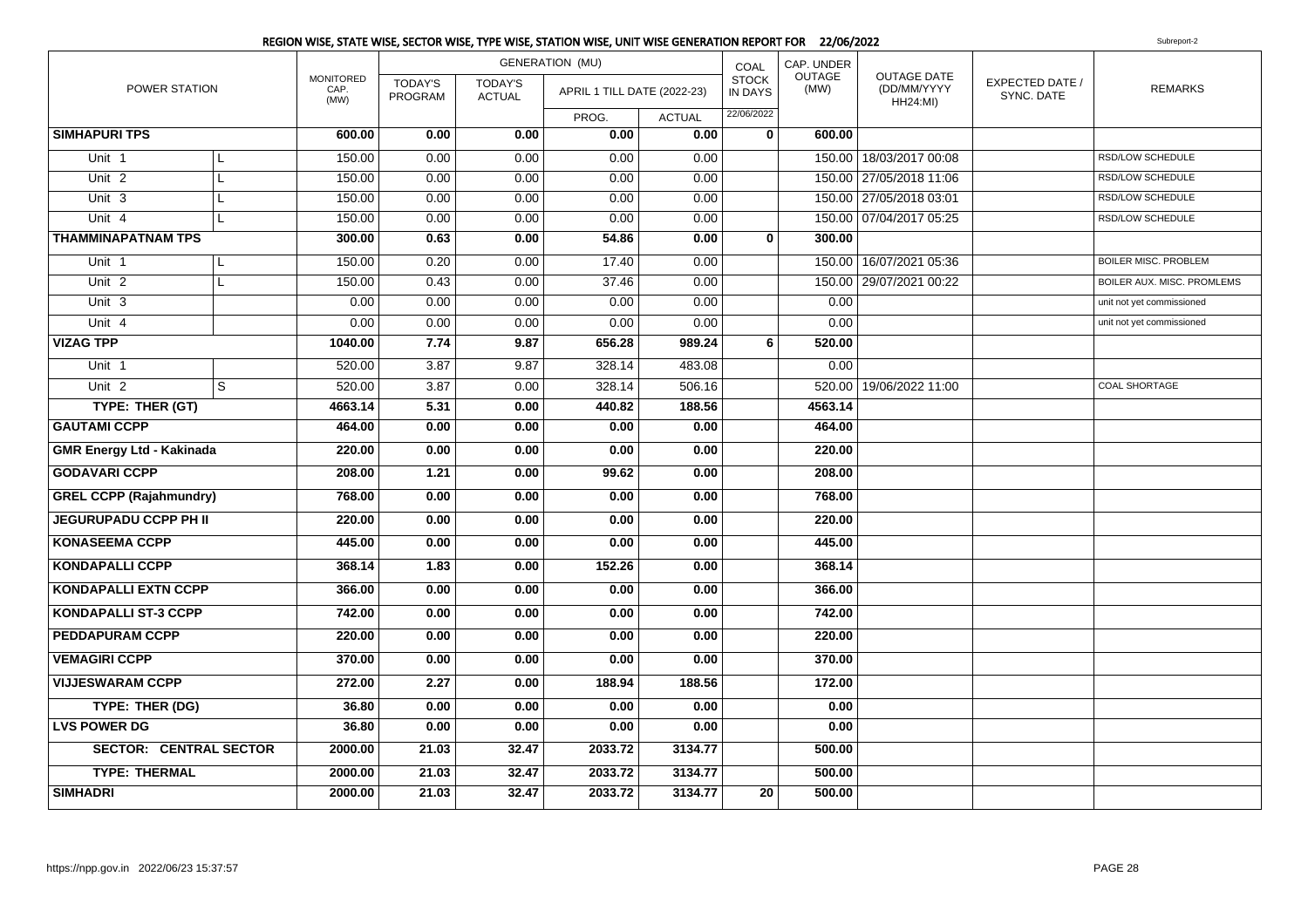|                             |                         |                                  |                           |                                 | REGION WISE, STATE WISE, SECTOR WISE, TYPE WISE, STATION WISE, UNIT WISE GENERATION REPORT FOR 22/06/2022 |                  |                                |                |                                                      |                               | Subreport-2                           |
|-----------------------------|-------------------------|----------------------------------|---------------------------|---------------------------------|-----------------------------------------------------------------------------------------------------------|------------------|--------------------------------|----------------|------------------------------------------------------|-------------------------------|---------------------------------------|
|                             |                         |                                  |                           |                                 | <b>GENERATION (MU)</b>                                                                                    |                  | COAL                           | CAP. UNDER     |                                                      |                               |                                       |
| POWER STATION               |                         | <b>MONITORED</b><br>CAP.<br>(MW) | <b>TODAY'S</b><br>PROGRAM | <b>TODAY'S</b><br><b>ACTUAL</b> | APRIL 1 TILL DATE (2022-23)                                                                               |                  | <b>STOCK</b><br><b>IN DAYS</b> | OUTAGE<br>(MW) | <b>OUTAGE DATE</b><br>(DD/MM/YYYY<br><b>HH24:MI)</b> | EXPECTED DATE /<br>SYNC. DATE | <b>REMARKS</b>                        |
|                             |                         |                                  |                           |                                 | PROG.                                                                                                     | <b>ACTUAL</b>    | 22/06/2022                     |                |                                                      |                               |                                       |
| Unit 1                      |                         | 500.00                           | 6.73                      | 11.11                           | 571.06                                                                                                    | 853.44           |                                | 0.00           |                                                      |                               |                                       |
| Unit <sub>2</sub>           |                         | 500.00                           | 0.00                      | 10.88                           | 562.06                                                                                                    | 882.02           |                                | 0.00           |                                                      |                               |                                       |
| Unit $3$                    |                         | 500.00                           | 6.73                      | 10.48                           | 571.06                                                                                                    | 884.80           |                                | 0.00           |                                                      |                               |                                       |
| Unit $4$                    | $\overline{P}$          | 500.00                           | 7.57                      | 0.00                            | 329.54                                                                                                    | 514.51           |                                |                | 500.00   20/05/2022 01:02                            |                               | <b>OVERHAULING WORKS</b>              |
|                             |                         |                                  |                           |                                 |                                                                                                           | <b>KARNATAKA</b> |                                |                |                                                      |                               |                                       |
| <b>STATE TOTAL</b>          |                         | 14074.40                         | 154.75                    | 144.75                          | 14024.94                                                                                                  | 14800.36         |                                | 4004.20        |                                                      |                               |                                       |
| <b>SECTOR: STATE SECTOR</b> |                         | 8709.20                          | 108.55                    | 81.39                           | 9876.86                                                                                                   | 8596.30          |                                | 2284.20        |                                                      |                               |                                       |
| <b>TYPE: THERMAL</b>        |                         | 5020.00                          | 79.52                     | 67.95                           | 6926.20                                                                                                   | 5627.51          |                                | 710.00         |                                                      |                               |                                       |
| <b>BELLARY TPS</b>          |                         | 1700.00                          | 31.64                     | 17.41                           | 2662.08                                                                                                   | 1833.79          | $\overline{\mathbf{z}}$        | 500.00         |                                                      |                               |                                       |
| Unit 1                      |                         | 500.00                           | 9.80                      | 7.98                            | 822.60                                                                                                    | 642.26           |                                | 0.00           |                                                      |                               |                                       |
| Unit <sub>2</sub>           | $\overline{\mathbf{s}}$ | 500.00                           | 8.67                      | 0.00                            | 732.74                                                                                                    | 531.68           |                                |                | 500.00   16/06/2022 08:24                            |                               | ASH HANDLING SYSTEM<br>PROBLEM        |
| Unit <sub>3</sub>           |                         | 700.00                           | 13.17                     | 9.43                            | 1106.74                                                                                                   | 659.85           |                                | 0.00           |                                                      |                               |                                       |
| <b>RAICHUR TPS</b>          |                         | 1720.00                          | 26.72                     | 27.31                           | 2470.60                                                                                                   | 2054.20          | 1                              | 210.00         |                                                      |                               |                                       |
| Unit 1                      | $\overline{\mathbf{s}}$ | 210.00                           | 3.79                      | 0.00                            | 272.64                                                                                                    | 236.64           |                                |                | 210.00 20/06/2022 20:20                              | 25/06/2022                    | ASH HANDLING SYSTEM<br><b>PROBLEM</b> |
| Unit <sub>2</sub>           |                         | 210.00                           | 3.67                      | 3.58                            | 310.74                                                                                                    | 250.84           |                                | 0.00           |                                                      |                               |                                       |
| Unit 3                      |                         | 210.00                           | 3.67                      | 3.92                            | 310.74                                                                                                    | 288.16           |                                | 0.00           |                                                      |                               |                                       |
| Unit 4                      |                         | 210.00                           | 3.53                      | 4.13                            | 299.66                                                                                                    | 291.14           |                                | 0.00           |                                                      |                               |                                       |
| Unit 5                      |                         | 210.00                           | 3.53                      | 3.55                            | 299.66                                                                                                    | 259.41           |                                | 0.00           |                                                      |                               |                                       |
| Unit 6                      |                         | 210.00                           | 0.00                      | 3.74                            | 253.50                                                                                                    | 202.52           |                                | 0.00           |                                                      |                               |                                       |
| Unit 7                      |                         | 210.00                           | 3.53                      | 4.08                            | 299.66                                                                                                    | 187.42           |                                | 0.00           |                                                      |                               |                                       |
| Unit 8                      |                         | 250.00                           | 5.00                      | 4.31                            | 424.00                                                                                                    | 338.07           |                                | 0.00           |                                                      |                               |                                       |
| <b>YERMARUS TPP</b>         |                         | 1600.00                          | 21.16                     | 23.23                           | 1793.52                                                                                                   | 1739.52          | 4                              | 0.00           |                                                      |                               |                                       |
| Unit 1                      |                         | 800.00                           | 12.23                     | 12.54                           | 1037.06                                                                                                   | 897.67           |                                | 0.00           |                                                      |                               |                                       |
| Unit $2$                    |                         | 800.00                           | 8.93                      | 10.69                           | 756.46                                                                                                    | 841.85           |                                | 0.00           |                                                      |                               |                                       |
| TYPE: THER (GT)             |                         | 0.00                             | 1.37                      | 0.00                            | 113.14                                                                                                    | 0.00             |                                | 0.00           |                                                      |                               |                                       |
| YELAHANKA CCPP              |                         | 0.00                             | 1.37                      | 0.00                            | 113.14                                                                                                    | 0.00             |                                | 0.00           |                                                      |                               |                                       |
| <b>TYPE: HYDRO</b>          |                         | 3689.20                          | 27.66                     | 13.44                           | 2837.52                                                                                                   | 2968.79          |                                | 1574.20        |                                                      |                               |                                       |
| <b>ALMATTI DPH HPS</b>      |                         | 290.00                           | 0.03                      | 0.00                            | 2.66                                                                                                      | 4.84             |                                | 290.00         |                                                      |                               |                                       |
| <b>BHADRA HPS</b>           |                         | 26.00                            | 0.00                      | 0.00                            | 4.00                                                                                                      | 7.86             |                                | 2.00           |                                                      |                               |                                       |
| <b>GERUSUPPA HPS</b>        |                         | 240.00                           | 1.40                      | 1.46                            | 136.80                                                                                                    | 125.51           |                                | 0.00           |                                                      |                               |                                       |
| <b>GHAT PRABHA HPS</b>      |                         | 32.00                            | 0.10                      | 0.00                            | 17.20                                                                                                     | 6.72             |                                | 32.00          |                                                      |                               |                                       |
| <b>HAMPI HPS</b>            |                         | 36.00                            | 0.00                      | 0.00                            | 0.00                                                                                                      | 6.11             |                                | 0.00           |                                                      |                               |                                       |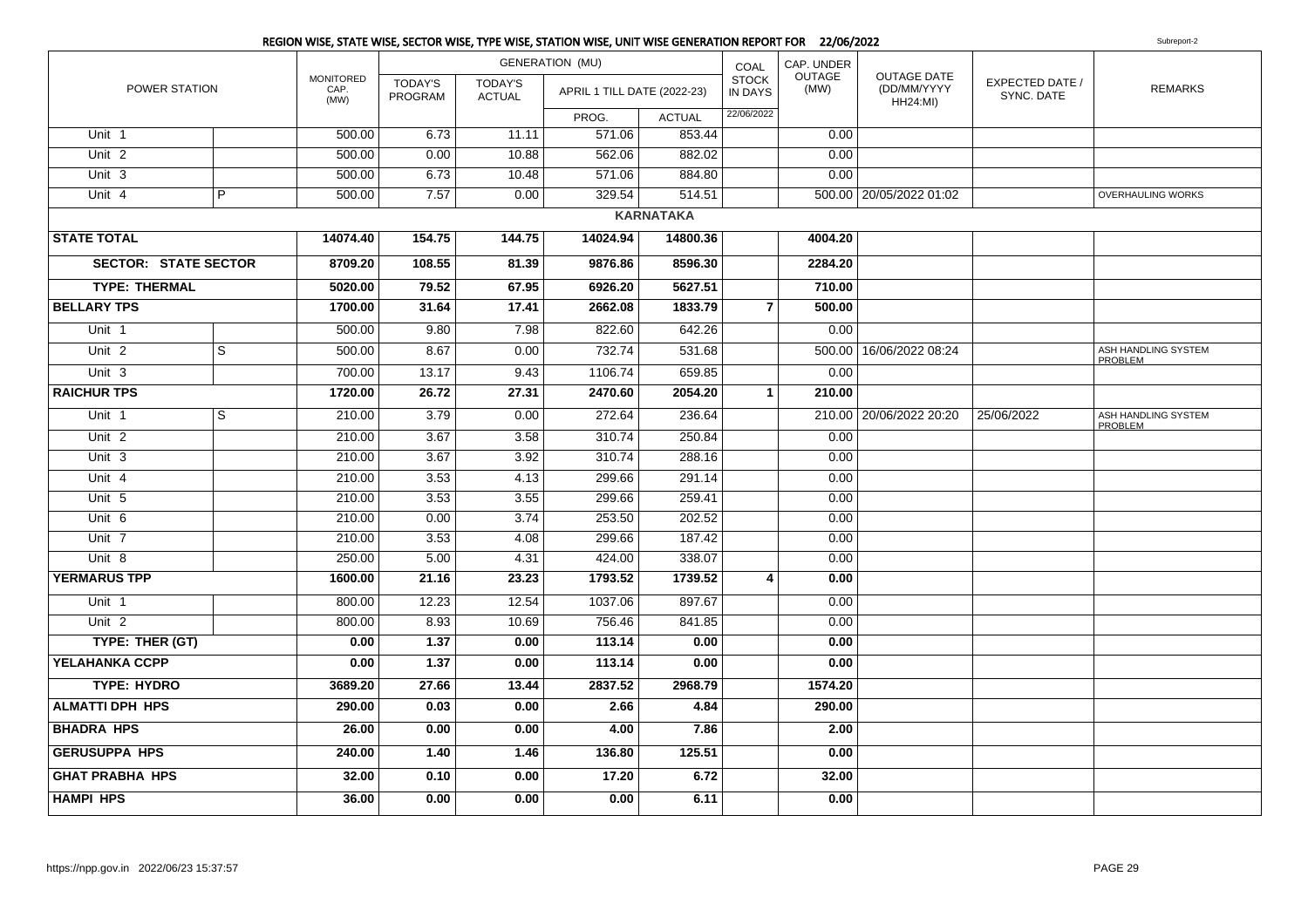|                               | REGION WISE, STATE WISE, SECTOR WISE, TYPE WISE, STATION WISE, UNIT WISE GENERATION REPORT FOR 22/06/2022 |                           |                                 |                             |               |                                |                |                                                      |                               | Subreport-2      |
|-------------------------------|-----------------------------------------------------------------------------------------------------------|---------------------------|---------------------------------|-----------------------------|---------------|--------------------------------|----------------|------------------------------------------------------|-------------------------------|------------------|
|                               |                                                                                                           |                           |                                 | <b>GENERATION (MU)</b>      |               | COAL                           | CAP. UNDER     |                                                      |                               |                  |
| POWER STATION                 | <b>MONITORED</b><br>CAP.<br>(MW)                                                                          | <b>TODAY'S</b><br>PROGRAM | <b>TODAY'S</b><br><b>ACTUAL</b> | APRIL 1 TILL DATE (2022-23) |               | <b>STOCK</b><br><b>IN DAYS</b> | OUTAGE<br>(MW) | <b>OUTAGE DATE</b><br>(DD/MM/YYYY<br><b>HH24:MI)</b> | EXPECTED DATE /<br>SYNC. DATE | <b>REMARKS</b>   |
|                               |                                                                                                           |                           |                                 | PROG.                       | <b>ACTUAL</b> | 22/06/2022                     |                |                                                      |                               |                  |
| <b>JOG HPS</b>                | 139.20                                                                                                    | 1.00                      | 1.52                            | 81.00                       | 141.31        |                                | 13.20          |                                                      |                               |                  |
| <b>KADRA HPS</b>              | 150.00                                                                                                    | 0.93                      | 0.59                            | 83.46                       | 78.34         |                                | 50.00          |                                                      |                               |                  |
| <b>KALINADI HPS</b>           | 900.00                                                                                                    | 6.67                      | 2.14                            | 776.74                      | 863.82        |                                | 300.00         |                                                      |                               |                  |
| <b>KALINADI SUPA HPS</b>      | 100.00                                                                                                    | 1.00                      | 0.00                            | 101.00                      | 93.08         |                                | 100.00         |                                                      |                               |                  |
| <b>KODASALI HPS</b>           | 120.00                                                                                                    | 0.70                      | 0.35                            | 84.40                       | 88.09         |                                | 40.00          |                                                      |                               |                  |
| <b>LIGANAMAKKI HPS</b>        | 55.00                                                                                                     | 0.23                      | 0.10                            | 34.06                       | 38.92         |                                | 27.50          |                                                      |                               |                  |
| <b>MUNIRABAD HPS</b>          | 28.00                                                                                                     | 0.00                      | 0.00                            | 0.00                        | 1.63          |                                | 28.00          |                                                      |                               |                  |
| <b>SHARAVATHI HPS</b>         | 1035.00                                                                                                   | 12.77                     | 6.18                            | 1255.94                     | 1229.08       |                                | 310.50         |                                                      |                               |                  |
| <b>SIVASAMUNDRUM HPS</b>      | 42.00                                                                                                     | 0.50                      | 0.91                            | 36.00                       | 70.13         |                                | 0.00           |                                                      |                               |                  |
| <b>TB DAM HPS</b>             | 36.00                                                                                                     | 0.00                      | 0.00                            | 6.00                        | 3.02          |                                | 36.00          |                                                      |                               |                  |
| <b>VARAHI HPS</b>             | 460.00                                                                                                    | 2.33                      | 0.19                            | 218.26                      | 210.33        |                                | 345.00         |                                                      |                               |                  |
| <b>SECTOR: PVT SECTOR</b>     | 2085.20                                                                                                   | 17.03                     | 8.99                            | 1479.34                     | 1553.62       |                                | 1500.00        |                                                      |                               |                  |
| <b>TYPE: THERMAL</b>          | 2060.00                                                                                                   | 17.03                     | 8.99                            | 1479.34                     | 1553.62       |                                | 1500.00        |                                                      |                               |                  |
| <b>TORANGALLU TPS(SBU-I)</b>  | 260.00                                                                                                    | 2.27                      | 5.28                            | 187.94                      | 463.34        | $\mathbf{0}$                   | 0.00           |                                                      |                               |                  |
| Unit 1                        | 130.00                                                                                                    | 2.20                      | 2.94                            | 183.40                      | 242.83        |                                | 0.00           |                                                      |                               |                  |
| Unit $2$                      | 130.00                                                                                                    | 0.07                      | 2.34                            | 4.54                        | 220.51        |                                | 0.00           |                                                      |                               |                  |
| <b>TORANGALLU TPS(SBU-II)</b> | 600.00                                                                                                    | 3.33                      | 3.71                            | 313.94                      | 657.24        | $\mathbf 0$                    | 300.00         |                                                      |                               |                  |
| Unit 3                        | 300.00                                                                                                    | 3.33                      | 3.71                            | 284.26                      | 412.08        |                                | 0.00           |                                                      |                               |                  |
| Unit 4<br>L                   | 300.00                                                                                                    | 0.00                      | 0.00                            | 29.68                       | 245.16        |                                |                | 300.00 16/05/2022 02:08                              |                               | RSD/LOW SCHEDULE |
| <b>UDUPI TPP</b>              | 1200.00                                                                                                   | 11.43                     | 0.00                            | 977.46                      | 433.04        | $\mathbf 0$                    | 1200.00        |                                                      |                               |                  |
| Unit 1<br>L.                  | 600.00                                                                                                    | 5.90                      | 0.00                            | 504.80                      | 166.46        |                                |                | 600.00 07/05/2022 13:16                              |                               | RSD/LOW SCHEDULE |
| Unit <sub>2</sub><br>L        | 600.00                                                                                                    | 5.53                      | 0.00                            | 472.66                      | 266.58        |                                |                | 600.00 08/05/2022 08:32                              |                               | RSD/LOW SCHEDULE |
| TYPE: THER (DG)               | 25.20                                                                                                     | 0.00                      | 0.00                            | 0.00                        | 0.00          |                                | 0.00           |                                                      |                               |                  |
| <b>BELLARY DG</b>             | 25.20                                                                                                     | 0.00                      | 0.00                            | 0.00                        | 0.00          |                                | 0.00           |                                                      |                               |                  |
| <b>SECTOR: CENTRAL SECTOR</b> | 3280.00                                                                                                   | 29.17                     | 54.37                           | 2668.74                     | 4650.44       |                                | 220.00         |                                                      |                               |                  |
| <b>TYPE: THERMAL</b>          | 2400.00                                                                                                   | 15.73                     | 38.13                           | 1333.06                     | 2908.99       |                                | 0.00           |                                                      |                               |                  |
| <b>KUDGI STPP</b>             | 2400.00                                                                                                   | 15.73                     | 38.13                           | 1333.06                     | 2908.99       | 8                              | 0.00           |                                                      |                               |                  |
| Unit 1                        | 800.00                                                                                                    | 4.93                      | 12.86                           | 417.46                      | 1153.92       |                                | 0.00           |                                                      |                               |                  |
| Unit 2                        | 800.00                                                                                                    | 4.93                      | 12.78                           | 417.46                      | 877.43        |                                | 0.00           |                                                      |                               |                  |
| Unit 3                        | 800.00                                                                                                    | 5.87                      | 12.49                           | 498.14                      | 877.64        |                                | 0.00           |                                                      |                               |                  |
| <b>TYPE: NUCLEAR</b>          | 880.00                                                                                                    | 13.44                     | 16.24                           | 1335.68                     | 1741.45       |                                | 220.00         |                                                      |                               |                  |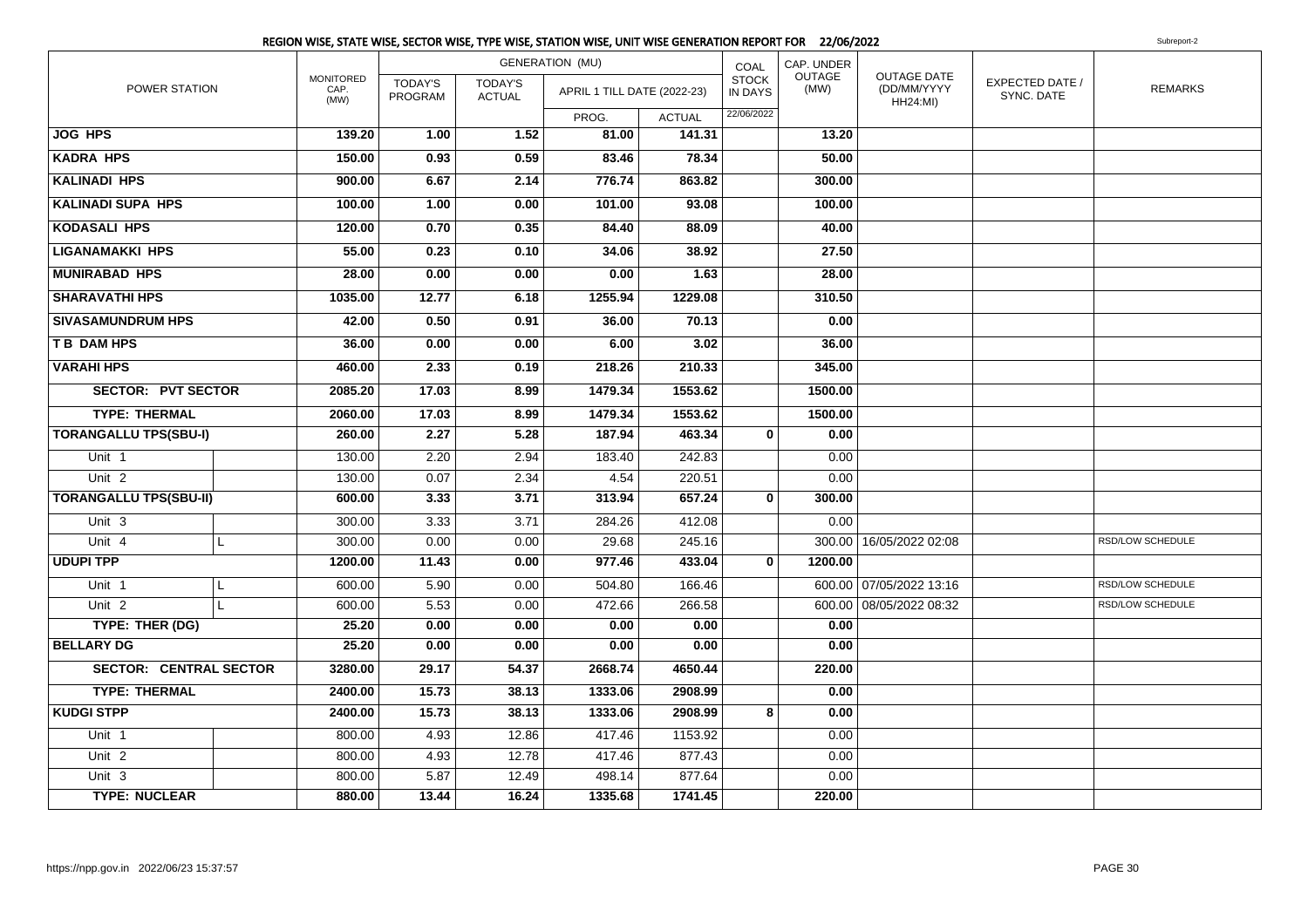POWER STATIONMONITOREDCAP. (MW)TODAY'S PROGRAMGENERATION (MU)TODAY'S ACTUALPROG. ACTUAL1741.45 COAL STOCK IN DAYSCAP. UNDEROUTAGE(MW)OUTAGE DATE (DD/MM/YYYYHH24:MI) EXPECTED DATE /SYNC. DATEAPRIL 1 TILL DATE (2022-23) IN DAYS (MW) CD/MM/YYYY  $\left| \begin{array}{cc} \text{EXERCISE 1} & \text{EXERCISE 2} \\ \text{XNIC} & \text{EXERCISE 2} \end{array} \right|$ 22/06/2022**KAIGA 880.00 13.44 16.24 1335.68 1741.45 220.00** Unit 11 220.00 | 4.47 | 5.00 | 371.34 | 411.03 | | 0.00 Unit 22 | S  $S$   $[$   $220.00$   $]$   $0.00$   $0.00$   $219.00$   $416.57$   $220.00$   $20/06/2022$   $00:45$   $miscellaneous$ Unit 33 | | 220.00 | 4.50 | 5.64 | 374.00 | 458.36 | | 0.00 Unit 44 | | 220.00 | 4.47 | 5.60 | 371.34 | 455.49 | | 0.00 **KERALASTATE TOTAL 2550.04 21.56 15.50 1880.32 1783.84 949.08 SECTOR: STATE SECTOR 2016.46 21.56 15.50 1880.32 1783.84 415.50 TYPE: THER (DG) 159.96 0.00 0.00 0.00 0.12 0.00 BRAMHAPURAM DG 63.96 0.00 0.00 0.00 0.00 0.00 KOZHIKODE DG 96.00 0.00 0.00 0.00 0.12 0.00 TYPE: HYDRO 1856.50 21.56 15.50 1880.32 1783.72 415.50 IDAMALAYAR HPS 75.00 0.80 0.34 90.60 92.19 37.50 IDUKKI HPS 780.00 7.00 6.28 797.00 806.44 130.00 KAKKAD HPS 50.00 0.60 0.60 64.20 60.05 0.00 KUTTIYADI ADDL EXTN 100.00 0.00 0.85 0.00 64.29 0.00 KUTTIYADI EXTN HPS 50.00 0.00 0.36 0.00 31.90 0.00 KUTTIYADI HPS 75.00 2.50 0.27 162.00 28.64 0.00 LOWER PERIYAR HPS 180.00 1.43 1.97 67.46 99.04 0.00 NARIAMANGLAM HPS 45.00 1.10 0.66 60.20 37.98 0.00 PALLIVASAL HPS 37.50 0.43 0.45 31.46 37.67 0.00 PALLIVASAL NEW HPS 0.00 0.00 0.00 0.00 0.00 PANNIAR HPS 30.00 0.57 0.37 30.54 32.77 0.00 PORINGALKUTTU HPS 32.00 0.50 0.19 28.00 29.40 8.00 SABARIGIRI HPS 300.00 6.00 2.56 437.00 377.94 150.00 SENGULAM HPS 48.00 0.33 0.60 32.26 32.90 36.00 SHOLAYAR HPS 54.00 0.30 0.00 79.60 52.51 54.00 THOTTIYAR HPS 0.00 0.00 0.00 0.00 0.00 0.00 SECTOR: PVT SECTOR 174.00 0.00 0.00 0.00 0.00 174.00 TYPE: THER (GT) 174.000.00 0.00 0.00 0.00 174.00**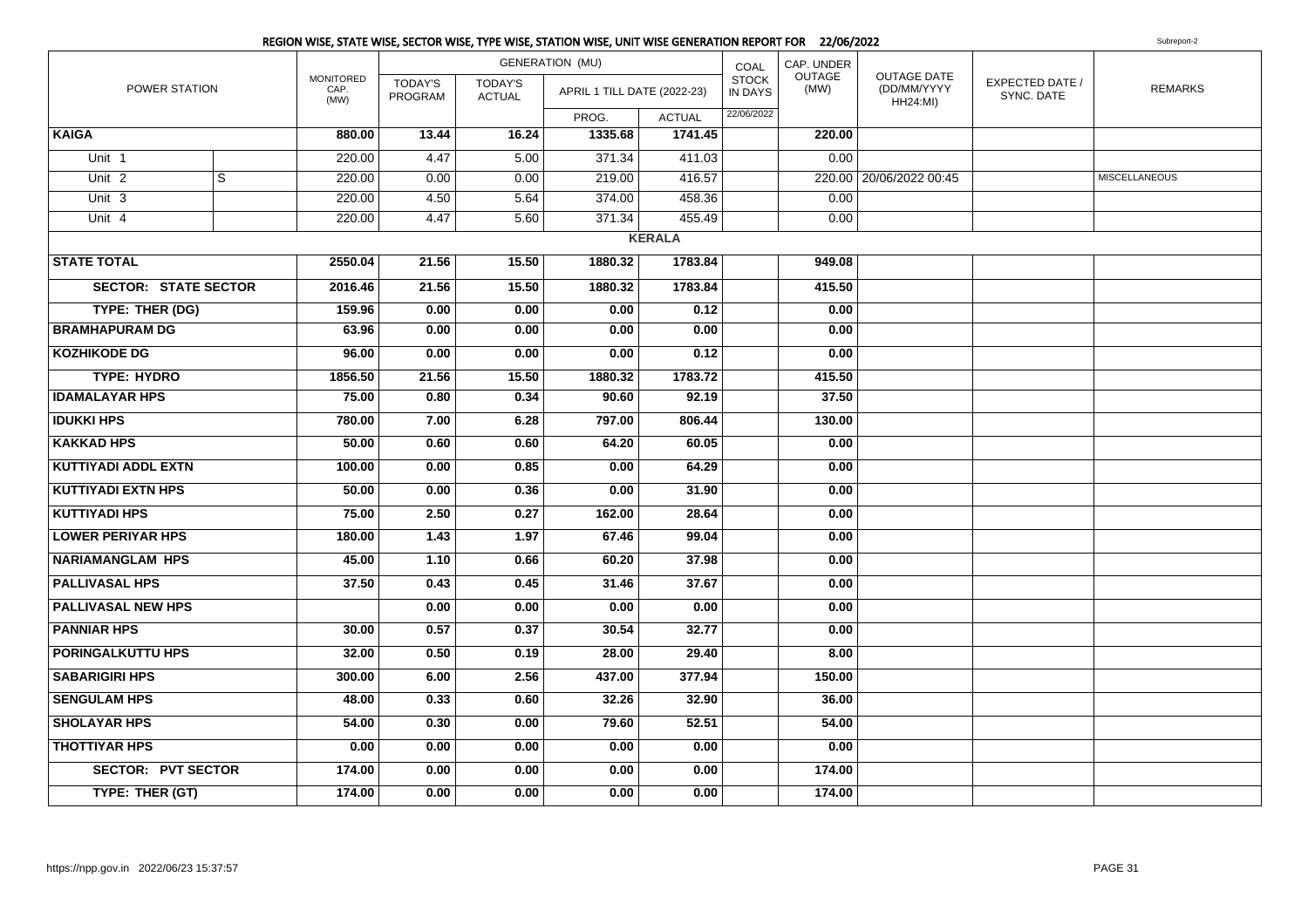|                               |                |                                  |                           |                                 | REGION WISE, STATE WISE, SECTOR WISE, TYPE WISE, STATION WISE, UNIT WISE GENERATION REPORT FOR 22/06/2022 |                   |                                |                |                                               |                               | Subreport-2                                   |
|-------------------------------|----------------|----------------------------------|---------------------------|---------------------------------|-----------------------------------------------------------------------------------------------------------|-------------------|--------------------------------|----------------|-----------------------------------------------|-------------------------------|-----------------------------------------------|
|                               |                |                                  |                           |                                 | <b>GENERATION (MU)</b>                                                                                    |                   | COAL                           | CAP. UNDER     |                                               |                               |                                               |
| POWER STATION                 |                | <b>MONITORED</b><br>CAP.<br>(MW) | <b>TODAY'S</b><br>PROGRAM | <b>TODAY'S</b><br><b>ACTUAL</b> | APRIL 1 TILL DATE (2022-23)                                                                               |                   | <b>STOCK</b><br><b>IN DAYS</b> | OUTAGE<br>(MW) | OUTAGE DATE<br>(DD/MM/YYYY<br><b>HH24:MI)</b> | EXPECTED DATE /<br>SYNC. DATE | <b>REMARKS</b>                                |
|                               |                |                                  |                           |                                 | PROG.                                                                                                     | <b>ACTUAL</b>     | 22/06/2022                     |                |                                               |                               |                                               |
| <b>COCHIN CCPP (Liq.)</b>     |                | 174.00                           | 0.00                      | 0.00                            | 0.00                                                                                                      | 0.00              |                                | 174.00         |                                               |                               |                                               |
| <b>SECTOR: CENTRAL SECTOR</b> |                | 359.58                           | 0.00                      | 0.00                            | 0.00                                                                                                      | 0.00              |                                | 359.58         |                                               |                               |                                               |
| TYPE: THER (GT)               |                | 359.58                           | 0.00                      | 0.00                            | 0.00                                                                                                      | 0.00              |                                | 359.58         |                                               |                               |                                               |
| R. GANDHI CCPP (Liq.)         |                | 359.58                           | 0.00                      | 0.00                            | 0.00                                                                                                      | 0.00              |                                | 359.58         |                                               |                               |                                               |
|                               |                |                                  |                           |                                 |                                                                                                           | <b>PUDUCHERRY</b> |                                |                |                                               |                               |                                               |
| <b>STATE TOTAL</b>            |                | 32.50                            | 0.63                      | 0.70                            | 52.86                                                                                                     | 54.22             |                                | 0.00           |                                               |                               |                                               |
| <b>SECTOR: STATE SECTOR</b>   |                | 32.50                            | 0.63                      | 0.70                            | 52.86                                                                                                     | 54.22             |                                | 0.00           |                                               |                               |                                               |
| TYPE: THER (GT)               |                | 32.50                            | 0.63                      | 0.70                            | 52.86                                                                                                     | 54.22             |                                | 0.00           |                                               |                               |                                               |
| <b>KARAIKAL CCPP</b>          |                | 32.50                            | 0.63                      | 0.70                            | 52.86                                                                                                     | 54.22             |                                | 0.00           |                                               |                               |                                               |
|                               |                |                                  |                           |                                 |                                                                                                           | <b>TAMIL NADU</b> |                                |                |                                               |                               |                                               |
| <b>STATE TOTAL</b>            |                | 19532.08                         | 237.51                    | 234.71                          | 21396.64                                                                                                  | 20628.67          |                                | 7498.83        |                                               |                               |                                               |
| <b>SECTOR: STATE SECTOR</b>   |                | 7012.28                          | 88.30                     | 69.55                           | 8208.50                                                                                                   | 6339.69           |                                | 2380.73        |                                               |                               |                                               |
| <b>TYPE: THERMAL</b>          |                | 4320.00                          | 75.95                     | 47.88                           | 7327.80                                                                                                   | 5173.48           |                                | 2040.00        |                                               |                               |                                               |
| <b>ENNORE SCTPP</b>           |                |                                  | 0.00                      | 0.00                            | 0.00                                                                                                      | 0.00              |                                | 0.00           |                                               |                               |                                               |
| Unit 1                        |                |                                  | 0.00                      | 0.00                            | 0.00                                                                                                      | 0.00              |                                | 0.00           |                                               |                               | unit not yet commissioned                     |
| <b>METTUR TPS</b>             |                | 840.00                           | 16.72                     | 14.02                           | 1351.79                                                                                                   | 1244.80           | 13                             | 210.00         |                                               |                               |                                               |
| Unit 1                        |                | 210.00                           | 4.07                      | 4.70                            | 286.49                                                                                                    | 388.99            |                                | 0.00           |                                               |                               |                                               |
| Unit <sub>2</sub>             |                | 210.00                           | 4.47                      | 4.62                            | 369.34                                                                                                    | 310.34            |                                | 0.00           |                                               |                               |                                               |
| Unit $3$                      | $\overline{P}$ | 210.00                           | 4.08                      | 0.00                            | 347.76                                                                                                    | 266.08            |                                |                | 210.00 09/06/2022 00:10                       | 24/06/2022                    | ANNUAL MAINTENANCE                            |
| Unit 4                        |                | 210.00                           | 4.10                      | 4.70                            | 348.20                                                                                                    | 279.39            |                                | 0.00           |                                               |                               |                                               |
| <b>METTUR TPS - II</b>        |                | 600.00                           | 10.40                     | 9.57                            | 880.80                                                                                                    | 808.13            | $\overline{7}$                 | 0.00           |                                               |                               |                                               |
| Unit 1                        |                | 600.00                           | 10.40                     | 9.57                            | 880.80                                                                                                    | 808.13            |                                | 0.00           |                                               |                               |                                               |
| <b>NORTH CHENNAI TPS</b>      |                | 1830.00                          | 34.03                     | 10.25                           | 3573.66                                                                                                   | 2136.19           | 15                             | 1410.00        |                                               |                               |                                               |
| Unit 1                        |                | 210.00                           | 4.40                      | 3.44                            | 362.80                                                                                                    | 312.34            |                                | 0.00           |                                               |                               |                                               |
| Unit <sub>2</sub>             |                | 210.00                           | 4.80                      | 4.42                            | 395.60                                                                                                    | 347.08            |                                | 0.00           |                                               |                               |                                               |
| Unit 3                        | $\overline{P}$ | 210.00                           | 4.40                      | 0.00                            | 362.80                                                                                                    | 284.92            |                                |                | 210.00   16/06/2022 01:58                     | 31/07/2022                    | CAPITAL MAINTENANCE                           |
| Unit 4                        |                | 600.00                           | 13.43                     | 2.39                            | 1107.46                                                                                                   | 775.46            |                                |                | 600.00   20/06/2022 20:12                     | 22/06/2022<br>15:52:00        | WATER WALL TUBE LEAKAGE                       |
| Unit 5                        | $\overline{P}$ | 600.00                           | 0.00                      | 0.00                            | 768.00                                                                                                    | 416.39            |                                |                | 600.00 31/05/2022 23:42                       |                               | BOILER OVERHAUL/ ANNUAL<br><b>MAINTENANCE</b> |
| Unit 6                        |                | 0.00                             | 7.00                      | 0.00                            | 577.00                                                                                                    | 0.00              |                                | 0.00           |                                               |                               | unit not yet commissioned                     |
| <b>TUTICORIN TPS</b>          |                | 1050.00                          | 14.80                     | 14.04                           | 1521.55                                                                                                   | 984.36            | 5                              | 420.00         |                                               |                               |                                               |
| Unit 1                        |                | 210.00                           | 3.53                      | 4.51                            | 297.66                                                                                                    | 294.26            |                                | 0.00           |                                               |                               |                                               |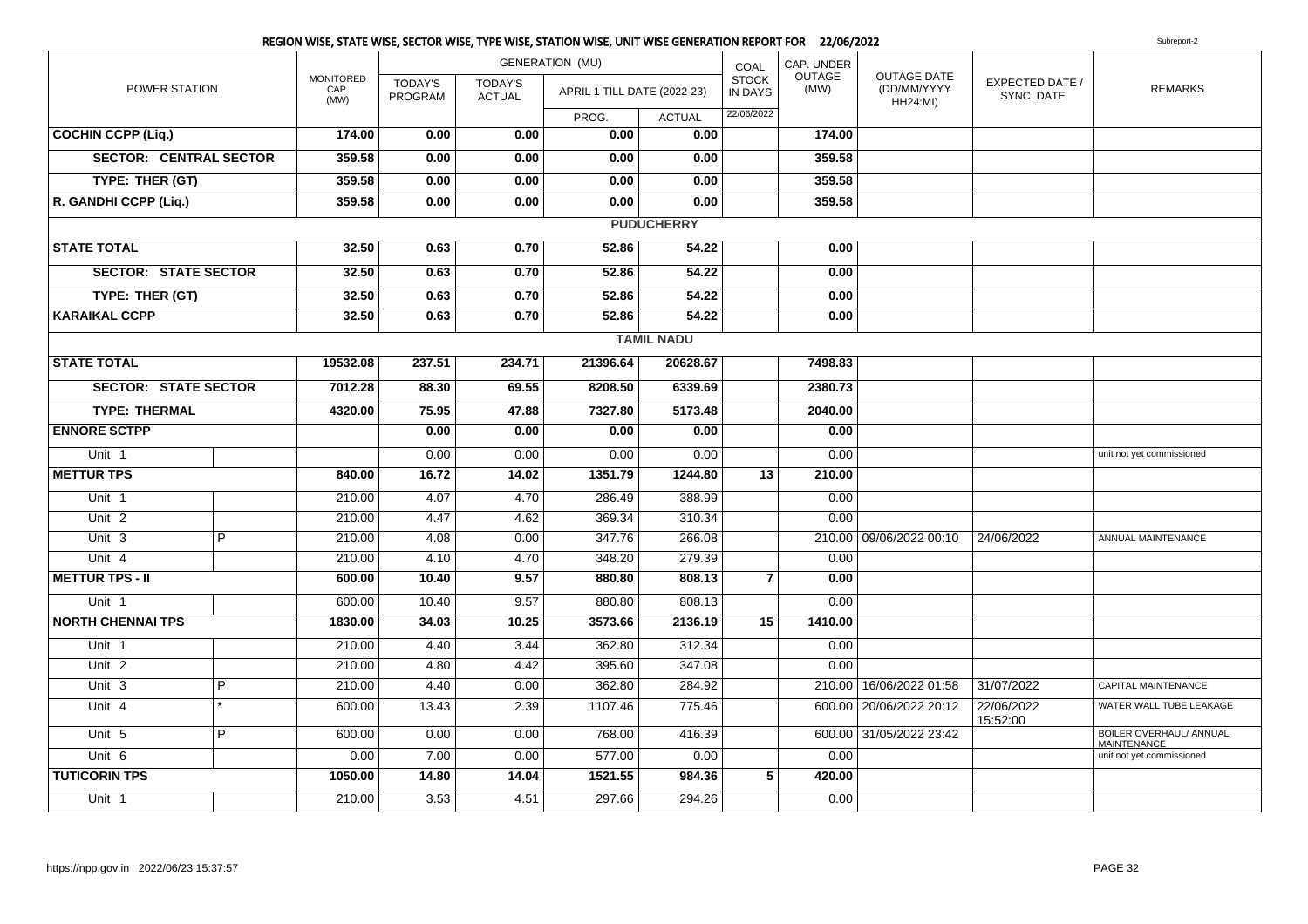|                                |   |                                  |                           |                                 | REGION WISE, STATE WISE, SECTOR WISE, TYPE WISE, STATION WISE, UNIT WISE GENERATION REPORT FOR 22/06/2022 |               |                                |                |                                        |                               | Subreport-2        |
|--------------------------------|---|----------------------------------|---------------------------|---------------------------------|-----------------------------------------------------------------------------------------------------------|---------------|--------------------------------|----------------|----------------------------------------|-------------------------------|--------------------|
|                                |   |                                  |                           |                                 | <b>GENERATION (MU)</b>                                                                                    |               | COAL                           | CAP. UNDER     |                                        |                               |                    |
| POWER STATION                  |   | <b>MONITORED</b><br>CAP.<br>(MW) | <b>TODAY'S</b><br>PROGRAM | <b>TODAY'S</b><br><b>ACTUAL</b> | APRIL 1 TILL DATE (2022-23)                                                                               |               | <b>STOCK</b><br><b>IN DAYS</b> | OUTAGE<br>(MW) | OUTAGE DATE<br>(DD/MM/YYYY<br>HH24:MI) | EXPECTED DATE /<br>SYNC. DATE | <b>REMARKS</b>     |
|                                |   |                                  |                           |                                 | PROG.                                                                                                     | <b>ACTUAL</b> | 22/06/2022                     |                |                                        |                               |                    |
| Unit <sub>2</sub>              | P | 210.00                           | 3.47                      | 0.00                            | 244.29                                                                                                    | 100.18        |                                |                | 210.00 30/05/2022 07:32                | 28/06/2022                    | ANNUAL MAINTENANCE |
| Unit 3                         |   | 210.00                           | 0.00                      | 0.96                            | 319.00                                                                                                    | 196.62        |                                |                | 210.00 21/06/2022 16:20                | 22/06/2022<br>17:35:00        | RESERVE SHUT DOWN  |
| Unit 4                         |   | 210.00                           | 3.87                      | 4.32                            | 327.14                                                                                                    | 207.79        |                                | 0.00           |                                        |                               |                    |
| Unit 5                         |   | 210.00                           | 3.93                      | 4.25                            | 333.46                                                                                                    | 185.51        |                                | 0.00           |                                        |                               |                    |
| TYPE: THER (GT)                |   | 514.08                           | 4.21                      | 5.63                            | 350.62                                                                                                    | 377.69        |                                | 128.23         |                                        |                               |                    |
| <b>BASIN BRIDGE GT (Liq.)</b>  |   | 120.00                           | 0.00                      | 0.00                            | 0.00                                                                                                      | 0.83          |                                | 90.00          |                                        |                               |                    |
| <b>KOVIKALPAL CCPP</b>         |   | 107.88                           | 0.34                      | 0.41                            | 29.48                                                                                                     | 36.64         |                                | 38.23          |                                        |                               |                    |
| <b>KUTTALAM CCPP</b>           |   | 100.00                           | 1.00                      | 1.99                            | 83.00                                                                                                     | 91.56         |                                | 0.00           |                                        |                               |                    |
| <b>VALUTHUR CCPP</b>           |   | 186.20                           | 2.87                      | 3.23                            | 238.14                                                                                                    | 248.66        |                                | 0.00           |                                        |                               |                    |
| <b>TYPE: HYDRO</b>             |   | 2178.20                          | 8.14                      | 16.04                           | 530.08                                                                                                    | 788.52        |                                | 212.50         |                                        |                               |                    |
| <b>ALIYAR HPS</b>              |   | 60.00                            | 0.17                      | 0.64                            | 13.74                                                                                                     | 22.07         |                                | 0.00           |                                        |                               |                    |
| <b>BHAWANI BARRAGE-II HPS</b>  |   | 30.00                            | 0.07                      | 0.53                            | 2.54                                                                                                      | 16.06         |                                | 0.00           |                                        |                               |                    |
| <b>BHAWANI BARRAGE-III HPS</b> |   | 30.00                            | 0.07                      | 0.44                            | 1.54                                                                                                      | 7.17          |                                | 0.00           |                                        |                               |                    |
| <b>BHAWANI KATTAL</b>          |   | 30.00                            | 0.07                      | 1.42                            | 2.54                                                                                                      | 31.33         |                                | 0.00           |                                        |                               |                    |
| <b>KADAMPARI HPS</b>           |   | 400.00                           | 0.53                      | 0.00                            | 43.66                                                                                                     | 57.04         |                                | 100.00         |                                        |                               |                    |
| <b>KODAYAR-I HPS</b>           |   | 60.00                            | 0.00                      | 0.61                            | 0.00                                                                                                      | 50.65         |                                | 0.00           |                                        |                               |                    |
| <b>KODAYAR-II HPS</b>          |   | 40.00                            | 0.10                      | 0.21                            | 2.20                                                                                                      | 19.60         |                                | 0.00           |                                        |                               |                    |
| <b>KUNDAH-I HPS</b>            |   | 60.00                            | 0.70                      | 0.77                            | 48.40                                                                                                     | 45.53         |                                | 0.00           |                                        |                               |                    |
| <b>KUNDAH-II HPS</b>           |   | 175.00                           | 1.50                      | 2.05                            | 108.00                                                                                                    | 122.19        |                                | 0.00           |                                        |                               |                    |
| <b>KUNDAH-III HPS</b>          |   | 180.00                           | 1.03                      | 1.10                            | 79.66                                                                                                     | 75.31         |                                | 0.00           |                                        |                               |                    |
| <b>KUNDAH-IV HPS</b>           |   | 100.00                           | 0.43                      | 0.43                            | 31.46                                                                                                     | 15.37         |                                | 0.00           |                                        |                               |                    |
| <b>KUNDAH-V HPS</b>            |   | 40.00                            | 0.10                      | 0.00                            | 8.20                                                                                                      | 7.94          |                                | 0.00           |                                        |                               |                    |
| <b>LOWER METTUR-I HPS</b>      |   | 30.00                            | 0.07                      | 0.49                            | 3.54                                                                                                      | 13.92         |                                | 0.00           |                                        |                               |                    |
| <b>LOWER METTUR-II HPS</b>     |   | 30.00                            | 0.07                      | 0.46                            | 3.54                                                                                                      | 11.31         |                                | 0.00           |                                        |                               |                    |
| <b>LOWER METTUR-III HPS</b>    |   | 30.00                            | 0.07                      | 0.42                            | 2.54                                                                                                      | 9.60          |                                | 0.00           |                                        |                               |                    |
| <b>LOWER METTUR-IV HPS</b>     |   | 30.00                            | 0.07                      | 0.36                            | 3.54                                                                                                      | 8.13          |                                | 0.00           |                                        |                               |                    |
| <b>METTUR DAM HPS</b>          |   | 50.00                            | 0.13                      | 0.87                            | 9.86                                                                                                      | 40.43         |                                | 12.50          |                                        |                               |                    |
| <b>METTUR TUNNEL HPS</b>       |   | 200.00                           | 0.23                      | 2.21                            | 6.06                                                                                                      | 64.01         |                                | 100.00         |                                        |                               |                    |
| <b>MOYAR HPS</b>               |   | 36.00                            | 0.40                      | 0.20                            | 26.80                                                                                                     | 25.16         |                                | 0.00           |                                        |                               |                    |
| <b>PAPANASAM HPS</b>           |   | 32.00                            | 0.23                      | 0.35                            | 10.06                                                                                                     | 17.43         |                                | 0.00           |                                        |                               |                    |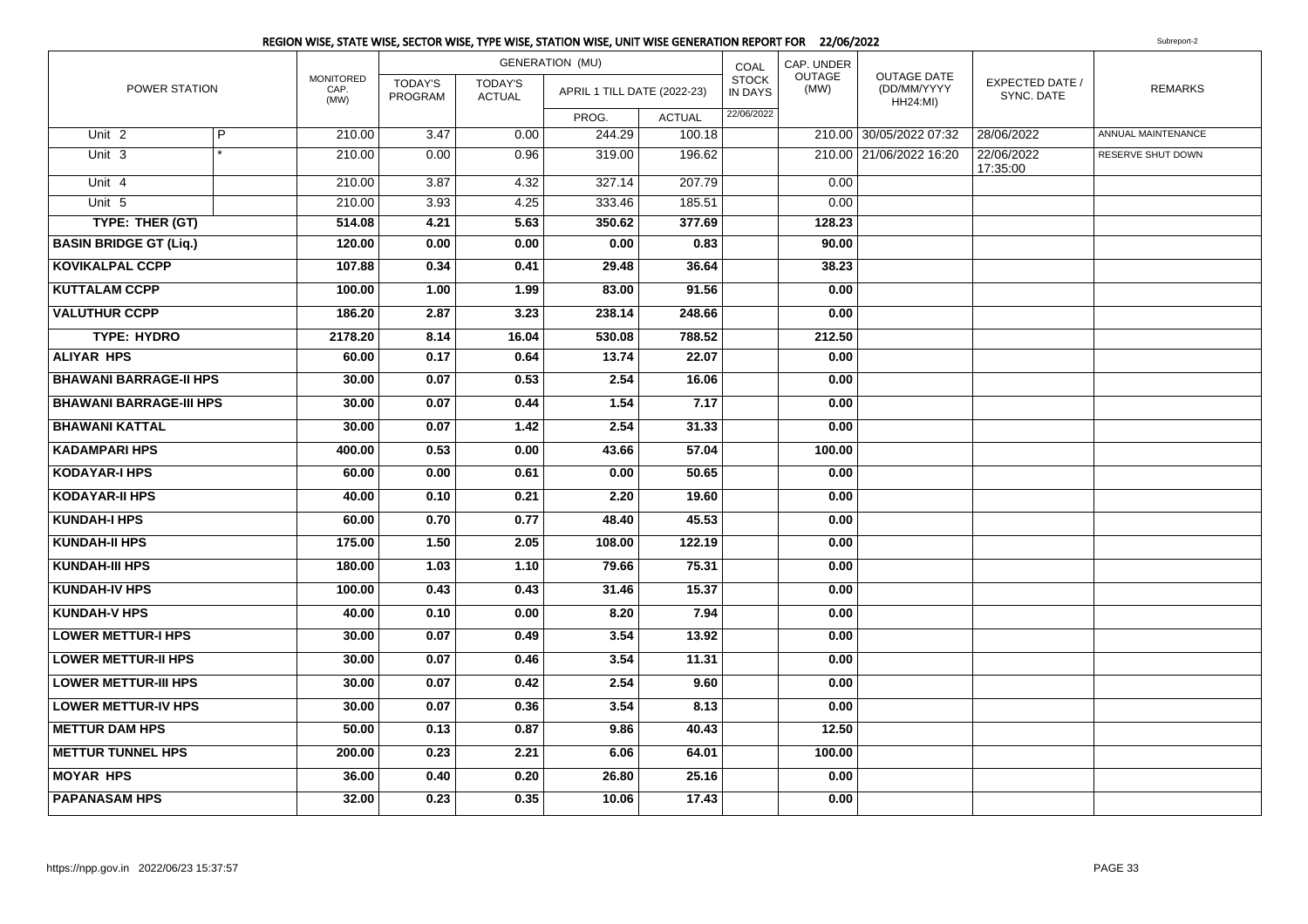|                               |                |                                  |                           |                                 | REGION WISE, STATE WISE, SECTOR WISE, TYPE WISE, STATION WISE, UNIT WISE GENERATION REPORT FOR 22/06/2022 |               |                                |                       |                                                      |                               | Subreport-2                                |
|-------------------------------|----------------|----------------------------------|---------------------------|---------------------------------|-----------------------------------------------------------------------------------------------------------|---------------|--------------------------------|-----------------------|------------------------------------------------------|-------------------------------|--------------------------------------------|
|                               |                |                                  |                           |                                 | <b>GENERATION (MU)</b>                                                                                    |               | COAL                           | CAP. UNDER            |                                                      |                               |                                            |
| POWER STATION                 |                | <b>MONITORED</b><br>CAP.<br>(MW) | <b>TODAY'S</b><br>PROGRAM | <b>TODAY'S</b><br><b>ACTUAL</b> | APRIL 1 TILL DATE (2022-23)                                                                               |               | <b>STOCK</b><br><b>IN DAYS</b> | <b>OUTAGE</b><br>(MW) | <b>OUTAGE DATE</b><br>(DD/MM/YYYY<br><b>HH24:MI)</b> | EXPECTED DATE /<br>SYNC. DATE | <b>REMARKS</b>                             |
|                               |                |                                  |                           |                                 | PROG.                                                                                                     | <b>ACTUAL</b> | 22/06/2022                     |                       |                                                      |                               |                                            |
| <b>PARSON'S VALLEY HPS</b>    |                | 30.00                            | 0.03                      | 0.00                            | 3.66                                                                                                      | 0.00          |                                | 0.00                  |                                                      |                               |                                            |
| <b>PERIYAR HPS</b>            |                | 161.00                           | 0.60                      | 1.53                            | 13.20                                                                                                     | 20.45         |                                | 0.00                  |                                                      |                               |                                            |
| <b>PYKARA HPS</b>             |                | 59.20                            | 0.10                      | 0.00                            | 7.20                                                                                                      | 0.03          |                                | 0.00                  |                                                      |                               |                                            |
| <b>PYKARA ULTMATE HPS</b>     |                | 150.00                           | 0.97                      | 0.95                            | 72.34                                                                                                     | 86.41         |                                | 0.00                  |                                                      |                               |                                            |
| <b>SARKARPATHY HPS</b>        |                | 30.00                            | 0.00                      | 0.00                            | 16.00                                                                                                     | 21.38         |                                | 0.00                  |                                                      |                               |                                            |
| <b>SHOLAYAR HPS (TN)</b>      |                | 70.00                            | 0.27                      | 0.00                            | 5.94                                                                                                      | 0.00          |                                | 0.00                  |                                                      |                               |                                            |
| <b>SURULIYAR HPS</b>          |                | 35.00                            | 0.13                      | 0.00                            | 3.86                                                                                                      | 0.00          |                                | 0.00                  |                                                      |                               |                                            |
| <b>SECTOR: PVT SECTOR</b>     |                | 4189.80                          | 27.02                     | 6.65                            | 2759.44                                                                                                   | 2144.96       |                                | 3728.10               |                                                      |                               |                                            |
| <b>TYPE: THERMAL</b>          |                | 3475.00                          | 25.66                     | 6.65                            | 2646.52                                                                                                   | 2058.98       |                                | 3225.00               |                                                      |                               |                                            |
| <b>ITPCL TPP</b>              |                | 1200.00                          | 7.17                      | 1.37                            | 1092.74                                                                                                   | 657.70        | $\mathbf{0}$                   | 1200.00               |                                                      |                               |                                            |
| Unit 1                        | $\mathsf{s}$   | 600.00                           | 0.00                      | 1.37                            | 481.00                                                                                                    | 657.70        |                                |                       | 600.00 22/06/2022 03:40                              |                               | RSD/LOW SCHEDULE                           |
| Unit $2$                      |                | 600.00                           | 7.17                      | 0.00                            | 611.74                                                                                                    | 0.00          |                                |                       | 600.00 31/03/2022 23:59                              |                               | NO Power purchase agreement                |
| <b>MUTHIARA TPP</b>           |                | 1200.00                          | 8.86                      | 0.00                            | 756.92                                                                                                    | 595.04        | $\mathbf{0}$                   | 1200.00               |                                                      |                               |                                            |
| Unit 1                        | L              | 600.00                           | 4.43                      | 0.00                            | 378.46                                                                                                    | 0.00          |                                |                       | 600.00 22/10/2021 00:20                              |                               | <b>LEGAL DISPUTE</b>                       |
| Unit <sub>2</sub>             | $\overline{s}$ | 600.00                           | 4.43                      | 0.00                            | 378.46                                                                                                    | 595.04        |                                |                       | 600.00 21/06/2022 14:29                              |                               | RESERVE SHUT DOWN / STANDBY<br><b>UNIT</b> |
| <b>NEYVELI TPS(Z)</b>         |                | 250.00                           | 4.03                      | 5.28                            | 334.66                                                                                                    | 428.76        |                                | 0.00                  |                                                      |                               |                                            |
| Unit 1                        |                | 250.00                           | 4.03                      | 5.28                            | 334.66                                                                                                    | 428.76        |                                | 0.00                  |                                                      |                               |                                            |
| <b>TUTICORIN (P) TPP</b>      |                | 300.00                           | 0.00                      | 0.00                            | 0.00                                                                                                      | 0.00          |                                | 300.00                |                                                      |                               |                                            |
| Unit 1                        |                | 150.00                           | 0.00                      | 0.00                            | 0.00                                                                                                      | 0.00          |                                |                       | 150.00 03/04/2016 00:31                              |                               | NO Power purchase agreement                |
| Unit <sub>2</sub>             |                | 150.00                           | 0.00                      | 0.00                            | 0.00                                                                                                      | 0.00          |                                |                       | 150.00   16/04/2016 01:42                            |                               | NO Power purchase agreement                |
| <b>TUTICORIN TPP ST-IV</b>    |                | 525.00                           | 5.60                      | 0.00                            | 462.20                                                                                                    | 377.48        |                                | 525.00                |                                                      |                               |                                            |
| Unit 1                        | S              | 525.00                           | 5.60                      | 0.00                            | 462.20                                                                                                    | 377.48        |                                |                       | 525.00 21/06/2022 11:38                              |                               | RSD/LOW SCHEDULE                           |
| TYPE: THER (GT)               |                | 503.10                           | 1.36                      | 0.00                            | 112.92                                                                                                    | 85.98         |                                | 503.10                |                                                      |                               |                                            |
| <b>KARUPPUR CCPP</b>          |                | 119.80                           | 1.23                      | 0.00                            | 102.06                                                                                                    | 16.87         |                                | 119.80                |                                                      |                               |                                            |
| <b>P.NALLUR CCPP</b>          |                | 330.50                           | 0.13                      | 0.00                            | 10.86                                                                                                     | 69.11         |                                | 330.50                |                                                      |                               |                                            |
| <b>VALANTARVY CCPP</b>        |                | 52.80                            | 0.00                      | 0.00                            | 0.00                                                                                                      | 0.00          |                                | 52.80                 |                                                      |                               |                                            |
| TYPE: THER (DG)               |                | 211.70                           | 0.00                      | 0.00                            | 0.00                                                                                                      | 0.00          |                                | 0.00                  |                                                      |                               |                                            |
| <b>SAMALPATTI DG</b>          |                | 105.70                           | 0.00                      | 0.00                            | 0.00                                                                                                      | 0.00          |                                | 0.00                  |                                                      |                               |                                            |
| <b>SAMAYANALLUR DG</b>        |                | 106.00                           | 0.00                      | 0.00                            | 0.00                                                                                                      | 0.00          |                                | 0.00                  |                                                      |                               |                                            |
| <b>SECTOR: CENTRAL SECTOR</b> |                | 8330.00                          | 122.19                    | 158.51                          | 10428.70                                                                                                  | 12144.02      |                                | 1390.00               |                                                      |                               |                                            |
| <b>TYPE: THERMAL</b>          |                | 5890.00                          | 77.02                     | 106.78                          | 7802.96                                                                                                   | 9323.90       |                                | 1170.00               |                                                      |                               |                                            |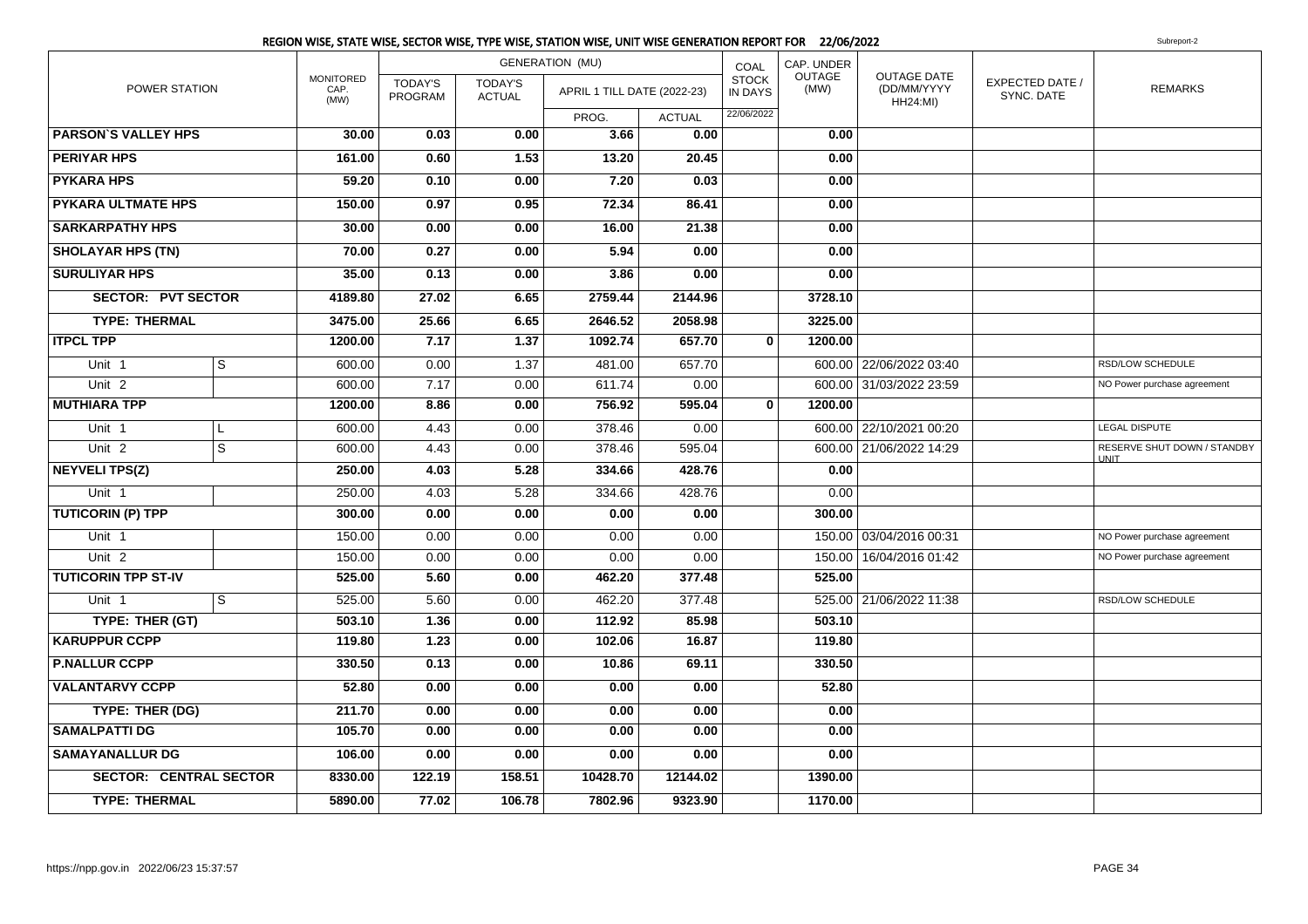| POWER STATION             |                |                                  |                           | <b>GENERATION (MU)</b>          |                             |               | CAP. UNDER<br>COAL<br>OUTAGE   |        |                                                      |                                      |                                                       |
|---------------------------|----------------|----------------------------------|---------------------------|---------------------------------|-----------------------------|---------------|--------------------------------|--------|------------------------------------------------------|--------------------------------------|-------------------------------------------------------|
|                           |                | <b>MONITORED</b><br>CAP.<br>(MW) | <b>TODAY'S</b><br>PROGRAM | <b>TODAY'S</b><br><b>ACTUAL</b> | APRIL 1 TILL DATE (2022-23) |               | <b>STOCK</b><br><b>IN DAYS</b> | (MW)   | <b>OUTAGE DATE</b><br>(DD/MM/YYYY<br><b>HH24:MI)</b> | <b>EXPECTED DATE /</b><br>SYNC, DATE | <b>REMARKS</b>                                        |
|                           |                |                                  |                           |                                 | PROG.                       | <b>ACTUAL</b> | 22/06/2022                     |        |                                                      |                                      |                                                       |
| <b>NEYVELI (EXT) TPS</b>  |                | 420.00                           | 8.64                      | 10.12                           | 538.08                      | 822.58        |                                | 0.00   |                                                      |                                      |                                                       |
| Unit 1                    |                | 210.00                           | 4.17                      | 5.06                            | 345.74                      | 412.83        |                                | 0.00   |                                                      |                                      |                                                       |
| Unit <sub>2</sub>         |                | 210.00                           | 4.47                      | 5.06                            | 192.34                      | 409.75        |                                | 0.00   |                                                      |                                      |                                                       |
| <b>NEYVELI NEW TPP</b>    |                | 1000.00                          | 7.37                      | 24.13                           | 1154.14                     | 1697.07       |                                | 0.00   |                                                      |                                      |                                                       |
| Unit 1                    |                | 500.00                           | 0.00                      | 12.06                           | 543.00                      | 795.82        |                                | 0.00   |                                                      |                                      |                                                       |
| Unit <sub>2</sub>         |                | 500.00                           | 7.37                      | 12.07                           | 611.14                      | 901.25        |                                | 0.00   |                                                      |                                      |                                                       |
| <b>NEYVELI TPS-II</b>     |                | 1470.00                          | 21.88                     | 23.25                           | 1994.90                     | 2441.48       |                                | 420.00 |                                                      |                                      |                                                       |
| Unit 1                    |                | 210.00                           | 3.90                      | 4.59                            | 323.80                      | 318.86        |                                | 0.00   |                                                      |                                      |                                                       |
| Unit <sub>2</sub>         |                | 210.00                           | 0.00                      | 4.60                            | 277.98                      | 328.49        |                                | 0.00   |                                                      |                                      |                                                       |
| Unit 3                    |                | 210.00                           | 3.70                      | 4.63                            | 307.40                      | 376.45        |                                | 0.00   |                                                      |                                      |                                                       |
| Unit 4                    | $\overline{s}$ | 210.00                           | 3.40                      | 0.00                            | 281.80                      | 366.41        |                                |        | 210.00 21/06/2022 18:00                              |                                      | BOILER AUX. MISC. PROMLEMS                            |
| Unit 5                    |                | 210.00                           | 3.53                      | 4.64                            | 292.66                      | 374.00        |                                | 0.00   |                                                      |                                      |                                                       |
| Unit 6                    |                | 210.00                           | 3.77                      | 4.79                            | 311.94                      | 379.18        |                                | 0.00   |                                                      |                                      |                                                       |
| Unit 7                    | P              | 210.00                           | 3.58                      | 0.00                            | 199.32                      | 298.09        |                                |        | 210.00   14/06/2022 00:00                            |                                      | ANNUAL MAINTENANCE                                    |
| <b>NEYVELI TPS-II EXP</b> |                | 500.00                           | 3.60                      | 5.05                            | 450.20                      | 538.57        |                                | 250.00 |                                                      |                                      |                                                       |
| Unit 1                    | P              | 250.00                           | 3.60                      | 0.00                            | 190.20                      | 305.18        |                                |        | 250.00 17/06/2022 00:00                              |                                      | <b>BOILER INSPECTION/ RE-</b><br><b>CERTIFICATION</b> |
| Unit <sub>2</sub>         |                | 250.00                           | 0.00                      | 5.05                            | 260.00                      | 233.39        |                                | 0.00   |                                                      |                                      |                                                       |
| <b>NTPL TUTICORIN TPP</b> |                | 1000.00                          | 19.40                     | 21.78                           | 1643.80                     | 1259.81       | 25                             | 0.00   |                                                      |                                      |                                                       |
| Unit 1                    |                | 500.00                           | 10.23                     | 11.04                           | 868.06                      | 712.20        |                                | 0.00   |                                                      |                                      |                                                       |
| Unit <sub>2</sub>         |                | 500.00                           | 9.17                      | 10.74                           | 775.74                      | 547.61        |                                | 0.00   |                                                      |                                      |                                                       |
| <b>VALLUR TPP</b>         |                | 1500.00                          | 16.13                     | 22.45                           | 2021.84                     | 2564.39       | 9 <sup>1</sup>                 | 500.00 |                                                      |                                      |                                                       |
| Unit 1                    |                | 500.00                           | 8.50                      | 11.47                           | 721.00                      | 827.46        |                                | 0.00   |                                                      |                                      |                                                       |
| Unit <sub>2</sub>         |                | 500.00                           | 7.63                      | 10.96                           | 644.86                      | 890.88        |                                | 0.00   |                                                      |                                      |                                                       |
| Unit 3                    |                | 500.00                           | 0.00                      | 0.02                            | 655.98                      | 846.05        |                                |        | 500.00   19/06/2022 21:22                            | 22/06/2022<br>23:43:00               | WATER WALL TUBE LEAKAGE                               |
| <b>TYPE: NUCLEAR</b>      |                | 2440.00                          | 45.17                     | 51.73                           | 2625.74                     | 2820.12       |                                | 220.00 |                                                      |                                      |                                                       |
| <b>KUDANKULAM</b>         |                | 2000.00                          | 40.97                     | 46.21                           | 2277.34                     | 2482.16       |                                | 0.00   |                                                      |                                      |                                                       |
| Unit 1                    |                | 1000.00                          | 19.77                     | 21.82                           | 1640.94                     | 1931.22       |                                | 0.00   |                                                      |                                      |                                                       |
| Unit 2                    |                | 1000.00                          | 21.20                     | 24.39                           | 636.40                      | 550.94        |                                | 0.00   |                                                      |                                      |                                                       |
| <b>MADRAS A.P.S.</b>      |                | 440.00                           | 4.20                      | 5.52                            | 348.40                      | 337.96        |                                | 220.00 |                                                      |                                      |                                                       |
| Unit 1                    | L              | 220.00                           | 0.00                      | 0.00                            | 0.00                        | 0.00          |                                |        | 220.00 30/01/2018 16:30                              |                                      | REACTOR MAINTENANCE WORKS.                            |
| Unit <sub>2</sub>         |                | 220.00                           | 4.20                      | 5.52                            | 348.40                      | 337.96        |                                | 0.00   |                                                      |                                      |                                                       |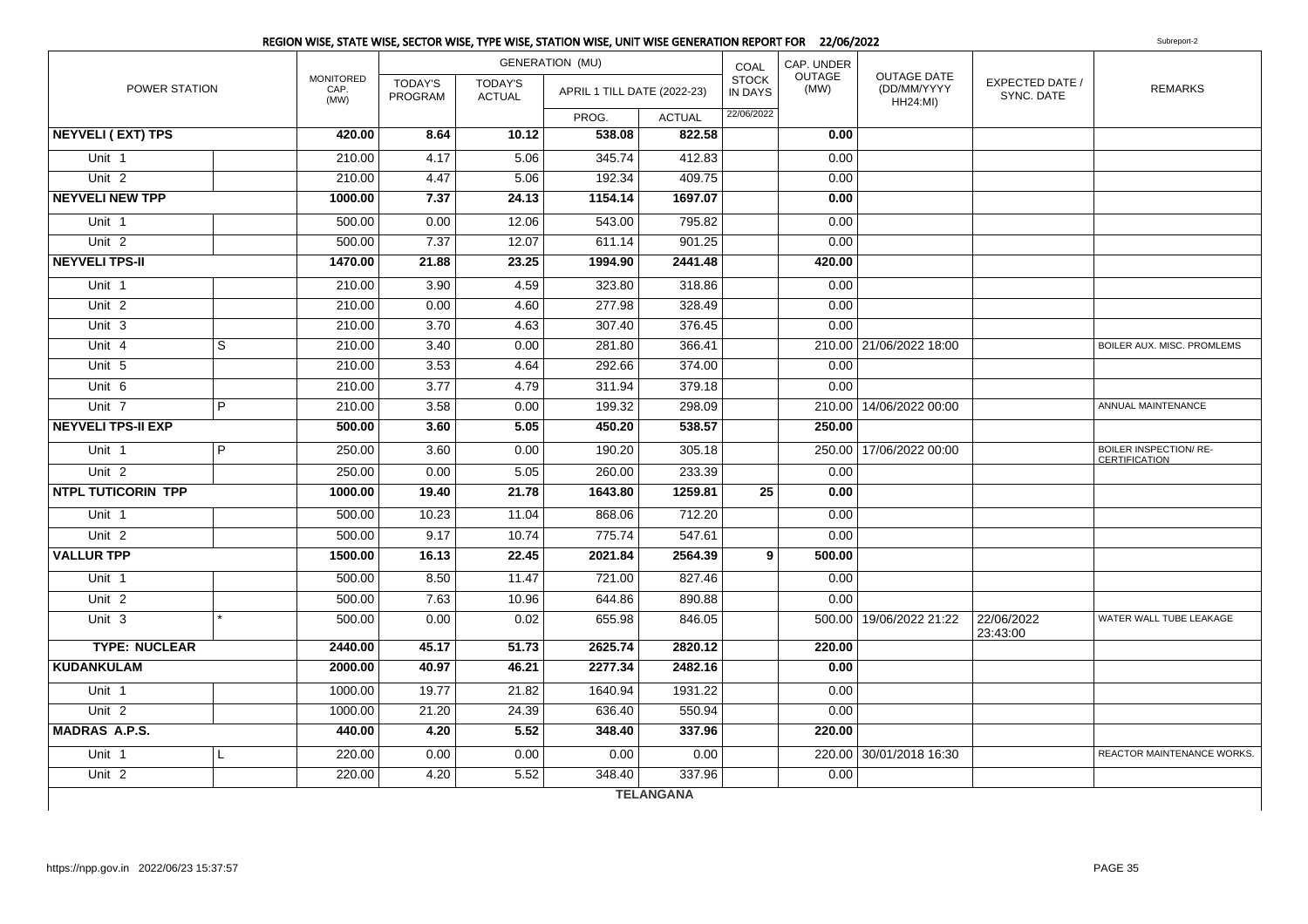|                                 |                |                                  | <b>GENERATION (MU)</b>    |                          |                             |               |                                | CAP. UNDER     |                                                      |                               |                            |
|---------------------------------|----------------|----------------------------------|---------------------------|--------------------------|-----------------------------|---------------|--------------------------------|----------------|------------------------------------------------------|-------------------------------|----------------------------|
| POWER STATION                   |                | <b>MONITORED</b><br>CAP.<br>(MW) | <b>TODAY'S</b><br>PROGRAM | TODAY'S<br><b>ACTUAL</b> | APRIL 1 TILL DATE (2022-23) |               | <b>STOCK</b><br><b>IN DAYS</b> | OUTAGE<br>(MW) | <b>OUTAGE DATE</b><br>(DD/MM/YYYY<br><b>HH24:MI)</b> | EXPECTED DATE /<br>SYNC. DATE | <b>REMARKS</b>             |
|                                 |                |                                  |                           |                          | PROG.                       | <b>ACTUAL</b> | 22/06/2022                     |                |                                                      |                               |                            |
| <b>STATE TOTAL</b>              |                | 10248.10                         | 162.88                    | 143.57                   | 13200.36                    | 12726.07      |                                | 3271.60        |                                                      |                               |                            |
| <b>SECTOR: STATE SECTOR</b>     |                | 7648.10                          | 110.58                    | 96.60                    | 9229.76                     | 8431.96       |                                | 2771.60        |                                                      |                               |                            |
| <b>TYPE: THERMAL</b>            |                | 5242.50                          | 108.24                    | 94.54                    | 9019.28                     | 8258.59       |                                | 1040.00        |                                                      |                               |                            |
| <b>BHADRADRITPP</b>             |                | 1080.00                          | 18.87                     | 9.68                     | 1587.14                     | 1376.91       | 16                             | 540.00         |                                                      |                               |                            |
| Unit 1                          |                | 270.00                           | 5.93                      | 4.65                     | 489.46                      | 382.85        |                                | 0.00           |                                                      |                               |                            |
| Unit <sub>2</sub>               |                | 270.00                           | 5.37                      | 5.03                     | 455.14                      | 405.84        |                                | 0.00           |                                                      |                               |                            |
| Unit <sub>3</sub>               | $\mathbf{L}$   | 270.00                           | 3.37                      | 0.00                     | 286.14                      | 210.35        |                                |                | 270.00 30/05/2022 18:21                              |                               | TURBINE BEARING TEMP. HIGH |
| Unit $4$                        | $\overline{s}$ | 270.00                           | 4.20                      | 0.00                     | 356.40                      | 377.87        |                                |                | 270.00 19/06/2022 20:45                              |                               | FURNACE DRAFT ABNORMAL     |
| <b>KAKATIYA TPS</b>             |                | 1100.00                          | 21.90                     | 13.90                    | 1855.80                     | 1606.93       | 37                             | 500.00         |                                                      |                               |                            |
| Unit 1                          | P              | 500.00                           | 9.83                      | 0.00                     | 833.26                      | 554.02        |                                |                | 500.00 25/05/2022 23:55                              |                               | ANNUAL MAINTENANCE         |
| Unit <sub>2</sub>               |                | 600.00                           | 12.07                     | 13.90                    | 1022.54                     | 1052.91       |                                | 0.00           |                                                      |                               |                            |
| <b>KOTHAGUDEM TPS (NEW)</b>     |                | 1000.00                          | 21.11                     | 22.98                    | 1751.42                     | 1720.43       | 14                             | 0.00           |                                                      |                               |                            |
| Unit 9                          |                | 250.00                           | 5.37                      | 5.65                     | 442.14                      | 467.13        |                                | 0.00           |                                                      |                               |                            |
| Unit 10                         |                | 250.00                           | 5.07                      | 5.66                     | 429.54                      | 449.08        |                                | 0.00           |                                                      |                               |                            |
| Unit 11                         |                | 500.00                           | 10.67                     | 11.67                    | 879.74                      | 804.22        |                                | 0.00           |                                                      |                               |                            |
| <b>KOTHAGUDEM TPS (STAGE-7)</b> |                | 800.00                           | 16.83                     | 18.03                    | 1388.26                     | 1356.75       | 13                             | 0.00           |                                                      |                               |                            |
| Unit 12                         |                | 800.00                           | 16.83                     | 18.03                    | 1388.26                     | 1356.75       |                                | 0.00           |                                                      |                               |                            |
| <b>RAMAGUNDEM-B TPS</b>         |                | 62.50                            | 1.20                      | 1.15                     | 101.40                      | 71.10         | 14                             | 0.00           |                                                      |                               |                            |
| Unit 1                          |                | 62.50                            | 1.20                      | 1.15                     | 101.40                      | 71.10         |                                | 0.00           |                                                      |                               |                            |
| <b>SINGARENI TPP</b>            |                | 1200.00                          | 27.20                     | 28.80                    | 2242.40                     | 2126.47       | $\overline{7}$                 | 0.00           |                                                      |                               |                            |
| Unit 1                          |                | 600.00                           | 14.30                     | 14.40                    | 1178.60                     | 1106.93       |                                | 0.00           |                                                      |                               |                            |
| Unit <sub>2</sub>               |                | 600.00                           | 12.90                     | 14.40                    | 1063.80                     | 1019.54       |                                | 0.00           |                                                      |                               |                            |
| <b>YADADRI TPS</b>              |                |                                  | 1.13                      | 0.00                     | 92.86                       | 0.00          |                                | 0.00           |                                                      |                               |                            |
| Unit <sub>1</sub>               |                |                                  | 1.13                      | 0.00                     | 92.86                       | 0.00          |                                | 0.00           |                                                      |                               | unit not yet commissioned  |
| Unit 2                          |                |                                  | 0.00                      | 0.00                     | 0.00                        | 0.00          |                                | 0.00           |                                                      |                               | unit not yet commissioned  |
| <b>TYPE: HYDRO</b>              |                | 2405.60                          | 2.34                      | 2.06                     | $\overline{210.48}$         | 173.37        |                                | 1731.60        |                                                      |                               |                            |
| <b>LOWER JURALA HPS</b>         |                | 240.00                           | 0.00                      | 0.00                     | 0.00                        | 3.38          |                                | 240.00         |                                                      |                               |                            |
| <b>NAGARJUN SGR HPS</b>         |                | 815.60                           | 1.67                      | 1.64                     | 121.74                      | 134.69        |                                | 201.60         |                                                      |                               |                            |
| <b>NAGARJUN SGR LBC HPS</b>     |                | 60.00                            | 0.00                      | 0.00                     | 1.00                        | 1.90          |                                | 60.00          |                                                      |                               |                            |
| <b>POCHAMPAD HPS</b>            |                | 36.00                            | 0.00                      | 0.00                     | 2.00                        | 6.90          |                                | 36.00          |                                                      |                               |                            |
| PRIYADARSHNI JURALA HPS         |                | 234.00                           | 0.00                      | 0.00                     | 0.00                        | 2.47          |                                | 234.00         |                                                      |                               |                            |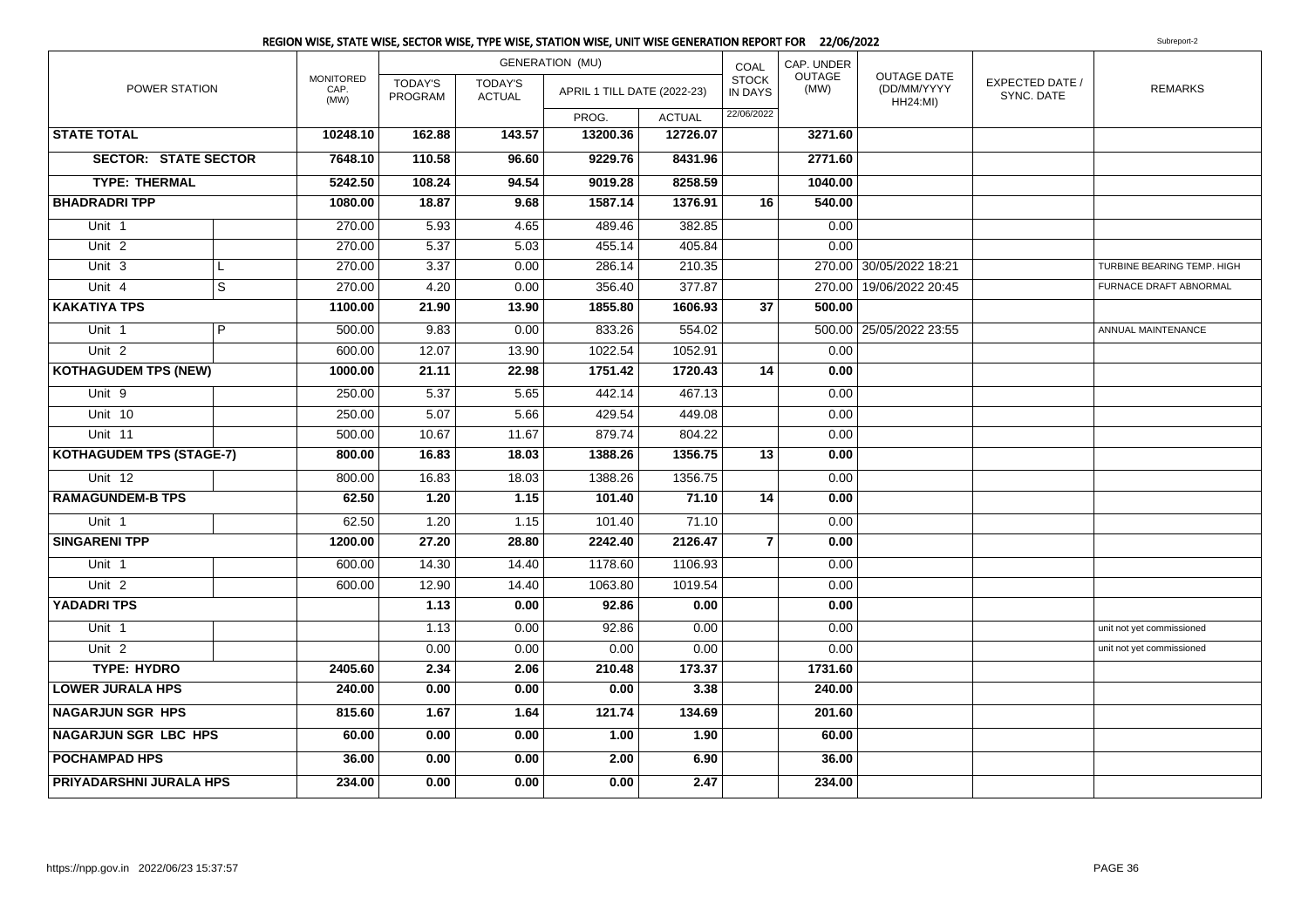|                               |   |                                  |                           |                                 | REGION WISE, STATE WISE, SECTOR WISE, TYPE WISE, STATION WISE, UNIT WISE GENERATION REPORT FOR 22/06/2022 |                |                                |                       |                                               |                               | Subreport-2               |
|-------------------------------|---|----------------------------------|---------------------------|---------------------------------|-----------------------------------------------------------------------------------------------------------|----------------|--------------------------------|-----------------------|-----------------------------------------------|-------------------------------|---------------------------|
| POWER STATION                 |   |                                  |                           | <b>GENERATION (MU)</b>          |                                                                                                           | COAL           | CAP. UNDER                     |                       |                                               |                               |                           |
|                               |   | <b>MONITORED</b><br>CAP.<br>(MW) | <b>TODAY'S</b><br>PROGRAM | <b>TODAY'S</b><br><b>ACTUAL</b> | APRIL 1 TILL DATE (2022-23)                                                                               |                | <b>STOCK</b><br><b>IN DAYS</b> | <b>OUTAGE</b><br>(MW) | OUTAGE DATE<br>(DD/MM/YYYY<br><b>HH24:MI)</b> | EXPECTED DATE /<br>SYNC. DATE | <b>REMARKS</b>            |
|                               |   |                                  |                           |                                 | PROG.                                                                                                     | <b>ACTUAL</b>  | 22/06/2022                     |                       |                                               |                               |                           |
| <b>PULICHINTALA HPS</b>       |   | 120.00                           | 0.00                      | 0.42                            | 0.00                                                                                                      | 23.83          |                                | 60.00                 |                                               |                               |                           |
| <b>SRISAILAM LB HPS</b>       |   | 900.00                           | 0.67                      | 0.00                            | 85.74                                                                                                     | 0.20           |                                | 900.00                |                                               |                               |                           |
| <b>SECTOR: CENTRAL SECTOR</b> |   | 2600.00                          | 52.30                     | 46.97                           | 3970.60                                                                                                   | 4294.11        |                                | 500.00                |                                               |                               |                           |
| <b>TYPE: THERMAL</b>          |   | 2600.00                          | 52.30                     | 46.97                           | 3970.60                                                                                                   | 4294.11        |                                | 500.00                |                                               |                               |                           |
| <b>RAMAGUNDEM STPS</b>        |   | 2600.00                          | 50.63                     | 46.97                           | 3833.86                                                                                                   | 4294.11        | 3                              | 500.00                |                                               |                               |                           |
| Unit 1                        |   | 200.00                           | 4.57                      | 4.70                            | 245.54                                                                                                    | 101.17         |                                | 0.00                  |                                               |                               |                           |
| Unit $2$                      |   | 200.00                           | 0.00                      | 4.12                            | 141.00                                                                                                    | 346.56         |                                | 0.00                  |                                               |                               |                           |
| Unit $3$                      |   | 200.00                           | 3.83                      | 4.58                            | 336.26                                                                                                    | 372.13         |                                | 0.00                  |                                               |                               |                           |
| Unit 4                        |   | 500.00                           | 9.83                      | 11.71                           | 844.26                                                                                                    | 868.23         |                                | 0.00                  |                                               |                               |                           |
| Unit $5$                      |   | 500.00                           | 10.70                     | 10.44                           | 893.40                                                                                                    | 919.39         |                                | 0.00                  |                                               |                               |                           |
| Unit 6                        |   | 500.00                           | 10.73                     | 11.42                           | 885.06                                                                                                    | 871.49         |                                | 0.00                  |                                               |                               |                           |
| Unit 7                        | P | 500.00                           | 10.97                     | 0.00                            | 488.34                                                                                                    | 815.14         |                                |                       | 500.00 13/06/2022 09:43                       |                               | OVERHAULING WORKS         |
| <b>TELANGANA STPP</b>         |   | 0.00                             | 1.67                      | 0.00                            | 136.74                                                                                                    | 0.00           |                                | 0.00                  |                                               |                               |                           |
| Unit 1                        |   | 0.00                             | 1.40                      | 0.00                            | 114.80                                                                                                    | 0.00           |                                | 0.00                  |                                               |                               | unit not yet commissioned |
| Unit <sub>2</sub>             |   |                                  | 0.27                      | 0.00                            | 21.94                                                                                                     | 0.00           |                                | 0.00                  |                                               |                               | unit not yet commissioned |
|                               |   |                                  |                           |                                 |                                                                                                           | <b>EASTERN</b> |                                |                       |                                               |                               |                           |
| <b>REGION TOTAL</b>           |   | 41994.80                         | 712.12                    | 751.98                          | 57749.36                                                                                                  | 59985.39       |                                | 4862.50               |                                               |                               |                           |
|                               |   |                                  |                           |                                 | <b>ANDAMAN &amp; NICOBAR ISLANDS</b>                                                                      |                |                                |                       |                                               |                               |                           |
| <b>STATE TOTAL</b>            |   | 40.05                            | 0.40                      | 0.36                            | 33.80                                                                                                     | 30.54          |                                | 0.00                  |                                               |                               |                           |
| <b>SECTOR: STATE SECTOR</b>   |   | 40.05                            | 0.40                      | 0.36                            | 33.80                                                                                                     | 30.54          |                                | 0.00                  |                                               |                               |                           |
| TYPE: THER (DG)               |   | 40.05                            | 0.40                      | 0.36                            | 33.80                                                                                                     | 30.54          |                                | 0.00                  |                                               |                               |                           |
| <b>AND. NICOBAR DG</b>        |   | 40.05                            | 0.40                      | 0.36                            | 33.80                                                                                                     | 30.54          |                                | 0.00                  |                                               |                               |                           |
|                               |   |                                  |                           |                                 |                                                                                                           | <b>BIHAR</b>   |                                |                       |                                               |                               |                           |
| <b>STATE TOTAL</b>            |   | 8400.00                          | 142.43                    | 170.27                          | 11891.46                                                                                                  | 13093.13       |                                | 870.00                |                                               |                               |                           |
| <b>SECTOR: CENTRAL SECTOR</b> |   | 8400.00                          | 142.43                    | 170.27                          | 11891.46                                                                                                  | 13093.13       |                                | 870.00                |                                               |                               |                           |
| <b>TYPE: THERMAL</b>          |   | 8400.00                          | 142.43                    | 170.27                          | 11891.46                                                                                                  | 13093.13       |                                | 870.00                |                                               |                               |                           |
| <b>BARAUNI TPS</b>            |   | 710.00                           | 6.83                      | 11.43                           | 567.26                                                                                                    | 779.58         | 9                              | 210.00                |                                               |                               |                           |
| Unit 6                        | S | 105.00                           | 0.40                      | 0.00                            | 34.80                                                                                                     | 32.19          |                                |                       | 105.00 17/06/2022 12:02                       |                               | GENERATOR ROTOR DAMAGED   |
| Unit 7                        |   | 105.00                           | 1.13                      | 0.00                            | 95.86                                                                                                     | 0.00           |                                |                       | 105.00 19/02/2022 19:30                       |                               | GT-1ST STAGE PR PROBLEM   |
| Unit 8                        |   | 250.00                           | 2.83                      | 5.72                            | 228.26                                                                                                    | 355.92         |                                | 0.00                  |                                               |                               |                           |
| Unit 9                        |   | 250.00                           | 2.47                      | 5.71                            | 208.34                                                                                                    | 391.47         |                                | 0.00                  |                                               |                               |                           |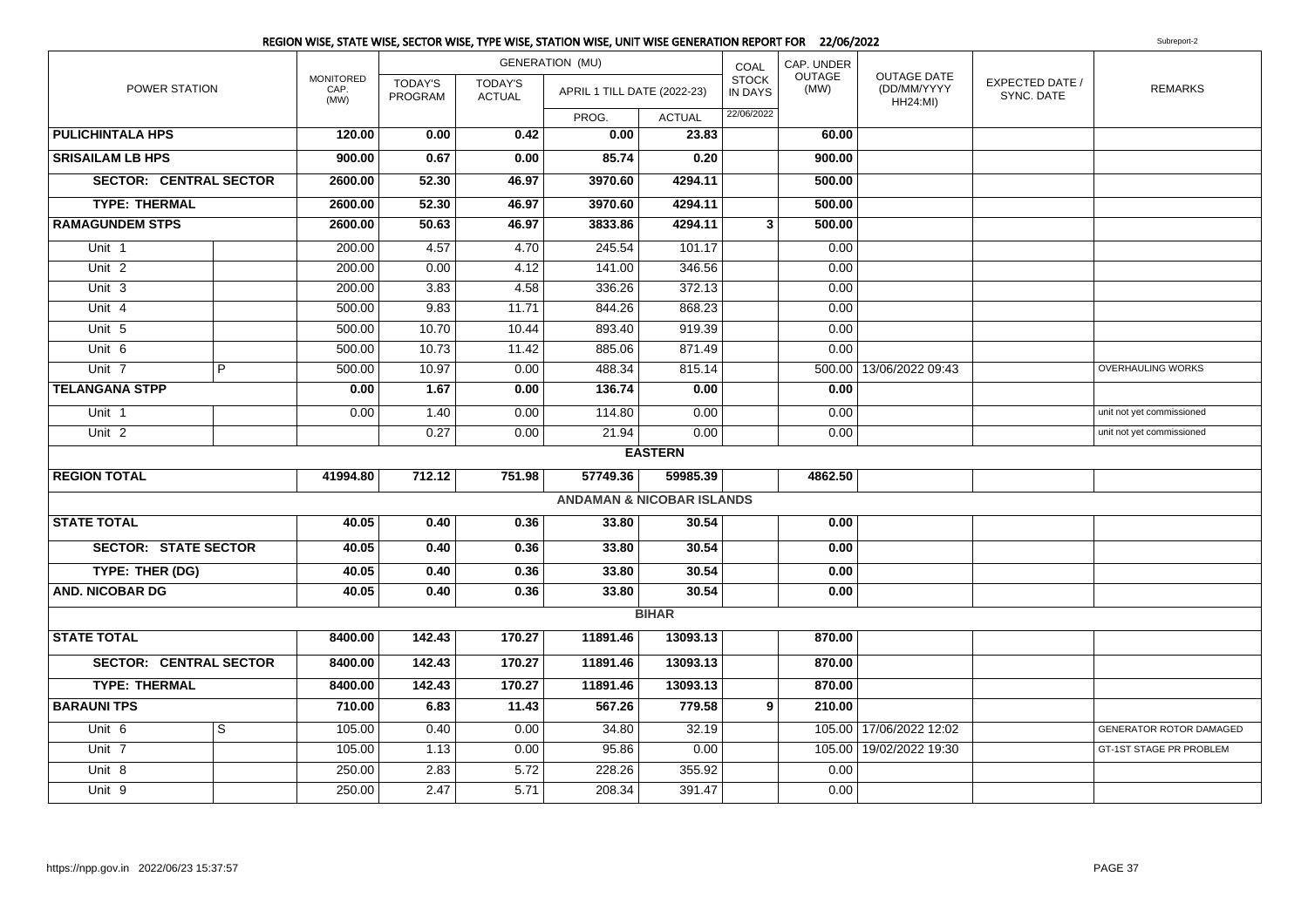|                             |   |                           |                                  |                                 | REGION WISE, STATE WISE, SECTOR WISE, TYPE WISE, STATION WISE, UNIT WISE GENERATION REPORT FOR 22/06/2022 |               |                                |                |                                                      |                               | Subreport-2                 |
|-----------------------------|---|---------------------------|----------------------------------|---------------------------------|-----------------------------------------------------------------------------------------------------------|---------------|--------------------------------|----------------|------------------------------------------------------|-------------------------------|-----------------------------|
|                             |   |                           |                                  |                                 | <b>GENERATION (MU)</b>                                                                                    |               | COAL                           | CAP. UNDER     |                                                      |                               |                             |
| POWER STATION               |   | MONITORED<br>CAP.<br>(MW) | <b>TODAY'S</b><br><b>PROGRAM</b> | <b>TODAY'S</b><br><b>ACTUAL</b> | APRIL 1 TILL DATE (2022-23)                                                                               |               | <b>STOCK</b><br><b>IN DAYS</b> | OUTAGE<br>(MW) | <b>OUTAGE DATE</b><br>(DD/MM/YYYY<br><b>HH24:MI)</b> | EXPECTED DATE /<br>SYNC, DATE | <b>REMARKS</b>              |
|                             |   |                           |                                  |                                 | PROG.                                                                                                     | <b>ACTUAL</b> | 22/06/2022                     |                |                                                      |                               |                             |
| <b>BARHI</b>                |   | 660.00                    | 10.67                            | 15.76                           | 903.74                                                                                                    | 1078.14       |                                | 0.00           |                                                      |                               |                             |
| Unit 1                      |   | 660.00                    | 7.87                             | 15.76                           | 666.14                                                                                                    | 1078.14       |                                | 0.00           |                                                      |                               |                             |
| Unit $2$                    |   | 0.00                      | 2.80                             | 0.00                            | 237.60                                                                                                    | 0.00          |                                | 0.00           |                                                      |                               | unit not yet commissioned   |
| <b>BARH II</b>              |   | 1320.00                   | 22.37                            | 30.65                           | 1916.14                                                                                                   | 2310.17       | $\overline{7}$                 | 0.00           |                                                      |                               |                             |
| Unit 4                      |   | 660.00                    | 11.97                            | 15.13                           | 1025.34                                                                                                   | 1203.31       |                                | 0.00           |                                                      |                               |                             |
| Unit 5                      |   | 660.00                    | 10.40                            | 15.52                           | 890.80                                                                                                    | 1106.86       |                                | 0.00           |                                                      |                               |                             |
| <b>KAHALGAON TPS</b>        |   | 2340.00                   | 49.16                            | 51.82                           | 4016.52                                                                                                   | 3912.83       | 11                             | 0.00           |                                                      |                               |                             |
| Unit 1                      |   | 210.00                    | 4.57                             | 4.64                            | 377.54                                                                                                    | 380.88        |                                | 0.00           |                                                      |                               |                             |
| Unit <sub>2</sub>           |   | 210.00                    | 4.17                             | 4.55                            | 264.74                                                                                                    | 375.00        |                                | 0.00           |                                                      |                               |                             |
| Unit $3$                    |   | 210.00                    | 3.93                             | 4.64                            | 333.46                                                                                                    | 368.39        |                                | 0.00           |                                                      |                               |                             |
| Unit 4                      |   | 210.00                    | 3.93                             | 3.60                            | 333.46                                                                                                    | 206.92        |                                |                | 0.00 12/05/2022 00:54                                | 22/06/2022<br>02:42:00        | WATER WALL TUBE LEAKAGE     |
| Unit 5                      |   | 500.00                    | 11.53                            | 11.29                           | 950.66                                                                                                    | 851.79        |                                | 0.00           |                                                      |                               |                             |
| Unit 6                      |   | 500.00                    | 11.20                            | 11.44                           | 923.40                                                                                                    | 815.23        |                                | 0.00           |                                                      |                               |                             |
| Unit $7$                    |   | 500.00                    | 9.83                             | 11.66                           | 833.26                                                                                                    | 914.62        |                                | 0.00           |                                                      |                               |                             |
| <b>MUZAFFARPUR TPS</b>      |   | 390.00                    | 7.27                             | 9.14                            | 615.94                                                                                                    | 727.51        | $\overline{\mathbf{5}}$        | 0.00           |                                                      |                               |                             |
| Unit 3                      |   | 195.00                    | 3.37                             | 4.59                            | 286.14                                                                                                    | 346.90        |                                | 0.00           |                                                      |                               |                             |
| Unit $4$                    |   | 195.00                    | 3.90                             | 4.55                            | 329.80                                                                                                    | 380.61        |                                | 0.00           |                                                      |                               |                             |
| <b>NABINAGAR STPP</b>       |   | 1980.00                   | 29.63                            | 27.88                           | 2471.86                                                                                                   | 2611.60       | $\overline{7}$                 | 660.00         |                                                      |                               |                             |
| Unit 1                      |   | 660.00                    | 16.03                            | 12.92                           | 1329.66                                                                                                   | 1146.81       |                                |                | 0.00 21/06/2022 14:07                                | 22/06/2022<br>02:47:00        | <b>BOILER MISC. PROBLEM</b> |
| Unit <sub>2</sub>           |   | 660.00                    | 8.17                             | 14.96                           | 692.74                                                                                                    | 1254.15       |                                | 0.00           |                                                      |                               |                             |
| Unit 3                      | S | 660.00                    | 5.43                             | 0.00                            | 449.46                                                                                                    | 210.64        |                                |                | 660.00 10/06/2022 13:17                              |                               | BOILER AUX. MISC. PROMLEMS  |
| <b>NABINAGAR TPP</b>        |   | 1000.00                   | 16.50                            | 23.59                           | 1400.00                                                                                                   | 1673.30       | 5                              | 0.00           |                                                      |                               |                             |
| Unit 1                      |   | 250.00                    | 4.20                             | 6.00                            | 356.40                                                                                                    | 428.46        |                                | 0.00           |                                                      |                               |                             |
| Unit $2$                    |   | 250.00                    | 4.70                             | 5.86                            | 399.40                                                                                                    | 404.73        |                                | 0.00           |                                                      |                               |                             |
| Unit 3                      |   | 250.00                    | 4.80                             | 5.91                            | 406.60                                                                                                    | 423.08        |                                | 0.00           |                                                      |                               |                             |
| Unit 4                      |   | 250.00                    | 2.80                             | 5.82                            | 237.60                                                                                                    | 417.03        |                                | 0.00           |                                                      |                               |                             |
|                             |   |                           |                                  |                                 | <b>JHARKHAND</b>                                                                                          |               |                                |                |                                                      |                               |                             |
| <b>STATE TOTAL</b>          |   | 4460.00                   | 82.70                            | 93.61                           | 6717.40                                                                                                   | 7198.92       |                                | 0.00           |                                                      |                               |                             |
| <b>SECTOR: STATE SECTOR</b> |   | 550.00                    | 6.60                             | 7.35                            | 568.20                                                                                                    | 593.21        |                                | 0.00           |                                                      |                               |                             |
| <b>TYPE: THERMAL</b>        |   | 420.00                    | 6.60                             | 7.35                            | 562.20                                                                                                    | 593.21        |                                | 0.00           |                                                      |                               |                             |
| <b>TENUGHAT TPS</b>         |   | 420.00                    | 6.60                             | 7.35                            | 562.20                                                                                                    | 593.21        | $\overline{7}$                 | 0.00           |                                                      |                               |                             |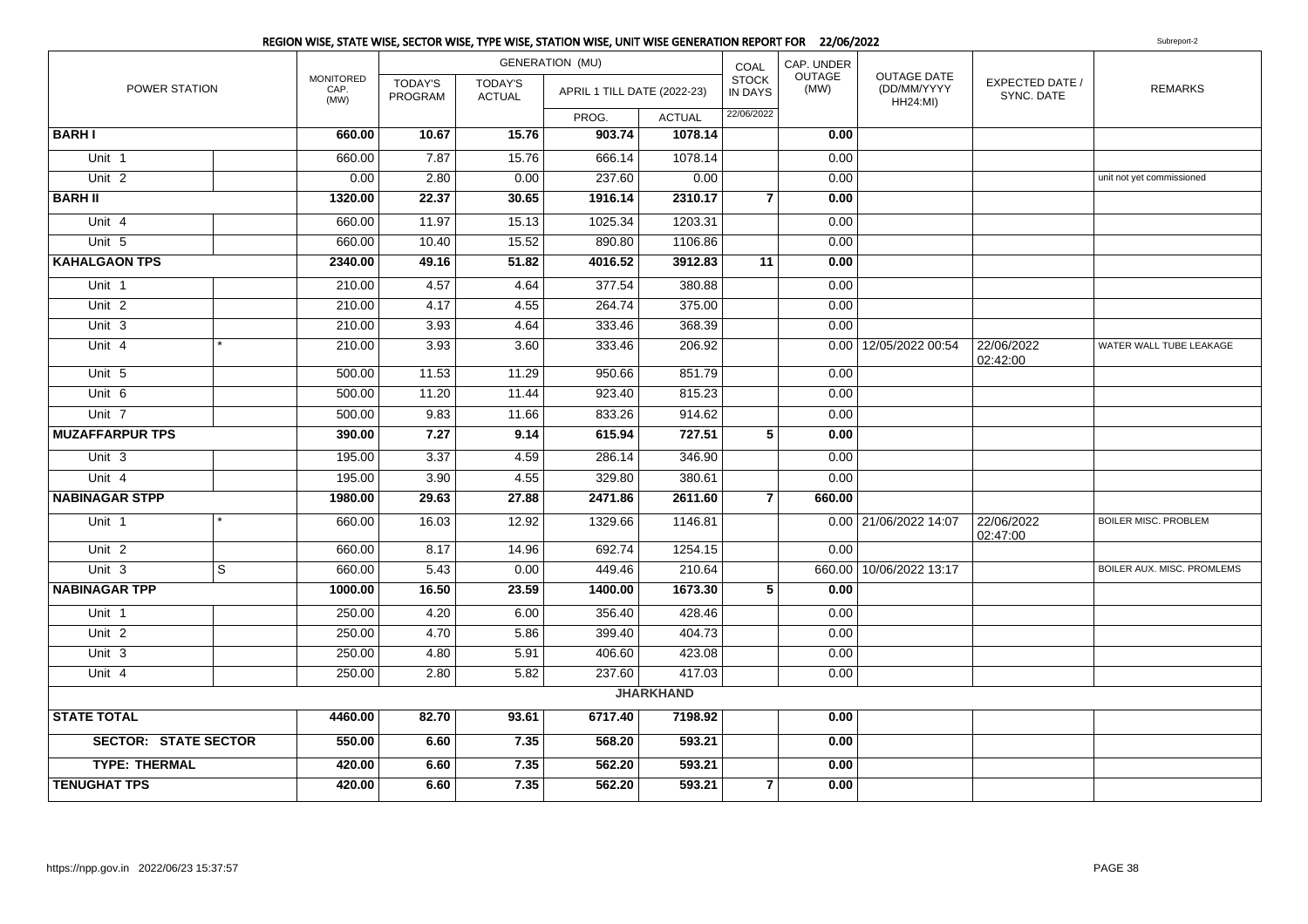|                               |                                  |                           |                                 | <b>GENERATION (MU)</b>      |               | COAL                           | CAP. UNDER            |                                                      |                                      |                           |
|-------------------------------|----------------------------------|---------------------------|---------------------------------|-----------------------------|---------------|--------------------------------|-----------------------|------------------------------------------------------|--------------------------------------|---------------------------|
| POWER STATION                 | <b>MONITORED</b><br>CAP.<br>(MW) | <b>TODAY'S</b><br>PROGRAM | <b>TODAY'S</b><br><b>ACTUAL</b> | APRIL 1 TILL DATE (2022-23) |               | <b>STOCK</b><br><b>IN DAYS</b> | <b>OUTAGE</b><br>(MW) | <b>OUTAGE DATE</b><br>(DD/MM/YYYY<br><b>HH24:MI)</b> | <b>EXPECTED DATE /</b><br>SYNC. DATE | <b>REMARKS</b>            |
|                               |                                  |                           |                                 | PROG.                       | <b>ACTUAL</b> | 22/06/2022                     |                       |                                                      |                                      |                           |
| Unit 1                        | 210.00                           | 3.27                      | 3.74                            | 277.94                      | 302.90        |                                | 0.00                  |                                                      |                                      |                           |
| Unit $2$                      | 210.00                           | 3.33                      | 3.61                            | 284.26                      | 290.31        |                                | 0.00                  |                                                      |                                      |                           |
| <b>TYPE: HYDRO</b>            | 130.00                           | 0.00                      | 0.00                            | 6.00                        | 0.00          |                                | 0.00                  |                                                      |                                      |                           |
| <b>SUBERNREKHA-I HPS</b>      | 65.00                            | 0.00                      | 0.00                            | 3.00                        | 0.00          |                                | 0.00                  |                                                      |                                      |                           |
| <b>SUBERNREKHA-II HPS</b>     | 65.00                            | 0.00                      | 0.00                            | 3.00                        | 0.00          |                                | 0.00                  |                                                      |                                      |                           |
| <b>SECTOR: PVT SECTOR</b>     | 1830.00                          | 35.93                     | 40.67                           | 2922.46                     | 3184.14       |                                | 0.00                  |                                                      |                                      |                           |
| <b>TYPE: THERMAL</b>          | 1830.00                          | 35.93                     | 40.67                           | 2922.46                     | 3184.14       |                                | 0.00                  |                                                      |                                      |                           |
| <b>JOJOBERA TPS</b>           | 240.00                           | 4.73                      | 4.96                            | 399.06                      | 425.94        | 19                             | 0.00                  |                                                      |                                      |                           |
| Unit <sub>2</sub>             | 120.00                           | 2.40                      | 2.62                            | 202.80                      | 213.61        |                                | 0.00                  |                                                      |                                      |                           |
| Unit 3                        | 120.00                           | 2.33                      | 2.34                            | 196.26                      | 212.33        |                                | 0.00                  |                                                      |                                      |                           |
| <b>MAHADEV PRASAD STPP</b>    | 540.00                           | 10.70                     | 11.55                           | 786.40                      | 946.46        | 8                              | 0.00                  |                                                      |                                      |                           |
| Unit 1                        | 270.00                           | 5.33                      | 5.76                            | 451.26                      | 486.38        |                                | 0.00                  |                                                      |                                      |                           |
| Unit <sub>2</sub>             | 270.00                           | 5.37                      | 5.79                            | 335.14                      | 460.08        |                                | 0.00                  |                                                      |                                      |                           |
| <b>MAITHON RB TPP</b>         | 1050.00                          | 20.50                     | 24.16                           | 1737.00                     | 1811.74       | 20                             | 0.00                  |                                                      |                                      |                           |
| Unit 1                        | 525.00                           | 10.10                     | 12.09                           | 857.20                      | 929.67        |                                | 0.00                  |                                                      |                                      |                           |
| Unit <sub>2</sub>             | 525.00                           | 10.40                     | 12.07                           | 879.80                      | 882.07        |                                | 0.00                  |                                                      |                                      |                           |
| <b>MAITRISHI USHA TPS</b>     | 0.00                             | 0.00                      | 0.00                            | 0.00                        | 0.00          |                                | 0.00                  |                                                      |                                      |                           |
| Unit 1                        | 0.00                             | 0.00                      | 0.00                            | 0.00                        | 0.00          |                                | 0.00                  |                                                      |                                      | unit not yet commissioned |
| Unit <sub>2</sub>             | 0.00                             | 0.00                      | 0.00                            | 0.00                        | 0.00          |                                | 0.00                  |                                                      |                                      | unit not yet commissioned |
| <b>SECTOR: CENTRAL SECTOR</b> | 2080.00                          | 40.17                     | 45.59                           | 3226.74                     | 3421.57       |                                | 0.00                  |                                                      |                                      |                           |
| <b>TYPE: THERMAL</b>          | 2000.00                          | 39.90                     | 45.52                           | 3214.80                     | 3402.38       |                                | 0.00                  |                                                      |                                      |                           |
| <b>BOKARO TPS A EXP</b>       | 500.00                           | 8.83                      | 11.66                           | 749.26                      | 884.40        | 9                              | 0.00                  |                                                      |                                      |                           |
| Unit 1                        | 500.00                           | 8.83                      | 11.66                           | 749.26                      | 884.40        |                                | 0.00                  |                                                      |                                      |                           |
| <b>CHANDRAPURA(DVC) TPS</b>   | 500.00                           | 9.30                      | 11.93                           | 620.60                      | 731.69        | 21                             | 0.00                  |                                                      |                                      |                           |
| Unit 7                        | 250.00                           | 4.67                      | 6.02                            | 226.74                      | 479.19        |                                | 0.00                  |                                                      |                                      |                           |
| Unit 8                        | 250.00                           | 4.63                      | 5.91                            | 393.86                      | 252.50        |                                | 0.00                  |                                                      |                                      |                           |
| <b>KODARMA TPP</b>            | 1000.00                          | 18.70                     | 21.93                           | 1585.40                     | 1786.29       | 4                              | 0.00                  |                                                      |                                      |                           |
| Unit 1                        | 500.00                           | 10.27                     | 10.96                           | 870.94                      | 913.56        |                                | 0.00                  |                                                      |                                      |                           |
| Unit <sub>2</sub>             | 500.00                           | 8.43                      | 10.97                           | 714.46                      | 872.73        |                                | 0.00                  |                                                      |                                      |                           |
| <b>NORTH KARANPURA TPP</b>    | 0.00                             | 3.07                      | 0.00                            | 259.54                      | 0.00          |                                | 0.00                  |                                                      |                                      |                           |
| Unit 1                        | 0.00                             | 2.80                      | 0.00                            | 237.60                      | 0.00          |                                | 0.00                  |                                                      |                                      | unit not yet commissioned |
| Unit <sub>2</sub>             |                                  | 0.27                      | 0.00                            | 21.94                       | 0.00          |                                | 0.00                  |                                                      |                                      | unit not yet commissioned |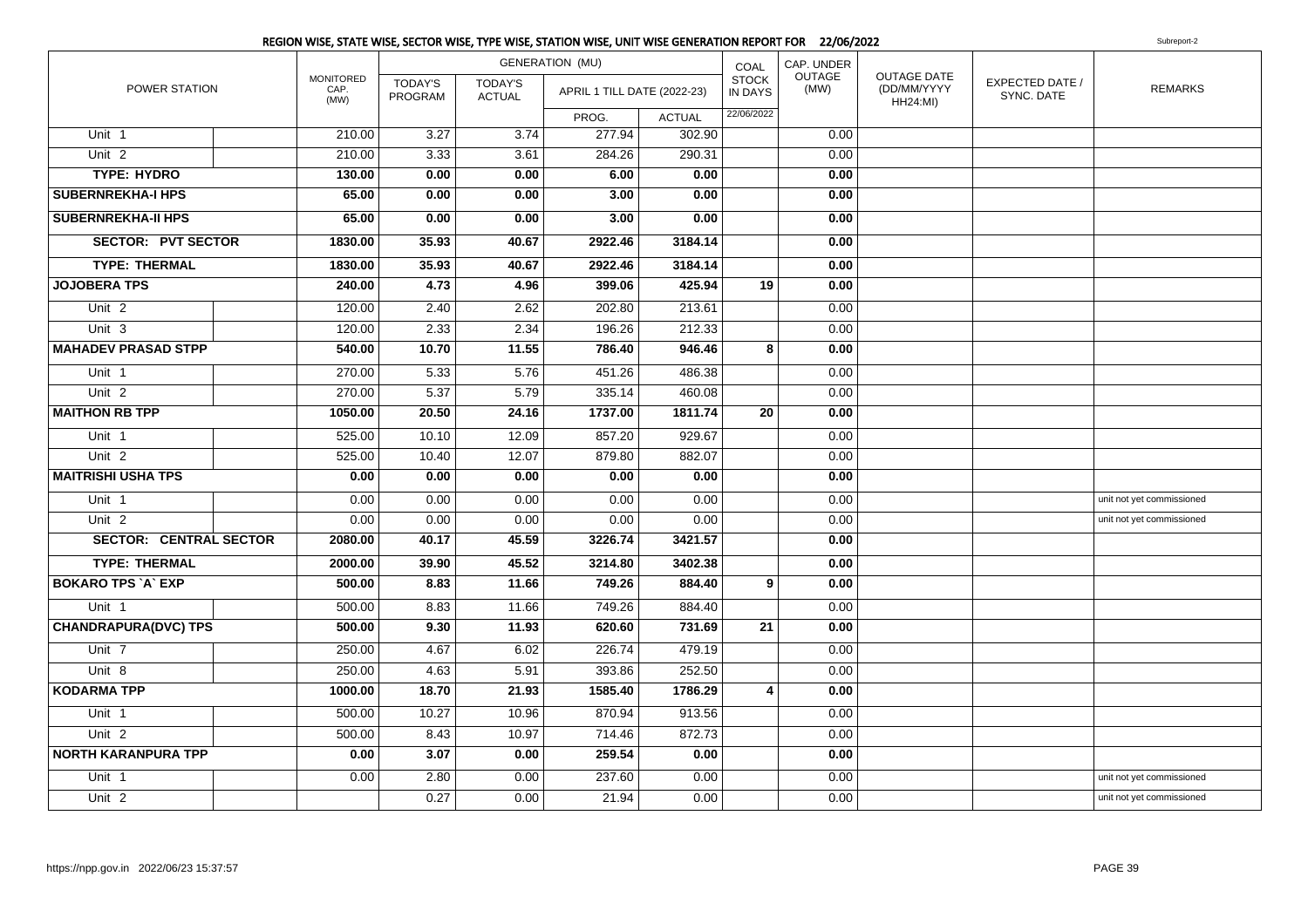|                             | REGION WISE, STATE WISE, SECTOR WISE, TYPE WISE, STATION WISE, UNIT WISE GENERATION REPORT FOR 22/06/2022 |                                  |                                 |                             |               |                         |                |                                                      |                                      | Subreport-2                   |
|-----------------------------|-----------------------------------------------------------------------------------------------------------|----------------------------------|---------------------------------|-----------------------------|---------------|-------------------------|----------------|------------------------------------------------------|--------------------------------------|-------------------------------|
|                             |                                                                                                           |                                  |                                 | <b>GENERATION (MU)</b>      |               | COAL                    | CAP. UNDER     |                                                      |                                      |                               |
| POWER STATION               | <b>MONITORED</b><br>CAP.<br>(MW)                                                                          | <b>TODAY'S</b><br><b>PROGRAM</b> | <b>TODAY'S</b><br><b>ACTUAL</b> | APRIL 1 TILL DATE (2022-23) |               | <b>STOCK</b><br>IN DAYS | OUTAGE<br>(MW) | <b>OUTAGE DATE</b><br>(DD/MM/YYYY<br><b>HH24:MI)</b> | <b>EXPECTED DATE /</b><br>SYNC. DATE | <b>REMARKS</b>                |
|                             |                                                                                                           |                                  |                                 | PROG.                       | <b>ACTUAL</b> | 22/06/2022              |                |                                                      |                                      |                               |
| <b>TYPE: HYDRO</b>          | 80.00                                                                                                     | 0.27                             | 0.07                            | 11.94                       | 19.19         |                         | 0.00           |                                                      |                                      |                               |
| <b>PANCHET HPS</b>          | 80.00                                                                                                     | 0.27                             | 0.07                            | 11.94                       | 19.19         |                         | 0.00           |                                                      |                                      |                               |
|                             |                                                                                                           |                                  |                                 |                             | <b>ODISHA</b> |                         |                |                                                      |                                      |                               |
| <b>STATE TOTAL</b>          | 11694.55                                                                                                  | 197.37                           | 182.77                          | 15980.14                    | 15415.01      |                         | 1697.30        |                                                      |                                      |                               |
| <b>SECTOR: STATE SECTOR</b> | 3894.55                                                                                                   | 47.21                            | 43.19                           | 3455.62                     | 3437.41       |                         | 147.30         |                                                      |                                      |                               |
| <b>TYPE: THERMAL</b>        | 1740.00                                                                                                   | 34.00                            | 35.74                           | 2444.00                     | 2454.36       |                         | 0.00           |                                                      |                                      |                               |
| <b>IB VALLEY TPS</b>        | 1740.00                                                                                                   | 34.00                            | 35.74                           | 2444.00                     | 2454.36       | 12                      | 0.00           |                                                      |                                      |                               |
| Unit 1                      | 210.00                                                                                                    | 4.23                             | 4.58                            | 359.06                      | 372.49        |                         | 0.00           |                                                      |                                      |                               |
| Unit <sub>2</sub>           | 210.00                                                                                                    | 3.93                             | 3.88                            | 333.46                      | 336.34        |                         | 0.00           |                                                      |                                      |                               |
| Unit 3                      | 660.00                                                                                                    | 12.07                            | 13.38                           | 1022.54                     | 1109.17       |                         | 0.00           |                                                      |                                      |                               |
| Unit 4                      | 660.00                                                                                                    | 13.77                            | 13.90                           | 728.94                      | 636.36        |                         | 0.00           |                                                      |                                      |                               |
| <b>TYPE: HYDRO</b>          | 2154.55                                                                                                   | 13.21                            | 7.45                            | 1011.62                     | 983.05        |                         | 147.30         |                                                      |                                      |                               |
| <b>BALIMELA HPS</b>         | 510.00                                                                                                    | 3.00                             | 3.17                            | 127.00                      | 341.23        |                         | 60.00          |                                                      |                                      |                               |
| <b>CHIPLIMA HPS</b>         | 72.00                                                                                                     | 1.70                             | 0.91                            | 80.40                       | 70.38         |                         | 0.00           |                                                      |                                      |                               |
| <b>HIRAKUD HPS</b>          | 287.80                                                                                                    | 0.97                             | 1.18                            | 46.34                       | 106.55        |                         | 87.30          |                                                      |                                      |                               |
| <b>MACHKUND HPS</b>         | 114.75                                                                                                    | 1.57                             | 1.48                            | 143.54                      | 126.80        |                         | 0.00           |                                                      |                                      |                               |
| <b>RENGALI HPS</b>          | 250.00                                                                                                    | 3.60                             | 0.15                            | 239.20                      | 164.29        |                         | 0.00           |                                                      |                                      |                               |
| <b>UPPER INDRAVATI HPS</b>  | 600.00                                                                                                    | 1.20                             | 0.28                            | 292.40                      | 85.28         |                         | 0.00           |                                                      |                                      |                               |
| <b>UPPER KOLAB HPS</b>      | 320.00                                                                                                    | 1.17                             | 0.28                            | 82.74                       | 88.52         |                         | 0.00           |                                                      |                                      |                               |
| <b>SECTOR: PVT SECTOR</b>   | 3200.00                                                                                                   | 48.00                            | 30.46                           | 4030.00                     | 4325.11       |                         | 1550.00        |                                                      |                                      |                               |
| <b>TYPE: THERMAL</b>        | 3200.00                                                                                                   | 48.00                            | 30.46                           | 4030.00                     | 4325.11       |                         | 1550.00        |                                                      |                                      |                               |
| <b>DERANG TPP</b>           | 1200.00                                                                                                   | 18.83                            | 0.00                            | 1596.26                     | 1664.76       | 88                      | 1200.00        |                                                      |                                      |                               |
| Unit 1<br>S                 | 600.00                                                                                                    | 8.73                             | 0.00                            | 739.06                      | 1128.52       |                         |                | 600.00   20/06/2022 16:31                            |                                      | <b>GENEARTOR MISC.</b>        |
| Unit <sub>2</sub><br>L      | 600.00                                                                                                    | 10.10                            | 0.00                            | 857.20                      | 536.24        |                         | 600.00         | 16/05/2022 20:05                                     |                                      | <b>TURBINE VIBRATION HIGH</b> |
| <b>ICCL IMP</b>             | 0.00                                                                                                      | 0.53                             | 0.56                            | 44.66                       | 62.45         |                         | 0.00           |                                                      |                                      |                               |
| Unit <sub>2</sub>           | 0.00                                                                                                      | 0.53                             | 0.56                            | 44.66                       | 62.45         |                         | 0.00           |                                                      |                                      |                               |
| <b>KAMALANGA TPS</b>        | 1050.00                                                                                                   | 22.77                            | 18.24                           | 1891.94                     | 1738.47       | 4                       | 0.00           |                                                      |                                      |                               |
| Unit 1                      | 350.00                                                                                                    | 7.00                             | 5.83                            | 593.00                      | 513.35        |                         | 0.00           |                                                      |                                      |                               |
| Unit <sub>2</sub>           | 350.00                                                                                                    | 8.00                             | 5.69                            | 659.00                      | 605.56        |                         | 0.00           |                                                      |                                      |                               |
| Unit <sub>3</sub>           | 350.00                                                                                                    | 7.77                             | 6.72                            | 639.94                      | 619.56        |                         | 0.00           |                                                      |                                      |                               |
| <b>LANCO BABANDH TPP</b>    | 0.00                                                                                                      | 0.00                             | 0.00                            | 0.00                        | 0.00          |                         | 0.00           |                                                      |                                      |                               |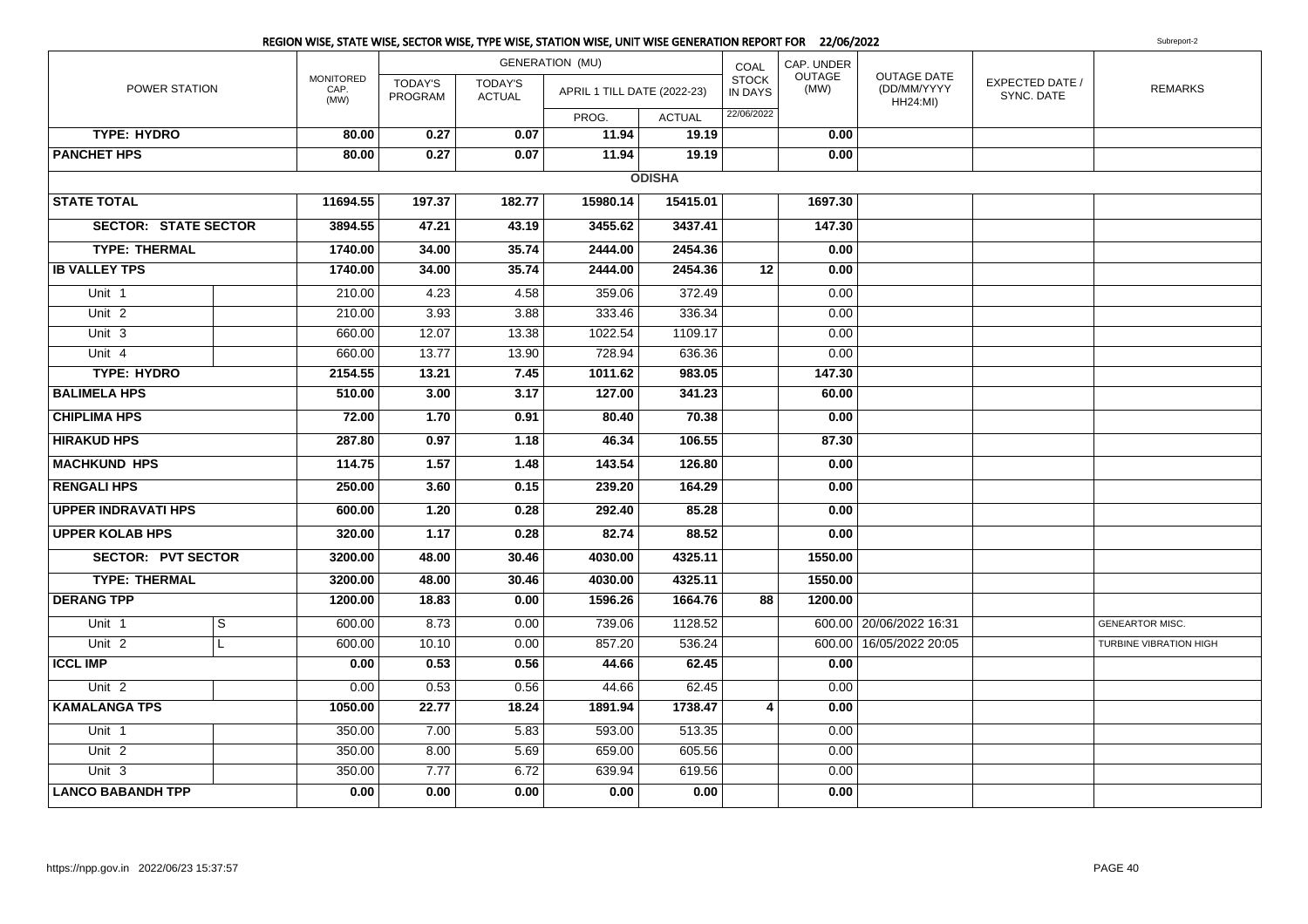|                                 |                                  |                           |                                 | <b>GENERATION (MU)</b>      |               | COAL                           | CAP. UNDER     |                                               |                               |                           |
|---------------------------------|----------------------------------|---------------------------|---------------------------------|-----------------------------|---------------|--------------------------------|----------------|-----------------------------------------------|-------------------------------|---------------------------|
| POWER STATION                   | <b>MONITORED</b><br>CAP.<br>(MW) | <b>TODAY'S</b><br>PROGRAM | <b>TODAY'S</b><br><b>ACTUAL</b> | APRIL 1 TILL DATE (2022-23) |               | <b>STOCK</b><br><b>IN DAYS</b> | OUTAGE<br>(MW) | OUTAGE DATE<br>(DD/MM/YYYY<br><b>HH24:MI)</b> | EXPECTED DATE /<br>SYNC. DATE | <b>REMARKS</b>            |
|                                 |                                  |                           |                                 | PROG.                       | <b>ACTUAL</b> | 22/06/2022                     |                |                                               |                               |                           |
| Unit 1                          | 0.00                             | 0.00                      | 0.00                            | 0.00                        | 0.00          |                                | 0.00           |                                               |                               | unit not yet commissioned |
| <b>NALCO IMP</b>                | 0.00                             | 0.27                      | 0.00                            | 21.94                       | 5.30          |                                | 0.00           |                                               |                               |                           |
| Unit <sub>1</sub>               | 0.00                             | 0.27                      | 0.00                            | 21.94                       | 5.30          |                                | 0.00           |                                               |                               |                           |
| UTKAL TPP (IND BARATH)          | 350.00                           | 0.00                      | 0.00                            | 0.00                        | 0.00          |                                | 350.00         |                                               |                               |                           |
| Unit 1                          | 350.00                           | 0.00                      | 0.00                            | 0.00                        | 0.00          |                                |                | 350.00 01/05/2017 00:00                       |                               | Other Commercial Reason   |
| Unit <sub>2</sub>               | 0.00                             | 0.00                      | 0.00                            | 0.00                        | 0.00          |                                | 0.00           |                                               |                               | unit not yet commissioned |
| <b>VEDANTA TPP</b>              | 600.00                           | 5.60                      | 11.66                           | 475.20                      | 854.13        | $\mathbf{0}$                   | 0.00           |                                               |                               |                           |
| Unit <sub>2</sub>               | 600.00                           | 5.60                      | 11.66                           | 475.20                      | 854.13        |                                | 0.00           |                                               |                               |                           |
| <b>SECTOR: CENTRAL SECTOR</b>   | 4600.00                          | 102.16                    | 109.12                          | 8494.52                     | 7652.49       |                                | 0.00           |                                               |                               |                           |
| <b>TYPE: THERMAL</b>            | 4600.00                          | 102.16                    | 109.12                          | 8494.52                     | 7652.49       |                                | 0.00           |                                               |                               |                           |
| <b>DARLIPALI STPS</b>           | 1600.00                          | 36.93                     | 37.40                           | 3043.46                     | 2042.65       | 37                             | 0.00           |                                               |                               |                           |
| Unit 1                          | 800.00                           | 19.13                     | 18.02                           | 1576.86                     | 531.37        |                                | 0.00           |                                               |                               |                           |
| Unit <sub>2</sub>               | 800.00                           | 17.80                     | 19.38                           | 1466.60                     | 1511.28       |                                | 0.00           |                                               |                               |                           |
| <b>ROURKELA PP-II EXPANSION</b> | 0.00                             | 1.40                      | 0.00                            | 114.80                      | 0.00          |                                | 0.00           |                                               |                               |                           |
| Unit 1                          | 0.00                             | 1.40                      | 0.00                            | 114.80                      | 0.00          |                                | 0.00           |                                               |                               | unit not yet commissioned |
| <b>TALCHER STPS</b>             | 3000.00                          | 63.83                     | 71.72                           | 5336.26                     | 5609.84       | 14                             | 0.00           |                                               |                               |                           |
| Unit 1                          | 500.00                           | 10.10                     | 12.03                           | 857.20                      | 921.73        |                                | 0.00           |                                               |                               |                           |
| Unit <sub>2</sub>               | 500.00                           | 11.53                     | 12.10                           | 950.66                      | 829.22        |                                | 0.00           |                                               |                               |                           |
| Unit <sub>3</sub>               | 500.00                           | 10.10                     | 11.89                           | 857.20                      | 913.14        |                                | 0.00           |                                               |                               |                           |
| Unit 4                          | 500.00                           | 10.10                     | 11.97                           | 857.20                      | 985.73        |                                | 0.00           |                                               |                               |                           |
| Unit 5                          | 500.00                           | 11.00                     | 11.75                           | 907.00                      | 982.00        |                                | 0.00           |                                               |                               |                           |
| Unit <sub>6</sub>               | 500.00                           | 11.00                     | 11.98                           | 907.00                      | 978.02        |                                | 0.00           |                                               |                               |                           |
|                                 |                                  |                           |                                 |                             | <b>SIKKIM</b> |                                |                |                                               |                               |                           |
| <b>STATE TOTAL</b>              | 2282.00                          | 47.87                     | 58.23                           | 2509.14                     | 3024.36       |                                | 0.00           |                                               |                               |                           |
| <b>SECTOR: STATE SECTOR</b>     | 1200.00                          | 26.87                     | 31.46                           | 1268.14                     | 1526.54       |                                | 0.00           |                                               |                               |                           |
| <b>TYPE: HYDRO</b>              | 1200.00                          | 26.87                     | 31.46                           | 1268.14                     | 1526.54       |                                | 0.00           |                                               |                               |                           |
| <b>TEESTA-III HPS</b>           | 1200.00                          | 26.87                     | 31.46                           | 1268.14                     | 1526.54       |                                | 0.00           |                                               |                               |                           |
| <b>SECTOR: PVT SECTOR</b>       | 512.00                           | 8.80                      | 12.70                           | 445.60                      | 604.76        |                                | 0.00           |                                               |                               |                           |
| <b>TYPE: HYDRO</b>              | 512.00                           | 8.80                      | 12.70                           | 445.60                      | 604.76        |                                | 0.00           |                                               |                               |                           |
| <b>CHUZACHEN HPS</b>            | 110.00                           | 2.53                      | 2.90                            | 123.66                      | 136.05        |                                | 0.00           |                                               |                               |                           |
| <b>DIKCHU HPS</b>               | 96.00                            | 2.07                      | 2.57                            | 124.54                      | 174.46        |                                | 0.00           |                                               |                               |                           |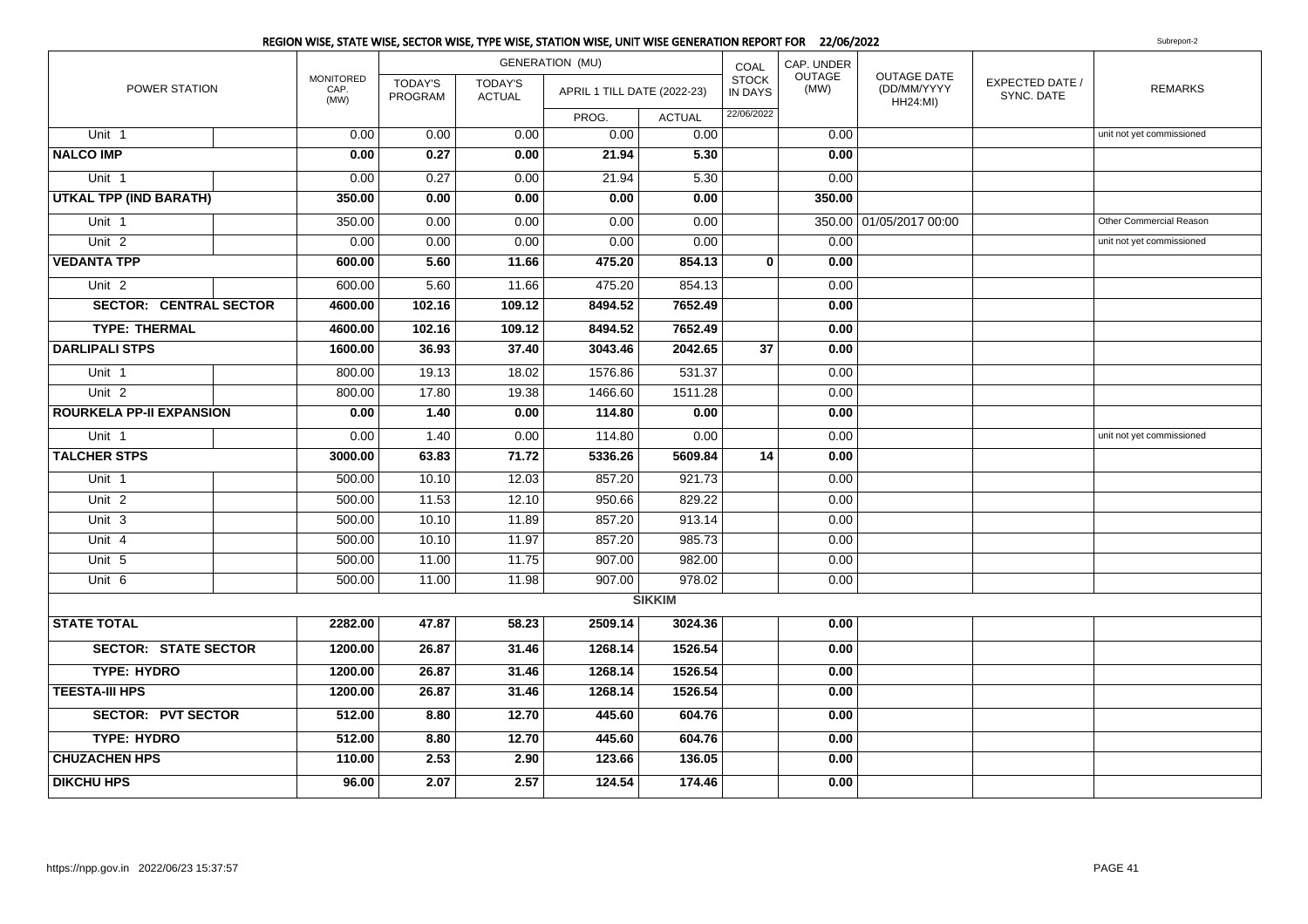|                               |   |                                  |                           | <b>GENERATION (MU)</b>          |                             | COAL               | CAP. UNDER                     |                       |                                                      |                               |                                               |
|-------------------------------|---|----------------------------------|---------------------------|---------------------------------|-----------------------------|--------------------|--------------------------------|-----------------------|------------------------------------------------------|-------------------------------|-----------------------------------------------|
| <b>POWER STATION</b>          |   | <b>MONITORED</b><br>CAP.<br>(MW) | <b>TODAY'S</b><br>PROGRAM | <b>TODAY'S</b><br><b>ACTUAL</b> | APRIL 1 TILL DATE (2022-23) |                    | <b>STOCK</b><br><b>IN DAYS</b> | <b>OUTAGE</b><br>(MW) | <b>OUTAGE DATE</b><br>(DD/MM/YYYY<br><b>HH24:MI)</b> | EXPECTED DATE /<br>SYNC. DATE | <b>REMARKS</b>                                |
|                               |   |                                  |                           |                                 | PROG.                       | <b>ACTUAL</b>      | 22/06/2022                     |                       |                                                      |                               |                                               |
| <b>JORETHANG LOOP</b>         |   | 96.00                            | 1.60                      | 2.40                            | 72.20                       | 89.20              |                                | 0.00                  |                                                      |                               |                                               |
| <b>RONGNICHU HPS</b>          |   | 113.00                           | 1.03                      | 2.17                            | 51.66                       | 125.37             |                                | 0.00                  |                                                      |                               |                                               |
| <b>TASHIDING HPS</b>          |   | 97.00                            | 1.57                      | 2.66                            | 73.54                       | 79.68              |                                | 0.00                  |                                                      |                               |                                               |
| <b>SECTOR: CENTRAL SECTOR</b> |   | 570.00                           | 12.20                     | 14.07                           | 795.40                      | 893.06             |                                | 0.00                  |                                                      |                               |                                               |
| <b>TYPE: HYDRO</b>            |   | 570.00                           | 12.20                     | 14.07                           | 795.40                      | 893.06             |                                | 0.00                  |                                                      |                               |                                               |
| <b>RANGIT HPS</b>             |   | 60.00                            | 1.20                      | 1.45                            | 75.40                       | 89.02              |                                | 0.00                  |                                                      |                               |                                               |
| <b>TEESTA V HPS</b>           |   | 510.00                           | 11.00                     | 12.62                           | 720.00                      | 804.04             |                                | 0.00                  |                                                      |                               |                                               |
|                               |   |                                  |                           |                                 |                             | <b>WEST BENGAL</b> |                                |                       |                                                      |                               |                                               |
| <b>STATE TOTAL</b>            |   | 15118.20                         | 241.35                    | 246.74                          | 20617.42                    | 21223.43           |                                | 2295.20               |                                                      |                               |                                               |
| <b>SECTOR: STATE SECTOR</b>   |   | 5876.00                          | 84.37                     | 96.06                           | 7368.80                     | 7617.03            |                                | 599.00                |                                                      |                               |                                               |
| <b>TYPE: THERMAL</b>          |   | 4810.00                          | 80.13                     | 90.43                           | 7064.52                     | 7216.19            |                                | 510.00                |                                                      |                               |                                               |
| <b>BAKRESWAR TPS</b>          |   | 1050.00                          | 19.20                     | 20.05                           | 1966.38                     | 1866.91            | 4                              | 210.00                |                                                      |                               |                                               |
| Unit 1                        |   | 210.00                           | 4.60                      | 4.96                            | 380.20                      | 380.86             |                                | 0.00                  |                                                      |                               |                                               |
| Unit <sub>2</sub>             |   | 210.00                           | 4.93                      | 5.05                            | 404.46                      | 385.59             |                                | 0.00                  |                                                      |                               |                                               |
| Unit 3                        |   | 210.00                           | 5.07                      | 4.96                            | 417.54                      | 354.88             |                                | 0.00                  |                                                      |                               |                                               |
| Unit 4                        |   | 210.00                           | 4.60                      | 5.08                            | 380.20                      | 372.63             |                                | 0.00                  |                                                      |                               |                                               |
| Unit 5                        | P | 210.00                           | 0.00                      | 0.00                            | 383.98                      | 372.95             |                                |                       | 210.00   20/06/2022 01:54                            |                               | BOILER OVERHAUL/ ANNUAL<br><b>MAINTENANCE</b> |
| <b>BANDEL TPS</b>             |   | 270.00                           | 3.97                      | 5.23                            | 333.34                      | 372.90             | $\mathbf{3}$                   | 0.00                  |                                                      |                               |                                               |
| Unit <sub>2</sub>             |   | 60.00                            | 0.30                      | 0.85                            | 19.60                       | 60.96              |                                | 0.00                  |                                                      |                               |                                               |
| Unit 5                        |   | 210.00                           | 3.67                      | 4.38                            | 313.74                      | 311.94             |                                | 0.00                  |                                                      |                               |                                               |
| D.P.L. TPS                    |   | 550.00                           | 7.76                      | 5.75                            | 659.72                      | 590.65             | 3                              | 300.00                |                                                      |                               |                                               |
| Unit 7                        | S | 300.00                           | 3.43                      | 0.00                            | 292.46                      | 234.93             |                                |                       | 300.00   17/06/2022 13:02                            |                               | COAL SHORTAGE                                 |
| Unit 8                        |   | 250.00                           | 4.33                      | 5.75                            | 367.26                      | 355.72             |                                | 0.00                  |                                                      |                               |                                               |
| <b>KOLAGHAT TPS</b>           |   | 840.00                           | 11.74                     | 15.88                           | 945.96                      | 914.22             | 4                              | 0.00                  |                                                      |                               |                                               |
| Unit 3                        |   | 210.00                           | 2.53                      | 3.30                            | 216.66                      | 261.25             |                                | 0.00                  |                                                      |                               |                                               |
| Unit 4                        |   | 210.00                           | 2.88                      | 3.89                            | 189.04                      | 130.50             |                                | 0.00                  |                                                      |                               |                                               |
| Unit 5                        |   | 210.00                           | 3.33                      | 4.39                            | 284.26                      | 208.44             |                                | 0.00                  |                                                      |                               |                                               |
| Unit 6                        |   | 210.00                           | 3.00                      | 4.30                            | 256.00                      | 314.03             |                                | 0.00                  |                                                      |                               |                                               |
| <b>SAGARDIGHI TPS</b>         |   | 1600.00                          | 26.93                     | 31.38                           | 2282.46                     | 2525.73            | $\mathbf{2}$                   | 0.00                  |                                                      |                               |                                               |
| Unit 1                        |   | 300.00                           | 4.33                      | 5.48                            | 367.26                      | 426.42             |                                | 0.00                  |                                                      |                               |                                               |
| Unit <sub>2</sub>             |   | 300.00                           | 5.93                      | 5.51                            | 503.46                      | 458.54             |                                | 0.00                  |                                                      |                               |                                               |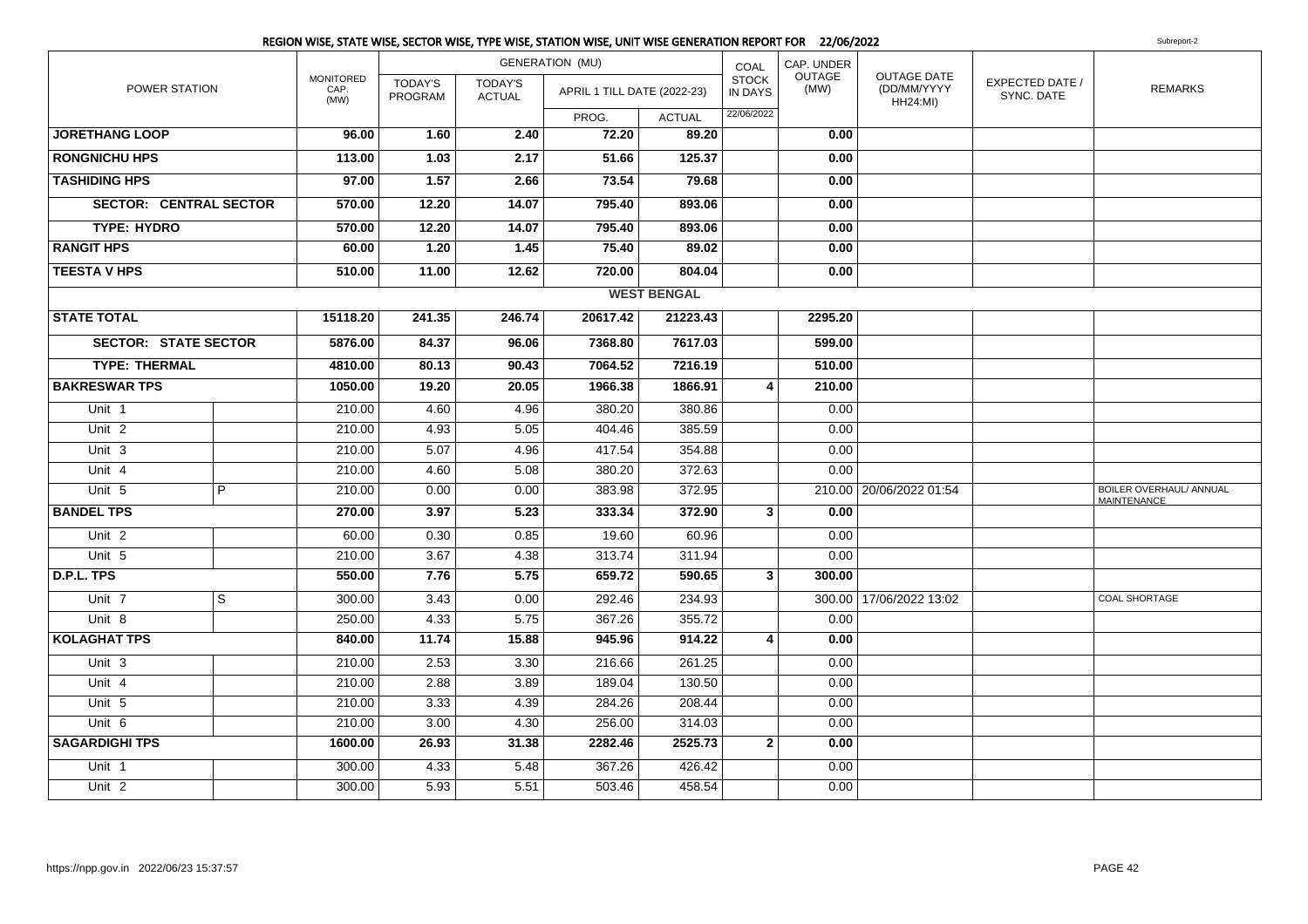|                           |                                  |                           |                                 | <b>GENERATION (MU)</b>      |               | COAL                           | CAP. UNDER     |                                                      |                               |                                      |
|---------------------------|----------------------------------|---------------------------|---------------------------------|-----------------------------|---------------|--------------------------------|----------------|------------------------------------------------------|-------------------------------|--------------------------------------|
| POWER STATION             | <b>MONITORED</b><br>CAP.<br>(MW) | <b>TODAY'S</b><br>PROGRAM | <b>TODAY'S</b><br><b>ACTUAL</b> | APRIL 1 TILL DATE (2022-23) |               | <b>STOCK</b><br><b>IN DAYS</b> | OUTAGE<br>(MW) | <b>OUTAGE DATE</b><br>(DD/MM/YYYY<br><b>HH24:MI)</b> | EXPECTED DATE /<br>SYNC. DATE | <b>REMARKS</b>                       |
|                           |                                  |                           |                                 | PROG.                       | <b>ACTUAL</b> | 22/06/2022                     |                |                                                      |                               |                                      |
| Unit 3                    | 500.00                           | 8.57                      | 10.71                           | 725.54                      | 833.32        |                                | 0.00           |                                                      |                               |                                      |
| Unit 4                    | 500.00                           | 8.10                      | 9.68                            | 686.20                      | 807.45        |                                | 0.00           |                                                      |                               |                                      |
| <b>SANTALDIH TPS</b>      | 500.00                           | 10.53                     | 12.14                           | 876.66                      | 945.78        | 4                              | 0.00           |                                                      |                               |                                      |
| Unit 5                    | 250.00                           | 4.90                      | 6.03                            | 413.80                      | 481.93        |                                | 0.00           |                                                      |                               |                                      |
| Unit 6                    | 250.00                           | 5.63                      | 6.11                            | 462.86                      | 463.85        |                                | 0.00           |                                                      |                               |                                      |
| TYPE: THER (GT)           | 80.00                            | 0.00                      | 0.00                            | 0.00                        | 0.00          |                                | 80.00          |                                                      |                               |                                      |
| <b>HALDIA GT (Liq.)</b>   | 40.00                            | 0.00                      | 0.00                            | 0.00                        | 0.00          |                                | 40.00          |                                                      |                               |                                      |
| <b>KASBA GT (Liq.)</b>    | 40.00                            | 0.00                      | 0.00                            | 0.00                        | 0.00          |                                | 40.00          |                                                      |                               |                                      |
| <b>TYPE: HYDRO</b>        | 986.00                           | 4.24                      | 5.63                            | 304.28                      | 400.84        |                                | 9.00           |                                                      |                               |                                      |
| <b>JALDHAKA HPS ST-I</b>  | 36.00                            | 0.67                      | 0.61                            | 40.74                       | 42.58         |                                | 9.00           |                                                      |                               |                                      |
| <b>PURULIA PSS HPS</b>    | 900.00                           | 2.67                      | 4.12                            | 218.74                      | 316.92        |                                | 0.00           |                                                      |                               |                                      |
| <b>RAMMAM HPS</b>         | 50.00                            | 0.90                      | 0.90                            | 44.80                       | 41.34         |                                | 0.00           |                                                      |                               |                                      |
| <b>SECTOR: PVT SECTOR</b> | 2037.00                          | 32.93                     | 33.56                           | 2732.46                     | 3160.87       |                                | 240.00         |                                                      |                               |                                      |
| <b>TYPE: THERMAL</b>      | 2037.00                          | 32.93                     | 33.56                           | 2732.46                     | 3160.87       |                                | 240.00         |                                                      |                               |                                      |
| <b>BUDGE BUDGE TPS</b>    | 750.00                           | 16.76                     | 14.68                           | 1382.72                     | 1345.53       | 15                             | 0.00           |                                                      |                               |                                      |
| Unit 1                    | 250.00                           | 5.60                      | 4.79                            | 462.20                      | 434.91        |                                | 0.00           |                                                      |                               |                                      |
| Unit <sub>2</sub>         | 250.00                           | 5.53                      | 3.90                            | 456.66                      | 422.22        |                                | 0.00           |                                                      |                               |                                      |
| Unit <sub>3</sub>         | 250.00                           | 5.63                      | 5.99                            | 463.86                      | 488.40        |                                | 0.00           |                                                      |                               |                                      |
| <b>DISHERGARH TPP</b>     | 12.00                            | 0.00                      | 0.30                            | 0.00                        | 0.60          |                                | 0.00           |                                                      |                               |                                      |
| Unit 1                    | 12.00                            | 0.00                      | 0.30                            | 0.00                        | 0.60          |                                | 0.00           |                                                      |                               |                                      |
| <b>HALDIA TPP</b>         | 600.00                           | 13.03                     | 9.38                            | 1086.66                     | 1088.39       | 6                              | 0.00           |                                                      |                               |                                      |
| Unit 1                    | 300.00                           | 6.23                      | 4.74                            | 527.06                      | 545.41        |                                | 0.00           |                                                      |                               |                                      |
| Unit 2                    | 300.00                           | 6.80                      | 4.64                            | 559.60                      | 542.98        |                                | 0.00           |                                                      |                               |                                      |
| <b>HIRANMAYE TPP</b>      | 300.00                           | 2.80                      | 5.88                            | 235.60                      | 471.18        | 9                              | 0.00           |                                                      |                               |                                      |
| Unit 1                    | 150.00                           | 1.40                      | 2.82                            | 117.80                      | 218.49        |                                | 0.00           |                                                      |                               |                                      |
| Unit <sub>2</sub>         | 150.00                           | 1.40                      | 3.06                            | 117.80                      | 252.69        |                                | 0.00           |                                                      |                               |                                      |
| Unit 3                    | 0.00                             | 0.00                      | 0.00                            | 0.00                        | 0.00          |                                | 0.00           |                                                      |                               | unit not yet commissioned            |
| <b>SOUTHERN REPL. TPS</b> | 135.00                           | 0.34                      | 3.32                            | 27.48                       | 255.17        | $\overline{7}$                 | 0.00           |                                                      |                               |                                      |
| Unit 1                    | 67.50                            | 0.17                      | 1.66                            | 13.74                       | 128.92        |                                | 0.00           |                                                      |                               |                                      |
| Unit $2$                  | 67.50                            | 0.17                      | 1.66                            | 13.74                       | 126.25        |                                | 0.00           |                                                      |                               |                                      |
| <b>TITAGARH TPS</b>       | 240.00                           | 0.00                      | 0.00                            | 0.00                        | 0.00          |                                | 240.00         |                                                      |                               |                                      |
| Unit 1                    | 60.00<br>$\mathbf{L}$            | 0.00                      | 0.00                            | 0.00                        | 0.00          |                                |                | 60.00   10/10/2016 04:57                             |                               | RESERVE SHUT DOWN / STANDBY<br>LINIT |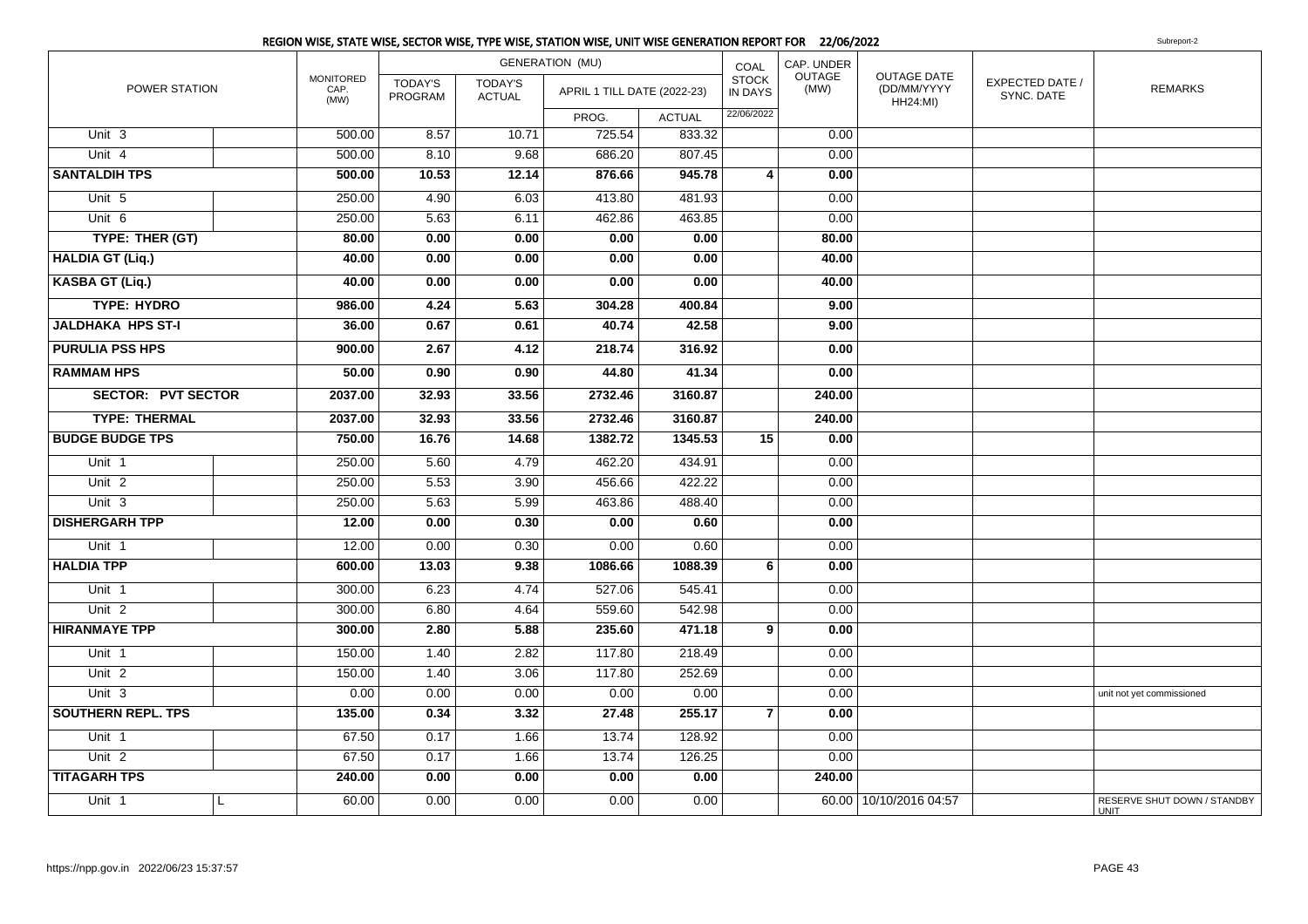|                                         |                |                                  |                           |                                 | REGION WISE, STATE WISE, SECTOR WISE, TYPE WISE, STATION WISE, UNIT WISE GENERATION REPORT FOR 22/06/2022 |                  |                                |                |                                                      |                               | Subreport-2                                |
|-----------------------------------------|----------------|----------------------------------|---------------------------|---------------------------------|-----------------------------------------------------------------------------------------------------------|------------------|--------------------------------|----------------|------------------------------------------------------|-------------------------------|--------------------------------------------|
|                                         |                |                                  |                           |                                 | <b>GENERATION (MU)</b>                                                                                    |                  | COAL                           | CAP. UNDER     |                                                      |                               |                                            |
| POWER STATION                           |                | <b>MONITORED</b><br>CAP.<br>(MW) | <b>TODAY'S</b><br>PROGRAM | <b>TODAY'S</b><br><b>ACTUAL</b> | APRIL 1 TILL DATE (2022-23)                                                                               |                  | <b>STOCK</b><br><b>IN DAYS</b> | OUTAGE<br>(MW) | <b>OUTAGE DATE</b><br>(DD/MM/YYYY<br><b>HH24:MI)</b> | EXPECTED DATE /<br>SYNC. DATE | <b>REMARKS</b>                             |
|                                         |                |                                  |                           |                                 | PROG.                                                                                                     | <b>ACTUAL</b>    | 22/06/2022                     |                |                                                      |                               |                                            |
| Unit <sub>2</sub>                       | L              | 60.00                            | 0.00                      | 0.00                            | 0.00                                                                                                      | 0.00             |                                |                | 60.00 09/10/2016 04:57                               |                               | RESERVE SHUT DOWN / STANDBY<br><b>UNIT</b> |
| Unit <sub>3</sub>                       | L              | 60.00                            | 0.00                      | 0.00                            | 0.00                                                                                                      | 0.00             |                                |                | 60.00   10/10/2016 04:18                             |                               | RESERVE SHUT DOWN / STANDBY<br><b>UNIT</b> |
| Unit 4                                  |                | 60.00                            | 0.00                      | 0.00                            | 0.00                                                                                                      | 0.00             |                                |                | 60.00 09/10/2016 05:36                               |                               | RESERVE SHUT DOWN / STANDBY<br><b>UNIT</b> |
| <b>SECTOR: CENTRAL SECTOR</b>           |                | 7205.20                          | 124.05                    | 117.12                          | 10516.16                                                                                                  | 10445.53         |                                | 1456.20        |                                                      |                               |                                            |
| <b>TYPE: THERMAL</b>                    |                | 6850.00                          | 118.36                    | 109.99                          | 10198.98                                                                                                  | 10069.24         |                                | 1380.00        |                                                      |                               |                                            |
| <b>DURGAPUR STEEL TPS</b>               |                | 1000.00                          | 18.64                     | 20.96                           | 1580.08                                                                                                   | 1692.70          | 8                              | 0.00           |                                                      |                               |                                            |
| Unit <sub>1</sub>                       |                | 500.00                           | 9.27                      | 10.37                           | 785.94                                                                                                    | 845.36           |                                | 0.00           |                                                      |                               |                                            |
| Unit <sub>2</sub>                       |                | 500.00                           | 9.37                      | 10.59                           | 794.14                                                                                                    | 847.34           |                                | 0.00           |                                                      |                               |                                            |
| <b>DURGAPUR TPS</b>                     |                | 210.00                           | 1.13                      | 0.00                            | 95.86                                                                                                     | 108.17           | 52                             | 210.00         |                                                      |                               |                                            |
| Unit 4                                  | $\overline{s}$ | 210.00                           | 1.13                      | 0.00                            | 95.86                                                                                                     | 108.17           |                                |                | 210.00 21/06/2022 12:55                              |                               | ELECTRICAL FAULT                           |
| <b>FARAKKA STPS</b>                     |                | 2100.00                          | 38.57                     | 33.60                           | 3270.54                                                                                                   | 3018.70          | 15                             | 500.00         |                                                      |                               |                                            |
| Unit <sub>1</sub>                       |                | 200.00                           | 3.37                      | 4.26                            | 286.14                                                                                                    | 360.45           |                                | 0.00           |                                                      |                               |                                            |
| Unit <sub>2</sub>                       |                | 200.00                           | 3.67                      | 4.11                            | 311.74                                                                                                    | 323.78           |                                | 0.00           |                                                      |                               |                                            |
| Unit 3                                  |                | 200.00                           | 3.90                      | 4.27                            | 329.80                                                                                                    | 368.13           |                                | 0.00           |                                                      |                               |                                            |
| Unit 4                                  |                | 500.00                           | 8.43                      | 10.28                           | 714.46                                                                                                    | 890.53           |                                | 0.00           |                                                      |                               |                                            |
| Unit 5                                  |                | 500.00                           | 9.60                      | 10.68                           | 814.20                                                                                                    | 217.31           |                                | 0.00           |                                                      |                               |                                            |
| Unit 6                                  | S              | 500.00                           | 9.60                      | 0.00                            | 814.20                                                                                                    | 858.50           |                                |                | 500.00   20/06/2022 10:46                            |                               | TURBINE VIBRATIONS HIGH                    |
| <b>MEJIA TPS</b>                        |                | 2340.00                          | 37.99                     | 37.25                           | 3384.84                                                                                                   | 3886.98          | 10                             | 670.00         |                                                      |                               |                                            |
| Unit 1                                  |                | 210.00                           | 0.00                      | 4.72                            | 252.06                                                                                                    | 335.03           |                                | 0.00           |                                                      |                               |                                            |
| Unit <sub>2</sub>                       | S              | 210.00                           | 3.23                      | 0.00                            | 275.06                                                                                                    | 353.95           |                                |                | 210.00   18/06/2022 09:17                            |                               | COAL FEEDING SYSTEM FAILURE.               |
| Unit 3                                  | $\overline{s}$ | 210.00                           | 3.23                      | 0.00                            | 275.06                                                                                                    | 365.67           |                                |                | 210.00 21/06/2022 05:44                              |                               | <b>GENERATOR PROTECTION</b>                |
| Unit 4                                  |                | 210.00                           | 3.73                      | 4.75                            | 317.06                                                                                                    | 340.57           |                                | 0.00           |                                                      |                               |                                            |
| Unit 5                                  |                | 250.00                           | 4.53                      | 6.01                            | 385.66                                                                                                    | 465.73           |                                | 0.00           |                                                      |                               |                                            |
| Unit <sub>6</sub>                       | $\overline{P}$ | 250.00                           | 4.57                      | 0.00                            | 294.54                                                                                                    | 315.70           |                                |                | 250.00   18/06/2022 00:00                            |                               | OVERHAULING WORKS                          |
| Unit 7                                  |                | 500.00                           | 9.33                      | 10.65                           | 791.26                                                                                                    | 878.25           |                                | 0.00           |                                                      |                               |                                            |
| Unit 8                                  |                | 500.00                           | 9.37                      | 11.12                           | 794.14                                                                                                    | 832.08           |                                | 0.00           |                                                      |                               |                                            |
| <b>RAGHUNATHPUR TPP</b>                 |                | 1200.00                          | 22.03                     | 18.18                           | 1867.66                                                                                                   | 1362.69          | 19                             | 0.00           |                                                      |                               |                                            |
| Unit 1                                  |                | 600.00                           | 9.83                      | 9.28                            | 833.26                                                                                                    | 672.43           |                                | 0.00           |                                                      |                               |                                            |
| Unit <sub>2</sub><br><b>TYPE: HYDRO</b> |                | 600.00<br>355.20                 | 12.20                     | 8.90<br>7.13                    | 1034.40<br>317.18                                                                                         | 690.26<br>376.29 |                                | 0.00<br>76.20  |                                                      |                               |                                            |
| <b>MAITHON HPS</b>                      |                | 63.20                            | 5.69<br>0.33              | 0.05                            | 25.26                                                                                                     | 28.00            |                                | 43.20          |                                                      |                               |                                            |
|                                         |                |                                  |                           |                                 |                                                                                                           |                  |                                |                |                                                      |                               |                                            |
| <b>TEESTA LOW DAM-III HPS</b>           |                | 132.00                           | 2.23                      | 3.15                            | 132.06                                                                                                    | 156.70           |                                | 33.00          |                                                      |                               |                                            |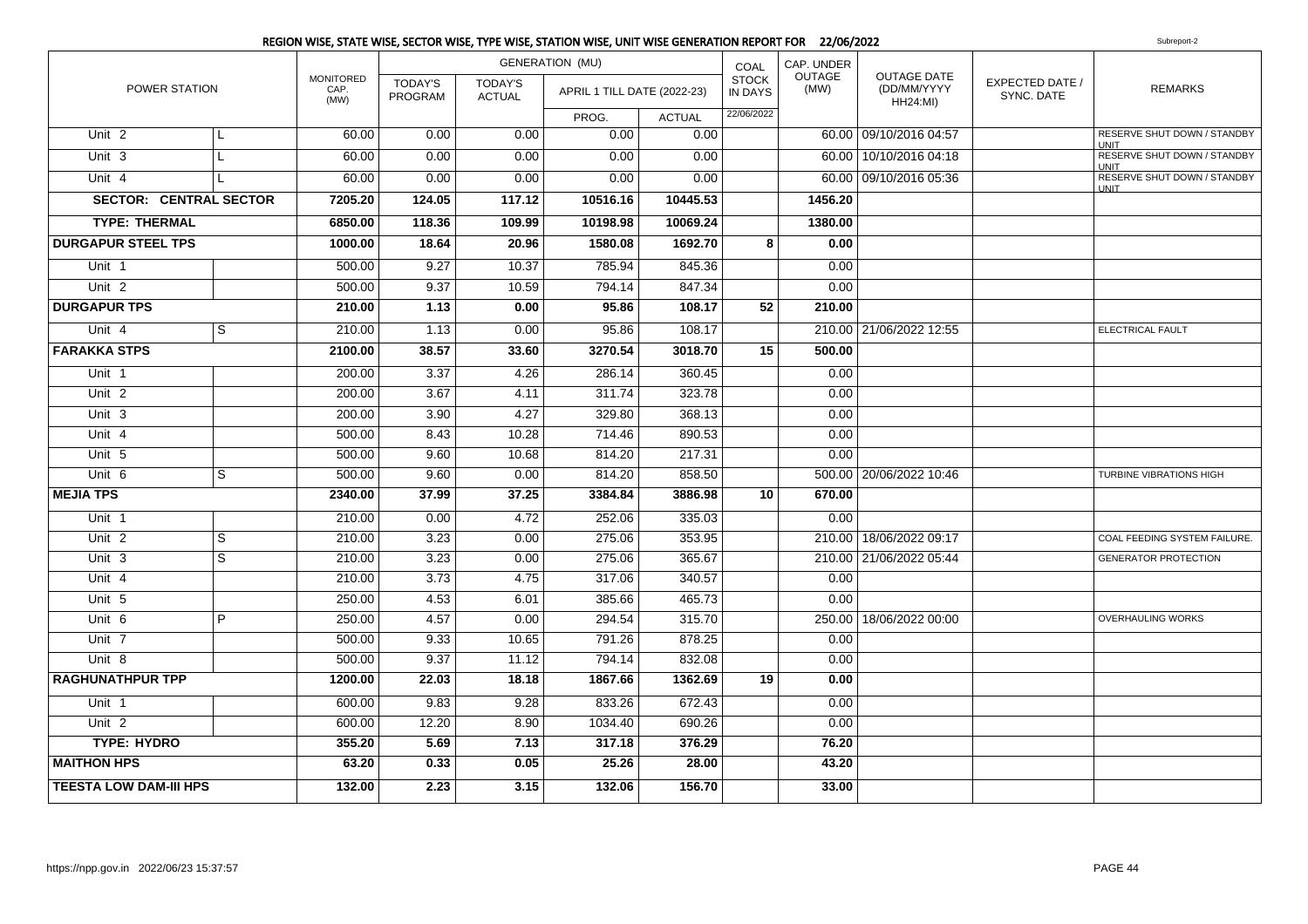|                                                  |                                  |                           |                                 | REGION WISE, STATE WISE, SECTOR WISE, TYPE WISE, STATION WISE, UNIT WISE GENERATION REPORT FOR 22/06/2022 |                          |                         |                |                                                      |                               | Subreport-2    |
|--------------------------------------------------|----------------------------------|---------------------------|---------------------------------|-----------------------------------------------------------------------------------------------------------|--------------------------|-------------------------|----------------|------------------------------------------------------|-------------------------------|----------------|
|                                                  |                                  |                           |                                 | <b>GENERATION (MU)</b>                                                                                    |                          | COAL                    | CAP. UNDER     |                                                      |                               |                |
| POWER STATION                                    | <b>MONITORED</b><br>CAP.<br>(MW) | <b>TODAY'S</b><br>PROGRAM | <b>TODAY'S</b><br><b>ACTUAL</b> | APRIL 1 TILL DATE (2022-23)                                                                               |                          | <b>STOCK</b><br>IN DAYS | OUTAGE<br>(MW) | <b>OUTAGE DATE</b><br>(DD/MM/YYYY<br><b>HH24:MI)</b> | EXPECTED DATE /<br>SYNC. DATE | <b>REMARKS</b> |
|                                                  |                                  |                           |                                 | PROG.                                                                                                     | <b>ACTUAL</b>            | 22/06/2022              |                |                                                      |                               |                |
| <b>TEESTA LOW DAM-IV HPS</b>                     | 160.00                           | 3.13                      | 3.93                            | 159.86                                                                                                    | 191.59                   |                         | 0.00           |                                                      |                               |                |
|                                                  |                                  |                           |                                 |                                                                                                           | <b>NORTH EASTERN</b>     |                         |                |                                                      |                               |                |
| <b>REGION TOTAL</b>                              | 4532.95                          | 63.27                     | 72.83                           | 4208.93                                                                                                   | 5167.14                  |                         | 947.88         |                                                      |                               |                |
|                                                  |                                  |                           |                                 |                                                                                                           | <b>ARUNACHAL PRADESH</b> |                         |                |                                                      |                               |                |
| <b>STATE TOTAL</b>                               | 1115.00                          | 18.37                     | 21.61                           | 982.14                                                                                                    | 1115.28                  |                         | 150.00         |                                                      |                               |                |
| <b>SECTOR: CENTRAL SECTOR</b>                    | 1115.00                          | 18.37                     | 21.61                           | 982.14                                                                                                    | 1115.28                  |                         | 150.00         |                                                      |                               |                |
| <b>TYPE: HYDRO</b>                               | 1115.00                          | 18.37                     | 21.61                           | 982.14                                                                                                    | 1115.28                  |                         | 150.00         |                                                      |                               |                |
| <b>KAMENG HPS</b>                                | 600.00                           | 11.10                     | 10.64                           | 555.20                                                                                                    | 513.11                   |                         | 150.00         |                                                      |                               |                |
| <b>LOWER SUBANSIRI HEP</b>                       |                                  | 0.00                      | 0.00                            | 0.00                                                                                                      | 0.00                     |                         | 0.00           |                                                      |                               |                |
| <b>PARE</b>                                      | 110.00                           | 2.27                      | 2.89                            | 127.94                                                                                                    | 159.72                   |                         | 0.00           |                                                      |                               |                |
| <b>RANGANADI HPS</b>                             | 405.00                           | 5.00                      | 8.08                            | 299.00                                                                                                    | 442.45                   |                         | 0.00           |                                                      |                               |                |
| <b>ASSAM</b>                                     |                                  |                           |                                 |                                                                                                           |                          |                         |                |                                                      |                               |                |
| <b>STATE TOTAL</b>                               | 1720.36                          | 21.32                     | 29.32                           | 1553.55                                                                                                   | 2169.42                  |                         | 382.58         |                                                      |                               |                |
| <b>SECTOR: STATE SECTOR</b>                      | 429.36                           | 4.94                      | 7.23                            | 337.55                                                                                                    | 460.69                   |                         | 99.08          |                                                      |                               |                |
| TYPE: THER (GT)                                  | 329.36                           | 3.47                      | 4.92                            | 279.21                                                                                                    | 377.39                   |                         | 99.08          |                                                      |                               |                |
| <b>LAKWA GT</b>                                  | 97.20                            | 0.96                      | 2.05                            | 73.80                                                                                                     | 108.07                   |                         | 0.00           |                                                      |                               |                |
| <b>LAKWA REPLACEMENT POWER</b><br><b>PROJECT</b> | 69.76                            | $\overline{1.38}$         | 0.98                            | 117.36                                                                                                    | 112.61                   |                         | 19.93          |                                                      |                               |                |
| <b>NAMRUP CCPP</b>                               | 162.40                           | 1.13                      | 1.89                            | 88.05                                                                                                     | 156.71                   |                         | 79.15          |                                                      |                               |                |
| <b>TYPE: HYDRO</b>                               | 100.00                           | 1.47                      | 2.31                            | 58.34                                                                                                     | 83.30                    |                         | 0.00           |                                                      |                               |                |
| <b>KARBI LANGPI HPS</b>                          | 100.00                           | $\frac{1.47}{0.47}$       | 2.31                            | 58.34                                                                                                     | 83.30                    |                         | 0.00           |                                                      |                               |                |
| <b>SECTOR: CENTRAL SECTOR</b>                    | 1291.00                          | 16.38                     | 22.09                           | 1216.00                                                                                                   | 1708.73                  |                         | 283.50         |                                                      |                               |                |
| <b>TYPE: THERMAL</b>                             | 750.00                           | 10.63                     | 17.33                           | 803.86                                                                                                    | 1289.02                  |                         | 0.00           |                                                      |                               |                |
| <b>BONGAIGAON TPP</b>                            | 750.00                           | 10.63                     | 17.33                           | 803.86                                                                                                    | 1289.02                  | 8                       | 0.00           |                                                      |                               |                |
| Unit $1$                                         | 250.00                           | 3.63                      | 5.77                            | 210.86                                                                                                    | 413.61                   |                         | 0.00           |                                                      |                               |                |
| Unit $2$                                         | 250.00                           | 3.37                      | 5.79                            | 286.14                                                                                                    | 439.08                   |                         | 0.00           |                                                      |                               |                |
| Unit 3                                           | 250.00                           | 3.63                      | 5.77                            | 306.86                                                                                                    | 436.33                   |                         | 0.00           |                                                      |                               |                |
| TYPE: THER (GT)                                  | 291.00                           | 4.62                      | 4.76                            | 352.28                                                                                                    | 419.71                   |                         | 33.50          |                                                      |                               |                |
| <b>KATHALGURI CCPP</b>                           | 291.00                           | 4.62                      | 4.76                            | 352.28                                                                                                    | 419.71                   |                         | 33.50          |                                                      |                               |                |
| <b>TYPE: HYDRO</b>                               | 250.00                           | 1.13                      | 0.00                            | 59.86                                                                                                     | 0.00                     |                         | 250.00         |                                                      |                               |                |
| <b>KHONDONG HPS</b>                              | 50.00                            | 1.13                      | 0.00                            | 59.86                                                                                                     | 0.00                     |                         | 50.00          |                                                      |                               |                |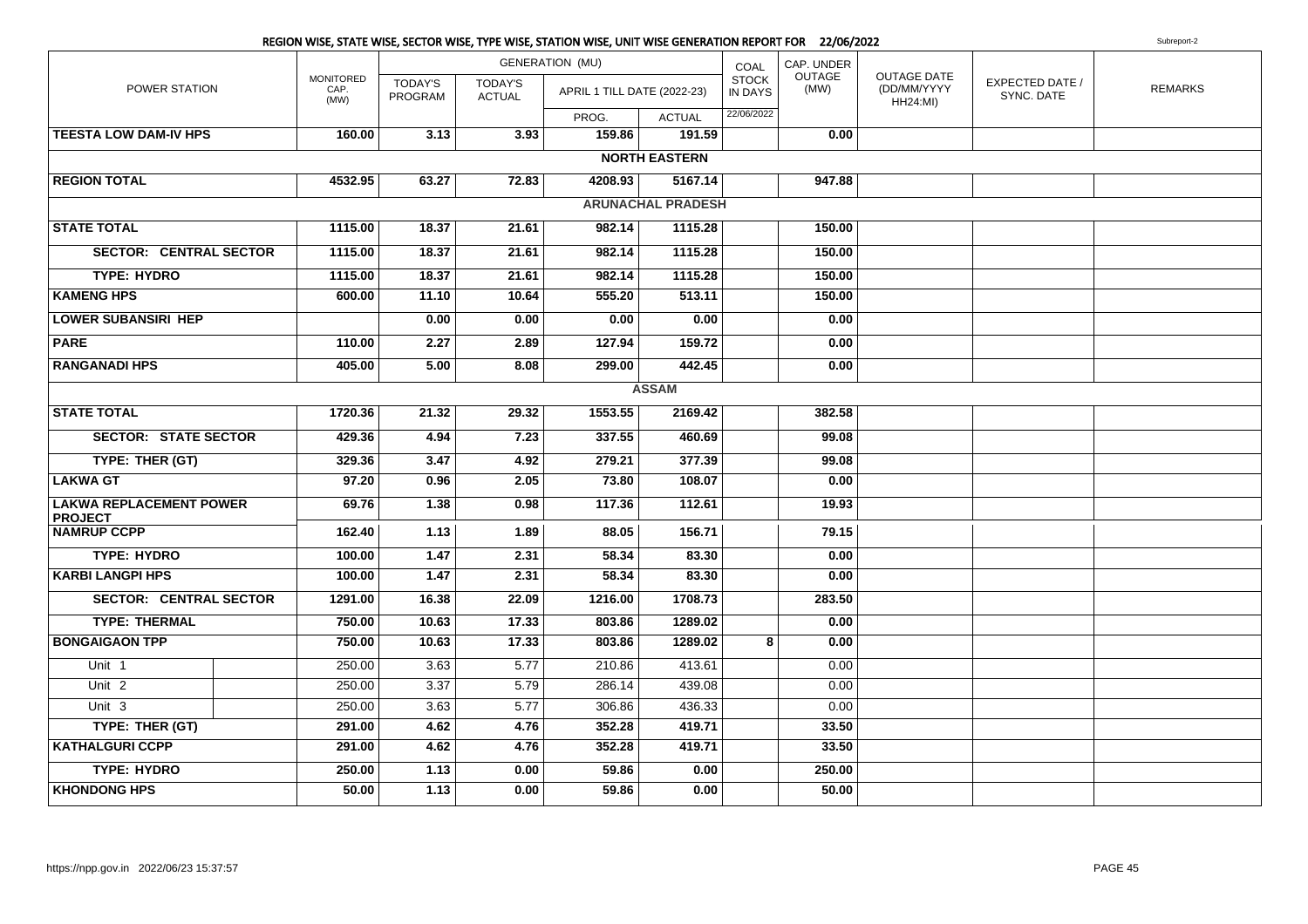|                                |                                  |                           |                                 | REGION WISE, STATE WISE, SECTOR WISE, TYPE WISE, STATION WISE, UNIT WISE GENERATION REPORT FOR 22/06/2022 |                  |                         |                |                                                      |                               | Subreport-2    |
|--------------------------------|----------------------------------|---------------------------|---------------------------------|-----------------------------------------------------------------------------------------------------------|------------------|-------------------------|----------------|------------------------------------------------------|-------------------------------|----------------|
|                                |                                  |                           |                                 | <b>GENERATION (MU)</b>                                                                                    |                  | COAL                    | CAP. UNDER     |                                                      |                               |                |
| POWER STATION                  | <b>MONITORED</b><br>CAP.<br>(MW) | <b>TODAY'S</b><br>PROGRAM | <b>TODAY'S</b><br><b>ACTUAL</b> | APRIL 1 TILL DATE (2022-23)                                                                               |                  | <b>STOCK</b><br>IN DAYS | OUTAGE<br>(MW) | <b>OUTAGE DATE</b><br>(DD/MM/YYYY<br><b>HH24:MI)</b> | EXPECTED DATE /<br>SYNC. DATE | <b>REMARKS</b> |
|                                |                                  |                           |                                 | PROG.                                                                                                     | <b>ACTUAL</b>    | 22/06/2022              |                |                                                      |                               |                |
| <b>KOPILI HPS</b>              | 200.00                           | 0.00                      | 0.00                            | 0.00                                                                                                      | 0.00             |                         | 200.00         |                                                      |                               |                |
|                                |                                  |                           |                                 |                                                                                                           | <b>MANIPUR</b>   |                         |                |                                                      |                               |                |
| <b>STATE TOTAL</b>             | 141.00                           | 2.00                      | 2.48                            | 124.00                                                                                                    | 127.16           |                         | 0.00           |                                                      |                               |                |
| <b>SECTOR: STATE SECTOR</b>    | 36.00                            | 0.00                      | 0.00                            | 0.00                                                                                                      | 0.00             |                         | 0.00           |                                                      |                               |                |
| TYPE: THER (DG)                | 36.00                            | 0.00                      | 0.00                            | 0.00                                                                                                      | 0.00             |                         | 0.00           |                                                      |                               |                |
| <b>LEIMAKHONG DG</b>           | 36.00                            | 0.00                      | 0.00                            | 0.00                                                                                                      | 0.00             |                         | 0.00           |                                                      |                               |                |
| <b>SECTOR: CENTRAL SECTOR</b>  | 105.00                           | 2.00                      | 2.48                            | 124.00                                                                                                    | 127.16           |                         | 0.00           |                                                      |                               |                |
| <b>TYPE: HYDRO</b>             | 105.00                           | 2.00                      | 2.48                            | 124.00                                                                                                    | 127.16           |                         | 0.00           |                                                      |                               |                |
| <b>LOKTAK HPS</b>              | 105.00                           | 2.00                      | 2.48                            | 124.00                                                                                                    | 127.16           |                         | 0.00           |                                                      |                               |                |
|                                |                                  |                           |                                 |                                                                                                           | <b>MEGHALAYA</b> |                         |                |                                                      |                               |                |
| <b>STATE TOTAL</b>             | 322.00                           | 3.63                      | 4.26                            | 181.86                                                                                                    | 270.95           |                         | 20.00          |                                                      |                               |                |
| <b>SECTOR: STATE SECTOR</b>    | 322.00                           | 3.63                      | 4.26                            | 181.86                                                                                                    | 270.95           |                         | 20.00          |                                                      |                               |                |
| <b>TYPE: HYDRO</b>             | 322.00                           | 3.63                      | 4.26                            | 181.86                                                                                                    | 270.95           |                         | 20.00          |                                                      |                               |                |
| <b>KYRDEMKULAI HPS</b>         | 60.00                            | 0.30                      | 0.35                            | 19.60                                                                                                     | 28.21            |                         | 0.00           |                                                      |                               |                |
| <b>MYNTDU(LESHKA) St-1 HPS</b> | 126.00                           | 2.03                      | 1.93                            | 87.66                                                                                                     | 131.94           |                         | 0.00           |                                                      |                               |                |
| <b>NEW UMTRU HPS</b>           | 40.00                            | 0.50                      | 0.48                            | 29.00                                                                                                     | 40.70            |                         | 20.00          |                                                      |                               |                |
| <b>UMIAM HPS ST-I</b>          | 36.00                            | 0.23                      | 0.79                            | 14.06                                                                                                     | 32.19            |                         | 0.00           |                                                      |                               |                |
| <b>UMIAM HPS ST-IV</b>         | 60.00                            | 0.57                      | 0.71                            | 31.54                                                                                                     | 37.91            |                         | 0.00           |                                                      |                               |                |
|                                |                                  |                           |                                 |                                                                                                           | <b>MIZORAM</b>   |                         |                |                                                      |                               |                |
| <b>STATE TOTAL</b>             | 60.00                            | 0.20                      | 0.40                            | 10.40                                                                                                     | 10.01            |                         | 0.00           |                                                      |                               |                |
| <b>SECTOR: CENTRAL SECTOR</b>  | 60.00                            | 0.20                      | 0.40                            | 10.40                                                                                                     | 10.01            |                         | 0.00           |                                                      |                               |                |
| <b>TYPE: HYDRO</b>             | 60.00                            | 0.20                      | 0.40                            | 10.40                                                                                                     | 10.01            |                         | 0.00           |                                                      |                               |                |
| <b>TUIRIAL HPS</b>             | 60.00                            | 0.20                      | 0.40                            | 10.40                                                                                                     | 10.01            |                         | 0.00           |                                                      |                               |                |
|                                |                                  |                           |                                 |                                                                                                           | <b>NAGALAND</b>  |                         |                |                                                      |                               |                |
| <b>STATE TOTAL</b>             | 75.00                            | 0.70                      | 0.35                            | 25.40                                                                                                     | 30.69            |                         | 0.00           |                                                      |                               |                |
| <b>SECTOR: CENTRAL SECTOR</b>  | 75.00                            | 0.70                      | 0.35                            | 25.40                                                                                                     | 30.69            |                         | 0.00           |                                                      |                               |                |
| <b>TYPE: HYDRO</b>             | 75.00                            | 0.70                      | 0.35                            | 25.40                                                                                                     | 30.69            |                         | 0.00           |                                                      |                               |                |
| <b>DOYANG HPS</b>              | 75.00                            | 0.70                      | 0.35                            | 25.40                                                                                                     | 30.69            |                         | 0.00           |                                                      |                               |                |
|                                |                                  |                           |                                 |                                                                                                           | <b>TRIPURA</b>   |                         |                |                                                      |                               |                |
| <b>STATE TOTAL</b>             | 1099.60                          | 17.05                     | 14.41                           | 1331.58                                                                                                   | 1443.63          |                         | 395.30         |                                                      |                               |                |